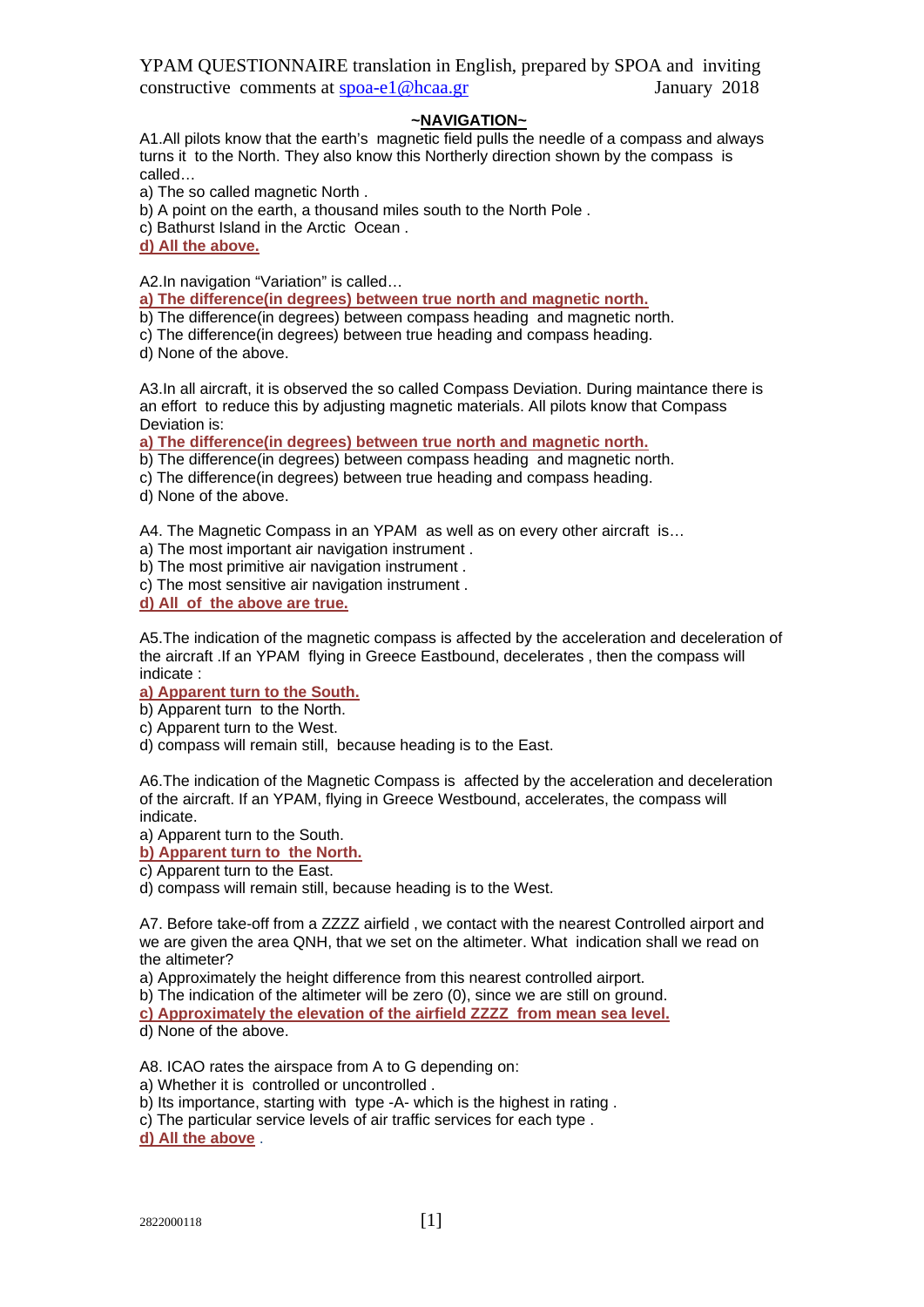A9. In controlled airspace, Air traffic control service is provided…

a) For all VFR flight only.

b) For all VFR flight given that the aircraft is equipped with Transponder.

c) For all YPAM flights with Greek registration.

**d) For all flights.**

A10. On an aviation map, inside the controlled airspace, we observe the so-called Terminal Control Areas or TMAs (Terminal Manoeuvring Areas). TMA is ...

a) The airspace around specific airports, where air traffic services are provided to all flights. A control zone extends from ground level up to a certain height.

b) A control area in a form of an airway, defined by means of radio navigational aids.

**c) A controlled area, which is located at the intersection of airways and over a CTR (Control Zone).** 

d) None of the above.

A11.Inside Controlled Airspace we come across the so called Control Zones. CTR is defined as…

**a)The airspace around specific airports, where air traffic services are provided to all flights. The control zone extends from ground level up to a certain altitude.** 

b) A control area in the form of an airway, defined by means of radio navigational aids.

c) A controlled area, which is located at the intersection of airways and over a Control zone. d) None of the above.

A12. An YPAM enters ATHENS TMA through a point named on aviation map as ABLON, adjacent to a black triangle symbol. What does a black triangle symbolize on an aviation map?

a) It is a non-compulsory reporting point.

**b) It is a compulsory reporting point .**

c)It is the entrance to a restricted area, in which no aircraft can enter unless it carries a special permit.

d) It is a symbol for radio navigational aids .

A13.An YPAM takes-off from airport A to airport B . The true track to be followed is 360 degrees. The indication of the magnetic compass has a 2deg E variation and the deviation is 04W . Which heading should we read on the compass to reach airport B?

a) 360 deg.

b) 358 deg.

**c) 002 deg.**

d) 354 deg.

A14.We take off from airport A to airport B, total distance being 100nm .The wind is calm. After 40nm trip we realize, from the map, that we have deviated 20nm left of truck. What angle should our new track form with the track that led us 20nm off track, so to fly directly to point B ?

### **a) Approximately 47deg to the right.**

b) Approximately 40deg to the right.

c) Approximately 10deg to the right.

d) Approximately 14deg to the left.

A15.We take off from airport A to airport B, total distance being 150nm. The wind is calm. After 30nm trip we realize, from the map, that we have deviated 4nm left of truck. What angle should our new track form with the track that led us 4nm off track, so to fly directly to point B ? a) Approximately 2deg to the right.

b) Approximately 6deg to the right.

**c) Approximately 10deg to the right.**

d) Approximately 14deg to the right.

A16. We plan, on the map, to fly from an airport A to airport B .We connect the two points on the map and find out the track that connects the two airports. What is the right track to be followed to reach airport B?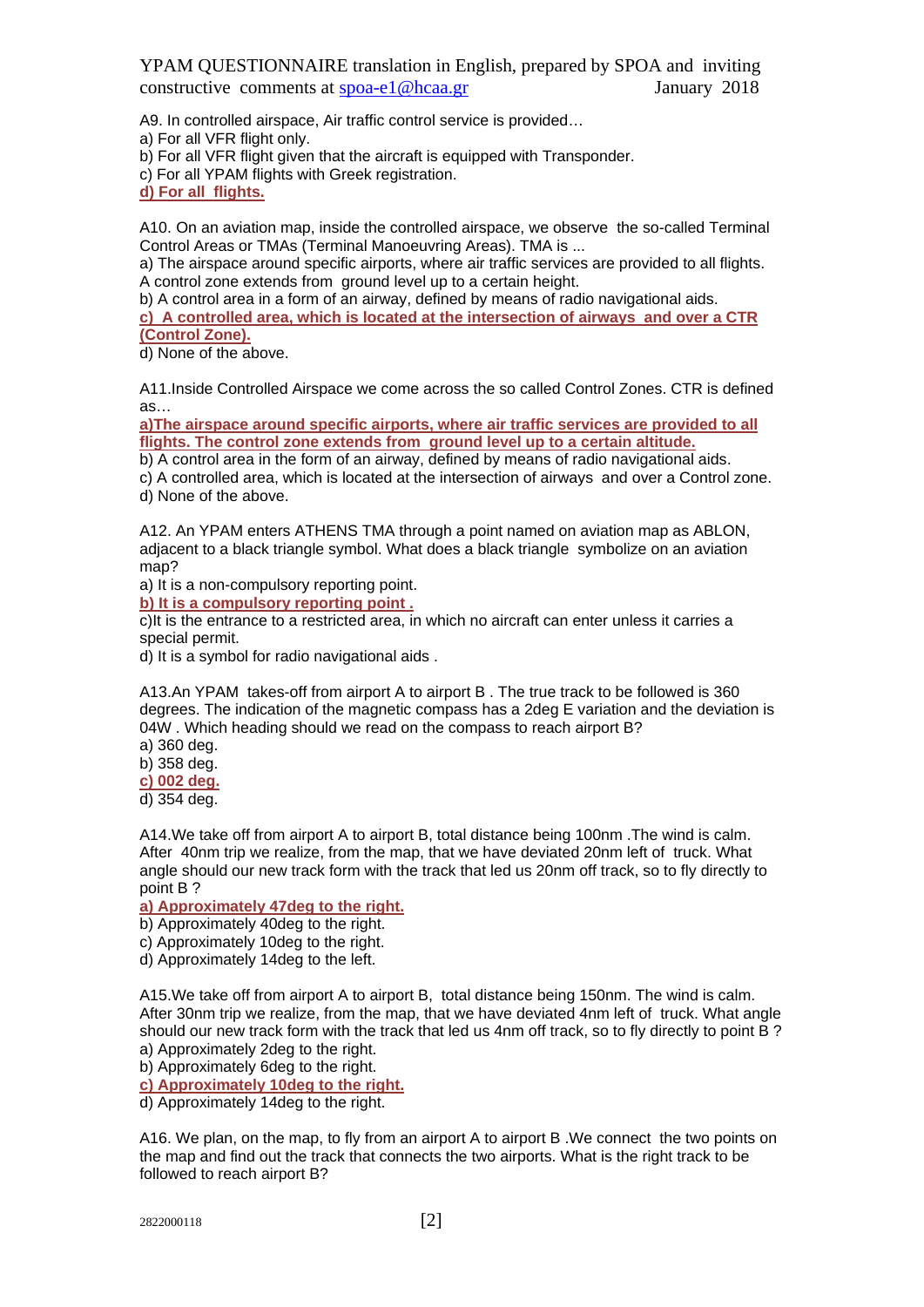**a) The true track**.

b) The magnetic track.

c) The compass track.

d) None of the above.

A17. We measure a distance of one degree of latitude on the same meridian. We also measure a distance of one degree of longitude on the same parallel. Which of the following can represent the distance corresponding to one degree of latitude or longitude? a) Is calculated with a specific formula that consider the earth to be a perfect sphere. **b) 60NM for the Latitude and 47 NM for the Longitude provided flying inside Greece .** c) 47 NM for the Latitude and 60 NM for the Longitude.

d) None of the above.

A18.Given that Earth is not a perfect sphere, when flying in Greece, one degree of Latitude and one degree of Longitude correspond to :

a) 67 NM for Latitude and 40NM for Longitude.

**b) 60 NM for Latitude and 47NM for Longitude.**

c) 47 NM for Latitude and 60NM for Longitude.

d) None of the above.

A19.We fly on a healing of 360 degrees and our destination has a relative bearing of 60 degrees . What heading should we follow to fly to our destination ?

**a) 060 degrees.**

b) 300 degrees.

c) 030 degrees.

d) 360 degrees.

A20. Flying on a heading of 360 degrees and our destination has a relative bearing of 350 degrees . What heading should we follow to reach our destination?

**a) 350 degrees**.

b) 010 degrees.

c) 310 degrees.

d) 360 degrees.

A21. We fly on a heading of 90 degrees and our destination is on a relative bearing of 190 degrees. What our turn should be, in order to fly directly to our destination?

**a) Left 170 degrees**.

b) Right 290 degrees.

c) Left 090 degrees.

d) Right 100 degrees.

A22.We plan a trip from A to B. Our heading to reach B is 060 degrees. What is the correct altitude to follow, in order to comply with the general rule of air traffic vertical separation? a) 1500 feet.

b) 2500 feet.

**c) Both a and b are true**.

d) Both a and b are incorrect.

A23.We plan a trip from A to B. Our heading to reach B is 060 degrees. What is the correct altitude to follow, in order to comply with the general rule of air traffic vertical separation ?

**a) 3500 feet.**

b) 4000feet.

c) 4500 feet.

d) None of the above.

A24.We plan a trip from A to B. Our heading to reach B is 260 degrees. What is the correct altitude to follow, in order to comply with the general rule of air traffic vertical separation? a) 1500 feet.

b) 4500 feet.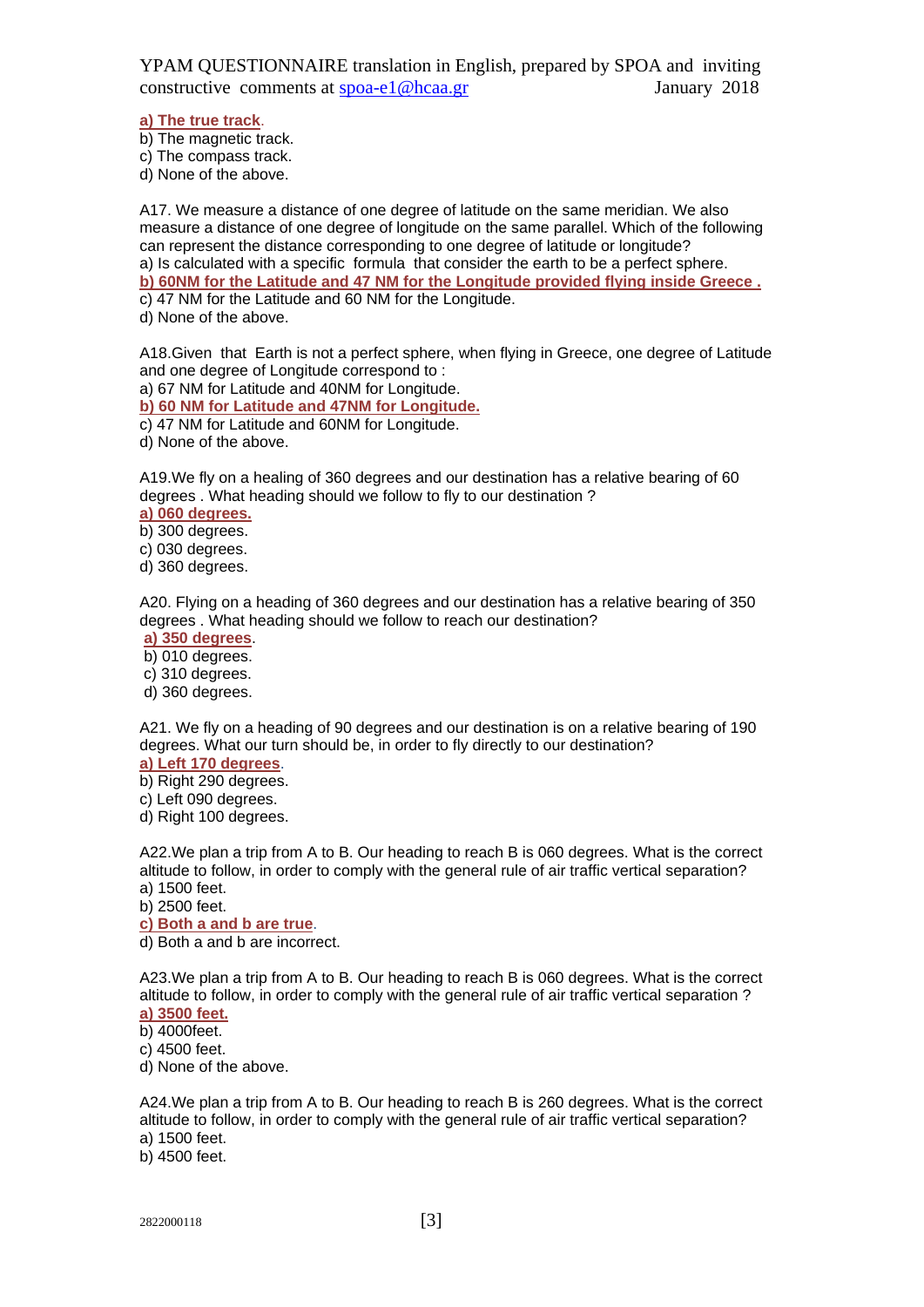**c) Both a and b**.

d) a and b incorrect.

A25. We plan a trip from A to B. Our heading to reach B is 260 degrees. What is the correct altitude to follow, in order to comply with the general rule of air traffic vertical separation? a) 3500 feet.

**b) 4500 feet.**

c) 4000 feet.

d) None of the above.

A26. We plan a trip from A to B. Our heading to reach B is 260 degrees. What is the correct altitude to follow, in order to comply with the general rule of air traffic vertical separation? a) 2000 feet.

b) 4500 feet.

**c) Both a and b.**

d) Both a and b incorrect.

A27.TUGRIT SERVICE, from the initials of the words TURKEY,GREECE, ITALY, is a radar advisory service. Which of the following is the corresponding frequency?

**a) 129.800 MHZ** b) 128.900 MHZ c) 127.800 MHZ

d) 119.700 MHZ

A28.Flying VFR in Greece we can contact Athens Information(almost full coverage). What are the corresponding frequencies of ATHININFORMATION?

a) 119.750 MHZ (North Sector) and 130.925 MHZ (South Sector).

**b) 130.925 MHZ (North Sector) and 119.750 MHZ (South Sector).**

c) Given every time on 129.800 (TURGIT Radar Advisory).

d) None of the above.

A29.In every country and in every type of airspace, there are areas which are prohibited to flights or restricted for defined time periods, for different reasons(military maneuvers, weapon firing, environmentally protected areas etc.).The coding of the areas consists of three letters followed by numbers. In Greece those areas start with the letters LG and followed by letters

P, R, D, C , and TRA. Those areas are:

a) P=Prohibited and R=Restricted.

b) D=Danger and C= Controlled Firing Area.

c) TRA = Temporary Reserve Airspace.

**d) All the above.**

A30. Is a flight permitted in a Restricted Area ?

a) It is never permitted, that's why it is called a Restricted Area.

**b) It is permitted by the competent authority, upon request.**

c) It is permitted only if the captain assumes the responsibility.

d) It is permitted only if the captain was not aware that the area was Restricted.

A31.How is Danger Area defined?

a) Airspace of defined dimensions, inside which, flights are permitted under a special permit. **b) Airspace of defined dimensions, inside which, during certain hours, dangerous conditions for aircraft may exist**.

c) Airspace of defined dimensions, inside which, aircraft flights are prohibited .

d) An area in which controlled weapon firing takes place.

A32.Before every flight,even for short flights , a Flight Plan must be submitted. Where does an YPAM pilot, departing from an airfield ZZZZ, submit his flight plan? **a) At the nearest Air traffic service or to the Reporting Office of the nearest airport** . b) To the owner of the airfield.

c) To Air Traffic Control, by radio, after take-off and above 2000 feet, for better reception.

d) To Air Traffic Control, by mobile phone, after take-off, above 2000 feet, for better reception.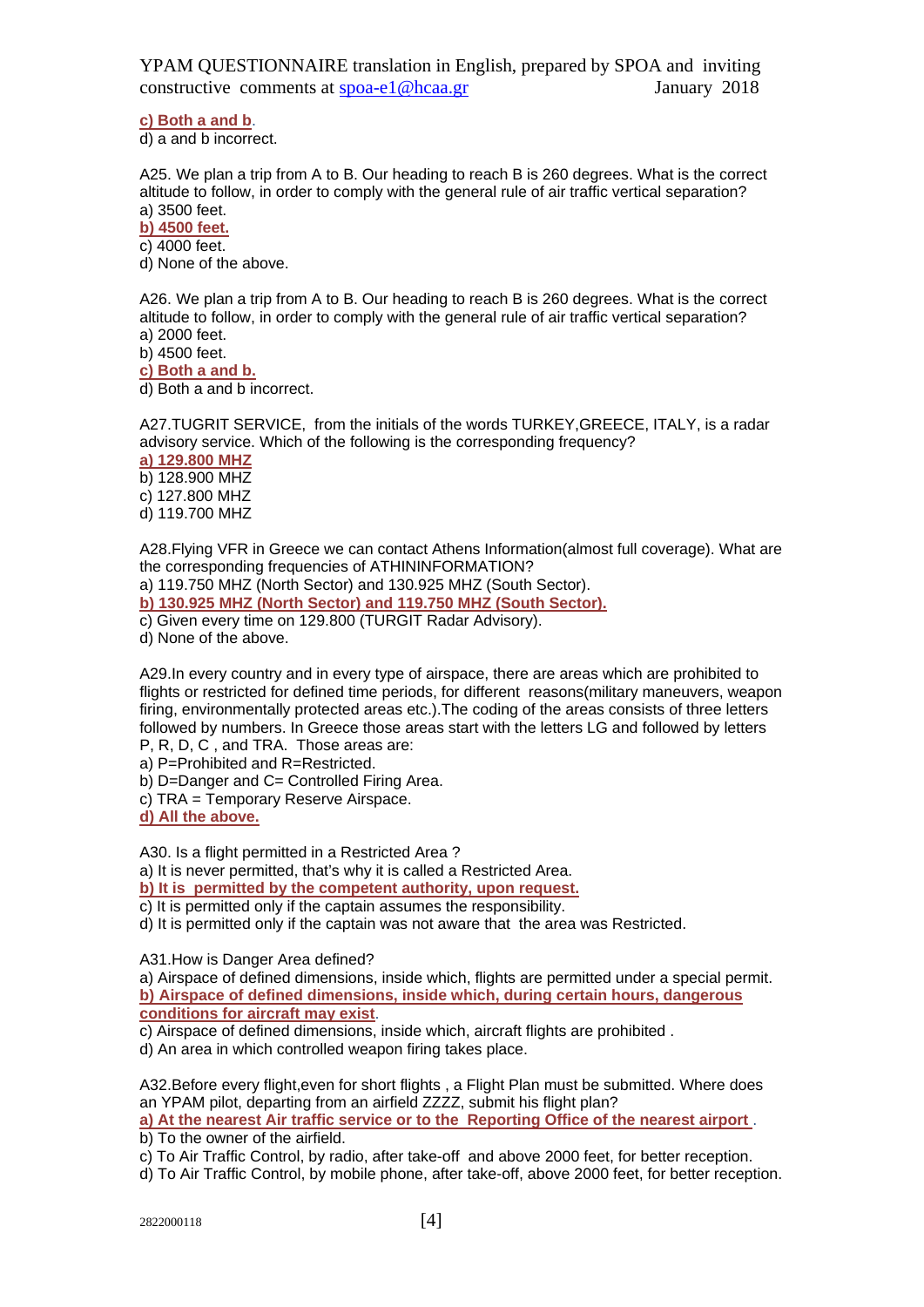A33.After a flight plan has been filed for an YPAM, how will it be activated ? a) A Flight Plan is not required for an YPAM and therefore no activation is required. **b) Via the radio or by telephone to the competent air traffic control service** .

c) Via transponder upon take off .

d) It is not required to activate the Flight plan. We stay on standby, waiting the air traffic controller to call us and then respond "OPERATION NORMAL".

A34.We are approaching for landing at "DIMITRA", light aircraft airfield, runway 09-27, located at Kopaida, Prefecture of Viotia. What is the direction of the runway relative to North?

a) 009 degrees and 027 degrees relative to magnetic North.

b) 090 degrees and 270 degrees relative to geographical North.

**c) 090 degrees and 270 degrees relative to magnetic North.**

d) None of the above.

A35.Planning a trip to "Chorterou" light aircraft airfield, runway 18-36, located at Sintiki, Prefecture of Serres, what is the direction of the runway relative to North?

**a) 180 degrees and 360 degrees relatively to Magnetic North**.

b) 18 degrees and 36 degrees relative to Geographical North.

c) 180 degrees and 36 degrees relative to Magnetic North.

d) 18 degrees and 360 degrees relative to Magnetic North.

A36.An YPAM has a destination airport with provision of radar service. Is it required to be equipped with transponder ?

a) It is not required for YPAM aircraft.

b) It is required since the destination is a civil airport.

**c) It is always required**.

d) It is not required if it is VHF equipped.

A37. A pilot of an YPAM sets the QNH on the aircraft's altimeter as given by ATC. The height displayed by his altimeter is the airfield's elevation from mean sea level. On the contrary absolute True Altitude in flight can only be observed at his altimeter when…. a) Setting at the Altimeter the barometric pressure(QNH)1013hpa.

**b) Given by the ATC, if the YPAM is monitored by radar or if the YPAM is equipped with Global Positioning System (GPS).**

c) By setting on the altimeter the barometric pressure(QNH)1013hpa, adding the former height reading and then divide by two.

d) None of the above.

A38.A map projection, is a mathematical entity used to represent, on a two dimensional map, the round/ three dimensional surface of the earth.In aviation, the Operational Navigation Charts with scale of 1:1.000,000 is Lambert conical projection because…. **a) It is an ideal projection for middle latitudes and/or the area to be mapped has an east** 

**– west orientation**.

b) Is used by the National Geographic Society for mapping most of the continents. c) This is a cylindrical projection, like the Mercator projection, but the cylinder is shifted to align with a sideway region and is neither on a north – south nor on a east – west axis. d) None of the above.

A39. True course is :

a) The compass track corrected for Variation.

b) The magnetic track corrected for Deviation.

**c) The true Heading corrected for the wind.**

d) The true Heading corrected for Variation.

A40. An YPAM flies a true course of 150 degrees, TAS 060kt and wind data 300 /20 kt. Then the true heading and the ground speed are:

a) 100deg,77kt. b) 50deg, 60kt.

c) 180deg,60 kt. **d) 160deg,76kt**.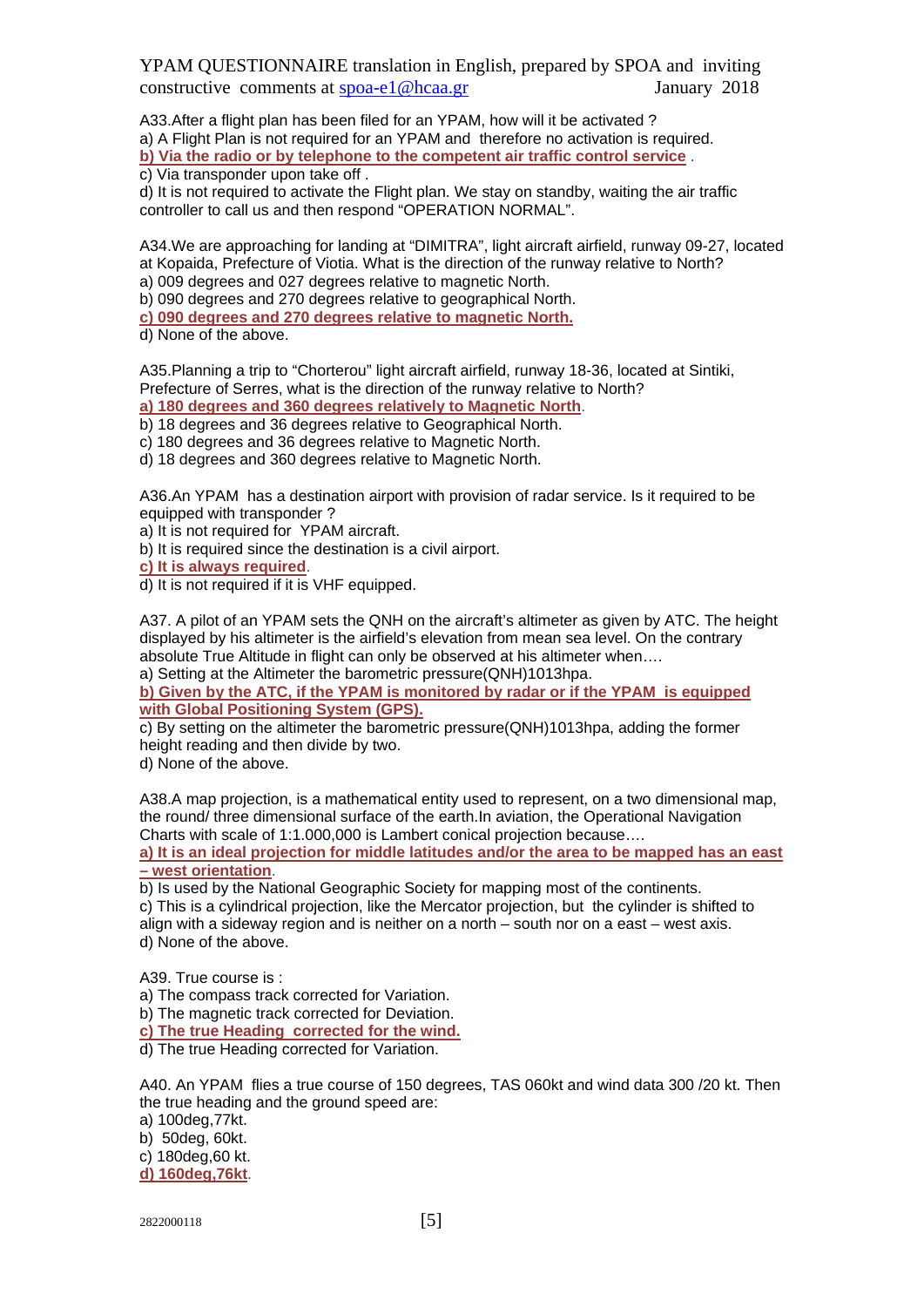A41.An YPAM flies true course 180deg , TAS 50kt and wind data 270deg /40kt .Then the true heading and the ground speed are:

a) 200deg,40kt.

**b) 230deg ,30kt**.

c) 180deg,30kt.

d) 150deg,40kt.

A42.An YPAM flies true course of 150deg , true airspeed of 40kt and wind data 180deg /20kt.Then the true heading and the ground speed are :

a) 154deg/11kt.

b) 154deg/41kt.

c) 184deg/41kt.

**d) 164deg/21kt**.

A43.An YPAM flies a True Heading of 90deg,Variation 2deg west and Deviation 2deg west.The Compass heading is:

**a) 94 deg**.

b) 90 deg.

c) 88 deg.

d) 86 deg.

A44.An YPAM flies a True heading of 180deg ,Variation 2deg east and Deviation 4deg west. The Compass Heading is:

a) 178 deg.

b) 186 deg.

**c) 182 deg.**

d) 174 deg.

A45. Relative bearing of a point is the angle between…

**a) The longitudinal axis of the airplane and the straight line passing through the aircraft and the point.**

b) The heading and the track of the aircraft to this point.

c) The magnetic and the true heading of the aircraft.

d) None of the above.

A46. In aviation, one knot is:

a) Equal to one nautical mile per hour.

b) It is the unit of measurement of the speed of the aircraft.

c) Equals to 1852 meters per hour.

**d) All the above**.

A47.One Nautical mile equals to :

**a) 1852 meters.**

b) 6072 meters.

c) 1852 feet.

d) None of the above.

A48.The longitude and latitude…..

a) Of a point, constitute the coordinates of this point.

b) Is the distance of a place from the prime meridian and the distance in degrees of the parallel circle passing through the place relative to the equator of the earth respectively. c) Constitute the so-called position geographical fix and in reports, first latitude and then longitude is given.

**d) All the above are true**.

A49.Two points have coordinates: A (N 38deg 00΄00΄΄ Ε 23deg 00΄00΄΄) and B (N 39deg 15΄00΄΄ Ε 23deg 00΄00΄΄). What is the distance between them? a) 15 NM. **b) 75 NM.**

c) These data are insufficient.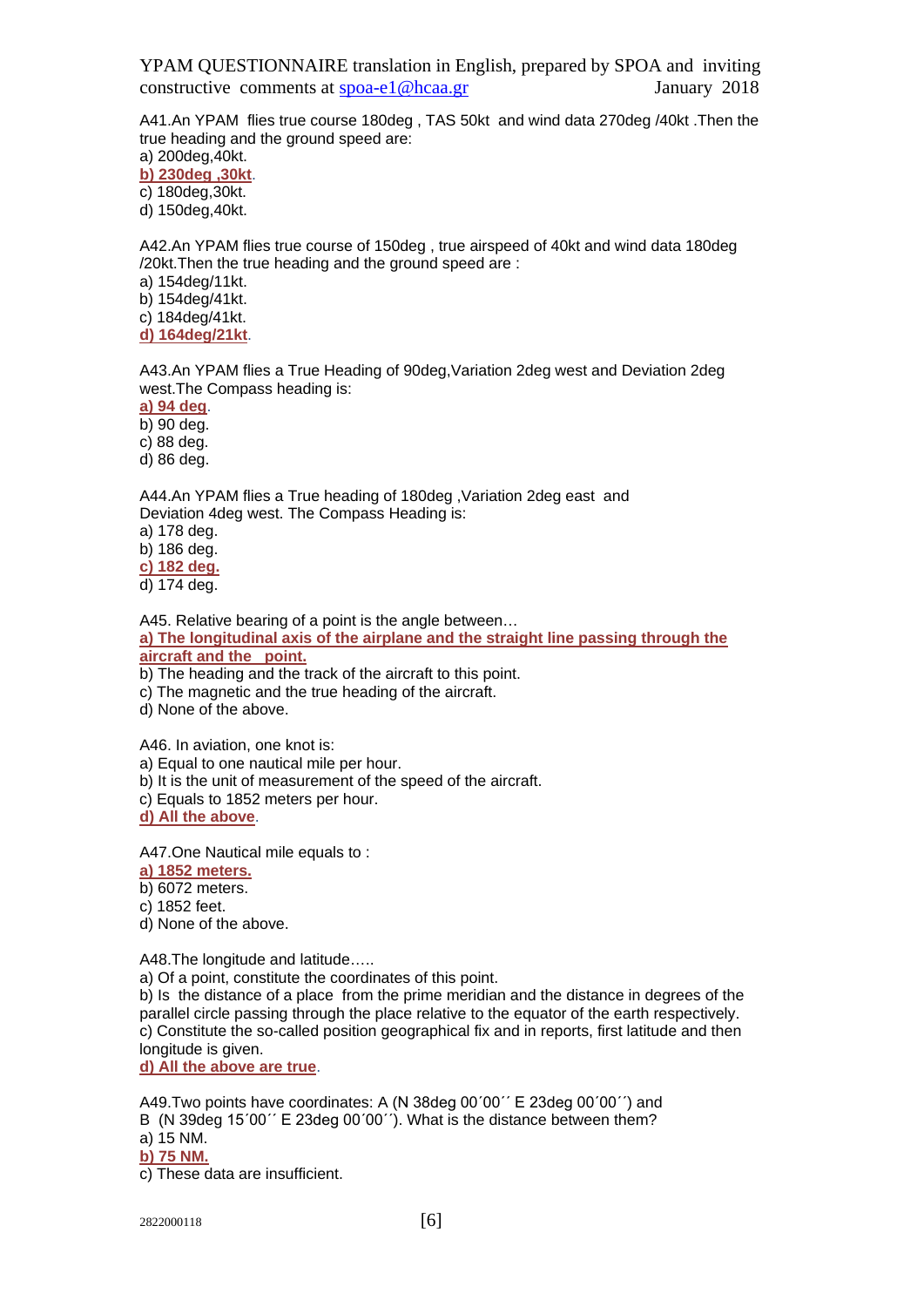d) None of the above.

A50. What do we call Drift ?

**a) The angle between the heading and the track of an aircraft.**

b) The angle between magnetic North and compass North.

c) The angle between true North and magnetic North.

d) None of the above.

A51.An YPAM flies a True course of 50deg , airspeed 60Kt and wind data 100deg /30kt. What is the True heading and the Ground speed ?

a) 150deg/78kt.

b) 160deg/59kt.

**c) 073deg/36kt**.

d) 030deg/92kt.

A52. You have to travel 30NM , at a speed of 60kt. How long will it take ? a) 60min.

b) 90min.

**c) 30min**.

d) None of the above.

Α53. An YPAM flies with a True Course of 180deg,True Airspeed 70 kt and wind data 90deg /40kt. What is the true Heading and the Ground speed ?

**a) 145deg,54kt.**

b) 057deg,108kt.

c) 137deg,48kt.

d) 157deg,42kt.

A54.An YPAM flies for 1hr 15min and 30 sec, consuming 12 gal of fuel per hour. What is, approximately, the fuel already used ?

a) 10 gal. b) 12 gal. c) 13 gal. **d) 15 gal**.

A55.An YPAM flies for 2hours 10min and 30 sec, consuming 11 gal /h of fuel. What is approximately the fuel already used ?

a) 26 gal. **b) 24 gal.** c) 22 gal.

d) 27 gal.

A56.An YPAM flies for 1hour 50min and 30 sec, consuming 11 gal /h of fuel what is approximately the fuel already used ?

a) 22 gal. b) 24 gal. **c) 20 gal.** d) 18 gal.

A57.What distance is represented by 5cm on an aviation map with the scale 1:150.000 ? a) 2,5 Km.

**b) 25 Km**.

c) 50 Km.

d) None of the above.

A58. When the pressure altitude is 12000 feet and the outside temperature is 12 °C. then the density altitude is :

a) 19350 feet.

b) 17760 feet.

c) 15760 feet.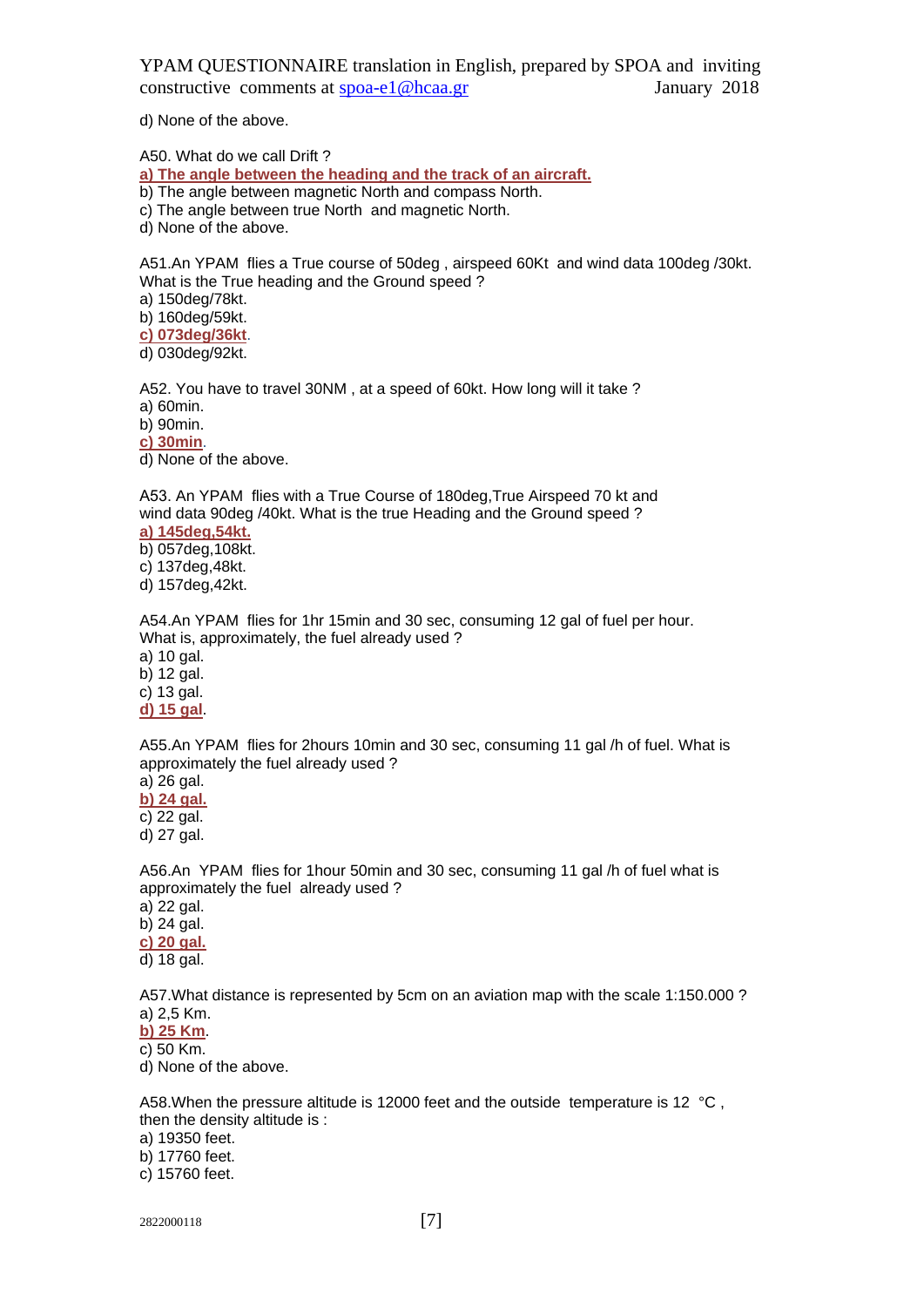**d) 14350 feet**.

A59.What distance is represented by 4cm on an aviation map with scale 1:250.000? a) 1 km.

b) 6,25 km.

**c) 10 km**.

d) None of the above .

A60.An YPAM flies a True Heading of 140deg,True Air speed 60 kt, True course 110 deg and Ground speed 85 kt. The wind data is approximately….

a) 250deg/15 kt.

b) 300deg/10 kt.

**c) 250deg/45 kt.**

d) 180deg/20kt.

A61.An YPAM flies a True Heading of 90deg,True Air speed 60 kt, True course 110deg and Ground speed of 100 kt. The wind data is:

a) 300deg15 kt.

b) 270deg/80 kt.

**c) 310deg/50 kt.**

d) 070deg/90 kt.

A62.An YPAM flies with a True Heading of 180deg,True Air speed 65 kt, True course 160deg and Ground speed 110 kt. The wind data is :

a) 220deg/20 kt.

b) 310deg/40 kt

c) 210 $^{\rm o}$ /10 kt.

**d) 310deg/55 kt.**

A63.An YPAM flies with a True Heading of 90deg, True Air speed of 70 kt, True course of 110deg and Ground speed of 110 kt. The wind data is :

**a) 320deg/50 kt**.

b) 220deg/20 kt. c) 300deg/20 kt.

d) 220deg/50 kt.

A64.According to the compass heading, we fly on track 270deg.If the Deviation is 4E and the Variation is 2E,what is the True heading ?

a) 264deg.

**b) 276deg.**

c) 272deg.

d) None of the above.

Α65.An Ultra-Light aircraft flies at a distance of 80nm from the airport of departure and 10nm right of track. From this position to the destination airport the distance is 150nm. How many degrees is the angle between, the track it needs to follow in order to go directly to the destination airport and the wrong track, that led it 10nm off course ?

a) 004deg to the Left.

b) 007deg to the Right.

**c) 011deg to the Left**.

d) 007deg to the Left.

Α66.An YPAM flies at a distance of 50 nm from the airport of departure and is 25nm right of the track . From this position to the destination airport the distance is 200nm. How many degrees is the angle between, the track it needs to follow in order to go directly to the destination airport and the wrong track, that led it 25nm off course ?

# **a) 037deg to the Right.**

b) 007deg to the Right.

c) 007deg to the Left.

d) 030 deg to the Left.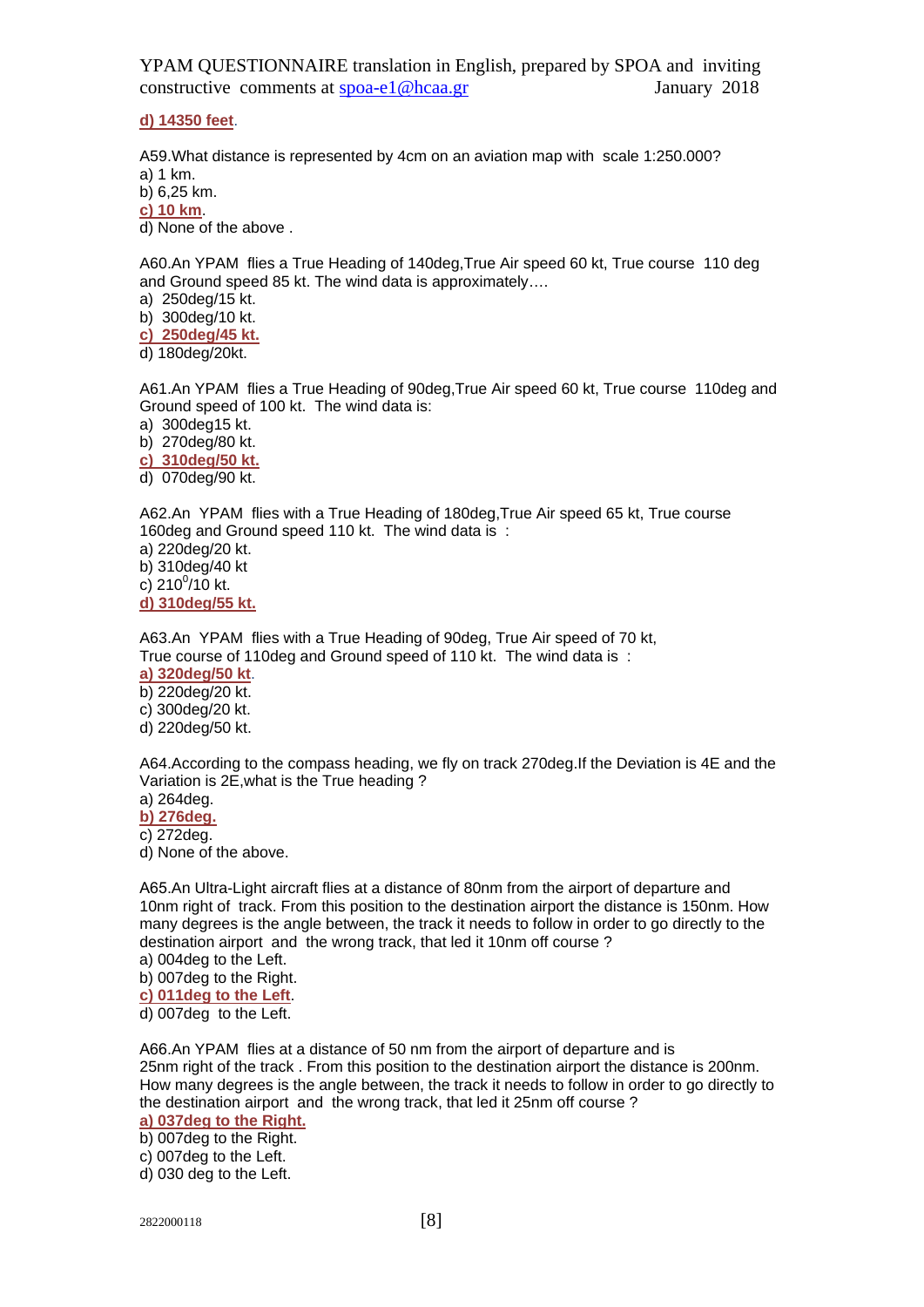Α67. An YPAM flies at a distance of 150nm from the airport of departure and is 25nm left of track . From this point to the destination airport the distance is 200nm. How many degrees is the angle between, the track it needs to follow in order to go directly to the destination airport and the wrong track, that led it 25nm off course ?

a) 010deg to the Right.

b) 007deg to the Right.

**c) 017deg to the Right**. d) 017deg to the Left.

A68.An YPAM flies at a distance of 250nm from the departure airport and 25nm to the left off track. How many degrees is the angle between the track followed to this offset point, with the parallel track that should have been followed, in the first place, in order to fly to the destination airport.

a) 009º to the right.

b) 003º to the right.

**c) 006º to the right**.

d) 004º to the left.

A69. According to our compass we fly α course of 180deg .If the Deviation is 6W and the Variation 2E, what is the True Course ?

**a) 176 deg**.

b) 184 deg.

c) 182 deg.

d) None of the above.

A70. A pilot of an YPAM realizes that after flying 20nm, he is 5nm off course. How far will he be out of course after completion of 150nm of flight ?

a) 60nm. **b) 37,5nm**.

c) 100,5nm.

d) 0,7nm.

A71. A pilot of an YPAM realizes that after flying 30nm, is off course by 10nm. How far he will be off course after the completion of a 200nm flight.

**a) 67nm**. b) 37nm. c) 50nm. d) 60nm.

A72. A pilot of an YPAM realizes that after flying 45nm he is off course by 12nm. How far will he be off course after the completion of a 150nm flight. a) 67nm.

**b) 40nm.**

c) 500nm.

d) 60nm.

A73.A pilot of an YPAM realizes that, after 10nm flight, he is out of course by 3nm. How far off course will he be, upon the completion of 230nm of flight ? **a) 69nm**.

b) 42nm.

c) 77nm.

d) 600nm.

A74.One minute of Latitude equals to :

**a) One nautical mile**.

b) One kilometre.

c) 60 nautical miles.

d) 60 kilometres.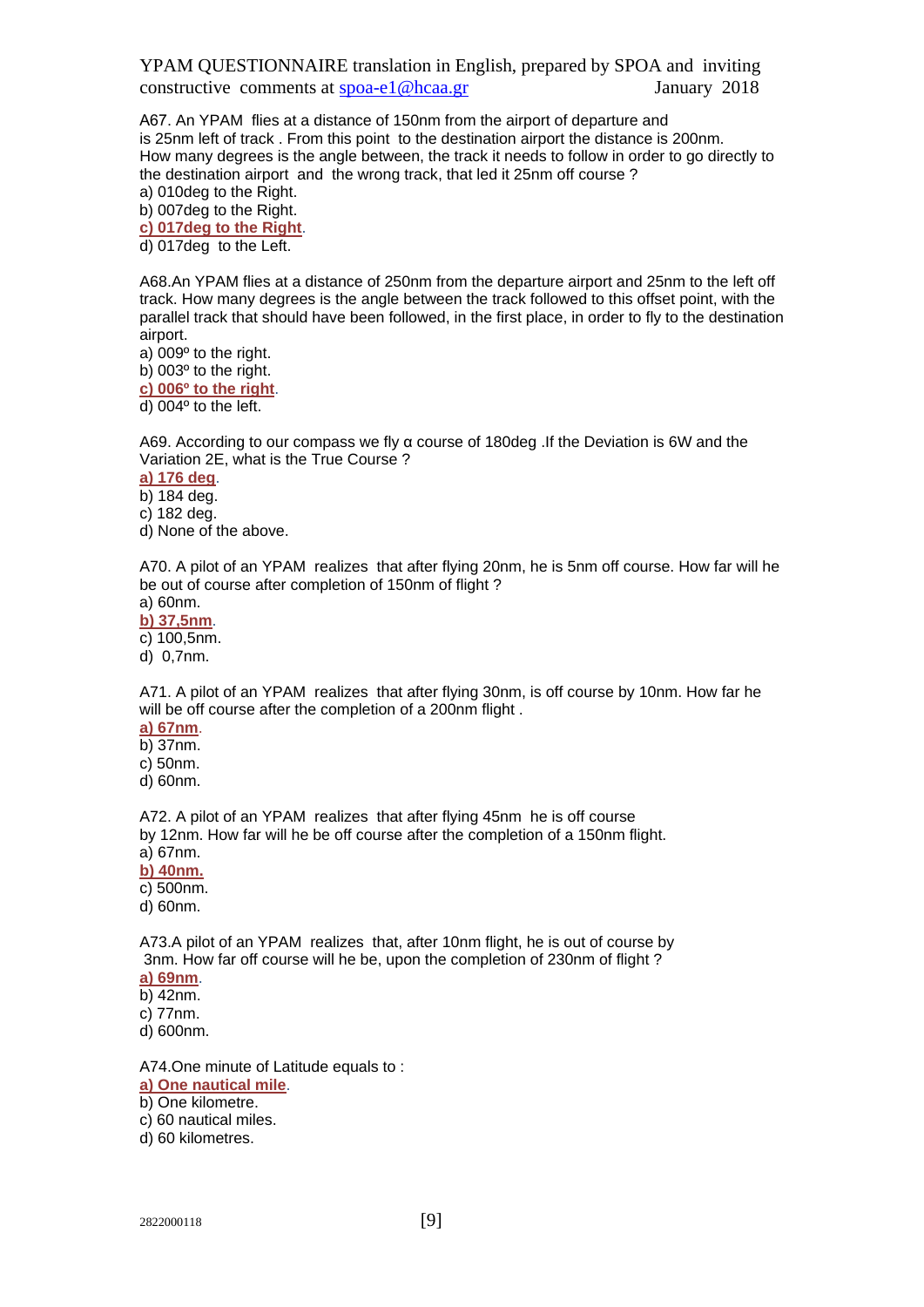A75. The altitude of 20.000ft in the ICAO Standard Atmosphere, above the surface of 1013hpa, can be given as…

a) Pressure altitude of 20000ft.

b) FL 020

**c) Pressure altitude 20.000ft or FL200.**

d) Density altitude 20.000 ft.

A76. What distance will be covered during a flight at 60kt within 1 hour and a half ? a) 40nm.

**b) 90nm**.

 $\overline{\text{c}}$ ) 60nm.

d) None of the above .

A77. Which of these characteristics can be found on a quality map?

a) Preserves proportions and shapes.

b) Rump lines and great circles are depicted as straight lines.

c) The scale is constant throughout the map and adjacent map sheets perfectly match along connection side.

**d) All the above are true**.

A78. During flight, the Drift of an YPAM is due to:

**a) Wind** .

b) Skid.

c) Turbulence.

d) Difference between the actual and the magnetic North .

A79.The line defined by the vertical projection of a flying YPAM on the ground is called :

a) Spot.

**b) Track**.

c) Course .

d) None of the above.

A80. Map reading during dead reckoning must be carried out:

**a) From the map to the ground**.

b) From the ground to the map.

c) There is no rule.

d) None of the above.

A81.Define as true or false the following statements .

Statement I: Greenwich is on 000deg 00'00''longitude.

Statement II: It the points of departure and arrival have coordinates:030deg 00΄30΄΄W 040deg 00΄30΄΄E respectively, then the difference in longitude they have is 010deg 00΄00΄΄W **a) Only statement I is true**.

b) Only statement II is true.

c) Both I and II are true.

d) Both I and II are false.

A82.Great circle on the earth's surface is the circle…

a) That crosses geographical North and does not intersect the equator.

b) Lies on a plane parallel to the plane defined by the Equator.

**c) Defining a plane passing through the centre of the Earth**.

d) That has a length 8 times the radius of the Earth.

A83. True Altitude is :

a) The Altitude above the isobaric surface of 1013hpa.

b) The Altitude above ground or sea.

**c) The Altitude above mean sea level**.

d) None of the above.

A84. Define as "TRUE" or "FALSE", the following statements: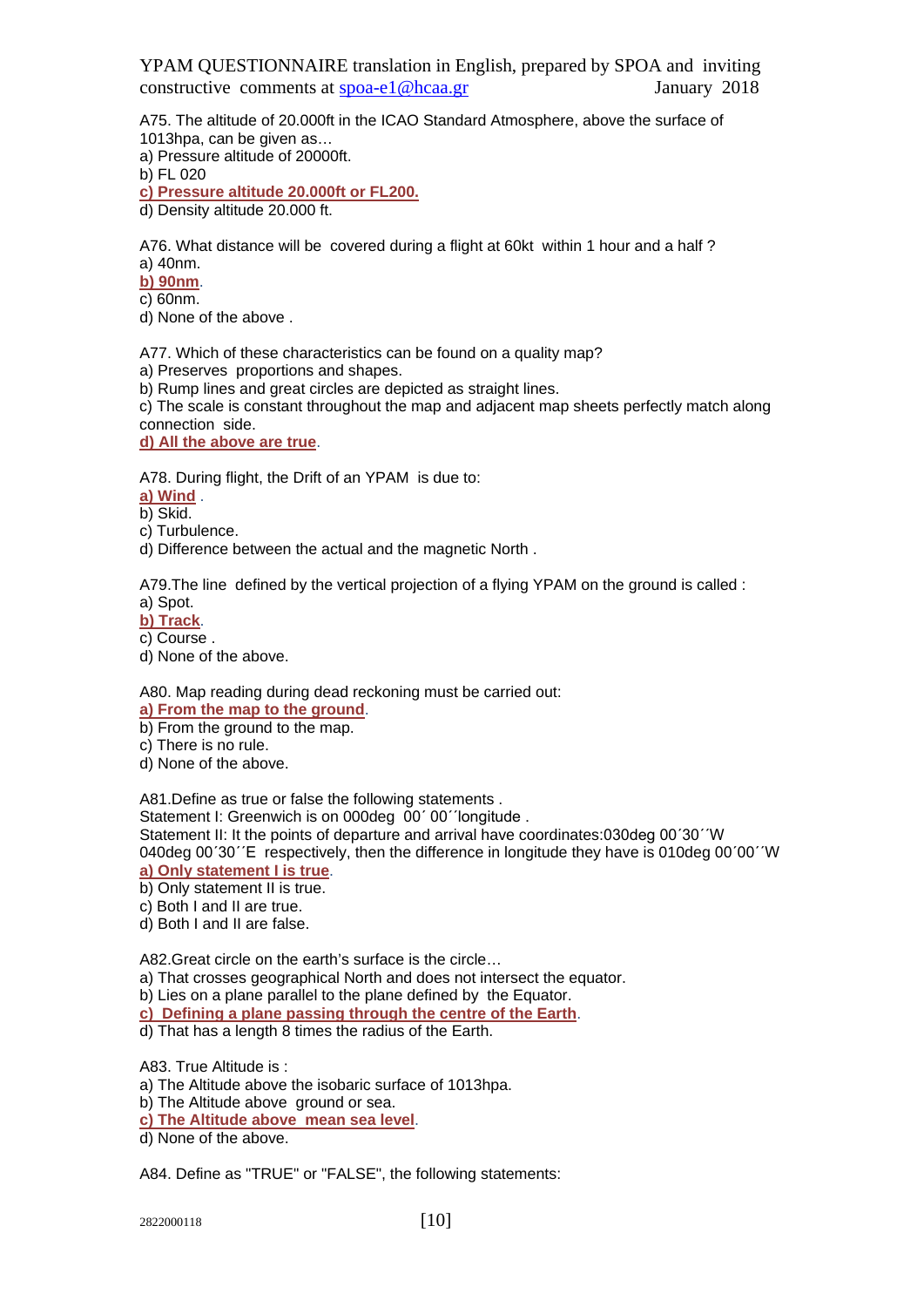Statement I: "When we fly following great circle arc, then we fly rump line track." Statement II: "Orthomorphism on a map, generally means, that shapes are preserved." a) Only Statement I is true.

**b) Only Statement II is true**.

c) Both are true.

d) Both are false.

A85. Declare as "TRUE" or "FALSE", the following statements: Statement I: QNH is the pressure at Mean Sea Level, in the real atmosphere. Statement II: QFE is the pressure Mean Sea Level in the ICAO Standard Atmosphere. a) Only Statement I is true.

b) Only Statement II is true.

c) Both are true.

**d) Both are false**.

A86. Declare as "TRUE" or "FALSE", the following Statements: Statement I: 1 m = 3,28ft .

Statement II: The symbol  $\Omega$  on an ICAO map indicates the highest obstacle. a) Only Statement I is true.

b) Only Statement II is true.

**c) Both are true**.

d) Both are false.

A87. Declare as "TRUE" or "FALSE", the following Statements:

Statement I: When the pressure altitude is 20,000 feet and the outside temperature is 2 degrees Celsius, the density altitude is about 17,950 feet.

Statement II: When the pressure altitude is 15,000 feet and the outside temperature is 8 degrees Celsius, the density altitude is about 17550 feet.

a) Only Statement I is true.

**b) Only Statement II is true**.

c) Both are true.

d) Both are false.

A88. Declare as "TRUE" or "FALSE", the following Statements:

Statement I: After traveling 30nm an YPAM was found 4nm off track. The track error is about 8 degrees.

Statement II: One degree displacement off track, causes an YPAM to be approximately 17.5 NM off track after a 100nm trip.

**a) Only Statement I is true.** 

b) Only Statement II is true.

c) Both are true.

d) Both are false.

A89. Declare as "TRUE" or "FALSE", the following Statements: Statement I: 110 degrees Fahrenheit correspond to about 43 degrees Celsius. Statement II: 1 US gall  $\approx$  3.8 L.

a) Only Statement I is true.

b) Only Statement II is true.

**c) Both are true.** 

d) Both are false.

A90. Declare as "TRUE" or "FALSE", the following Statements:

Proposal I: Transition Altitude is the true altitude at or below which we use QNH on the altimeters.

Proposal II: "Transition Level is the Level at or above which we use QNE on the altimeters a) Only Statement I is true.

b) Only Statement II is true.

**c) Both are true**.

d) Both are false.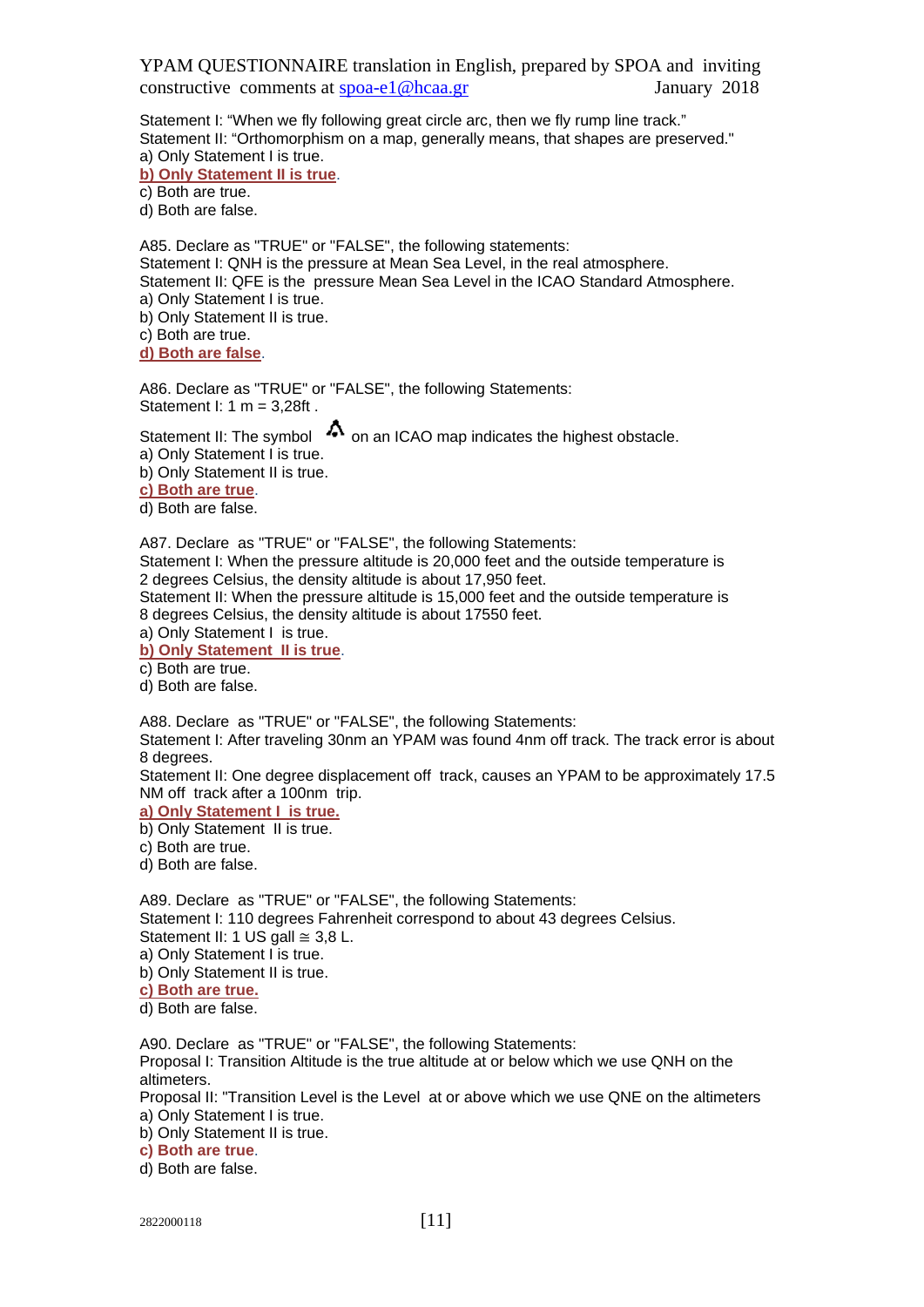A91. Declare as "TRUE" or "FALSE", the following Statements: Proposal I: 150º 50' longitude arc correspond to 10 h 3 min 20 sec time. Proposal II: 15º longitude arc correspond to 60 min time.

a) Only Statement I is true.

b) Only Statement II is true.

**c) Both are true.** 

d) Both are false.

A92. Declare as "TRUE" or "FALSE", the following Statements:

Statement I: Solar day is the time between two successive passages of the sun from the meridian of the place.

Statement II: As inclination (dip) of the magnetic needle, is called the angle between the needle of the compass and the horizontal plane.

a) Only Statement I is true.

b) Only Statement II is true.

**c) Both are true**.

d) Both are false.

A93.Declare as "TRUE" or "FALSE", the following Statements:

Statement I: As Relative Bearing of a point from the aircraft, we call the angle between the radial connecting the a/c and the point and the longitudinal axis of the aircraft, counting clockwise, starting from the extension of the longitudinal axis to the front of the aircraft. Statement II: The magnetic bearing is not related to the longitudinal axis of the aircraft, but is related with the magnetic north.

a) Only Statement I is true.

b) Only Statement II is true.

**c) Both are true**.

d) Both are false.

A94. Declare as "TRUE" or "FALSE", the following Statements: Statement I: Drift is the angle formed by the intended and the actual track.

Statement II: For an YPAM flying at 10000ft with indicated Air Speed 100kt, the True Air Speed is 100kt the most.

**a) Only Statement I is true**.

b) Only Statement II is true.

c) Both are true.

d) Both are false.

 ~~~~~~~~~~~~~~~~~~~~~~~~~~~~~~~~~~~~~~~~~~~~~~~~~~~~~~~  **AERODYNAMICS-GENERAL TECHNICHAL KNOWLEDGE** 

C1. When the wing of an aircraft is flying, it is essentially the result of a combined action of the air on the upper and the lower part of the wing, where the traversing air causes lower pressure at the upper part. As a result a force is created, which is called: **a) Lift (L), which we consider to be exerted at a point of the wing called center of** 

**pressure**.

b) Drag (D), opposing the motion of an YPAM into the air.

c) Thrust (T), forcing the aircraft to move forward.

d) Weight (W),opposing the Lift (L).

C2. The wing of a flying aircraft forms a certain angle with the direction of movement, which can be changed by the pilot at any time. The angle between the chord of the wing and the relative wind is called:

a) Trailing angle.

**b) Angle of attack**.

c) Lift angle.

d) Drag angle.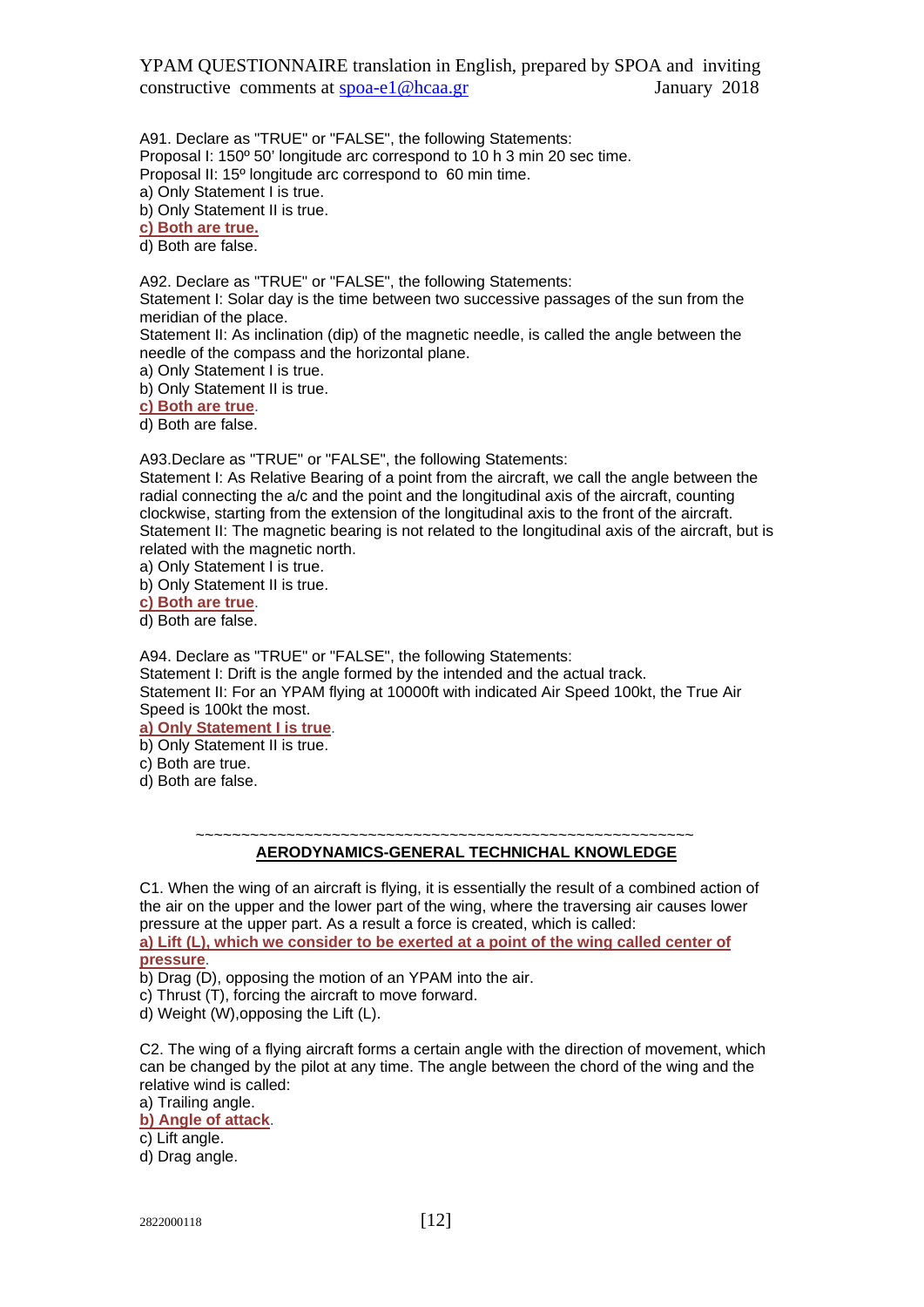C3. The wing of an aircraft flying is forming a certain angle with the direction of motion, which can be changed by the pilot beyond a critical value (critical angle of attack) then ...

a) Drag (D) overcomes the Lift (L) and while the phenomenon of lower than free stream pressure continues to exist, the micro-vortices under the surface of the wing, cause the wing to stall.

b) The false increase of the angle of attack causes an increase of the flight speed, which in turn leads to a stall.

c) The normal flow of air is not disrupted and the phenomenon of lower than free stream pressure does not cease. However, Lift(L) is affected, the loss of which causes the aircraft to stall.

**d) The normal flow of air is separated from the upper surface of the wing and creates vortices of air and micro-whirls. The phenomenon of lower than free stream pressure, abruptly disappears and the lift(L) vanishes. The aircraft then becomes into a stall.**

C4. When the four basic forces acting on an YPAM, lift(L), weight(W), thrust(T) and drag(D) are in balance?

**a) During non-accelerated flight**.

b) When the aircraft accelerates in flight.

c) When the aircraft accelerates on the ground for take-off.

d) None of the above.

C5. What is the relation among the four basic forces acting on an YPAM in straight and level flight (cruise)?

a) Lift (L) and weight (W) are equal to thrust (T) and drag (D) respectively.

b) Lift (L), drag (D) and weight (W) are equal to the thrust (T).

**c) Lift (L) is equal and opposite to the weight (W) and the thrust (T) is equal and opposite to the drag (D).** 

d) The 4 basic forces, acting on an aircraft, are lift (L), weight (W), thrust(T) and drag (D), and are equal.

C6. The principles of aerodynamics teach us, about the flight and the generating mechanism of lift (L), that:

a) It is solely due to the flow of air along the wings surface.

b) The velocity of the flow around the wing is affected by the value of the angle of attack.

c) The engine performance plays no role to the phenomenon of flight.

**d) All other answers are true**.

C7. Many consider the weight as a force fixed and unchangeable. The YPAM pilots know that the concept of weight is much more complex, regarding the flight. When we fly, when does the actual weight and the relative weight of an YPAM coincide and the load factor value equals to one (1 g) ?

a) When turning, because the load factor (g) increases and the actual weight of the aircraft act as a centrifugal force.

b) In steep climb manoeuvres, for heavier twin seat YPAMs, and smoother climb manoeuvres for single seat and lighter YPAMs.

**c) In straight and level flight.** 

d) None of the above.

C8. The size of the additional load (and therefore relatively large force), which can be exerted to the wing of an airplane can be proved dangerous and depends…

a) On the abrupt displacement of the position of the centre of gravity, and for this reason we check the so called "Weight & Balance" at periodic and regular time intervals.

b) On the airplane's flight speed, and this is why there is a speed, that should never be exceeded (Vne -Vnever exceed).

**c) On how abruptly the force will be exerted and this is the reason why, we always perform smooth and never abrupt manoeuvres.** 

d) On the the stalling speed, since the closer it is to the cruising speed the higher is the risk for the pressure over the wing to vanish, which implies that Lift (L) vanishes as well.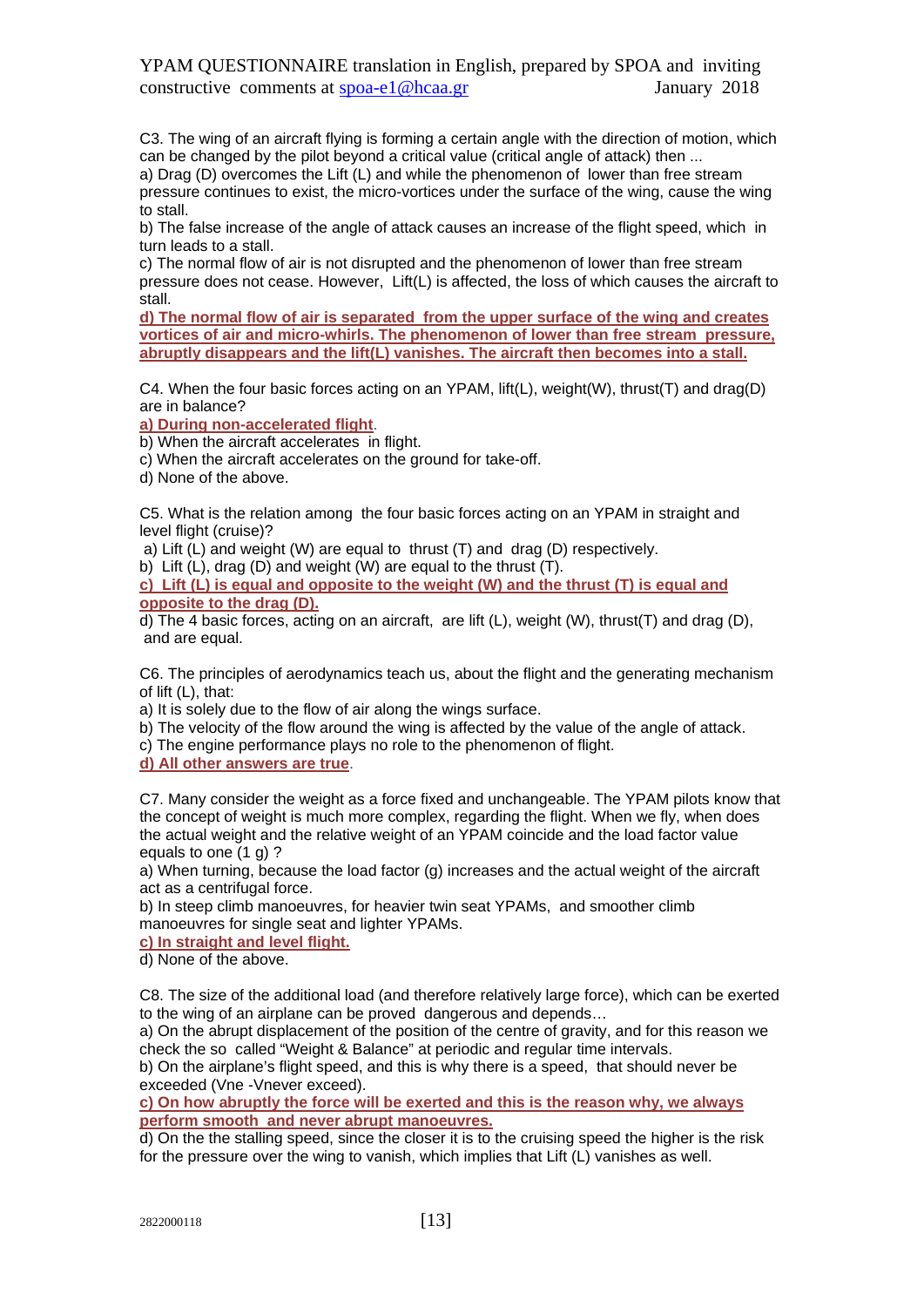C9. During flight, which basic flight control input increases the size of the additional load (the relative weight issue) and therefore the load factor of an YPAM?

a) Climb.

**b) Turn.** c) Stall.

d) Flight at high speed reaching the maximum permissible speed (Vne - never exceed).

C10. During entering in a state of additional load (large relative weight), such as when entering a turn, the increased load factor's first result is ...

a) the stall from which the pilot can exit only with proper inputs.

b) To fall into a spin from which the pilot can exit only with proper inputs.

**c) A more difficult way to handle the aircraft - but again the pilot can exit from this situation with proper inputs.** 

d) A flight at high speed, reaching the maximum permissible speed (Vne), from which the pilot can exit with proper inputs.

C11. For an YPAM pilot the speed to be maintained during a flight with turbulence,

is called manoeuvring speed and is ...

a) Always written in the flight manual of every aircraft.

b) Usually written on a tag at the aircraft's console, in order not to be forgotten.

c) The speed specified in the manufacturer's manuals as manoeuvring speed (Va).

**d) All other answers are correct**.

C12. What plays the most important role in flight, in terms of safety, is the ability of the pilot to control the speed of flight. Why is this important?

a) The so-called "indicated airspeed" is a key issue so to recognize how fast we are moving relative to the ground.

b) The so-called "indicated airspeed" is a key issue in order to estimate the fuel consumption if e.g. a strong head wind slows down the speed of the aircraft relative to the ground.

**c). The so-called "indicated airspeed" is a key issue to know and recognize the speed of the air flow running along the wing surface and determine the ability of the aircraft to stay airborn.** 

d) All the above

C13.For the three axes YPAMs, one of the main functions of the flaps during approach and landing is to ...

a) Decrease the angle of descent without increasing the airspeed.

b) Assist the landing on the runway with a greater indicated speed.

**c) Increase the angle of descent without increasing airspeed.** 

d) Decrease the angle of descent with increasing airspeed thus allowing the contact with the runway more safely.

C14. To avoid filling the fuel tanks with gasoline that may contain water or other impurities, a good practice is considered:

a) To use fuel from reliable sources.

b) To use containers (cans) exclusively for this use and to check them visually for water or other impurities before filling.

c) To make use of a special «trap» filter that holds dirt and water.

**d) All other answers are correct.**

C15.To avoid ignition during filling the aircraft with the gasoline, YPAM pilots know: a) Not to smoke near or next to containers (cans) containing fuel or during filling the tanks with fuel.

b) To use containers(cans) with specific standards, exclusively for this use and in case of metal containers, to be filled always after placed on the ground (not in baggage compartment).

c) Not to move away from the aircraft, for any reason, until the process is complete. **d) All other answers are correct.**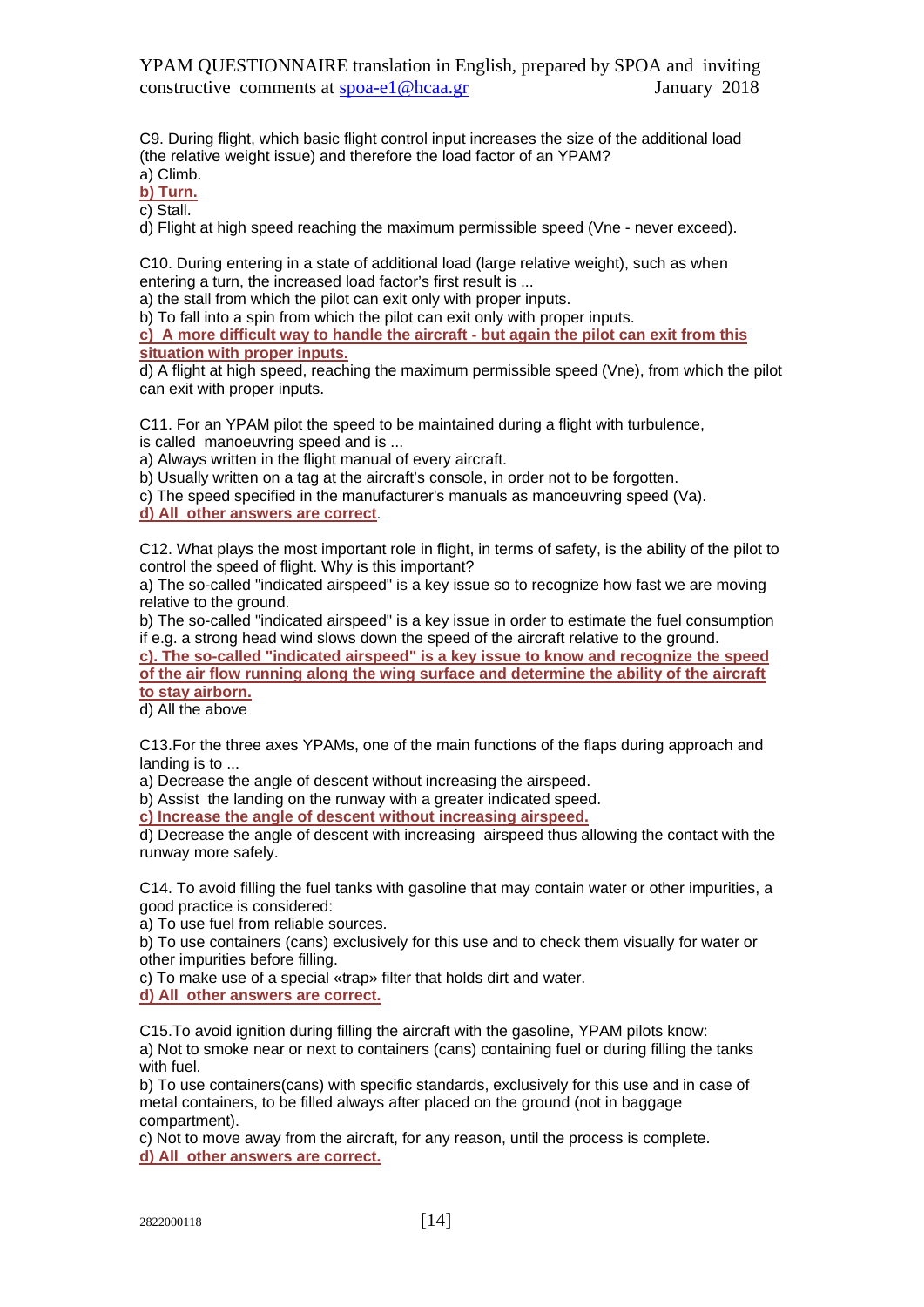C16. Each year many YPAM pilots, worldwide, face mechanical problems caused by fuel containing water, because they mistakenly believe that ...

a) The fuel filter retains water while it is true that it only retains impurities and scrapings.

b) Water can be transferred from tank to tank, but it can also be formed inside the tank, of an YPAM ,from water vapour condensation.

c) The container(tank), which they used was clean of water, when someone else had washed it recently or was left open and condensation occurred inside.

**d) All above answers are correct.**

C17. An YPAM pilot will fly a journey during which it will be required to refuel at intermediate stations. What can he drastically do, to reduce the probability of using gasoline contaminated with water?

**a) Carry with him a funnel-water trap filter which he will place between the fuel container or the pump pistol and the YPAM's fuel tank.** 

b) The most practical solution is to carry additional fuel tanks with all required trip fuel. This is the only way to be sure about the quality of fuel.

c) Before the flight he cares for the replacement of the fuel filter, which retains water impurities and scrapings.

d) None of the above.

C18. Statistically, the leading cause of fuel related accidents, worldwide, concerning YPAMs and general aviation is:

a) Using fuel containing impurities or water (referred to as «fuel contamination»).

b) Fuel leak at the supply system that leads to the lack of sufficient quantity of fuel to run the engine (referred to aviation books as «engine out»).

**c) False calculation of the necessary amount of fuel required to run the flight (is referred to as «fuel mismanagement»).** 

d) None of the above.

C19.Density altitude has an important (and inevitable) influence on the performance of all aircraft and is defined in the bibliography as:

**a) Pressure altitude corrected for temperature variations**.

b) The height above mean sea level.

c) The height indicated when we place, in the altimeter's collsman, the barometric pressure of 1013.2 millibars.

d) None of the above.

C20. An airfield or airport ZZZZ situated at high altitude, intense summer heat and humidity conditions can turn a take-off or routine landing of an YPAM in a very difficult situation, because ...

a) The low density altitude means that the density of the air has increased, reducing the performance of the aircraft and the engines.

b) The low density altitude reduces the efficiency of aircraft and engines.

c) The high density altitude increases the efficiency of the aircraft, but reduces the efficiency of the engines (namely the propeller).

**d) The high density altitude reduces the efficiency of aircraft and engines.**

C21.The air density altitude at an airport mainly varies by changes in temperature and less by changes in humidity. A high density altitude means that the air density has been ...

a) Increased and thus the efficiency increases because of less friction at the propeller blades. **b) Reduced, which adversely affects the performance of the aircraft.**

c) Reduced, which affects positively the performance of the aircraft, since there is less drag. d) Increased, which adversely affects the performance of the aircraft.

C22. Is it necessary to know how to calculate the density altitude?

**a) Yes, because it is an aircraft's performance index.** 

b) Yes, because we must have true altitude indications above mountain ranges.

- c) Yes, because we must be able to calculate the pressure altitude
- d) Yes, because it is an index of the air density that decreases with height.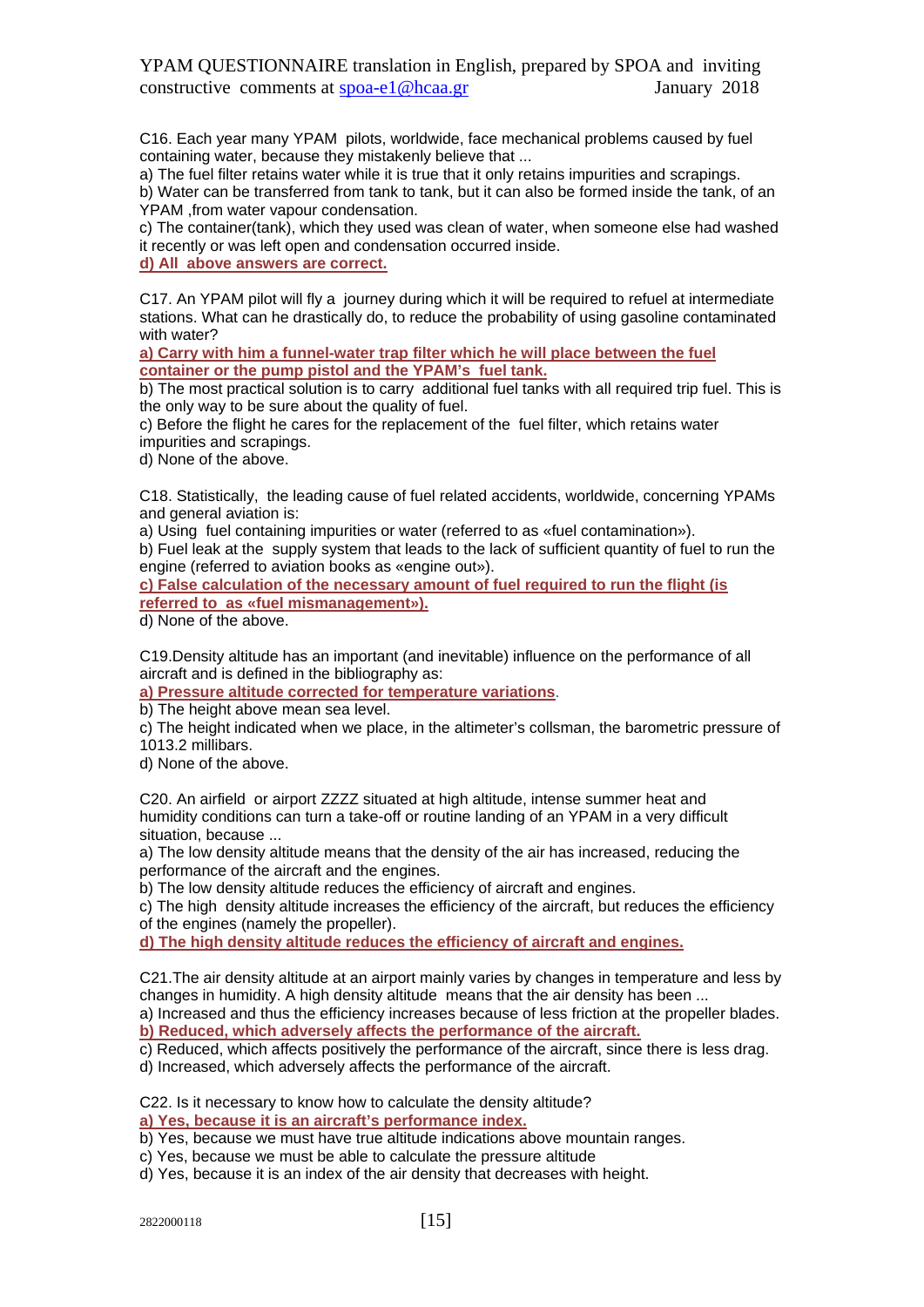C23.The Pitot tube is the dynamic pressure sensor that is found on all General Aviation aircraft. Which instrument is out of service if the pitot tube becomes clogged?

a) The altimeter, showing constantly a zero indication.

b) The vertical speed indicator and it remains unchanged.

**c) The airspeed indicator showing constantly zero or erroneous indications.** 

d) None of the above.

C24.The Pitot tube is a dynamic pressure sensor. To avoid the chance of a blocked dynamic pressure sensor a good pilot ...

**a) Covers the tube intake with a protective cover after the flight and removes it, in the pre-flight check before his next flight.** 

b) Never touches the Pitot tube intake, because it will no longer measure airflow correctly, resulting in incorrect readings of the airspeed indicator.

c) During scheduled servicing and technical inspections, covers the intake of the tube with a protective cover, which contains oil with antioxidant properties.

d) Supplies the YPAM with a backup speedometer, preferably digital, because it is not as much affected by vibrations and does not require the conventional dynamic pressure sensor.

C25. If an YPAM flies with a clogged dynamic pressure sensor (pitot tube), will lead to ...

a) False readings on the instrument that indicate the engine hours.

b) False readings on the instrument that indicate flight altitude.

c) False readings on the instrument that indicate rate of climb-descent.

**d) False readings on the instrument that indicate air speed.**

C26.In case an YPAM is flying with a clogged dynamic pressure sensor (pitot), it will lead to… a) The indication on the Vertical Speed Indicator showing zero.

**b) The airspeed indications remaining unchanged, zero or incorrect**.

c) The speed indications reducing, when the aircraft is descending.

d) The speed indications increasing, as the aircraft is climbing.

C27. A good YPAM pilot, during the pre-flight check, took care and removed the protective cover from the dynamic pressure sensor ( pitot tube). During the flight he realizes that the altimeter is inoperative. What does he conclude?

a) He checks visually if the cover from the dynamic pressure sensor is indeed removed (pitot tube). In case he cannot visually confirm, he asks someone with binoculars to confirm it from the ground

**b) Since the instrument that is inoperative is the altimeter there is no connection with the dynamic pressure sensor (pitot tube) but with static pressure port connected to the altimeter.** 

c) Concludes that the instrument that is inoperative is the altimeter, and so he does not trust the airspeed indications also, since both receive information from the dynamic pressure sensor( pitot tube) which is obviously clogged.

d) Concludes that during the pre-flight check he did not remove the protective cover from the dynamic pressure sensor, the pitot tube, as he should have done.

C28. The Altimeter of an YPAM is basically a barometer which measures the barometric pressure. In case it starts giving erroneous readings, before replacing it, is recommended to… **a) Check carefully if the ports of the static pressure are clogged.**

b) Remove the instrument and send it to the manufacturer for calibration.

c) Carefully check the dynamic sensor pressure (pitot tube) whether it is blocked by scrapings or insects.

d) None of the above.

C29. The altimeter of an YPAM is essentially a specially manufactured metal barometer that has a selector and a subscale (Collsman box).The altimeter indicates the altitude the aircraft is flying in feet. When the pilot sets the barometric pressure, provided by the Air Traffic (QNH), the altimeter of the flying aircraft will show ... **a) Altitude above the sea mean level.**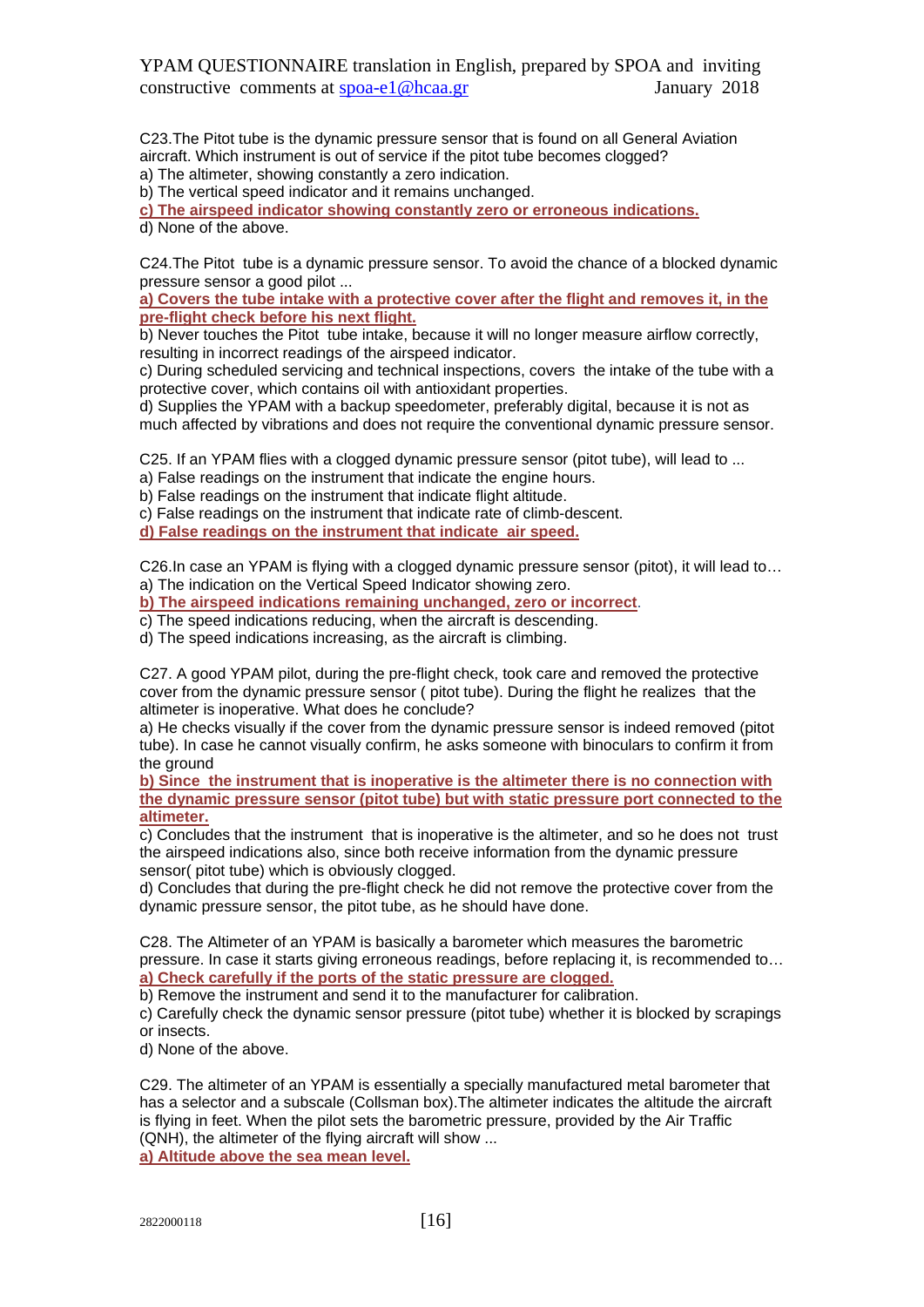b) The actual height in relation to the ground below (AGL), provided there is no change in terrain morphology or atmospheric pressure.

c) It will indicate the true altitude above the ground as also seen by an Air Traffic Controller, using a Ground Radar.

d) None of the above.

C30. An YPAM pilot, before flight, adjusts the altimeter to indicate 0 (zero).

After take-off the aircraft altimeter will show ...

a) Indicated altitude above mean sea level (MSL).

b) Absolute altitude above the fixed reference level (AGL).

c) True altitude above the ground.

**d) None of the above**.

C31.An YPAM pilot wishes to fly cross-country. What 'height' should he fly so when he informs Air Traffic Control and other aircraft for his height ,everyone is speaking about the same thing?

**a) He should report his Indicated altitude above mean sea level.**

b) He should refer to Absolute altitude also known as "AGL".

c) He should state the actual height above ground as given by ground radar.

d) None of the above.

C32.In aviation, what is the meaning of the term "Absolute Altitude", also known as Above Ground Level (AGL)?

a) It is the altitude, shown on the altimeter, when the local barometric pressure (QNH)is set. We use it to avoid obstacles and to ensure separation of air traffic.

b) It is the height above mean sea level and only radar service can provide it exactly.

c) Is the altitude above ground level; it indicates our altitude, when it is set to zero on ground, and we don't perform low altitude local flights over flat ground.

**d) None of the above.**

C33. What do we call in aviation "Indicated Altitude" also known as height above mean sea level (MSL) ?

**a) It is the altitude from the mean sea level, indicated on the altimeter, when the local barometric pressure (QNH) is set. We use it to avoid obstacles and in air traffic separation.** 

b) It is the altitude above ground level and indicates the altitude when the altimeter is set to zero on the ground. We use it for local low-flying.

c) It is the height above mean sea level. This is the elevation reported on aviation maps concerning obstacles, such as mountains. In case of aircraft, only GPS gives us an approximate figure and only radar can provide it accurately.

d) It is not used by YPAMs. It is the value that is indicated, when we set a barometric pressure of 1013,2 millibars at the collsman box. It is known as Pressure altitude or FL and is used for flights above 18,000 feet.

C34.What do we call in aviation, "True altitude"?

a) It is the altitude, from mean sea level, indicated on the altimeter when the local barometric pressure (QNH) is set to the Collsman box. We use it to avoid obstacles and air traffic separation.

b) It is the altitude above ground level and indicates the altitude, when the altimeter is set to zero on the ground. We use it for local low-flying.

d) It is not used in YPAMs.It is the reading indicated, when a barometric pressure of 1013,2 millibars is set at the collsman box, also known as Pressure altitude or FL.It is used for flights above 18,000 feet.

**d) It is the height above mean sea level .This is the height reported on aviation maps concerning obstacles such as mountains. In aircraft, only GPS gives us approximately this figure and radar can provide it accurately.**

G35. For YPAMs, a very important and useful flight instrument is the bariometer or bario (rate of climp/descend) ...

a) Indicates the rate we climb or descend, expressed in feet per minute.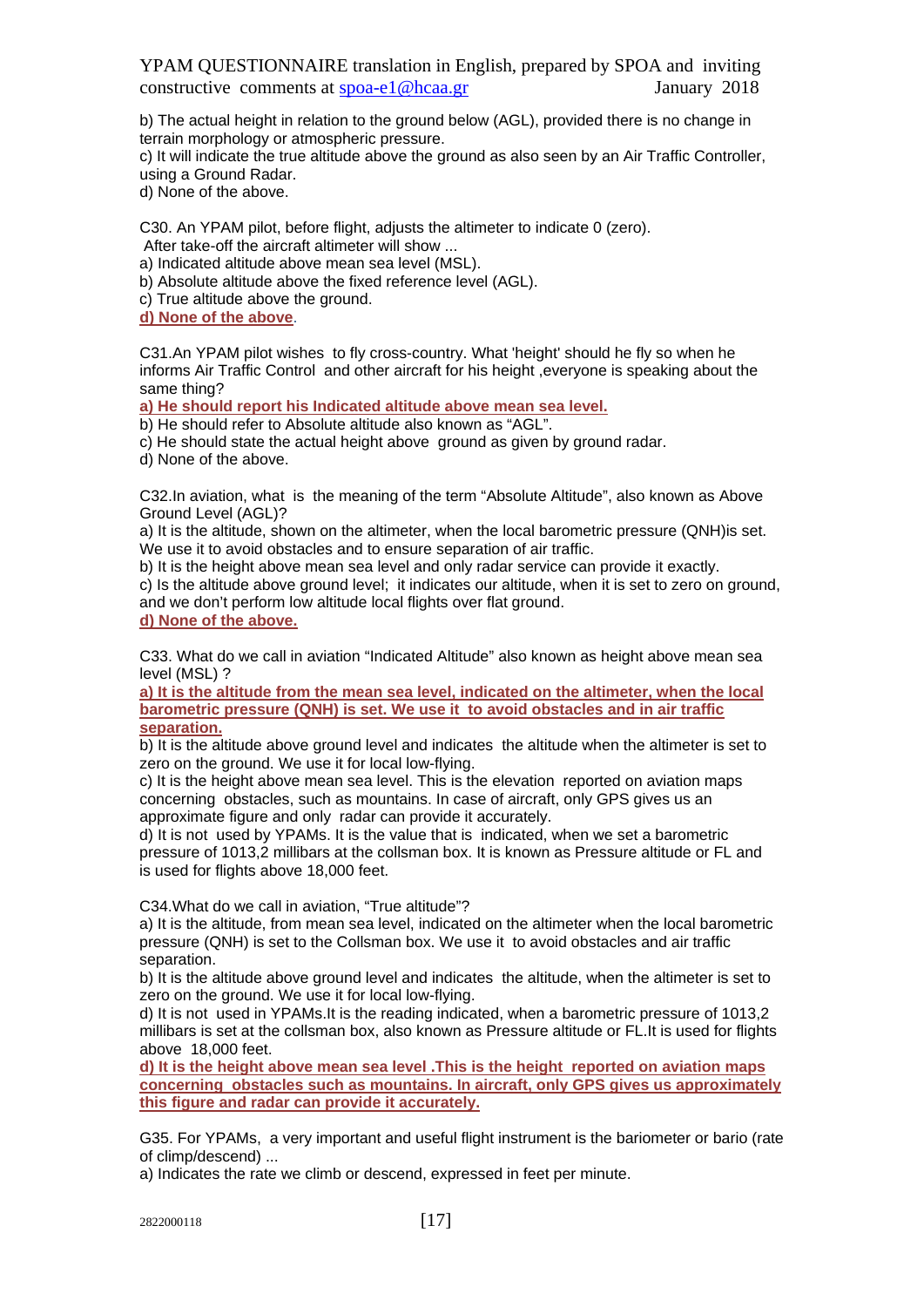b) Indicates the vertical speed by measuring the rate of change in static pressure.

c) Displays valid indications only after the aircraft is stabilized on a course.

#### **d) All the above**.

C36. As the altitude increases, the indicated airspeed at which an aircraft falls into a stall, with a particular configuration,

a) Decrease as the true airspeed decreases

b) Decrease as the true airspeed increases

**c) Remains the same regardless of altitude.** 

d) None of the above.

C37.Deviation of a compass is caused by ...

a) A defect of the compass magnets either by the manufacturer or by a hit.

b) Flight into electrically charged clouds that generate magnetic fields.

**c) Magnetic fields within the aircraft distorting the magnetic lines.** 

d) The magnetic fields caused by fluctuations of the aircraft's weight.

C38. During flight, when are the indications of the magnetic compass accurate? **a) Only in straight and level, non-accelerated flight.**

b) When the airspeed is constant.

c) When turns do not exceed 18 degrees.

d) The indications of the magnetic compass are always accurate in flight.

C39. YPAMs are more vulnerable to high winds than light or heavy aircraft. To resist drift, caused by the wind, the pilot must steer the aircraft so the nose points into the wind, but just enough so he does not alter the course of the flight. Applying this technique, the aircraft.. a) Does not exactly follow the direction the pilot wants and a small drift is observed, similar

to the sideway move of a "crab".

**b) Follows the direction that the pilot wishes, but flies sideways, looking like the move of a crab.** 

c) Flies by the technique of the pilot to navigate the aircraft so that the nose points into the wind, but just enough so to not change the course of the flight. This is not recommended for YPAMs. Only heavier aircraft can move sideways(crab).

d) Follows the direction desired by the pilot, but it is not recommended and since YPAMs are more vulnerable to high winds there is a possibility to dive into a spin.

C40. When a plane is loaded so that the center of gravity is located behind the aft center of gravity limit, then what unwanted flight characteristic the pilot comes against?

a) Longer take-off distance.

b) Easier recovery after a stall.

**c) Stall at higher airspeed than usual.** 

d) None of the above.

C41. Loading the plane so that the center of gravity is located behind the aft limit, will result in…

**a) Less stability at all speeds.** 

b) Less stability at low speeds, but more stability at high speeds.

c) Less stability at high speeds, but more stability at low speeds.

d) None of the above.

C42. The acceleration measurement unit in aviation is expressed as  $g = 9.81$  m / sec<sup>2</sup> (equal to the acceleration due to gravity). The YPAM pilots, regarding load factor (g), know that ...

a) Stresses the airframe and should be avoided.

b) During steep manoeuvres, such as a 60 degree bang angle turn, stress on airframe, increases dangerously.

c) Every aircraft manufacturer indicates, in the aircraft manual, the permissible load limits (g). **d) All the above.**

C43. In the case of a spiral dive to the left ... **a) Both wings are in stall.**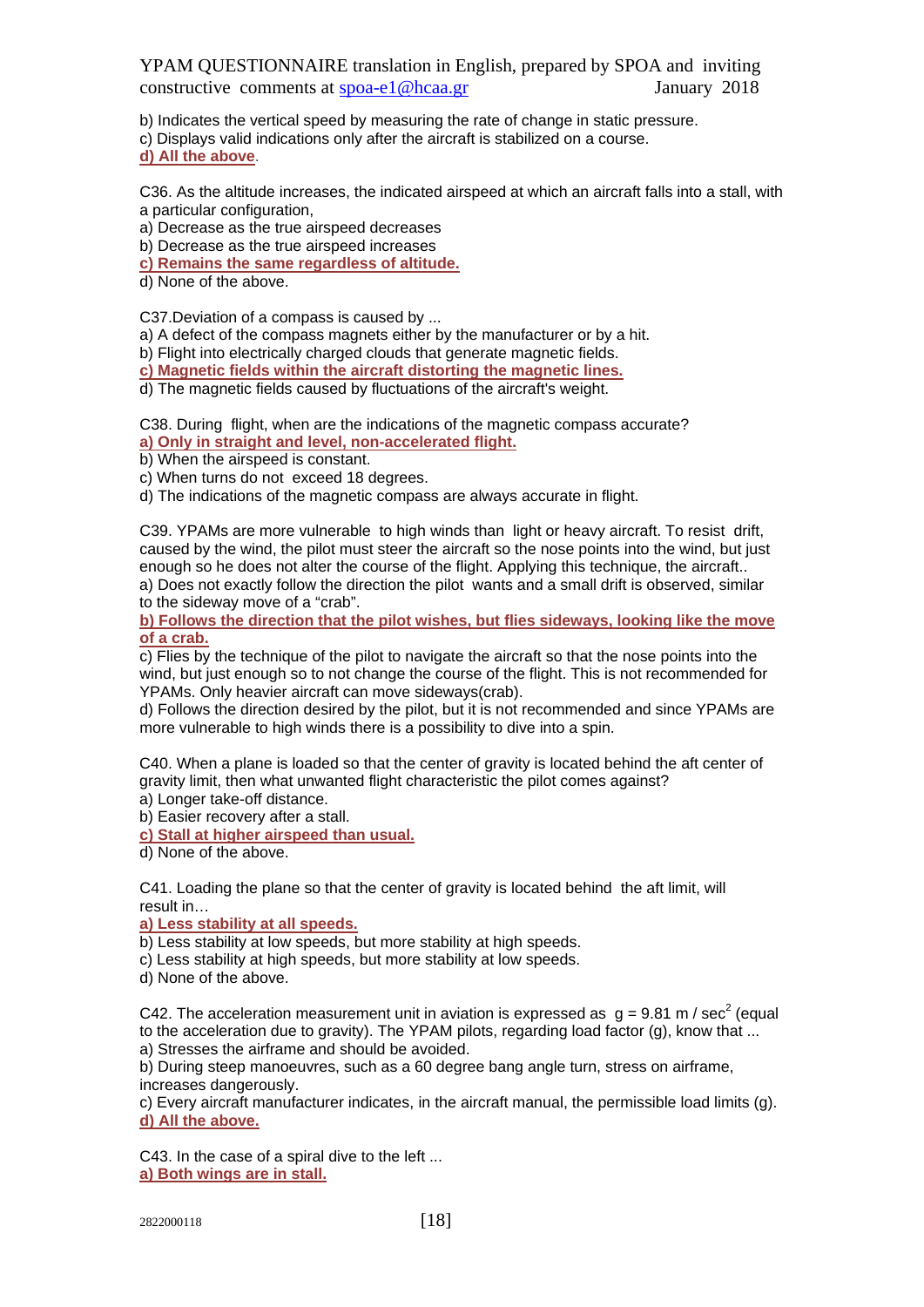b) Only the left wing is in a stall.

c) Only the right wing is in a stall.

d) None of the above.

C44. Take off from a landing field (ZZZZ) that has no weather station. What pressure setting we will use to adjust the altimeter ?

a) We will take off and call the nearest airport to give us the QNH.

b) We will use the pressure setting of standard atmosphere 29.92 inHg.

**c) We will use the pressure setting, that when set, the instrument will indicate the elevation of the landing field.**

d. None of the above.

C45. In a three-axis YPAM the purpose of aerodynamically trimming the controls is… a) The coordination of all control movements.

**b) The reduction of aerodynamic loads on the controls**.

c) The return of the flight controls to the neutral position when they become released. d) All the above.

C46.In the case of an engine failure of a three axis YPAM, the greatest gliding distance is achieved ...

a) By extending the flaps.

**b) When the L/D ratio is maximum (lift / drag ratio).** 

c) Flying just above the stall speed.

d) When we fly just below the stalling speed.

C47.Center of pressure is called ...

a) The center of gravity of the aircraft.

**b) The point on the wing, where we consider that lift is applied.** 

c) The point where the wing of the aircraft is connected to the fuselage.

d) The point at which the landing gear is connected to the fuselage.

C48.By Increasing the total weight of the airplane, the landing speed…

a) Decreases.

b) Remains unchanged.

**c) Increases.** 

d) Is equal to the stall speed.

C49. What effect has high humidity on aircraft performance?

a) Improves performance.

**b) Reduces performance.** 

c) Does not affect performance.

d) Given moisture only, we cannot arrive to a conclusion. We also need to know temperature.

C50. In a three axis taxiing YPAM the wind is from behind and its direction at an angle with respect to the longitudinal axis. What should the position of the ailerons be (for better stability of the aircraft)?

a) Ailerons in the neutral position.

b) Aileron up at the side of the blowing wind.

**c) Aileron down at the side of the blowing wind.**

d) Turn the steering control in the opposite direction from where the wind is blowing.

C51. In a three axis YPAM taxiing with tail wind, what position should the elevator controls take to assist the stability of the aircraft ?

a) Up.

**b) Down.** 

c) Neutral position.

d) Pulling the steering control.

C52. Most aircraft are designed in such a way that stall appears:

a) At the aileron controls area.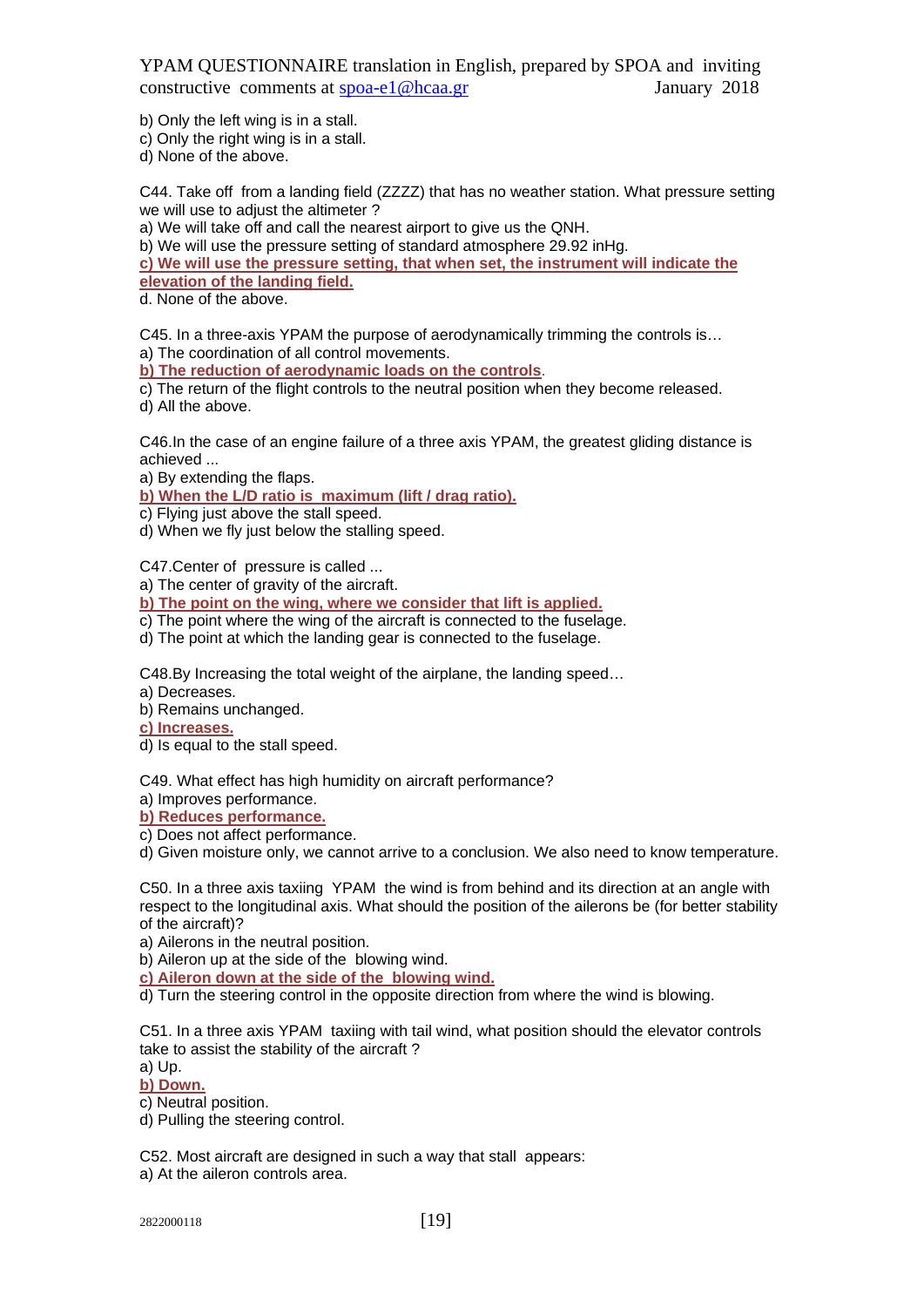b) At the wing tip area.

c) Simultaneously throughout the wing area.

**d) First at the root of the wing.**

C53. In a three axis YPAM, the high lift devices at the wing leading edge (slats, slots)….. **a) Increase lift.** 

b) Increase lift due to the increasing wing area.

c) Are only used during landing.

d) Mainly increase drag.

C54. In a three axis YPAM high lift devices at the leading edge of the wing (slats, slots), when used at the outer parts of the wing (towards wing tips)…

a) Reduce the vortices at the wing tip area.

b) Increase the effective angle of attack at these areas and so the stall starts at the wing tips.

c) Increase induced drag and therefore stabilize the aircraft.

**d) Reduce the effective angle of attack at these areas and thus stall starts from the wing root.**

C55. In a three-axis YPAM the horizontal stabilizer, during a straight and level flight, produces...

**a) Lift, parallel and opposite, in direction, to wing Lift.** 

b) Lift, parallel and in same direction with wing Lift.

c) Lift, at an angle of 45 degrees to the wing Lift and opposite in direction.

d) Lift, at an angle of 45 degrees to the wing Lift and same in direction.

C56. A well-designed YPAM has as ideal characteristics(regarding the stability of a common aircraft)…

a) Positive static and neutral dynamic stability.

b) Positive static and negative dynamic stability.

**c) Positive static and positive dynamic stability.** 

d) Negative static and positive dynamic stability.

C57. In a three axιs YPAM with front engine (tractor), the need to correct the path with respect to the vertical axis (yaw) is higher in conditions of…

**a) High power and medium speed.** 

b) Low power and high speed.

c) High power and high angle of attack.

d) High power and low angle of attack.

C58. What is the phenomenon of ground effect and at what height does it appear? **a) Reduction of the induced drag at heights less than or equal to the wingspan.** 

b) Reduction of lift for a given speed at heights less than or equal to the wingspan.

c) Reduction of induced drag at heights greater than or equal to two wingspans.

d) Increase of induced drag at heights greater than or equal to two wingspans.

C59. What is the effect of "ground effect phenomenon" during landing? a) It is negligible for YPAMs due to low speeds.

b) Wing tip vortices increase, causing turbulence to the following aircraft.

c) Landing in stall conditions require less elevator control deflection compared to the same landing with no ground effect phenomenon.

**d) Reduction of the induced drag, thus resulting in excess speed at floating during flare.**

C60.To exit from a stall a pilot must…

**a) Reduce the angle of attack and increase thrust.** 

b) Increase the angle of attack and increase thrust.

- c) Reduce the angle of attack and turn to the left.
- d) Decrease the angle of attack and turn to the right.

C61. The maximum range is achieved with the minimum thrust that keeps the aircraft: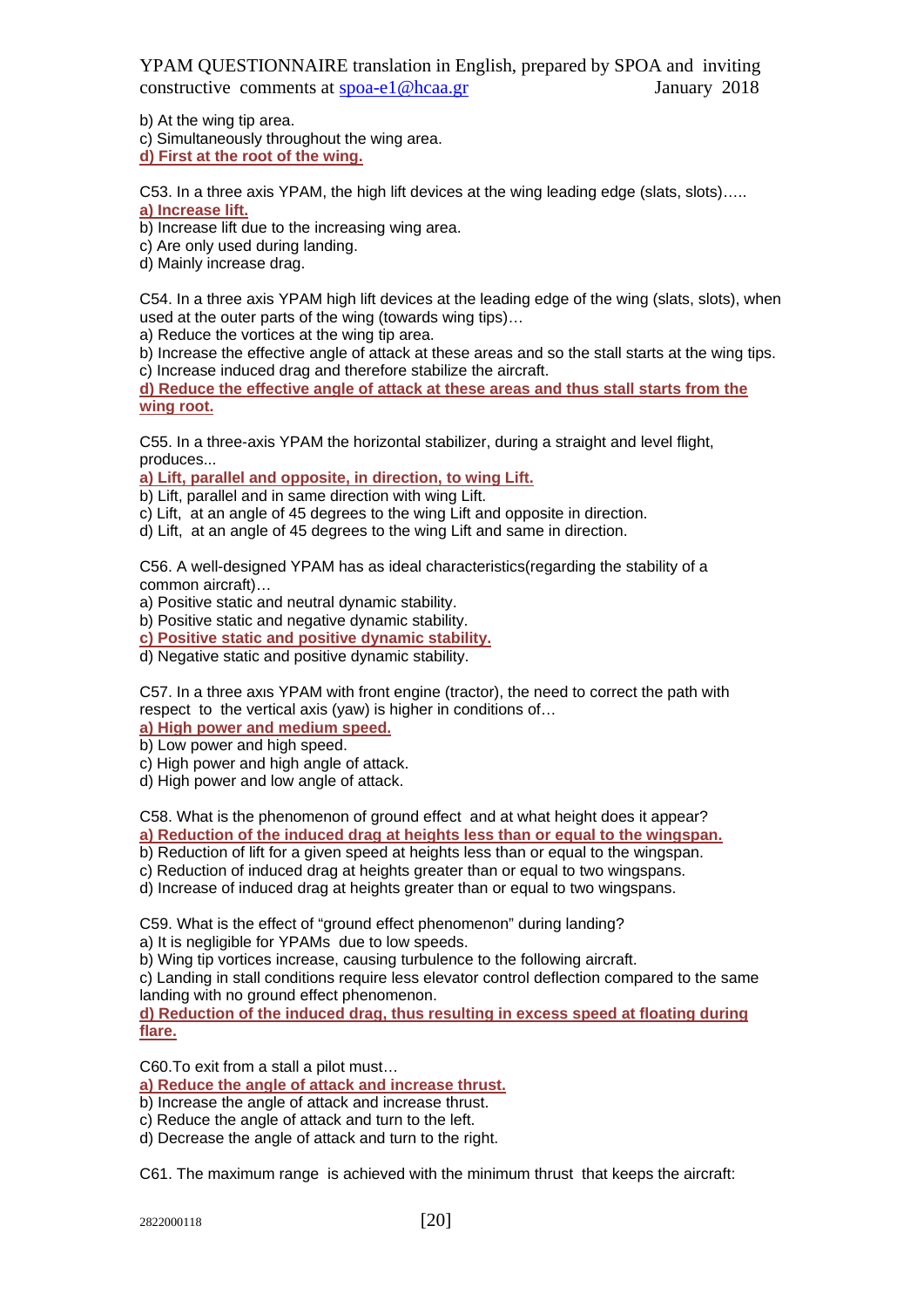**a) Steady in straight and level flight.** 

b) At a slow long descend.

c) At the lowest possible speed.

d) At the lowest possible speed with the high lift devices (flaps-slats) fully extended.

C62. The induced vortices generated by a preceding aircraft (at landing or take off) are more intense when the aircraft that generated them is…

a) Heavy, clean configuration (without flaps, gear up), and slow moving.

b) Light, in landing configuration and slow moving.

c) Light, in clean configuration, and fast moving.

**d) Heavy, in landing configuration (with flaps down) and fast moving.**

C63. In a three-axis YPAM the use of trailing edge high lift devices (flaps) during the approach and landing…

**a) Increase the angle of descent without increasing the speed respectively.** 

b) Reduce the descent angle without increasing the speed respectively.

c) Allows contact with the runway at a greater indicated airspeed.

d) Reduce significantly the need for braking after contact with the runway.

C64. An aircraft has a glide ratio of 14 : 1, how much height will this aircraft loose, gliding without motor, over a 28 km distance ?

a) 1500 meters.

b) 200 meters.

**c) 2000 meters.** 

d) 1752 meters.

G65. At which case the indicated altitude coincides with the true?

**a) At sea level, with standard atmospheric conditions.** 

b) At a height lower than 4800ft,under standard atmospheric conditions.

c) When the instrument has no mechanical error.

d) Only in the equatorial region and at a 20 degrees Celsius temperature.

C66. The empty weight of an aircraft…

a) Contains the weight of the pilot and does not contain the weight of the unusable fuel. b) Is the same for all aircraft of the same type.

**c) Contains the weight of lubricants and hydraulic fluids plus the weight of any** 

**unusable fuel.** 

d) Must be recalculated every six months.

C67. At an aircraft with a fixed pitch propeller, the revolutions per minute(rpm) indication is indicative of the power output (higher engine revolutions are equivalent to a higher power output).This statement is…

a) Always true.

**b) True but only for the same flight levels.** 

c) Applicable only during climb..

d) Applicable only during descent.

C68. An YPAM is in straight and level flight, when suddenly the pilot feels an increase in his weight (pressing and pinning him to his seat).It means that ...

**a) The aircraft is climbing and accelerates up.** 

b) The aircraft loses height abruptly and is descending.

c) The aircraft has undergone a load shift that has affected the center of balance.

d) None of the above.

C69. An YPAM is in straight and level flight and the pilot suddenly feels a sudden reduction of his weight with a sense of being lighter(like leaving his seat).It means that ... a) The aircraft is accelerating upwards and is climbing.

**b) The aircraft loses height quickly and abruptly and is descending.** 

c) The aircraft has undergone a load shift that has affected the center of balance.

d) None of the above.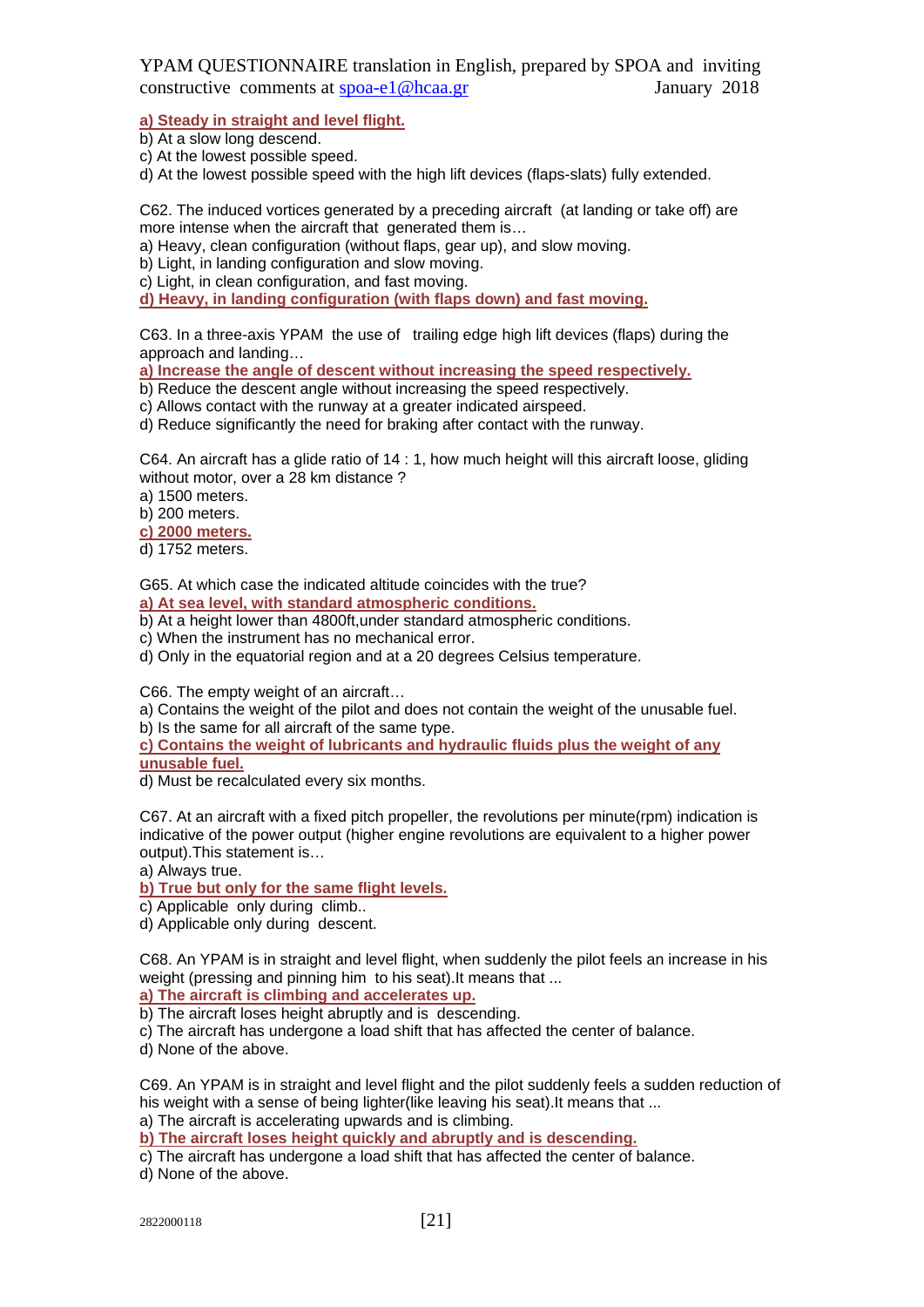C70. The "angle of attack" is the angle?

a) Between the aircraft's climb angle and the horizon.

**b) Between the chord of the wing and the relative wind.** 

c) Between the longitudinal axis of the plane and the chord of the wing.

d) None of the above.

C71. What is the relationship between lift, drag, thrust and weight, when the aircraft is in straight and level flight?

a) Lift and the weight is equal to the thrust and the drag respectively.

b) Lift is equal to the drag and weight to the thrust.

**c) Lift is equal and opposite to the weight and thrust is equal and opposite to drag.**  d) None of the above.

C72. What is the function of the rudder on a plane?

**a) Controls the movement about the vertical axis (yaw).** 

b) Controls the movement about the longitudinal axis (roll).

c) Controls the movement about the horizontal axis (pitch).

d) All the above.

C73. The angle of attack at which the wing of an airplane falls into stall….

a) Increases when the center of gravity shifts forward.

b) Changes with increasing weight.

**c) Remains the same regardless of weight change.** 

d) All the above.

C74. The size of the additional load that can be applied to the wing of an airplane, depends on…

a) The location of the center of gravity.

b) The speed of the airplane.

**c) How abruptly the load will be applied.** 

d) All the above.

C75. During entry into stall the increased load factor results in the aircraft…

**a) Stalling at a higher airspeed.** 

b) Tending to fall into a spin.

c) To be harder to control.

d) All the above.

C76. One of the main functions of the flaps, during approach and landing, is to…

a) Reduce the angle of descent without increasing airspeed.

b) Allow the contact with the runway with greater indicated airspeed.

**c) Increase the angle of descent without increasing airspeed.** 

d) None of the above.

C77. What is the use of flaps? **a) Allows the pilot to approach for landing with a greater angle of descent without increasing airspeed.** 

b) Allows the pilot to fly without exerting pressure on the controls.

- c) Reduce the wing area and change the lift.
- d) None of the above.

C78. What effect has a high density altitude on the efficiency of the propeller compared to lower density altitude and why?

a) The efficiency increases due to less friction on the blades of the propeller.

**b) The efficiency is reduced because less force is exerted by a propeller at a higher density altitude than in a lower density altitude.** 

c) The efficiency is reduced due to the increased power of the propeller in the thinner air.

d) None of the above.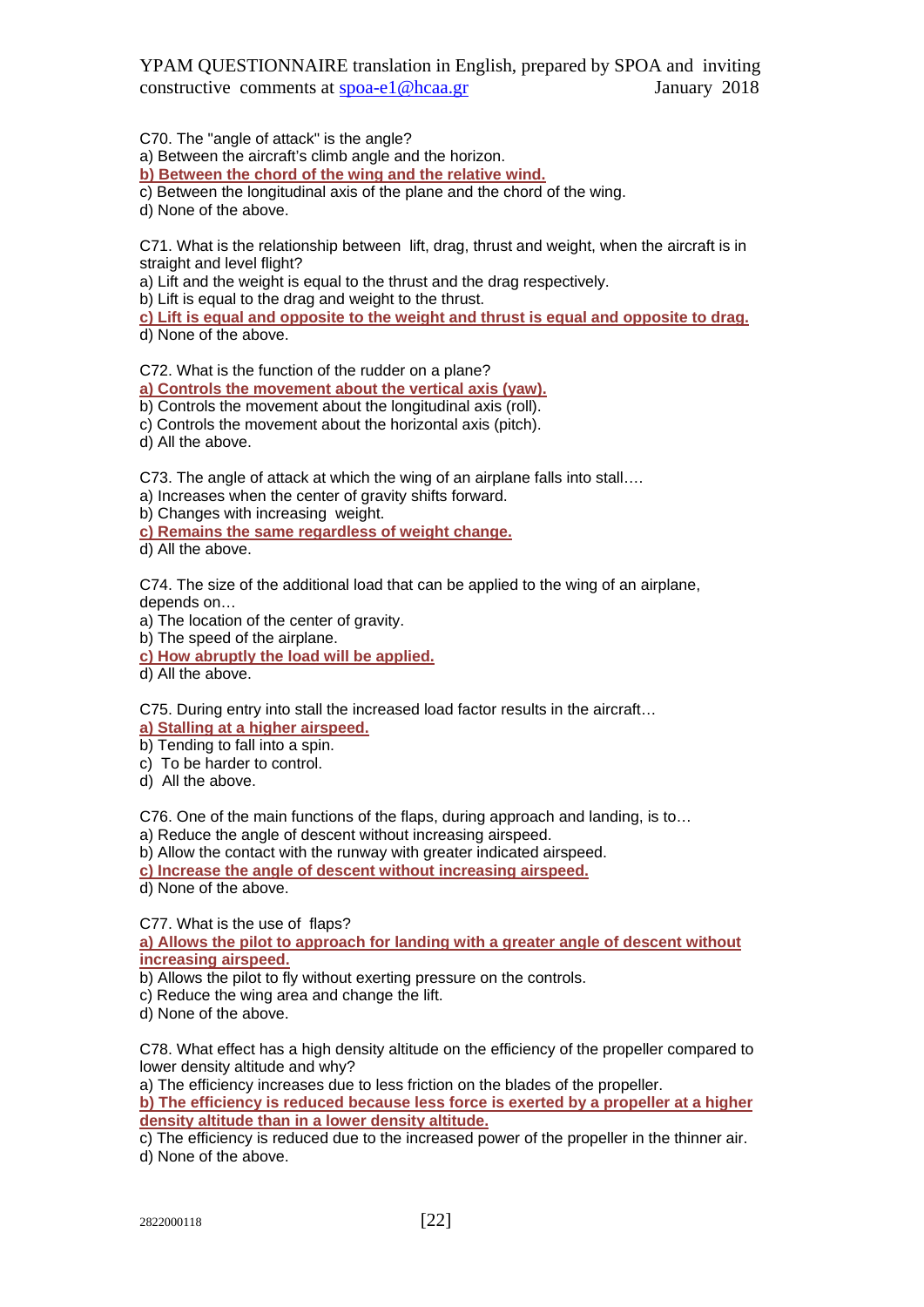C79. In what conditions is the indicated altitude the same as true altitude?

a) When the altimeter has no mechanical error.

**b) When standard atmospheric conditions prevail.** 

c) When we fly at 18,000 feet with 29.92 barometric set to the instrument.

d) All the above answers are inaccurate.

C80. What will the indication change be, if we change barometric setting from 29.15 to 29.85?

a) Approximately 70 feet increase to the indicated altitude.

b) Approximately 70 feet increase to the density altitude.

**c) Approximately 700 feet increase to the indicated altitude.** 

d) All the above answers are completely inaccurate.

C81. What is the value of the "g" load factor in a steady 60 degree turn?

a) 1 g.

**b) 2 g.** 

c) 4 g.

d) 5 g.

C82. Which combination of atmospheric conditions degrade the most aircraft performance during take-off?

a) Low temperature and low relative humidity.

b) High temperature and low relative humidity.

**c) High temperature and high relative humidity.** 

d) All the above answers are completely inaccurate.

C83. What factor tends to increase the density altitude at an airport?

**a) The increase of temperature.** 

b) The decrease of temperature.

c) The reduction of relative humidity.

d) All the above answers are completely inaccurate.

~~~~~~~~~~~~~~~~~~~~~~~~~~~~~~~~~~~~~~~~~~~~~~~~~~~~~~~~~

**~~~~~~~~ METEOROLOGY~~~~~~~~**

M1. The atmospheric weight exerted on the earth's surface, is the weight of the overlying air per unit area, expressed in millibars or equivalently in hectoPascals. Pilots are well aware that ...

**a) The standard value of atmospheric pressure at sea level (zero altitude) is 1013hPa and decreases very much with height.**

b) The standard value of atmospheric pressure at sea level (zero altitude) is 500hPa and increases very much with height.

c) Τhe standard value of atmospheric pressure at sea level (zero altitude) is 200hPa and decreases very much with height.

d) None of the above. Atmospheric pressure at sea level is of no importance in aviation.

M2. Concerning air density, pilots are well aware that the performance of an aircraft significantly depends on air density, meaning that…

a) The higher an aircraft is flying, pressure change has no effect on the change in density resulting in no decrease of performance .

**b) The higher an aircraft is flying, pressure variation affects the change in density hence the thinner is the air and the more is the decrease in performance.**

c) The higher an aircraft is flying , there is no change of air pressure, and the air becomes thinner just because temperature decreases.

d) The performance of an aircraft does not depend on air density.

M3.The uneven heating of the earth's surface from the sun during the day, due to the uneven distribution (land and sea), has as a direct consequence...

a) The increase of air humidity (i.e. water vapor content), expressed in various ways. For pilots a very important expression of moisture is the dew point.

**b) Variations in the atmospheric pressure, i.e. in zones with low or high pressure**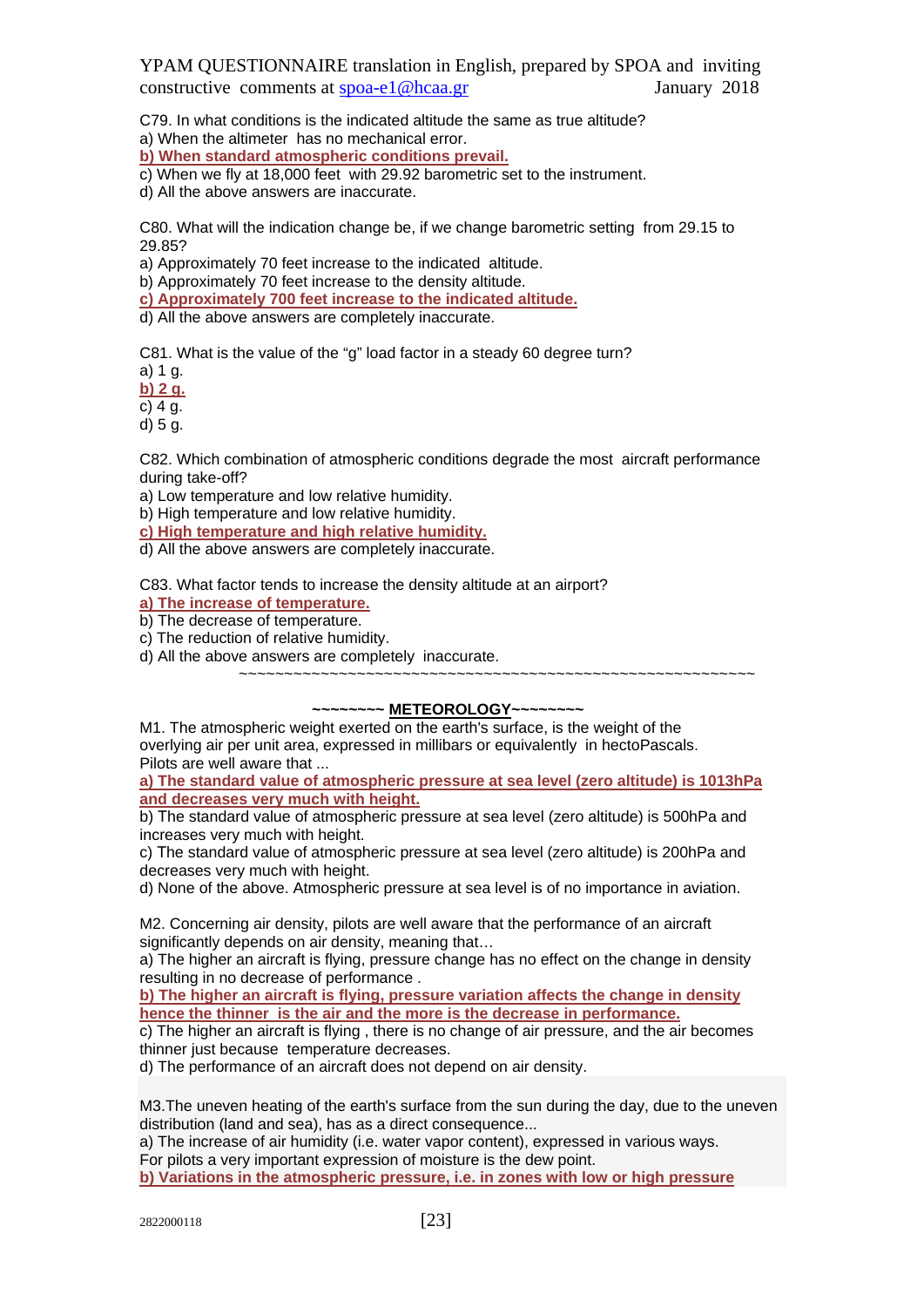### **causing air motion (wind).**

c) The evaporation of water from oceans, lakes and wet inland surfaces, causing the hydrological cycle to take place.

d)The lifting of the moist air in the troposphere, where water vapor is cooled and condensed and hence clouds are formed.

M4.For pilots a very significant expression of moisture, present in the atmosphere, is called dew point, because...

a)It is the temperature at which, when air is heated at constant pressure it becomes saturated with water vapor which already contains.

b) It expresses the quantity of water vapor present, in a given volume of air, in relation to the maximum amount of water vapor that could exist.

**c) When they have air temperature and dew point, they can qualitatively estimate air saturation, leading to many useful aviation conclusions.**

d) When they have both air temperature and dew point, they can estimate the amount of water vapor that the mass of atmospheric air can hold, leading to many useful aviation conclusions.

M5. The air water vapor content is very important for flights- the two terms more widely used in aviation meteorology, are…

a) Absolute humidity and relative humidity.

b) Absolute humidity and dew point.

c) Relative humidity and specific humidity.

**d) Relative humidity and the dew point.**

M6. When the difference of air temperature and the dew point decreases. We have… a) A temperature drop.

b) Decrease in relative humidity.

**c) Increase in relative humidity.**

d) Formation of storms.

M7. Huge air parcels with nearly homogeneous horizontal characteristics, mainly in temperature and moisture, are called air masses. The boundaries between two air masses, of different type, are called ...

a) Frontal surfaces and are substantially three dimensional transition zones (frontal zones) normally separating, a warmer from a colder air mass.

b) Frontal surfaces, having a width usually ranging from 50 to 100km.

c) Frontal surfaces, in which sudden variations of characteristics of the air masses are common phenomenon.

**d) All the above are true.**

M8.Aircraft pilots know that an easily recognizable weather discontinuity during the passing of a front, is…

**a) A change in temperature.**

b) An increase of cloud cover.

c) An increase of relative humidity.

d) An increase of absolute humidity.

M9. The more "humid" air is, (i.e. the more water vapor it contains) the less dense it is. When aircraft pilots plan their flight, air vapor content is of great importance. The two terms widely used are...

a) Absolute humidity and relative humidity.

b) Absolute humidity and dew point.

**c) Relative humidity and dew point.**

d) Relative humidity and specific humidity.

M10. An aircraft pilot knows that the temperature and air density decrease with increasing altitude. What is the rule of thumb to remember when planning the flight? **a) The temperature is reduced by 2 degrees Celsius per 1,000 feet.**

b) The temperature is reduced by 2 degrees Celsius per 2,000 feet.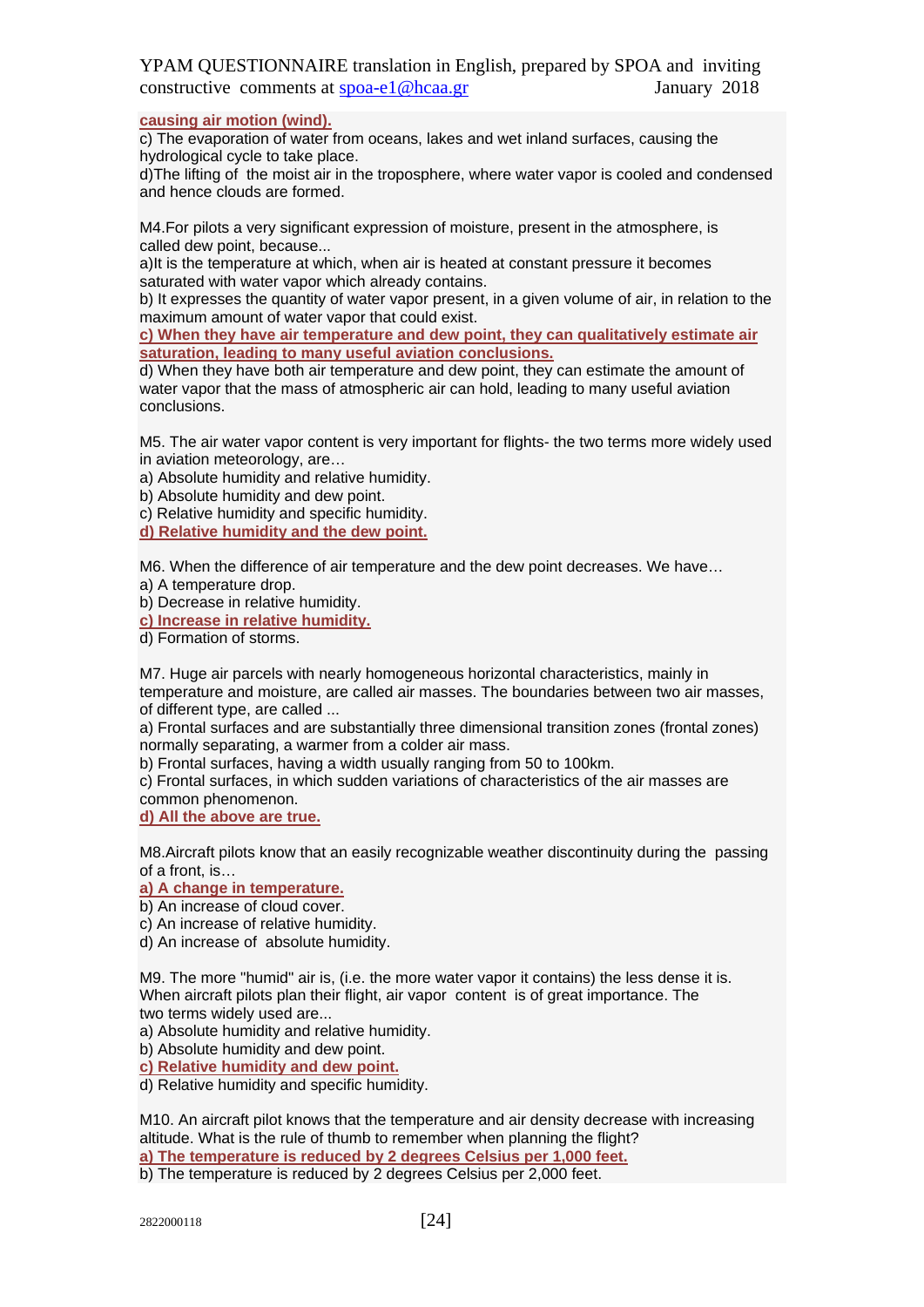c) The temperature is reduced by 2 degrees Celsius per 1,000 meters.

d) The temperature is reduced by 2 degrees Celsius per 2,000 meters.

M11.There is a warm front when the air on the cold side of the front recedes giving way to warmer air. On weather maps warm fronts are illustrated with ... **a) Semicircular symbols.**

b) Tooth like triangular shapes which indicate the direction of motion.

c) Alternating semicircular and triangular symbols on different sides of the front line.

d) Alternating semicircular and triangular symbols on the same side of the front line.

M12.There is a cold front when the air in the cold side of the frontal area proceeds in the area where the prevailing wind was warmer. On weather maps cold fronts are depicted with… a) Semicircular symbols.

**b) Tooth like triangular shapes which indicate the direction of motion.**

c) Alternating semicircular and triangular symbols on different sides of the front line.

d) Alternating semicircular and triangular symbols on the same side of the front line.

M13.Earth is heated during the day by solar radiation. During night there is a heat loss so that the surface of the earth is cooled. Aircraft pilots know the importance of temperature for all flights and that...

**a) The highest temperature of the day occurs approximately 2-3 hours after the highest position of the sun in the sky is achieved and the minimum temperature usually occurs shortly after sunrise (up to 1 hour).**

b)The highest temperature of the day occurs at noon and the minimum temperature occurs usually just before sunrise (up to 1 hour).

c)The highest temperature of the day occurs at the moment of the highest position of the sun in the sky is achieved and the minimum temperature occurs before sunrise between 04 am and 05 am.

d) None of the above.

M14.A pilot is given a weather forecast which states(among others) the air temperature and the dew point. Taking into account both these temperatures we arrive to a qualitative estimation of air saturation level. The pilot observes in the report that the temperature is 8 °C and the dew point of 5 °C. That means…

a) The air is too close to saturation.

b) There is a possibility of fog formation.

c) The risk of icing at the carburetors is increased, with all its consequences.

**d) All the above.**

M15. An YPAM pilot preparing for flight is informed by the weather forecast, that the temperature at the airport is 22 ° C and the dew point is 19 ° C. He is knowledgeable of the practical aviation rule of thumb that...

**a) When the difference between the two is less than 4 °C, the risk of icing at the carburetors increases geometrically.**

b) When the difference between the two is less than 4 °C, the air is far from being saturated and thus the flight performance of the aircraft increases.

c) When the difference between the two is less than 4 °C, there is no chance of fog.

 $\overrightarrow{d}$ ) When the difference between the two is less than 4  $\overrightarrow{C}$ , there is no reason to worry about.

M16. The actual barometric pressure at mean sea level , may be different from the standard reference value of 1013.25 hPa, so when the actual pressure is higher...

a) The actual height of the aircraft is equal to the indicated altitude.

**b) The actual height of the aircraft is greater than the indicated altitude.**

c) The indicated altitude of an aircraft is equal to the absolute altitude

d) The actual height of the aircraft is less than the indicated altitude.

M17. An YPAM is in cruise. Due to high workload, the pilot forgets to place in the altitude box the new QNH passed from the Air Traffic Controller. If this flight is coming from an area of high pressure to an area of low pressure then ...

a) There is no problem because the altimeter indication is the actual altitude above mean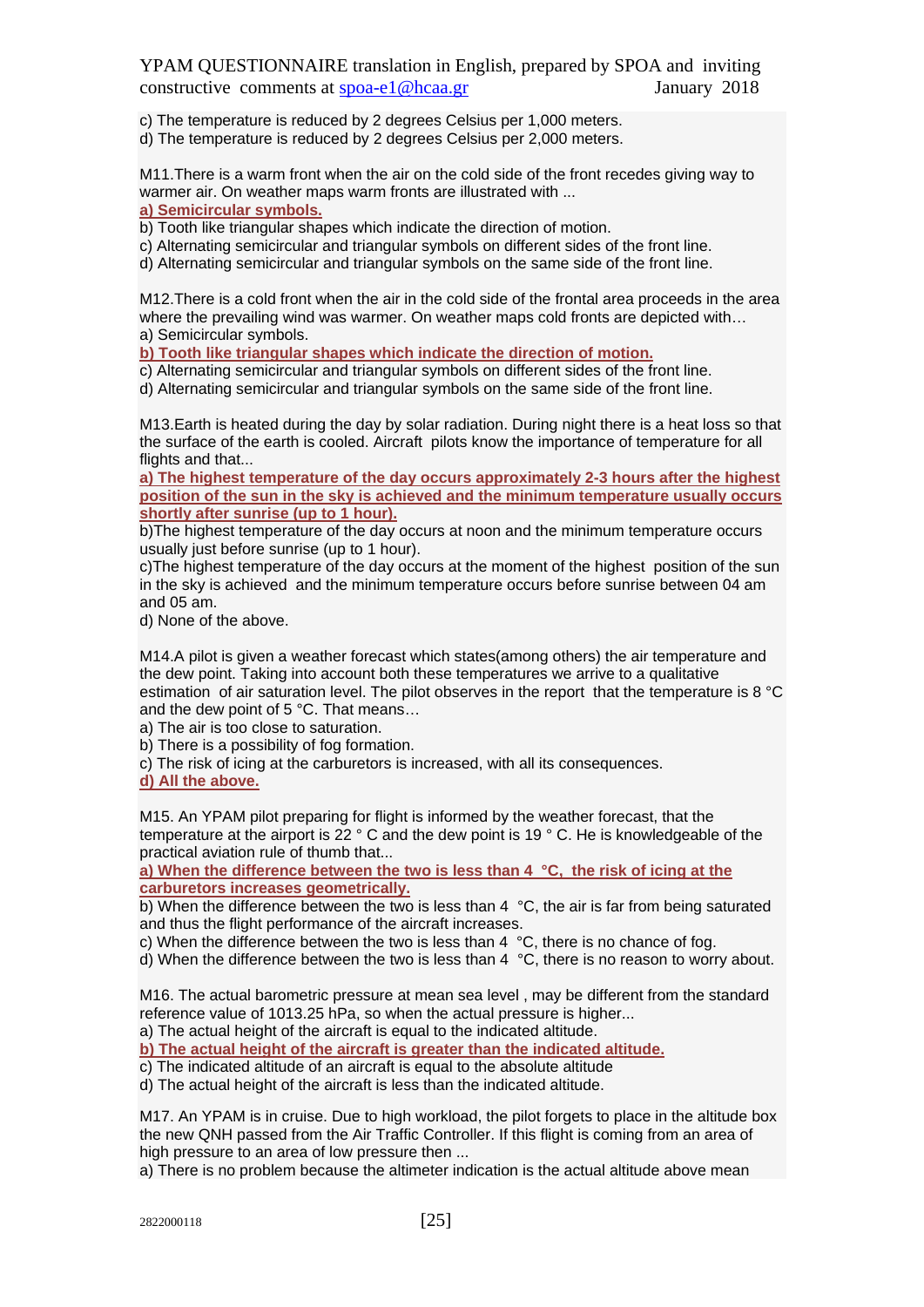sea level.

b) There is no problem because the altimeter indication will show lower than the actual altitude above mean sea level.

**c) There is a big problem because the altimeter will indicate a higher altitude than the actual height above mean sea level.**

d) We cannot answer based on the above data because altimetry errors arise only when the ambient temperature differs from that of the standard atmosphere.

M18. YPAM pilots that like cross-country flights, mind to be informed for any changes of the QNH in order to have always the true QNH value in their altimeter box (Collsman box), hence...

a) The instrument measures the external pressure at this flight level and then, by using physics formulae and ground pressure, indicates the actual height at which the aircraft is flying.

b) They are sure for the true instrument readings, regardless if they are flying from an area of high pressure to an area of low pressure or vice versa.

c) Pilots have a correct indication for safe traffic separation to be achieved.

**d) All the above.**

M19. In international aviation terminology the saying: From High to Low, Look out Below is referred to ....

a) Instrument altimetry error as a result of the difference of air temperature from that of standard atmosphere. In cold air, the pressure drops quicker with increasing height than it drops in warm air.

**b) Instrument altimetry error resulting from the fact that the aircraft flies from a high pressure area to a low pressure area.**

c) Altimetry error, resulting from sudden changes in vertical movements of ambient air. Those types of error are expected in thunderstorms and severe mountain wave conditions. d) Altimetry error (lower readings) occurring when the actual pressure at mean sea level is greater than 1013.25 or greater than the value the pilot has set in the altitude box.

M20. An YPAM is taxiing on the ground and the pilot has set at the altimeter the true QNH. The passenger asks why the altimeter indicates 354 feet instead of zero?

a) Obviously the true QNH is not set at the altimeter box.

b) All altimeters are metal barometers which have altimetry error +/- 400 feet.

c) Only when the real pressure at mean sea level is greater than 1013.25, then the altimeter reading is zero.

**d) Most airports have an elevation, even in some coastal areas there is a small elevation from mean sea level. This particular field is located at an elevation of 354 feet from mean sea level.**

M21. In the science of meteorology clouds are classified by two basic criteria:

a) Low and stratiform.

b) Low and high.

**c) The height at which they are and the shape they have.**

d) The height at which they are and the synthetic "nimbo" in case the clouds are dark, therefore with rain.

M22. Cumuliform are clouds with great vertical development. When pilots see them they know that...

**a) These are clouds created from updrafts due to some instability in the atmosphere.**

b) These are clouds with great horizontal development (layers) usually covering a large part of the sky.

c) The air around and under them is usually stable and a flight without turbulence is expected. d) These are clouds being formed close to mountains when a mass of air is forced to climb a mountain slope and arrive at areas of low temperature.

M23. Cumulonimbus (CB) clouds are isolated and towering, with large vertical development and formations like mountains or turrets. Their upper part is usually smooth and flattened. Which of the phenomena mentioned below are more likely to be experienced under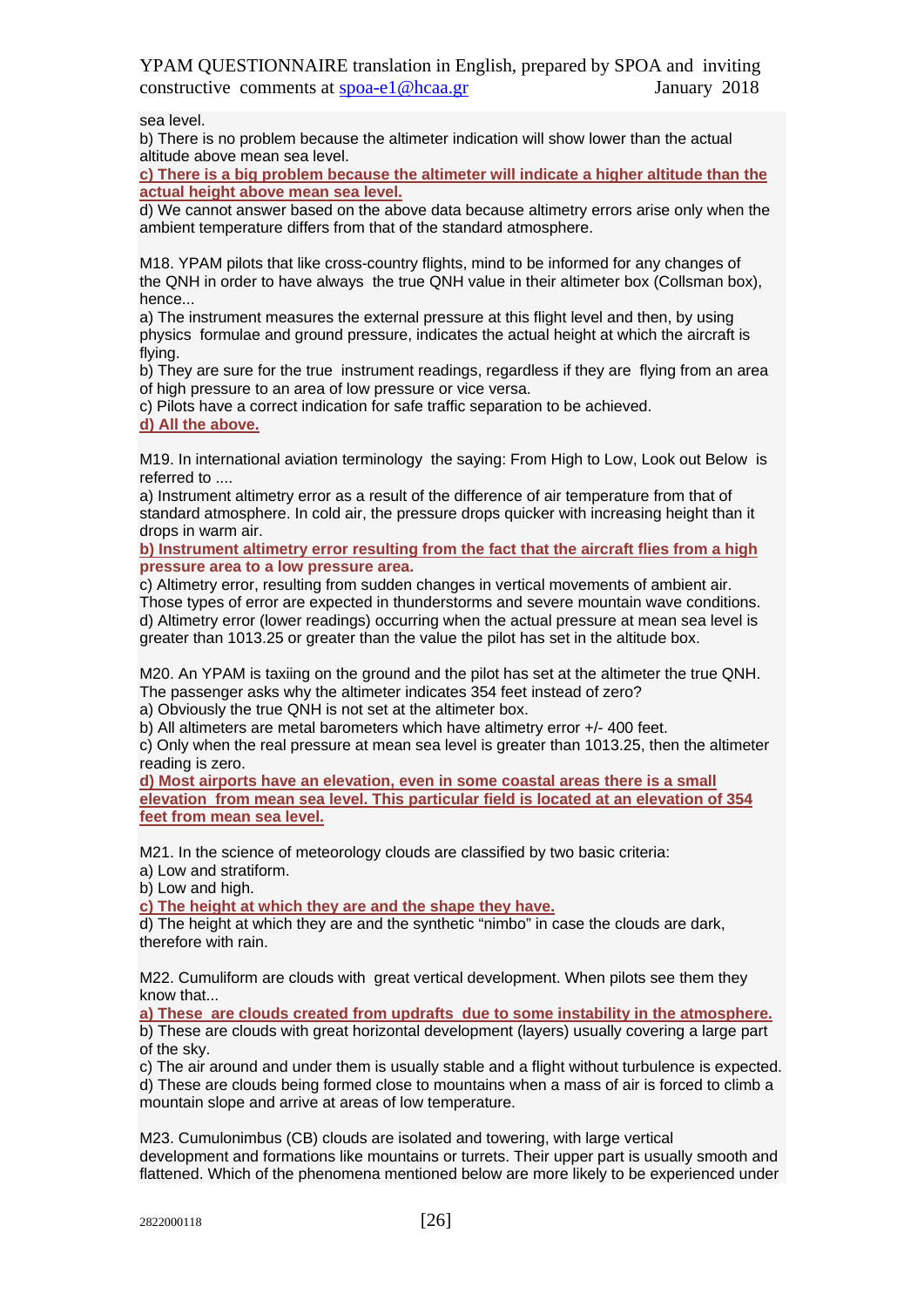such a cloud? a) Precipitation b) Severe turbulence. c) Wind shear. **d) All the above.**

M24. Relative humidity is a measure of the amount of water vapor present in a specific air volume with respect to the maximum amount of water vapor that could be present. The amount of water vapor that a mass of atmospheric air can hold depends on…

a) The dew point and this is important in aviation because the more "wet" the atmospheric air is the more dense it is.

**b) Τhe temperature and this is important in aviation because the more "wet" the atmospheric air the less dense it is.**

c) Αir stability and this is important in aviation, because the more "wet" the atmospheric air is, the less dense it is.

d) The latent heat and this is important in aviation, because the more "wet" the atmospheric air is, the more dense it becomes.

M25. An YPAM takes off from an airport at 1,000 feet elevation but performs like being at 3,730 feet. What must the pilot calculate before flight, in order to find in the manual of the manufacturer the true performance of his YPAM?

**a) The so-called density altitude, which is the pressure altitude corrected for temperature deviation above or below the corresponding temperature of the ICAO Standard Atmosphere.**

b) The so-called dew point because the more "wet" the atmospheric air the less dense it becomes.

c) The relative humidity and the dew point .

d) The pressure altitude, because the higher an aircraft is flying, the more effect has pressure variation on the change of density and hence air becomes thinner and performance decreases.

M26. At an airport we observe a pilot calculating the pressure altitude. He then checks the thermometer and calculates the temperature difference from standard and then multiplies the difference by 120. Finally, he sums up the pressure altitude and the corresponding temperature difference with respect to ICAO Standard Atmosphere. What does he calculate and why is it so important?

a) He calculates the standard value of atmospheric pressure at sea level (zero altitude).It is 1013hPa and decreases a lot with height.

b) He calculates the relative humidity and the dew point. The content of air in water vapor is very important for flights.

c) He calculates the decreasing temperature (2°C per 1000 feet).

**d) He calculates the density altitude which affects the generation of lift and the performance of the engine and propeller.**

M27. A pilot estimates that the pressure altitude is 3000 feet higher than actual which is just 750 feet. What consequences will this have on his aircraft?

a) Slower acceleration due to reduced engine performance and more field distance to achieve the takeoff speed.

b) Need to develop higher true air speed to produce the required lift and remain airborn, after takeoff, without stalling.

c) The rate of climb will be reduced due to lower engine performance and lower lift at wings. **d) All the above.**

M28. Which meteorological factor tends to increase the density altitude at an airport which in turn affects the generated lift and engine and propeller performance?

a) The increase in barometric pressure.

**b) The increase in ambient temperature.**

c) The decrease in relative humidity.

d) All the above are true.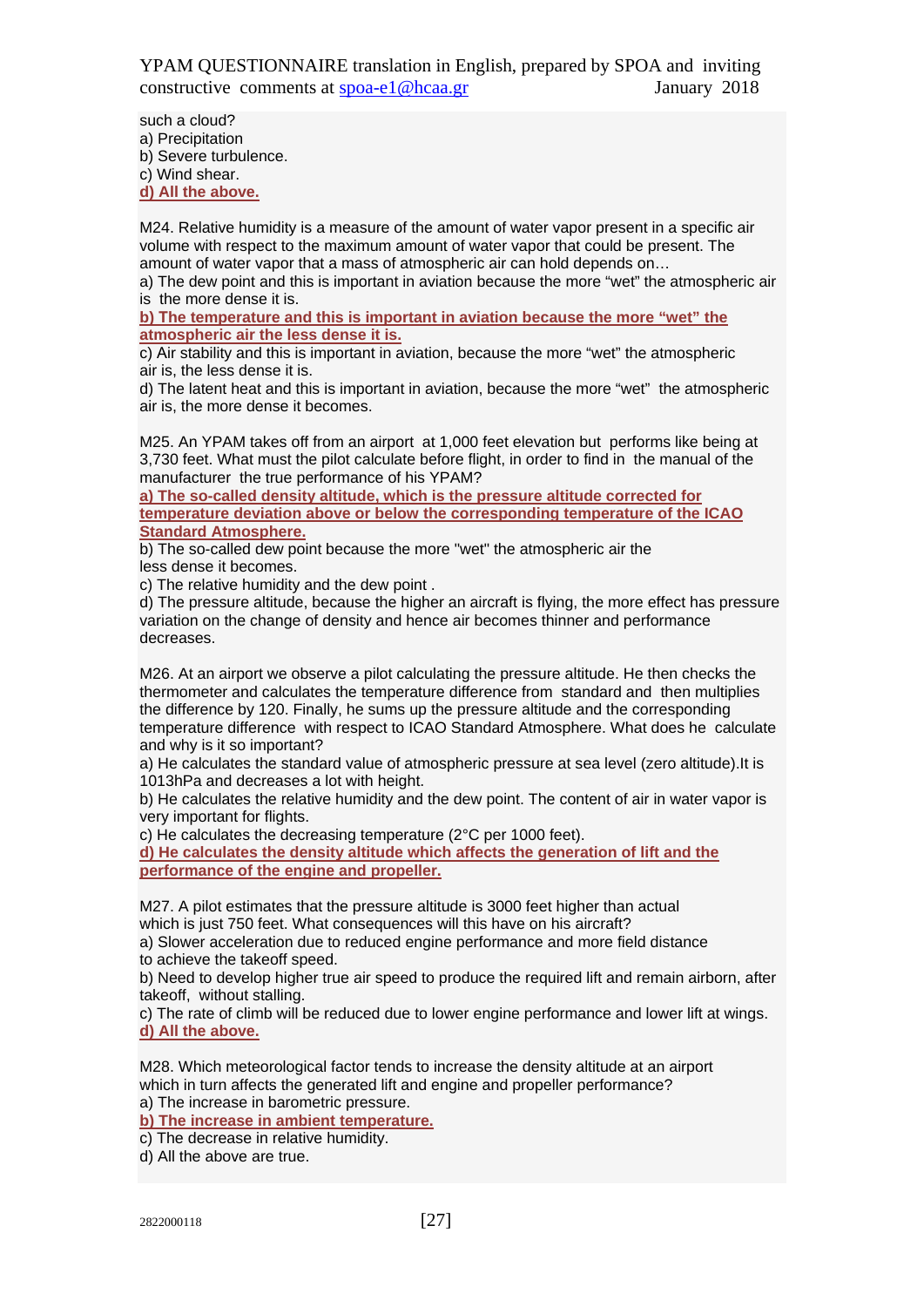M29. Clouds are called the visible set of tiny water droplets or ice particles, suspended in the atmosphere. Clouds, fog or rain are always formed when ...

**a) Vapor condensation takes place.**

b) There is a presence of water vapor.

c) The relative humidity is 100%.

d) All the above.

M30. Sometimes we observe on the ground small scale water condensation called frost. Conditions favorable for the formation of frost are…

a) Air close to ground cooled due to night radiation, presence of condensation nuclei and temperature reduced to the dew point.

**b) Wind calm, cloudless sky, high relative humidity of air close to ground and dew point temperature less than zero.**

c) Wind calm, sky with convective clouds (mainly CB), low relative humidity value of the air close to ground and dew point temperature greater than zero. d) None of the above.

M31.Two terms widely used in aviation, used to calculate the content of air in water vapor, is relative humidity and dew point. Dew point is…

a) An amount of water vapor present in a given volume of air compared to the maximum amount of water vapor that could be present and is expressed in percentage (%).

b) A situation when a front is moving and warm air mass is leading, followed by cold air mass. **c) The temperature at which, when air is cooled isobarically (at constant pressure), becomes saturated without adding or removing water vapor.**

d) None of the above is true.

M32. Early in the morning an YPAM pilot prepares for take-off and observes small scale vapor condensation on the ground (frost). What are the effects of frost in flight? a) Changes the aerodynamic shape of the airfoil and reduces lift.

b) Slows down the airflow over the airfoil and increases the effect of flight controls.

**c) Distorts the laminar flow over the wings and thus reduces the lift with what this may imply.**

d) Improves the rate of climb due to greater engine performance and greater lift at the wings.

M33.The weather forecast reports in general south-westerly light winds and atmospheric pressure drops about 3hPa (mb) in three hours. The pilot looks at the weather map because... **a) Probably a cold front is approaching. After passing we can expect a sudden rise in barometric pressure and north-westerly winds.**

b) Probably we have the effect of a warm occlusion, where the cold air moves over warm air. c) Probably a warm front is approaching and it can be identified by the relevant type of clouds, accompanied by continuous rain, creating fog and low clouds in the cold sector, due to the low temperatures in the cold sector.

d) None of the above.

M34. Wind is called every horizontal air mass movement. The wind is the result of pressure differences from place to place. The pilots are thoroughly informed about ... a) The direction, that is the point of the horizon from which the wind blows and is given in degrees and written using three digits (e.g wind 240 °).

b) The speed at which the air mass moves, given in knots (e.g wind 05 knots).

c) Whether the wind is variable or gusty.

#### **d) All the above.**

M35. An YPAM pilot with a passenger onboard are observing a weather map before flight, searching for the direction and speed of the wind. The pilot explains to the passenger that the wind is depicted by...

a) Closed isobaric curves with the indications L, H, R and T on them. The ratio of the pressure change between two isobaric curves to the distance between them, is called pressure gradient.

**b) An arrow with vertical to it lines indicating the intensity. Each vertical line represents 10 knots, each half line 5 knots and each black triangle 50 knots. Wind**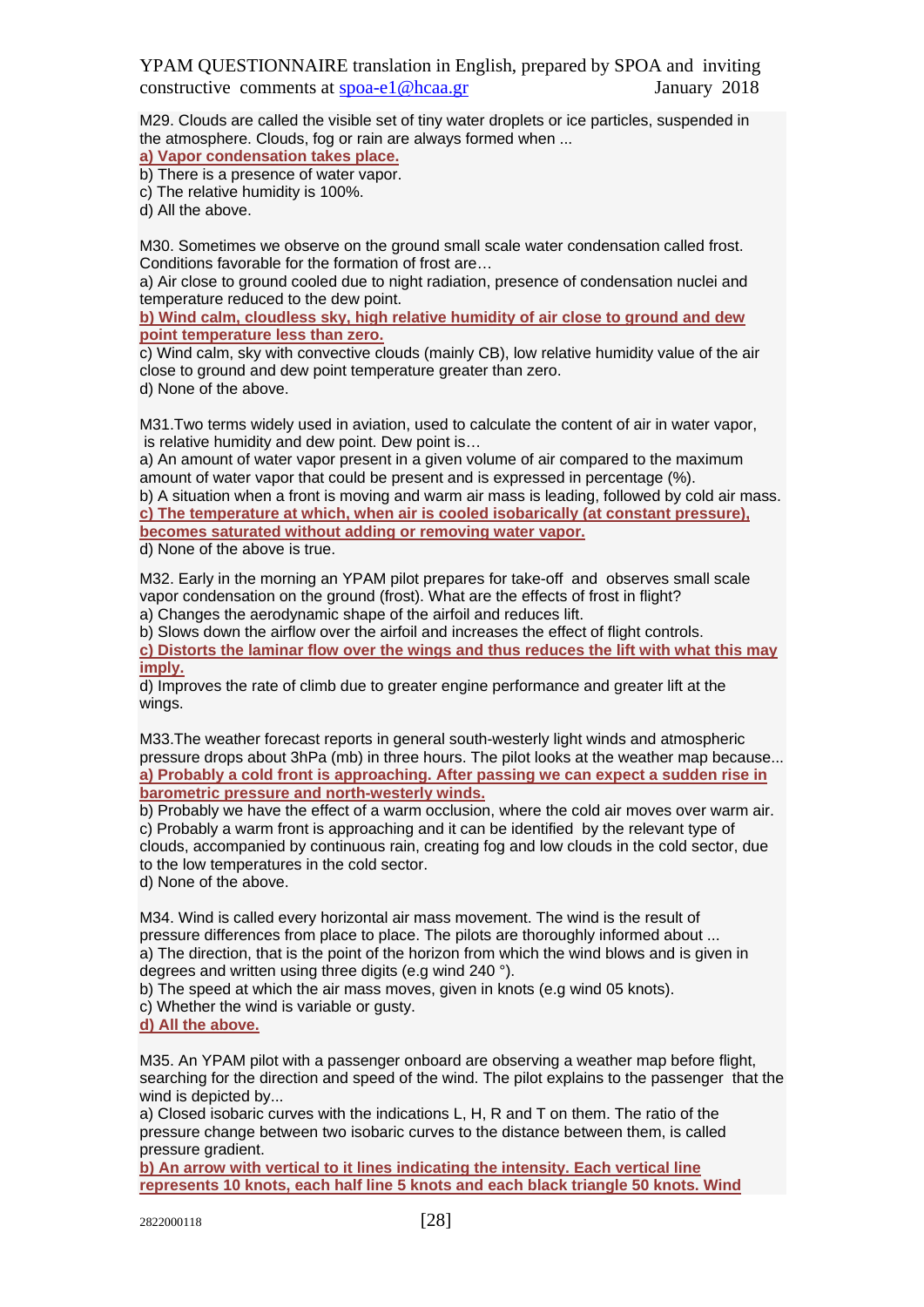**direction is the direction from where the wind is blowing.**

c) An arrow with vertical to it lines indicating the intensity, each vertical line represents 20 knots, each half line 10 knots and each black triangle 100 knots. The wind direction is from the vertical lines towards the small circle.

d) An arrow with numbers on it indicating the intensity in knots. The wind direction is determined by the point at the horizon the arrow aims at.

M36. Before takeoff, the pilot is informed that the wind is variable. What does this mean exactly?

**a) Means that the wind direction is not completely constant but varies between two extreme values.The last 10 minutes average of the two extreme values is given as direction.**

b) Means that wind speed momentarily exceeded by 10 knots (at least) the last ten-minutes mean wind speed.

c) Means that the wind speed has for two minutes the double value of the last ten-minutes average wind speed. This is also called "squall".

d) Means that the wind direction is constant but the speed varies between two extreme values.

M37. Before takeoff, the pilot is informed that the wind is gusty. What does this mean exactly?

a) Means that the wind direction is not completely constant but varies between two extreme values. As wind direction it is given, the last 10 minutes average of the two extreme values. **b) Means that the wind speed, in the previous10 minutes, momentarily exceeded**

**by 10 knots(at least) the mean wind speed(measured every two minutes).**

c) Means that the wind speed doubled (for two minutes) when compared to the last tenminutes average wind speed. This is also called squall.

d) Means that the wind direction is constant but the speed varies between two extreme values.

M38.Looking at a weather map before flight to find the direction and speed of the wind we see an arrow with a vertical to it line and a half vertical line. The arrow "comes" from 315th degrees. What does the pilot conclude from the above?

a) The direction is South-East and the speed of the wind is 15 knots.

b) The direction is South-East and the speed of the wind is 10 knots.

c) The direction is South and the speed of the wind is 10 knots.

**d) The direction is North-West and the speed of the wind is 15 knots.**

M39. Looking at a meteorological map before flight seeking the direction and speed of the wind we see an arrow with two vertical to it lines. The arrow "comes" from 180° degrees. What does the pilot conclude from the above?

a) The direction is North and the wind speed is 20 knots.

b) The direction is South and the wind speed is 15 knots.

**c) The direction is South and the wind speed is 20 knots.**

d) The direction is North and the wind speed is 10 knots.

M40. Before takeoff a pilot is checking a weather map. He knows that the more close to each other are the isobars, the greater the pressure gradient force, therefore ... a) The greater the direction of the wind.

**b) The greater the speed of the wind.**

c) The more variable is the wind.

d) The more gusty the wind.

M41. As an YPAM is preparing to land, the pilot is informed by radio about the wind direction and speed. The passenger asks him how close to the ground an air pocket can be. What does the pilot respond?

**a) There is no " air pocket". It is a wrong term, since air does not have gaps and refers basically to downdrafts.**

b) The "air pocket" is essentially the horizontal wind shear that appears in the form of abrupt changes in direction or speed, and may last up to the landing phase.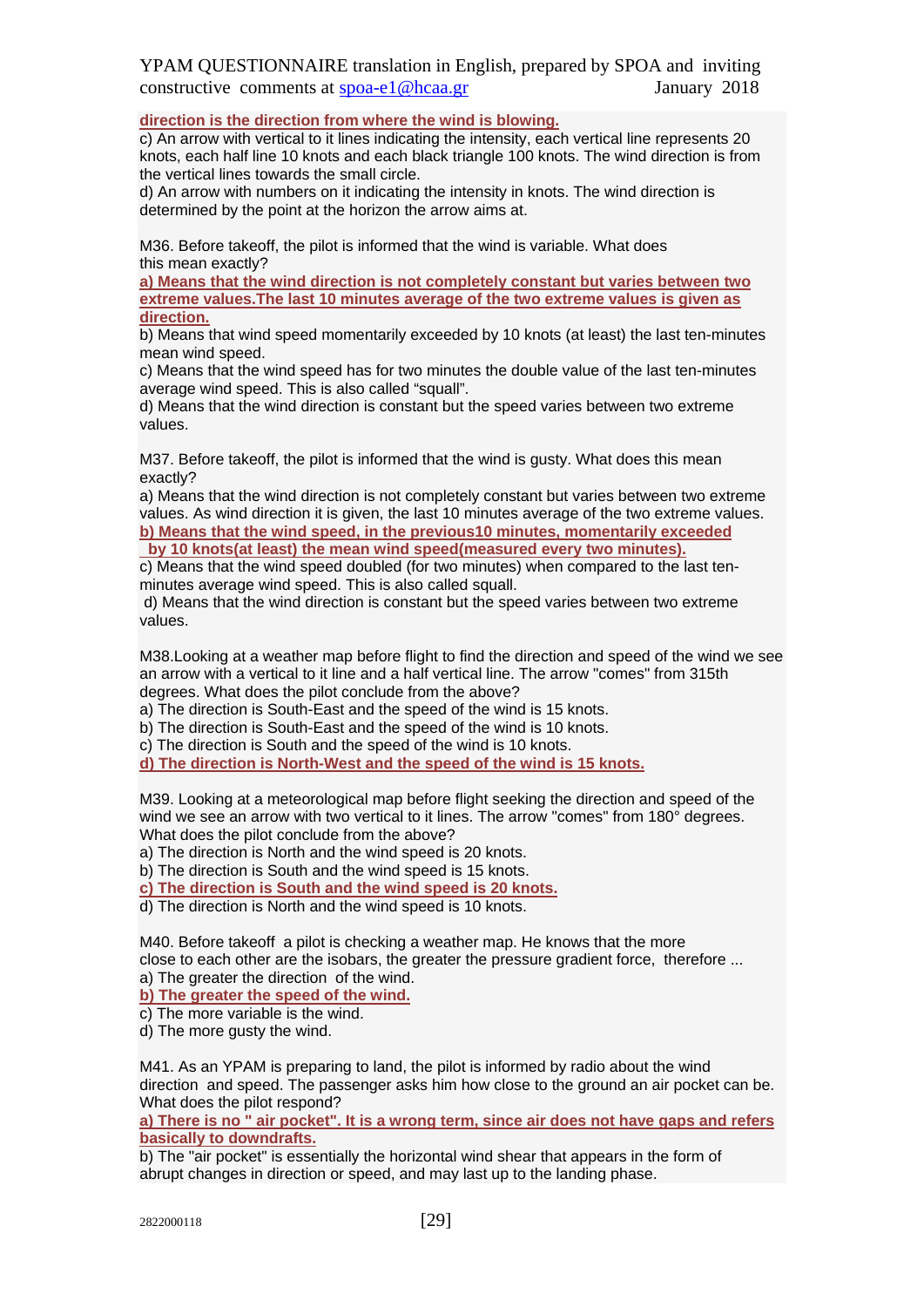c) The "air pocket" is basically vortices creating barriers to air flow, as they do hills, buildings and trees that disrupt the smooth flow of air (mechanical turbulence). d) The "air pocket" ,in meteorology, is the so called mountain wave, being waves created on the lee side of a mountain, when stable air is blowing perpendicular to this mountain.

M42. Pilots know that because land is not evenly heated, different surfaces such as ground covered by vegetation compared with sandy areas and water surfaces absorb and emit back in a different way the absorbed amounts of heat. As a result… a) We have the formation of the so-called mountain wave that affect the flight.

**b) We have the formation of updrafts and downdrafts that affect flights.**

c) We have the formation of wind shear that affects flights.

d) We have the formation of the so-called "air pockets" that affect flight.

M43. During descent of an aircraft for landing, the uneven heating of different surfaces can cause ...

a) Wind shear that affect the final approach.

b) Mountain waves that affect the final approach.

**c) Updrafts and downdrafts affecting the final approach.**

d) Vortices or wingtips vortices affecting the final approach.

M44. In airports that heavier aircraft are operating, YPAM pilots avoid the vortices formed around the wing tips of other aircraft. The phenomenon is severe specially when an ultra-light aircraft is behind a heavier aircraft landing or taking-off. This phenomenon is called...

a) Mechanical turbulence or vortices that disturb the air flow by disrupting the smooth flow of air.

b) Mountain wave.

c) Wind Shear

**d) Vortices or wing tip vortices.**

M45. An YPAM pilot wishing to land in a field ZZZZ , is informed about the direction and intensity (speed) of the surface wind. He observes that a hangar located at the field is aligned with the wind direction and the estimated landing point of the aircraft. What for he should be prepared?

a) He should expect wind shear that will cause turbulence.

b) He can expect something similar to the phenomenon of mountain wave.

**c) He should expect the so-called mechanical turbulence that can cause quite strong chops.**

d) He should expect vortices or so-called wingtips vortices (wake turbulence) that can cause turbulence - chop.

M46. What kind of weather report is the TAF?

**a) It is an airport weather forecast report of nine hours duration, issued every three hours.**

b) It is a description of the current weather at an airport.

c) It is an airport weather forecast report of 3-hours duration issued every nine hours.

d) None of the above.

M47. What kind of weather information does a TAF report provide?

a) The name of the airport and the surface wind.

b) Horizontal visibility, % of cloud cover & vertical distance of cloud base from the ground.

c) Expected significant weather changes.

**d) All answers above are true.**

M48. VOLMET is the continuous broadcast of weather report ...

**a) On frequency 127.800 (VHF) with weather information for a specific number of airports.**

b) On frequency 127.700 (VHF) with weather information for a number of airports.

c) Exclusive on frequency 127.800 (VHF) with present weather information for a specific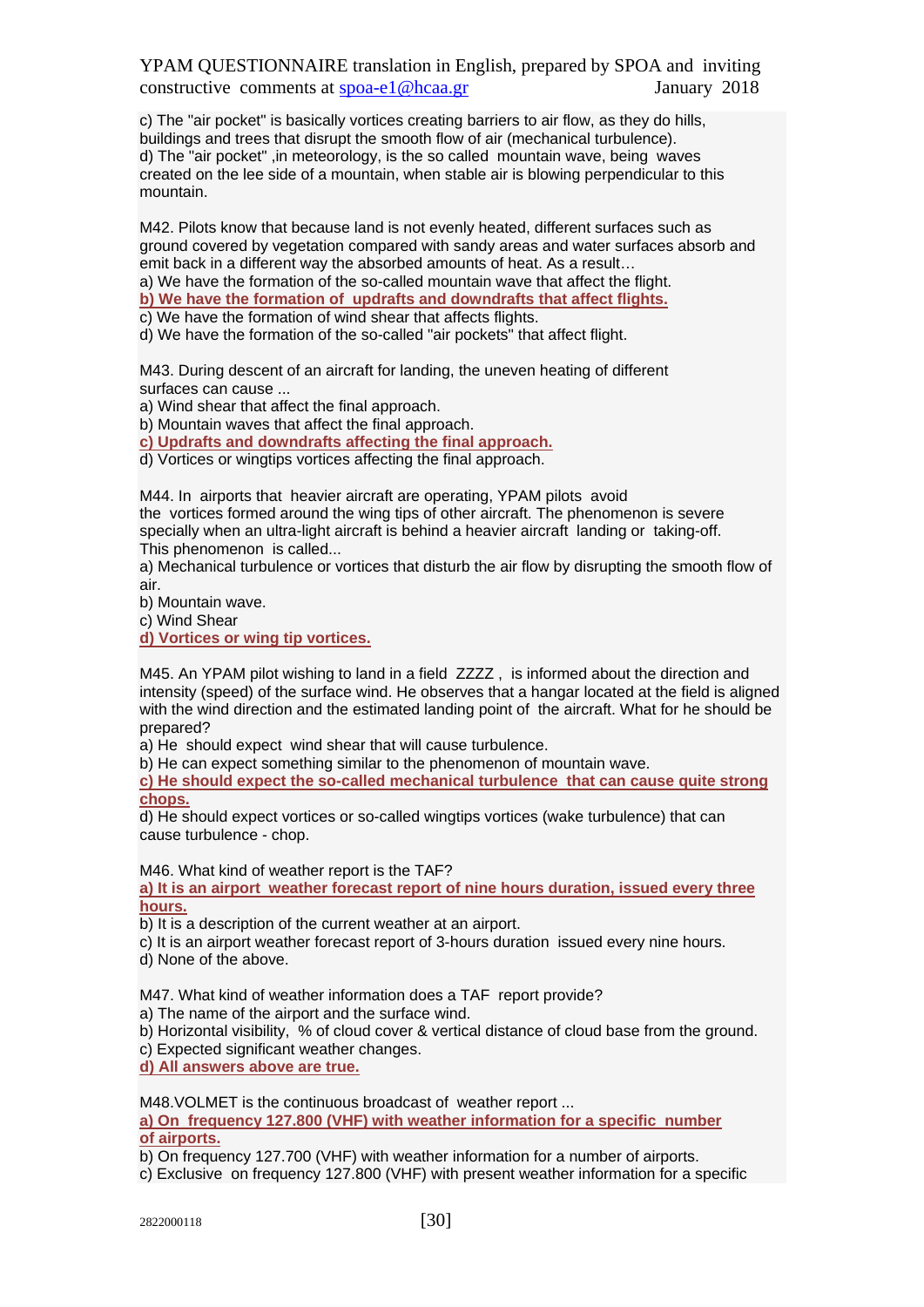number of airports. d) None of the above.

M49.Metar: A meteorological telegram prepared by meteorological stations for aviators. Pilots know about METARs that... a) Contain current weather observation data.

b) Contains a two-hour weather forecast (TREND).

c) Are issued every half hour.

**d) All the above are true.**

M50. When the barometric pressure drops ...

a) It is likely weather to get better.

b) Weather will get better for sure.

**c) It is likely weather to get worse.**

d) Weather get worse for sure.

M51. In an airport a severe surface temperature inversion takes place during night. Which weather phenomenon is most likely to occur early in the morning?

a) Thunderstorm.

**b) Fog.**

c) Precipitation.

d) Severe rain.

M52.The height of clouds (cloud ceiling) is a very important information for all flights. The definition of cloud base height is ...

a) The vertical distance of the base of the cloud from mean sea level.

b) The distance of the cloud from the observation point.

**c) The vertical distance of the cloud base from the observation point.**

d) The distance from the cloud base to the uppermost point of the cloud (ceiling).

M53. Clouds in meteorology are divided into four categories according to ...

a) Their shape (vertical or horizontal growth).

**b) Their base height (cloud ceiling).**

c) The distance from the cloud base to the uppermost point of the cloud (ceiling).

d) Their composition.

M54.One basic criterion for the taxonomy of the clouds is the height of their base. There are four categories: Low (<6500ft), Medium (<23000ft in temperate climate regions), High and Vertical growth clouds. Examples of high clouds are: a) AC / Altocumulus, AS/ Altostratus, NS/ Nimbostratus

b) SC/ Stratocumulus, ST/ Stratus, CU/ Cumulus, CB/ Cumulonimbus.

**c) CI/ Cirrus, CC/ Cirrocumulus, CS/ Cirrostratus**

d) None of the above.

M55. A key criterion for the taxonomy of clouds is the height of their base. There are four categories: Low (<6500ft), Medium (<23000ft in temperate climate regions) High and Vertical growth clouds.

Examples of medium clouds are:

**a) AC/ Altocumulus, AS/ Altostratus , NS/ Nimbostratus**

b) SC/ Stratocumulus, ST /Stratus, CU/ Cumulus , CB/ Cumulonimbus.

c) CI / Cirrus, CC/ Cirrocumulus , CS/ Cirrostratus or Cirrocumulus.

d) None of the above.

M56. A key criterion for the taxonomy of the clouds is the height of their base. There are four categories: Low (<6500ft), Medium (<23000ft in temperate climate regions) High and Vertical growth clouds.

Examples of Low clouds are:

a) AC/ Altocumulus, AS/ Altostratus, NS/ Nimbostratus

**b) SC/ Stratocumulus, ST/ Stratus.**

c) CI / Cirrus, CC/ Cirrostratus

d) None of the above .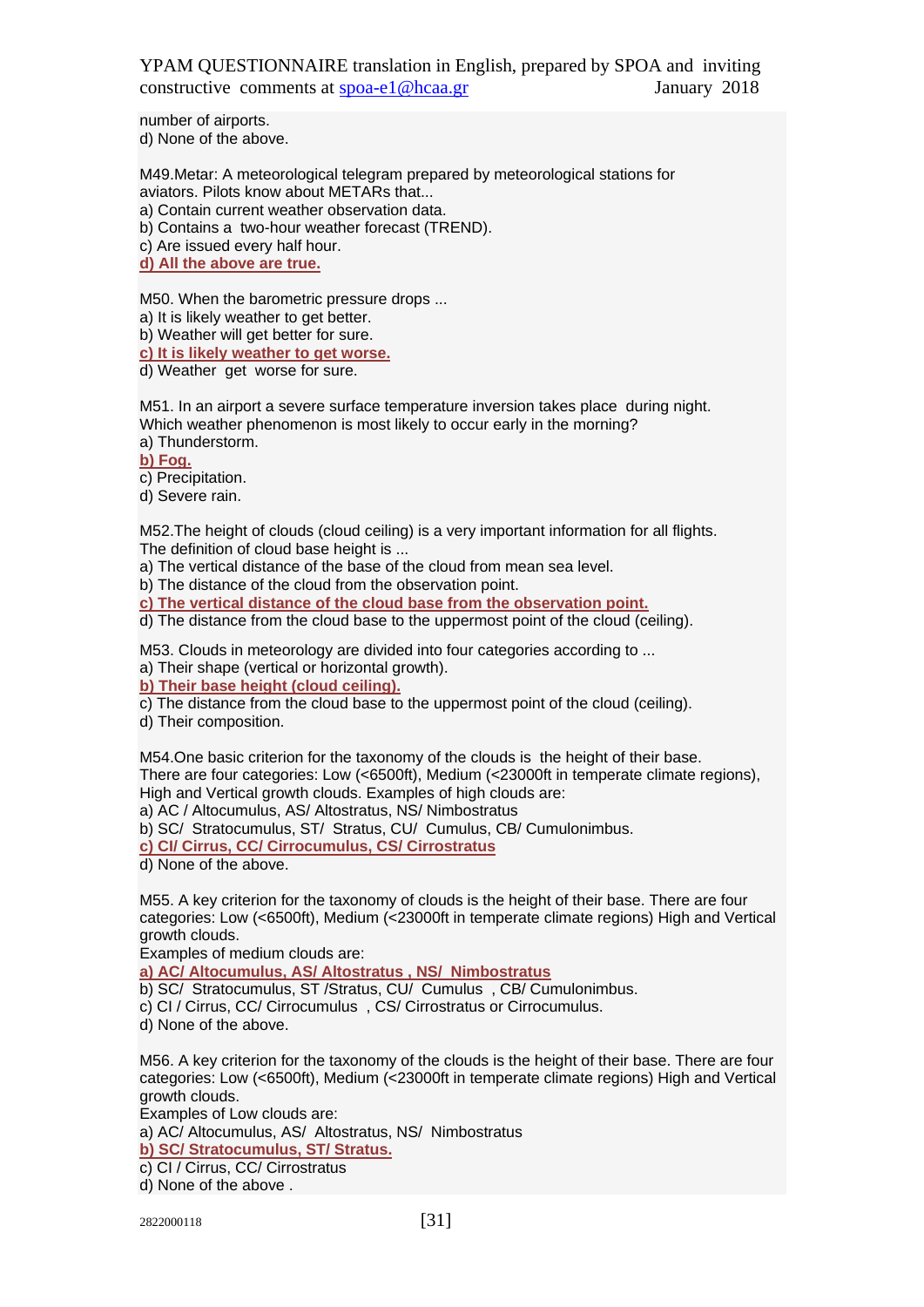M57. Pilots carefully avoid flying in areas where clouds appear isolated, towering with great vertical development. These clouds look, sometimes, like mountains and their upper part is usually smooth and flattened. Electrical phenomena and severe turbulence are observed inside and around them. In their mature stage, thunderstorms take place. These clouds extent from 0 to 50,000ft. Meteorologists call them…

**a) Cumulonimbus(CB).**

b) Lenticular clouds.

c) Stratus(ST).

d) Cirrocumulus(CC).

M58. Many times we observe in the sky, white clouds in thin layers, sometimes extensive and sometimes less extensive. They consist of small cloud elements looking like small shredded clouds. They are composed of ice crystals and water droplets. There is no turbulence in their vicinity but near jetstreams turbulence is moderate to severe. They do not concern YPAM pilots because these are Upper clouds and are observed at heights over 18,000 feet. Meteorologists call them:

a) Cumulonimbus (CB).

b) Lenticular clouds.

c) Stratus (ST).

**d) Cirrocumulus (CC).**

M59.YPAM pilots often encounter clouds, with little vertical extent, adjacent to or just above mountain tops. Meteorologists call them…

a) Cumulonimbus (CB).

**b) Orographic clouds.** 

c) Stratus (ST)

d) Cirrocumulus (CC)

M60. At altitudes up to 6,000 feet, YPAM pilots may encounter gray clouds with their base low and uniform. These clouds can cause precipitation. When they are very low they cause visibility problems. Meteorologists call them:

a) Cumulonimbus (CB).

b) Lenticular or orographic clouds (Lenticularis).

**c) Stratus (ST).**

d) Cirrocumulus (CC).

M61. An YPAM pilot encounters clouds in his flight path into generally stable air. The passenger asks for passing through clouds. The pilot responds ...

a) That VFR flights are not permitted into clouds.

b) That YPAM license and equipment do not cover such flights.

c) That flights near or into clouds are not safe due to icing risk.

**d) All the above are true.**

M62.The weather forecast is about an approaching warm front. Warm fronts are characterized by the following phenomena:

a) Showers-Thunderstorms.

**b) Rain.**

c) Rain-Showers.

d) Fog-Thunderstorms.

M63. Cold fronts are characterized by the following phenomena: **a) Heavy rain, convective clouds (Cumulus and Cumulonimbus), as well as Altocumulus, Nimbostratus, Stratocumulus and Stratus clouds.**

b) An average frontal speed of 10 knots (half the speed of a warm front).

c) The formation of Cirrus clouds (Ci) at high-altitude and cold air weak variable winds. d) All the above.

M64. What exactly is a METAR? a) An international code for transmission of hourly (or half-hourly) surface weather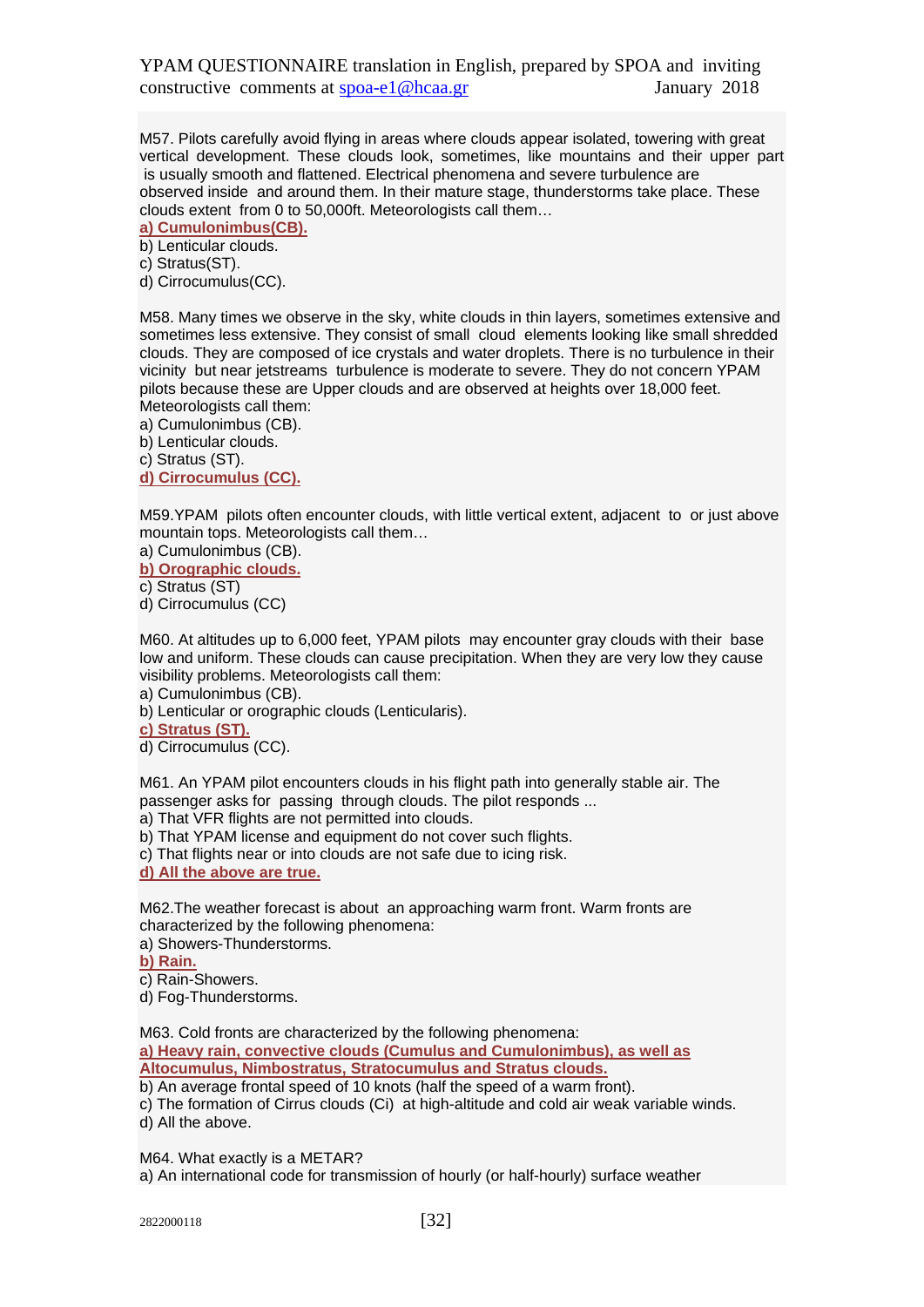observations with a two-hour forecast.

b) A simple code that allows easy understanding of present time weather at a given location. c) It is the so called "meteorological telegram" that every licensed pilot can read. **d) All the above.**

M65. An YPAM pilot is approaching a controlled airport. He receives the report that the "Prevailing conditions are CAVOK». What exactly does it mean?

a) It is an international acronym, CEILING and VISIBILITY OK, and is read as CAV-O-K

- b) There are no clouds below 5,000 feet, over the airport, and visibility at least 10 km.
- c) There are no cumulonimbus clouds (Cb) or other significant weather.
- **d) All the above.**

M66. An YPAM pilot is approaching a controlled airport. He receives the report that the "Prevailing conditions are CAVOK ». The passenger makes a remark that the sky is completely covered with clouds and asks the pilot how come is it possible the Control Tower to report Ceiling and Visibility OK?

a) This appears to be an error because the use of CAVOK word, in a weather report ,implies that the weather is good, there are no clouds and visibility is over 10 KM.

**b) The message is correct provided the cloud base is not under 5,000 feet.**

c) Clearly this is a mistake because with the use of term CAVOK it is indicated that there is no significant weather phenomenon near the airport.

d) The message is correct provided the cloud base is below 500 feet.

M67. Each cloud type affects flights in a different way. Pilots know that the most significant and dangerous one, is the Cumulonimbus (CB).In meteorological reports we see a separate category of abbreviations, attached exclusively for CB clouds. They characterize their form and location with respect to other clouds e.g Isolated . Which of the following is true?

a) OCNL means Occasional - Well separated CB.

b) FRQ means Frequent - Several CB with little or no separation.

c) EMBD means Embedded-Contained CB in other layers of clouds.

**d) All the above are true.**

M68. What information do we extract from the following METAR? LGSK: 131050Z 04007KT 9000 SCT020 BKN030 OVC080 12/08 Q1021

a) The wind is from 131 degrees/50 knots.

b) The wind is from 10 degrees/21 knots.

**c) The wind is from 40 degrees/07 knots.**

d) None of the above.

M69. What information do we extract from the following METAR?

LGSK 131050Z 04007KT 9000 SCT020 BKN030 OVC080 12/08 Q1021

**a) The visibility is 9000 meters with scattered clouds with base at 2000ft, broken clouds with base at 3000ft and overcast with base at 8000 feet.**

b) The visibility is 900 meters and there are Scattered clouds with base at 2000, Broken clouds with base at 3000 and Overcast cloud conditions with base at 8000 meters. c) Visibility is 9000 meters and there are Scattered clouds with base at 200, Broken clouds with base at 300 and Overcast with base at 800 feet. d) None of the above.

M70. What information do we extract from the following METAR? LGSK 131050Z 04007KT 9000 SCT020 BKN030 OVC080 12/08 Q1021 a) The temperature is 08 degrees and the dew point is 12 degrees Celsius. **b) The temperature is 12 degrees and the dew point 08 degrees Celsius.** c) The temperature is 21 degrees and the dew point 10 degrees Celsius. d) None of the above.

M71. What information do we extract from the following METAR? LGSK 131050Z 04007KT 9000 SCT020 BKN030 OVC080 12/08 Q1021 a) It has been issued at 10:21Z.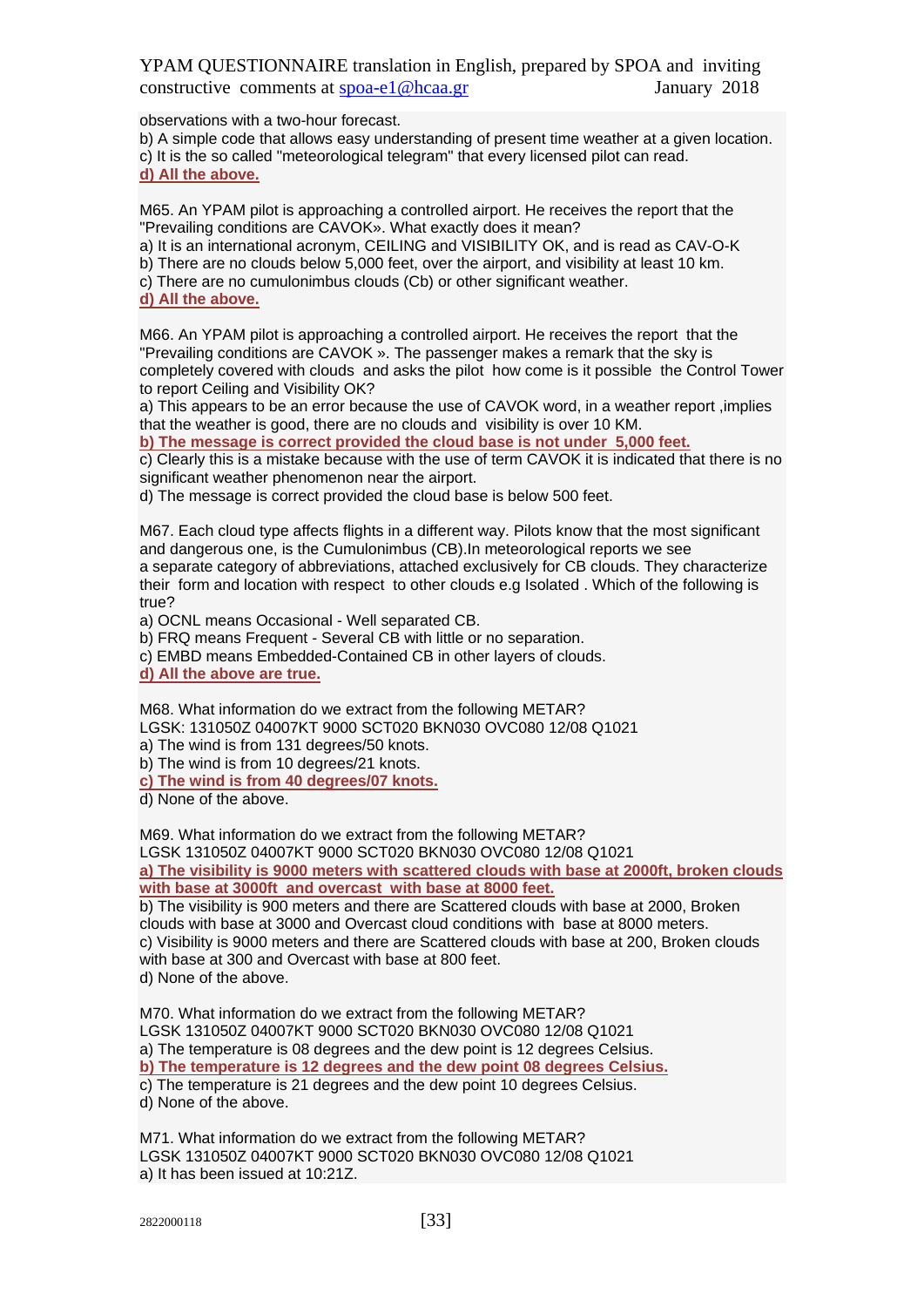**b) It has been issued on the 13th of the month at 10:50 Z.**

c) Has been issued on the  $4<sup>th</sup>$  of the month at 00:07Z. d) None of the above.

M72. What information do we extract from the following METAR? LGSK 131050Z 04007KT 9000 SCT020 BKN030 OVC080 12/08 Q1021. a) Has been issued at 13:10Z. b) Has been issued on the 12th of the month at 10:50 Z. c) Has been issued on the 4th of the month at 00:07Z. **d) None of the above.**

M73. What information do we extract from the following METAR? LGAV 121420Z 35025G35KT 3000 + TSRA BKN010 SCT015CB BKN020TCU 04 / M01 Q1010 WSLDGRWY21 TEMPO TSRA a) The dew point is -1 and there is a thunderstorm with light rain. b) There is a thunderstorm with light rain.

**c) the dew point is "-1".**

d) None of the above.

M74. What information do we extract from the following METAR? LGAV 251020Z 03026KT CAVOK 30/14 Q1012 NOSIG. a) Wind from 30º. b) Wind average speed is 26 kt.

c) Visibility from 2018 up to 2103m.

**d) Wind from 30º and its average speed is 26 kt.**

M75. What information do we extract from the following METAR? LGAV 251020Z 03026KT CAVOK 30/14 Q1012 NOSIG. a) Wind direction towards 030º.

b) Wind of average speed 30 knots.

c) Visibility from 250 up to 10200 meters. **d) There are no clouds below 5000 feet.**

M76. What information do we extract from the following METAR? LGRX 251020Z 09006KT 070V130 9999 SCT045 14/09 Q1007 **a) The wind direction varies from 70 to 130 degrees.**

b) From 07 to 13 UTC there will be clouds with base at 450 feet.

c) The wind speed is variable.

d) Forecasted visibility is 10000 meters.

M77.At the following weather report…..

LGRX 101520 31010G25 8000 FEW025 BKN140 08/06 1017 NOSIG. a) Visibility is 8000ft.

b) Barometric pressure is 1014 hPa.

**c) The wind has an average speed of 10 knots.**

d) The cloud cover is 1/8 to 2/8 with cloud base at 14000 feet.

M78. What kind of weather report is the following?

IN ATHINAI FIR EMBD TS OBS IN WEST PART MOV E-NE INTSF =

a) METAR.

b) TAF.

c) SPECI.

**d) SIGMET.**

M79. What is the pressure and temperature, at sea level, in Standard Atmospheric Conditions (ISA) ? **a) 15º C and 29.92 inHg.**

b) 59º C and 1013,2 millibars.

c) 59º F and 29,92 millibars.

d) 15º C and 1000,0 millibars.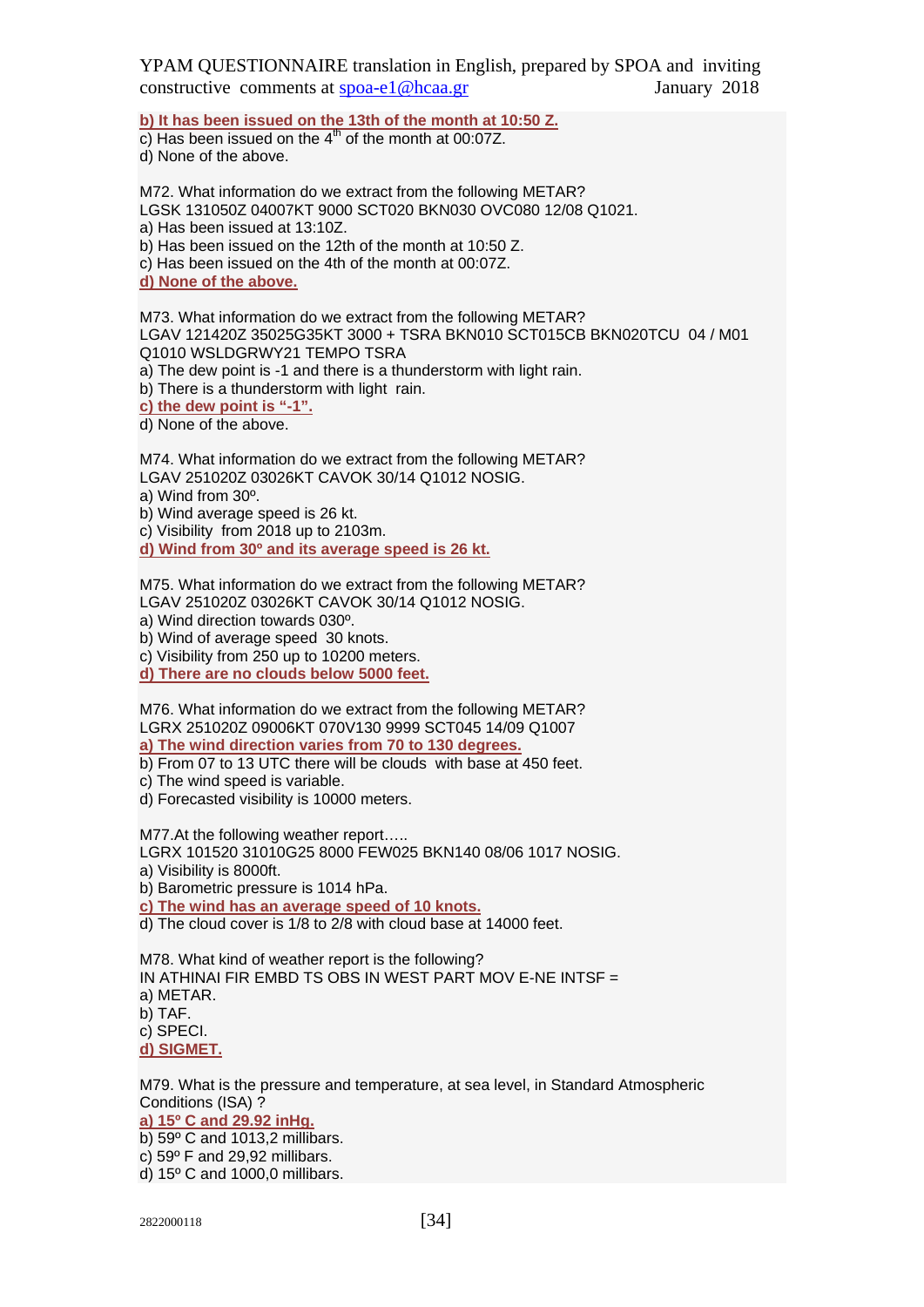M80. Which of the following is most likely to encounter under a CB ? **a) All of the following.**

b) Severe turbulence.

c) Wind shear.

d) Precipitation.

M81. What pressure value is reduced to mean sea level and is used for setting the altimeter of an aircraft?

**a) QNH.** b) QFE.

c) QFF.

d) QDM

M82. What pressure value, when set at an altimeter, gives zero reading when the aircraft is on the ground?

a) QNH. **b) QFE.** c) QDM.

d) QFF

M83. The temperature at the airport is 10 degrees Celsius and the dew point is 6 degrees. What is the estimated height ,over the airport , that we expect the cloud base to be formed due to convection?

**a) at 1600 feet.**

b) at 4000 feet.

c) to 6000 feet.

d) at 8000 feet.

M84. What conditions lead to the formation of hoar frost ?

**a) The surface temperature, at which water vapor condensation takes place, must be below the freezing point.**

b) The temperature of the surface, on which the water droplets fall, must be below the dew point of ambient air.

c) The ambient air temperature is below the freezing point.

d) All the above

M85.What can reduce the stability of an air parcel ?

**a) Heating from below.**

b) Cooling from below.

c) Reduction of the water vapor.

d) All the above.

M86. What are the characteristics of stable air? **a) Stratiform clouds.**

b) Unrestricted visibility.

c) Cumuliform clouds.

d) None of the above.

M87.What are the characteristics of a wet and unstable air mass? a) Low visibility and steady wind.

**b) Cumuliform clouds and showers.**

c) Stratiform clouds and showers.

d) None of the above.

M88. What are the characteristics of unstable air? **a) Turbulence and good surface visibility.**

b) Turbulence and poor surface visibility.

c) Nimbostratus clouds and good surface visibility.

d) None of the above.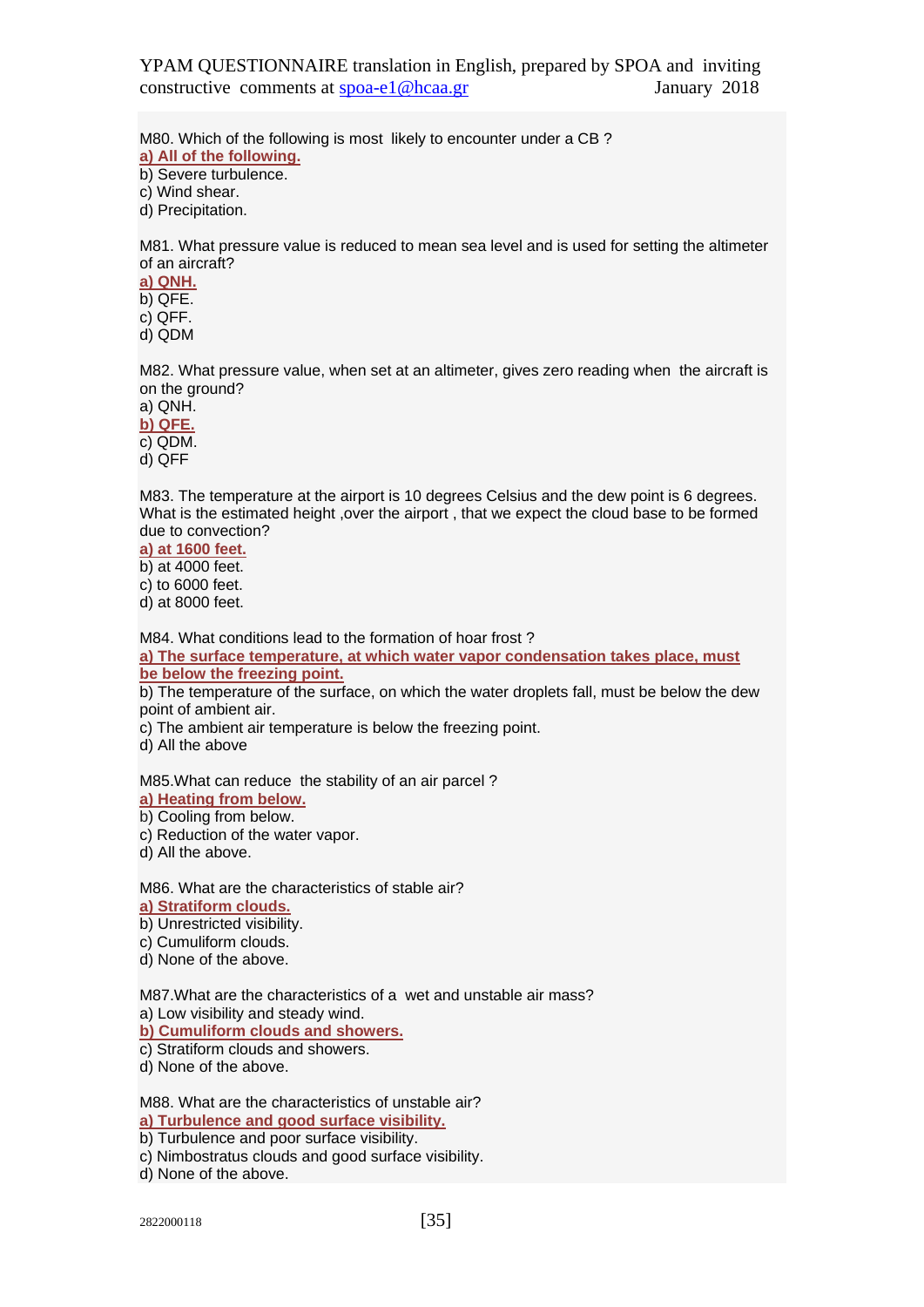M89. What type of clouds are characterized by the term "Nimbus" ? a) Clouds with vertical extent. **b) Rain clouds.** c) Clouds with hail.

d) All the above.

M90. What type of clouds give the strongest turbulence? a) Towering cumulus.

**b) Cumulonimbus.**

c) Nimbostratus.

d) Stratus

M91. The boundary between two air masses with different thermo-hydrometric characteristics is called:

a) frontolysis.

b) frontogenesis.

**c) frontal surface.**

d) frontolysis or frontogenesis

M92.Steady precipitation preceding a front is an indication of…

a) Stratiform clouds with moderate turbulence.

b) Cumuliform clouds with light or no turbulence.

**c) Stratiform clouds with light or no turbulence.**

d) None of the above.

M93. Where is wind shear encountered?

a) At high altitudes.

b) At low altitudes.

**c) At all altitudes and all directions.**

d) None of the above.

M94. What conditions are necessary for the development of a storm? **a) High humidity and unstable conditions.**

- b) High humidity, high temperature and Cumuliform clouds.
- c) Upward forces, humid air and extensive cloud cover.
- d) Updrafts and Stratiform clouds.

M95. At what stage of a storm, phenomena have the greatest intensity?

**a) At mature stage.**

b) At cumulus stage. c) At dissipation stage.

d) At cumulus and dissipation stages .

M96. In a storm, which stage is primarily characterized by downdrafts?

a) The cumulus stage.

**b) The dissipation stage.**

c) The mature stage.

d) The cumulus and dissipation stages.

M97. The cloud base height is…..

a) The vertical distance of the base of the cloud from mean sea level.

b) The distance of the cloud from the observation point.

**c) The vertical distance between the base of the cloud and the observation point.**

d) The distance of the cloud from mean sea level.

M98. On above surface weather maps, we plot \_\_\_\_\_\_\_\_\_ and at areas where the curves are closer to each other, the winds are \_\_\_\_\_\_\_\_\_\_\_\_. (Fill in appropriately the blanks)

a) Isobars / stronger.

b) Contours, weaker.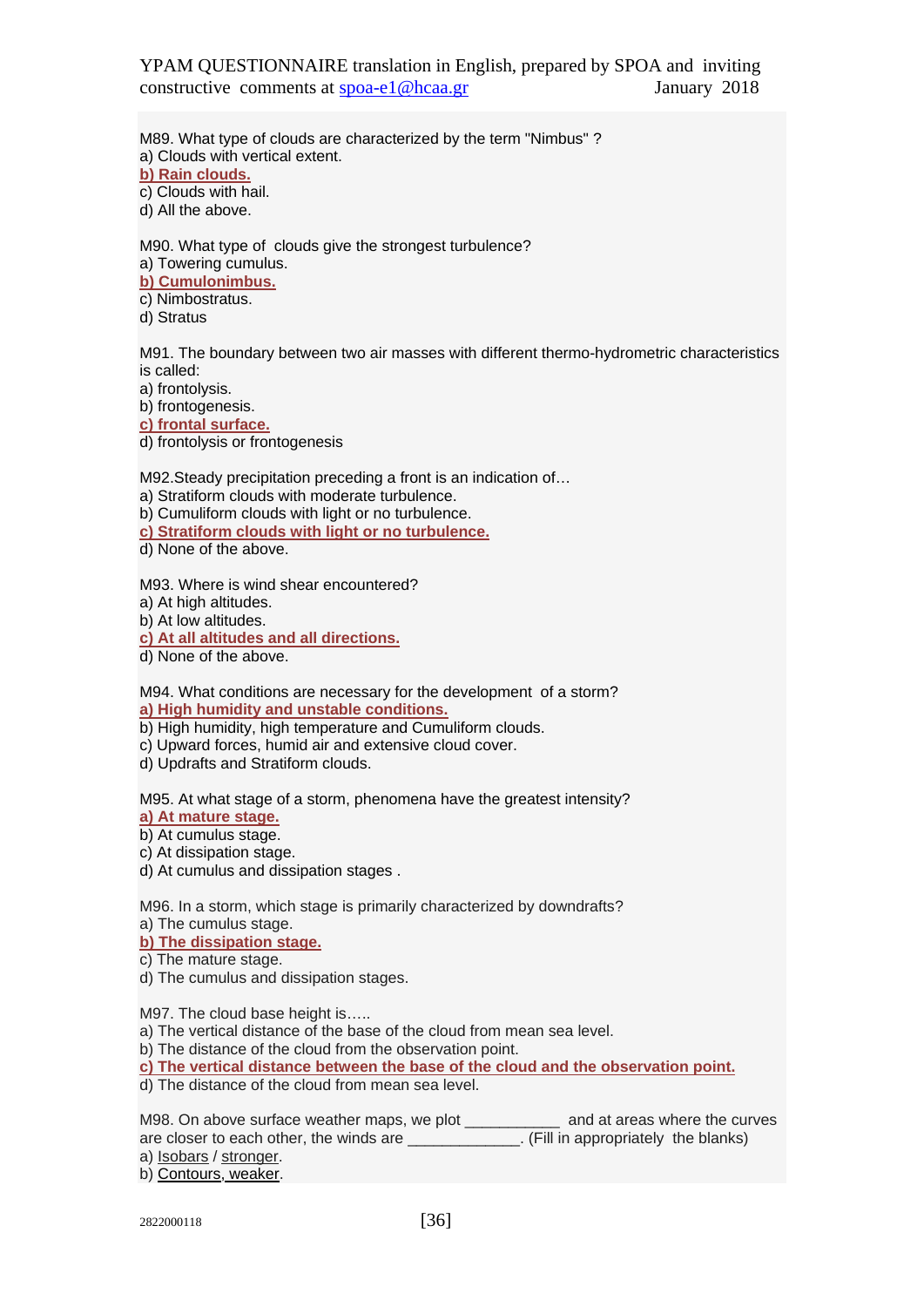c) Isobars / weaker. **d) Contours / stronger.**

M99. On a surface weather map we plot \_\_\_\_\_\_\_\_\_\_\_ and at areas where the curves are closer to each other the wind is \_\_\_\_\_\_\_\_\_\_\_\_\_\_. (Fill in appropriately the blanks).

**a) Isobars / stronger.**

b) Contours / weaker.

c) Isobars / weaker.

d) Contours / stronger.

M100. Cumuliform clouds are typical of a a) Warm front. b) Cold front. c) Occluded front. **d) (b) and (c).**

M101.Temperature inversion near the ground favors:

**a) Fog and low visibility.**

b) Rain

c) Strong winds.

d) Lightning

M102. The wind, as we climp from the surface to the middle of the friction layer:

a) Backs and weakens.

b) Veers and weakens.

c) Backs and becomes stronger.

**d) Veers and becomes stronger.**

M103.Dew point is the temperature…

a) Where relative humidity is at least 80%.

b) That when reached by cooling, all the moisture contained in ambient air has condensed. c) Where relative humidity is above 90%.

**d) When reached by cooling, the ambient air becomes saturated, without change in pressure and without addition or removal of water vapor.**

M104. A pilot at landing, has an indication of 0 ft, on his altimeter. What is his altimeter setting ?

a) QFF.

**b) QFE.**

c) QNH.

d) None of the rest.

M105. What weather report describes an, important for the aviation, phenomenon inside the F.I.R. of the issuing office.

**a) The SIGMET.**

b)The SPECI.

c) The TAF.

d) The METAR.

M106.Determine as 'TRUE' or 'FALSE', the following statements.

Statement I: "The sound of thunder in a place implies by definition a storm in this area." Statement II: "Increase in humidity favors atmospheric instability."

a) Only (I) is true.

b) Only (II) is true.

**c) Both are true.**

d) Both are false.

M107. LGAV 121420Z 35025G35KT 3000 + TSRA BKN010 SCT015CB BKN020 TCU 04 / M01 Q1010 WS LDG RWY21 TEMPO TSRA Based on the above METAR determine as 'true' or 'false', the following statements. statement I: Dew point is "-1".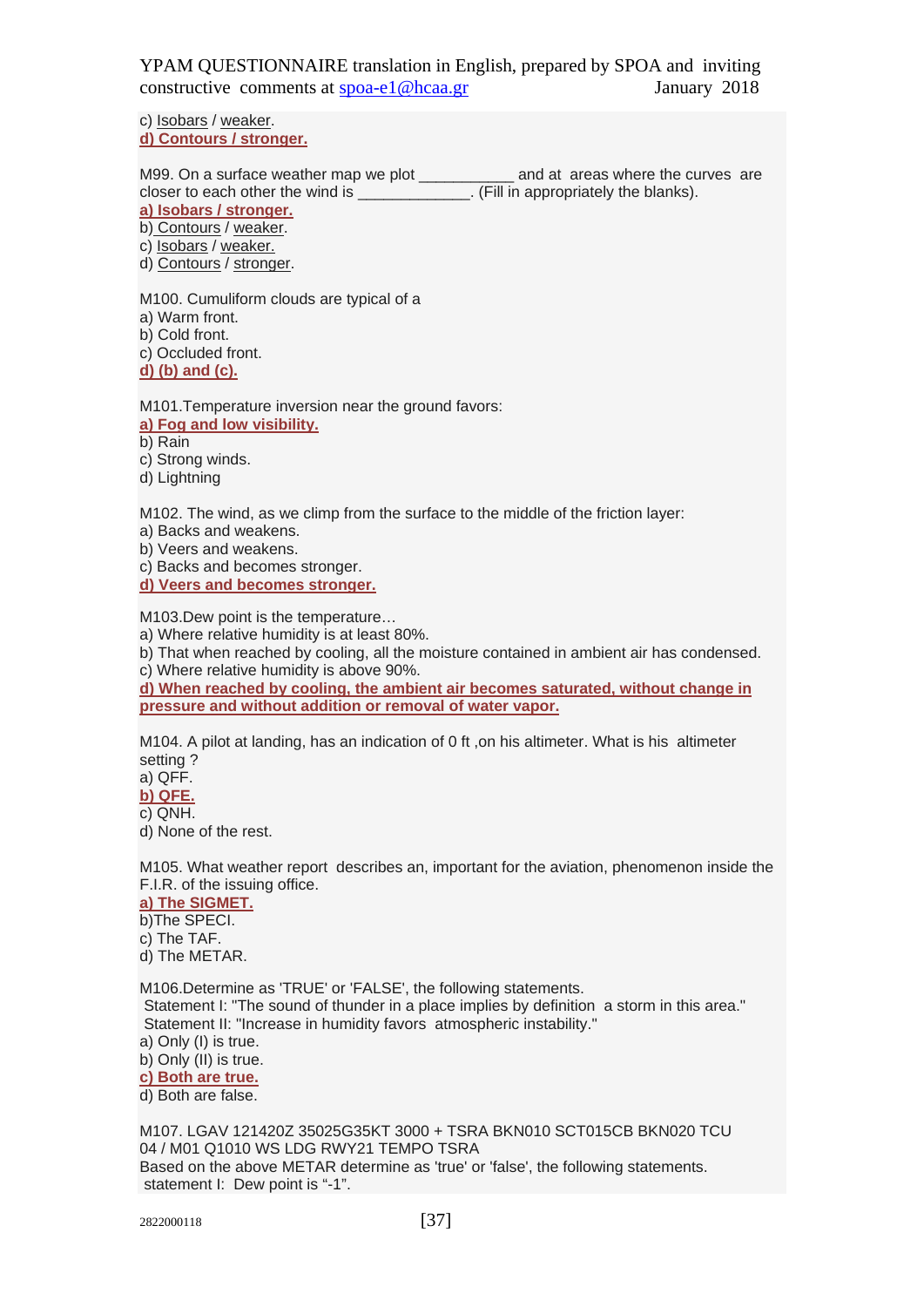statement II: There is a thunderstorm with light rain.

**a) Only (I) is true.**

b) Only (II) true.

c) Both are true.

d) Both false.

M108. LGAV 121420Z 35025G35KT 3000 + TSRA BKN010 SCT015CB BKN020TCU 04 / M01 Q1010 WS LDG RWY21 TEMPO TSRA Based on the above METAR determine as 'true' or 'false', the following statements. statement I: "The wind is blowing towards 350 °». statement II: "There is a thunderstorm with heavy rain." a) Only (I) is true. **b) Only (II) true.** c) Both are true. d) Both false. M109. LGAV 121420Z 35025G35KT 3000 + TSRA BKN010 SCT015CB BKN020TCU 04 / M01 Q1010 WS LDG RWY21 TEMPO TSRA

Based on the above METAR determine as 'true' or 'false', the following statements. statement I: There is 5/8 - 7/8 cloud cover from towering cumulus and the average wind speed is 25kt ".

statement II: The Dew Point is + 1°C.

**a). Only (I) is true.**

b) Only (II) true.

c) Both are true.

d) Both are false.

M110. What are the ideal conditions for the formation of radiation fog? a) Night.

b) No clouds, light winds and high humidity.

**c) (a) and (b).**

d) (a), (b) and high temperature.

M111. The stratiform clouds give continuous rainfall mainly because:

a) The air in this case is unstable.

**b) They have great horizontal extent.**

c) They have little vertical extent.

d) (a) and (c).

M112.What can be observed in the central part of a barometric low?

a) Descending air.

**b) Ascending air.**

c) Sometimes (a) and sometimes (b).

d) Ascending air during the warm season and descending air during the cold period.

M113. Temperature inversion inside a layer…..

a) Reduces the atmospheric pressure on the ground.

b) Facilitate convection.

c) Causes showers and thunderstorms.

**d) Stops convection.**

M114. From the following report «LGAV 251020Z 03026KT CAVOK 30/14 Q1012 NOSIG» a) There is wind from 30º.

b) The average wind speed is 26 kt.

c) Visibility is from 2018m to 2103m.

**d) Both (a) and (b).**

M115. Determine as 'true' or 'false', the following statements. statement I: 'The term + TSRA means thunderstorm with heavy rain. " statement II: "If a thunder is heard at a location, the observer records thunderstorm, with or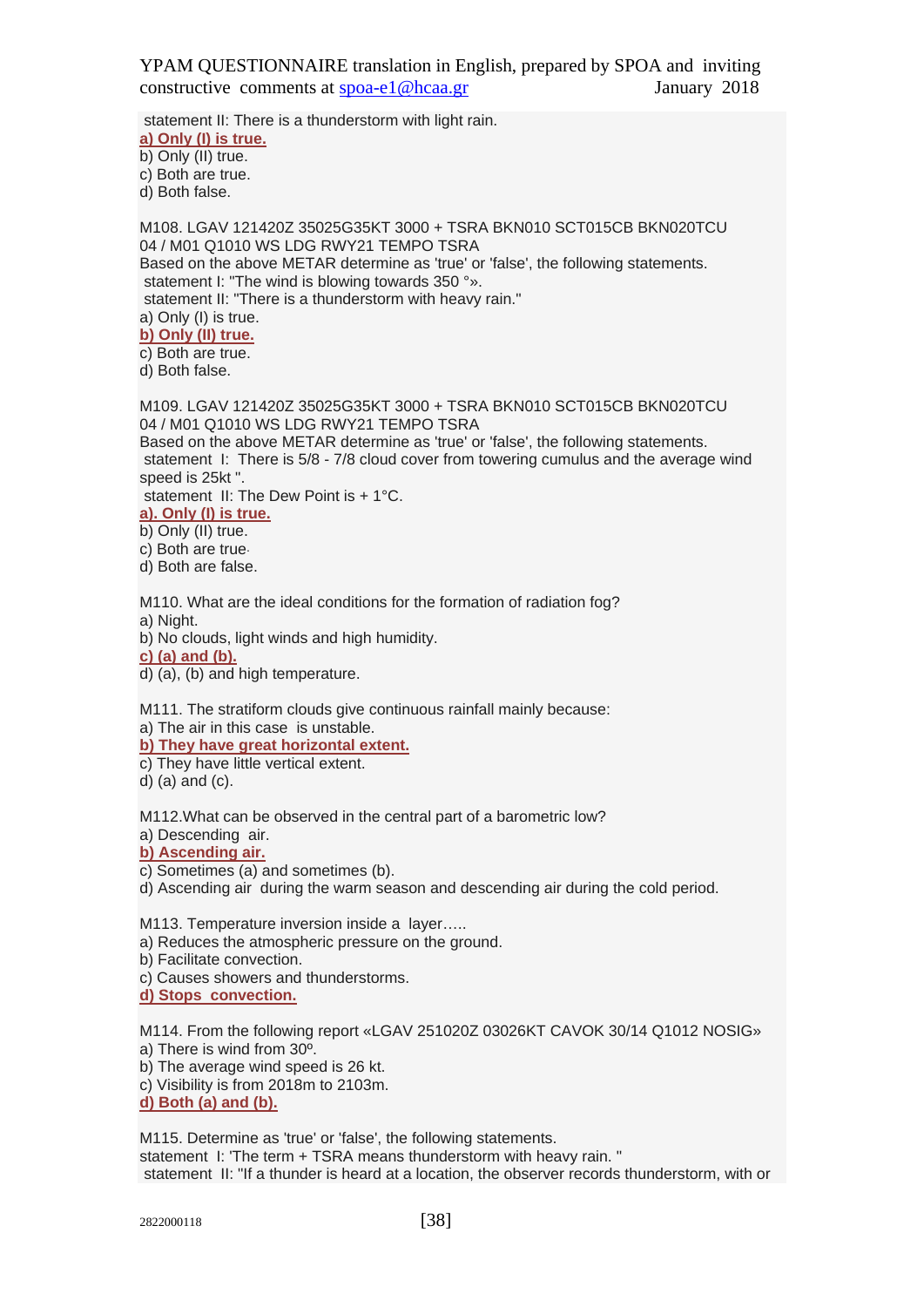without presence of rain" a) Only statement (I) is true. b) Only statement (II) is true. **c) Both statement s are true.** d) Both statement s are false. M116. LGAV 121420Z 35025G35KT 3000 + TSRA BKN010 SCT015CB BKN020TCU 04 / M01 Q1010 WS LDG RWY15 TEMPO TSRA Based on the above METAR determine as 'true' or 'false' the following statements. statement I: Visibility is 3000 ft. statement II: Dew Point is + 1°C. a) Only statement (I) is true. b) Only statement (II) is true. c) Both statements are true. **d) Both statements are false.** M117. LGAV 121420Z 35025G35KT 3000 + TSRA BKN010 SCT015CB BKN020TCU 04 / M01 Q1010 WS LDG RWY15 TEMPO TSRA. Based on the above METAR determine as 'true' or 'false', the following statements. statement I: The visibility is 3000 m. statement II: Dew Point is -1 °C. a. Only statement (I) is true. b. Only statement (II) is true. **c. Both statements are true.** d. Both statements are false. M118. At a Significant weather chart, the symbol means... a) Severe icing. **b) Moderate icing.** c) Severe turbulence. d) Moderate turbulence. M119. At a Significant weather chart, the symbol means... a) Severe freezing. b) Moderate icing. c) Severe turbulence. **d) Moderate turbulence.** M120. At a Significant weather chart, the symbol means... **a) Thunderstorm.** b) Moderate icing. c) Severe turbulence. d) Moderate turbulence. M121. At a Significant Weather chart, the symbol /// /// means... /// /// a) Fog. b) Snow. **c) Rain.** d) Freezing rain.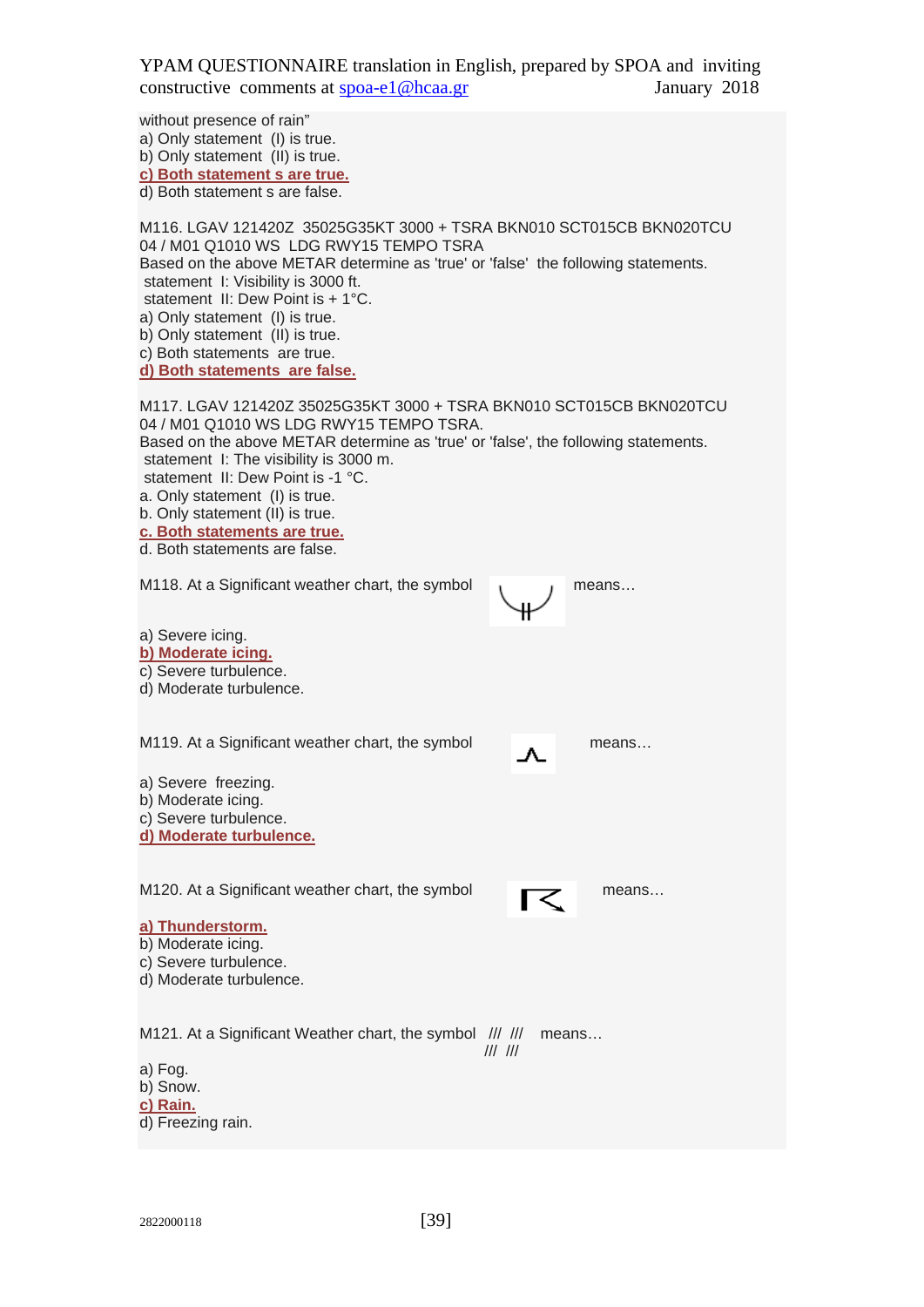M122. At a Significant Weather chart, the symbol means... a) Fog. b) Snow. c) Rain. **d) Freezing rain.** M123. At a Significant Weather chart, the symbol was means... a) Fog. **b) Snow.** c) Rain. d) Freezing rain. M124 .At a Significant weather chart, the symbol means... **a) Drizzle.** b) Snow. c) Rain. d) Freezing rain. M125. In Charter Significant Weather, symbol  $\Delta$  means... a) Fog. b) Snow . **c) Hail.** d) Freezing rain. M126. In Charter Significant Weather, symbol **Interpretent Manual** means... **α) Fog.** b) Snow. c) Hail. d) Freezing rain M127. At a significant weather chart, the symbol  $\sum$  means... a) Fog b) Snow. c) Hail. **d) Shower.** M128. Determine as 'true' or 'false', the following statements. Statement I: "Wind shear is a cause of turbulence." Statement II: "Increasing moisture contributes to the reduction in air density." a) Only statement (I) is true. b) Only statement (II) proper. **c) Both statements are true.** d) Both statements are false. M129. EGPH 050500Z 0506/0606 23017G30KT 9999 BKN020 TEMPO 0506/0512 5000 RA BKN012 BECMG 0515/0518 27020G30KT TEMPO 0600/0606 8000 –SHRA. Determine as 'true' or 'false', the following statements.

statement I: The above report is a METAR.

statement II: In the above report it is stated that from 0600 to 1200, temporarily, there will be rain.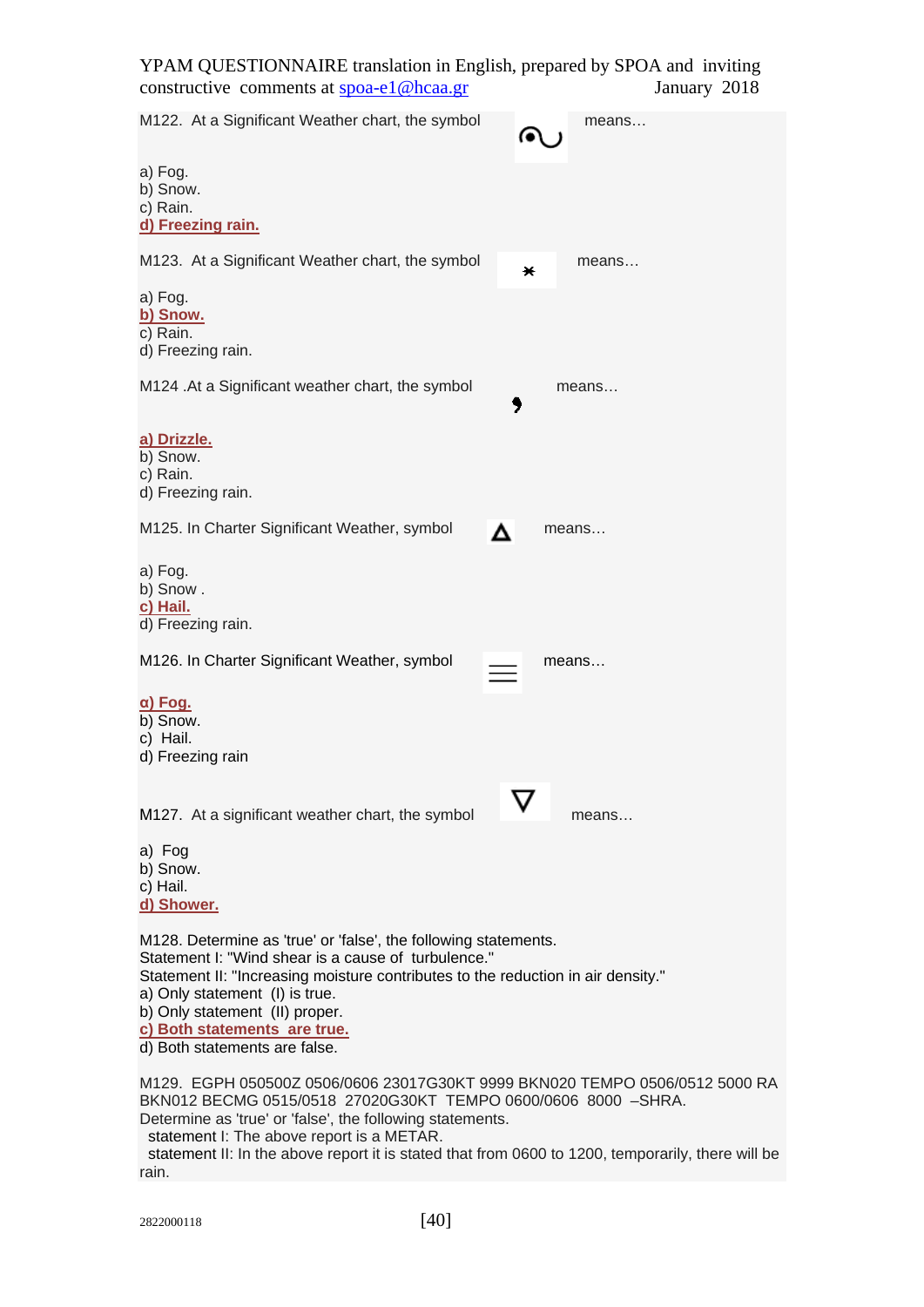a) Only statement (I) is true.

**b) Only statement (II) is true.**

c) Both statements are true.

d) Both statements are false.

M130. EGPH 050500Z 0506/0606 23017G30KT 9999 BKN020 TEMPO 0506/0512 5000 RA BKN012 BECMG 0515/0518 27020G30KT TEMPO 0600/0606 8000 –SHRA. Determine as true or false, the following statements.

statement I: "In the above report it is stated that from 0600 to 1200, temporarily, the cloud cover will be 3 /8 to 4/8 with cloud base at 120meters ".

statement II: "In the above report it is stated that from 15:00 to 18:00 the wind becomes gusting at 30 knots" .

a) Only statement (I) is true.

**b) Only statement (II) true.**

c) Both statements are true.

d) Both statements are false.

M131. EGPH 050500Z 0506/0606 23017G30KT 9999 BKN020 TEMPO 0506/0512 5000 RA BKN012 BECMG 0515/0518 27020G30KT TEMPO 0600/0606 8000 –SHRA.

Determine as true or false, the following statements.

tatement I: "In the above report it is stated that from 00:00 to 06:00 the visibility will be 8000m and showers of light rain will prevail".

Statement II: "The above signal is a TAF valid for 24 hours."

a) Only statement (I) is true.

b) Only statement (II) true.

**c) Both statements are true.**

d) Both statements are false.

# **LEGISLATION - RULES OF THE AIR**

N1. Under the current operational regulation for operation and conduct of flights with Ultralight Aerosport Flight Machines(YPAM), the following five (5) basic types of Ultralight aircraft are mentioned…

**a) Planes (also known as three-axis), the weight shift (known as "TRAIK"), the Helicopter (with impeller driven by engine), the Motorized Parachutes heavier than 70kgw (Also known as Paramotor or Power Para Glider - PPG), and the auto-gyro (also known as gyroplanes).**

b) Planes (also known as three-axis), the weight shift (known as "TRAIK"), the Helicopter (with impeller driven by engine), the Motorized Parachutes heavier than 70 kgw (also known as Paramotor or Power Para Glider - PPG), and the Balloons (consisting of the boat or "basket" and the balloon or "aerostatic sphere").

c) Planes (also known as three-axis), the weight shift (known as "TRAIK"), the Helicopter (with impeller driven by engine), the gyroplane (also known as an autogyro) and the Motorized parachute (known as Paramotor or Power Para Glider- PPG).

d) Planes (also known as three-axis ), the Hang-glider (without engine - also known as "Eagle" flying with weight shift), the Helicopter (with impeller driven by engine), the gyroplanes or auto-gyro and the Motorized Parachutes heavier than 70 kgw (known as Para motor or Power Para Glider - PPG)

N2. For pilots of Ultralight Aerosport Flight Machines(YPAMs) (categories:airplanes, helicopters and autogyros) and according to the current regulation of the Hellenic Civil Aviation Authority (HCAA) a flight instruction time of…...........is required a) 15 hours as a minimum.

**b) 25 hours as a minimum.**

c) 30 hours as a minimum.

d) 50 hours as a minimum.

N3. For all categories of pilots of Microlight Aerosport Flight Machines (YPAMs), according to current regulation by the Civil Aviation Authority (CAA) candidates should successfully attend a theoretical training of total duration…

a) 15 hours as a minimum.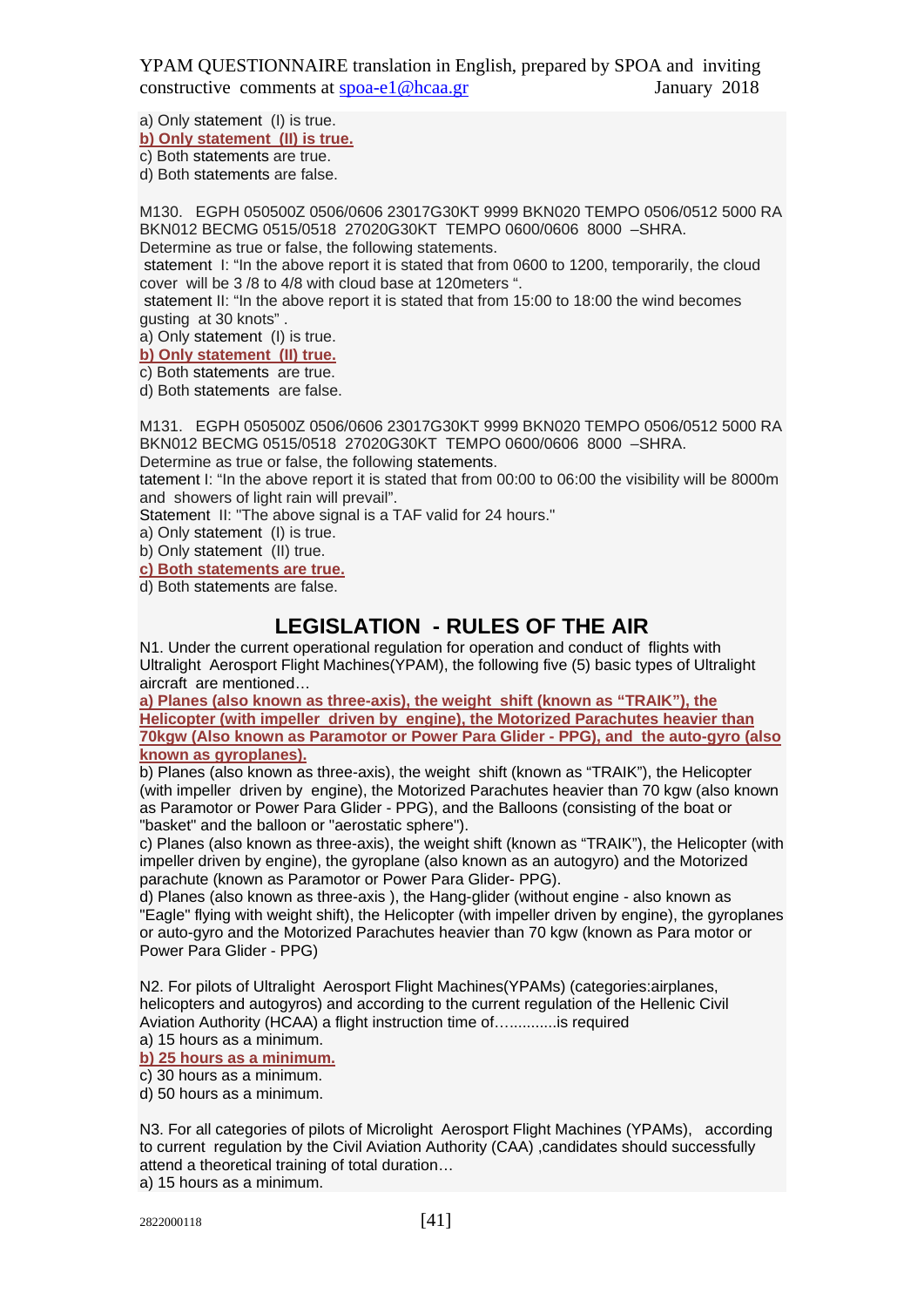b) 25 hours as a minimum.

c) 30 hours as a minimum.

**d) 50 hours as a minimum.**

N4. After completition of the theoretical courses, candidates should complete, both theoretical and flight test ...

a) Within one (1) year.

**b) Within two (2) years.**

c) Within three (3) years.

d) Within four (4) years.

N5. Under the Ultralight Aerosport Flight Machines (YPAMs) regulation and before the first ''solo'' flight the candidate pilot should:

a) Have, both, the flying school's and instructor's consent and the flight should be recorded in his personal log book.

b) Have completed 30% of the planned hours of theoretical training.

c) Have completed a minimum of 7 flight hours with an instructor and hold a valid medical certificate.

**d) All the above must have taken place before the first ''solo'' flight.**

N6. According to the current regulation, Ultralight Aerosport Flight Machines (YPAMs) must, at least, be equipped with the following flight instruments:

**a) Air speed indicator, altimeter, rate of climb / descent and engine instruments.** b)Airspeed indicator, altimeter, rate of climb / descent instrument, receiver of Global Positioning System(GPS) and engine instruments.

c) Airspeed indicator, altimeter, rate of climb / descent instrument, attitude indicator and engine instruments.

d) The current regulation does not provide a minimum equipment list for YPAMs.

N7. According to the current regulation on Ultralight Aerosport Flight Machines (YPAMs) the automatic position reporting device (Transponder Mode A) ...

a) Is mandatory and is required for air traffic control, search and rescue and National Defense purposes.

b) Is mandatory and required only for search and rescue purposes.

**c) Is optional and is only required when flying in radar controlled airspace.**

d) Is optional, and it's use, is not required in the Greek Flight Information Region (FIR).

N8. According to the current regulation, Ultralight Aerosport Flight Machines (YPAMs) flying in radar controlled airspace must at least be ...

**a) Equipped with an automatic position reporting device (Transponder) Mode A type.**

b) Equipped with an automatic position reporting device (Transponder) Mode C type.

c) Equipped with an automatic position reporting device (Transponder) Mode S type.

d) Equipped with an automatic position reporting device (Transponder) type Mode S with ADS-B Out.

N9.A Ultralight Aerosport Flight Machine (YPAM), flying in airspace, where it is required to use two way communication, should, according to regulation, be equipped with ...... a) Automatic position reporting device (Transponder) Mode A type.

**b) A VHF radio devise for use of air frequencies.**

c) Mobile phone to call the Air Traffic Controller (ATC).

d) Automatic position reporting device (Transponder) Mode A type and VHF radio for use in air frequencies.

N10. According to the current regulation, a Ultralight Aerosport Flight Machine (YPAM) must have some minimum empty weight and a minimum stall speed.

**a) Namely, the minimum weight of an empty load aircraft should not be less than 70 kgw and the lower stall speed should not exceed 35 knots.**

b) Namely, the minimum weight of an empty load aircraft should not be less than 100 kgw and the lower stall speed should not exceed 45 knots.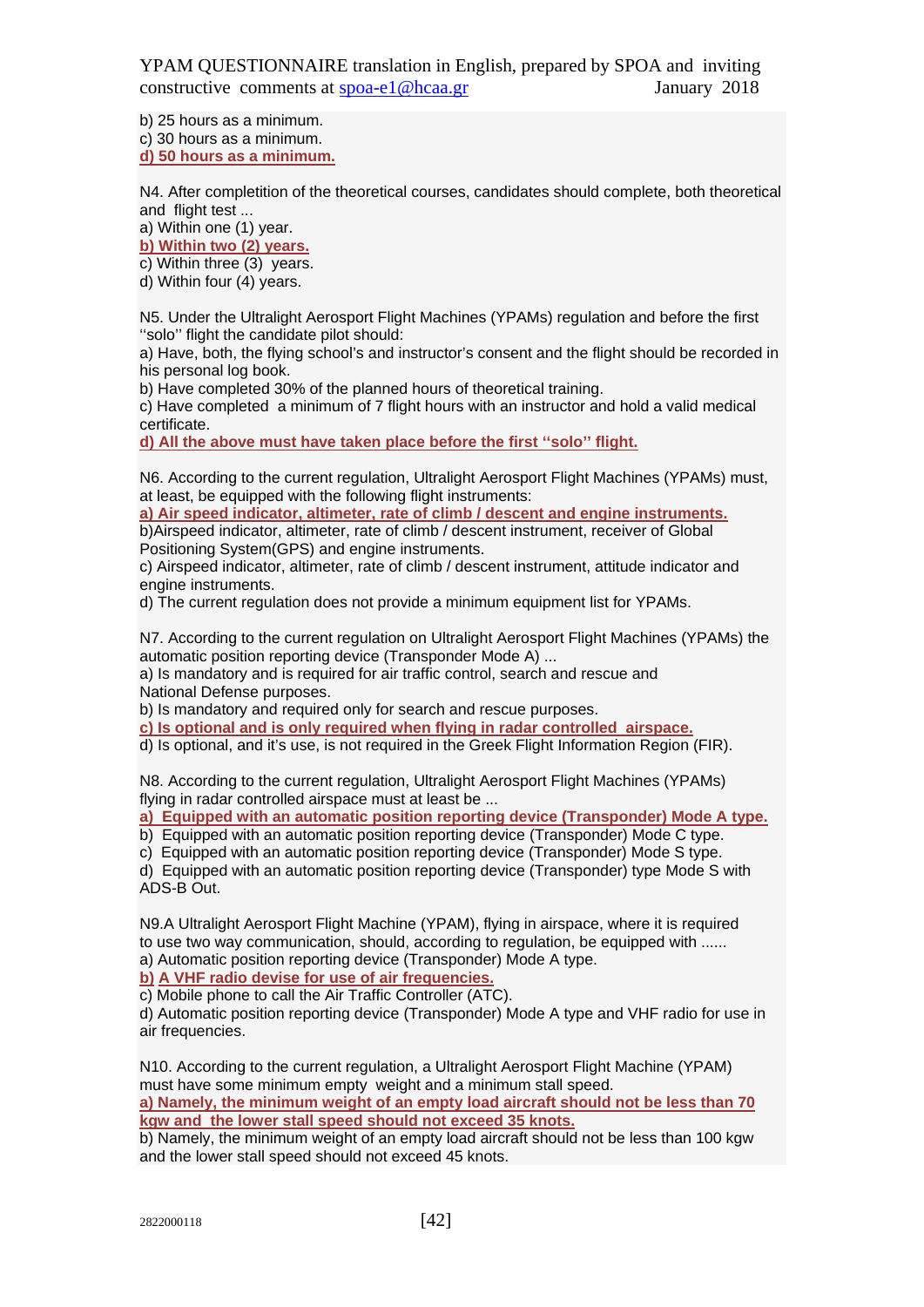c) Namely, the minimum weight of an empty load aircraft should not be less than 120 kgw and the lower stall speed should not exceed 55 knots.

d) Namely, the minimum weight of an empty load aircraft should not be less than 200 kgw and the lower stall speed should not exceed 65 knots.

N11. An YPAM pilot makes occasional use, for his landings, of an agricultural field with a warehouse. This is illegal...

a) Because according to regulation every land YPAM should operate only from airports or landing fields.

b) Because he cannot file a flight plan from an airfield etc that is not published in the AIP Greece.

c) Because in case of an accident the insurance company will not compensate for any losses. **d) All the above.**

N12. Ultralight Aerosport Flight Machines pilots must report immediately to the HCAA any Regulatory violation, of air traffic rules, radiotelephony rules , laws, other regulations or directives. For lawbreakers, according to provisioned procedure, the following may be imposed:

a) Temporary suspension of pilot license.

b) Permanent pilot license suspension.

h) Fine of up to 5,000 Euros.

**d) All the above.**

N13. According to the current regulation for Ultralight Aerosport Flight Machines (YPAMs) a pilot that was held responsible for a violation of air traffic rules or rules of radiotelephony... a) Has no right to comment on the misconduct attributed to him, because this judgment falls exclusively in the jurisdiction of the prosecuting authority.

**b) Is entitled to express in writing his views, for the violation attributed to him,within reasonable time limit, determined in the Call document that will be send to him.** c) Has the right to submit in writing his view, for the violation attributed to him, without any time limit, because he right to defend yourself against an accusation is constitutional. d) None of the above.

N14. If a pilot of a Ultralight Aerosport Flight Machine (YPAM) is informed in flight that a person is in danger at sea or in an area that is not served by other rescue means ... a) He is required to provide assistance in any way.

b) Must inform ATC but cannot alter the original flight plan.

**c) He is required to provide assistance in any way, as long as this is possible, without endangering the aircraft or passenger (if any).**

d) He is not required to provide assistance because Ultralight Aerosport Flight Machines(YPAMs) are not certified aircraft and this may raise legal liability for compensation.

N15.An YPAM pilot in flight, realizes that an aircraft has been abandoned or observes aircraft wreckage...

**a) He should inform about ,without delay, the Air Traffic Controller (ATC), or, if he is on the ground, the local aviation authority or the nearest police authority.**

b) He is not required to take any action, the sole responsibility for air accidents lies with the Accident Investigation and Aviation Safety Board.

c) He should notify, within 48 hours, the Civil Aviation Authority.

d) None of the above.

N16. A pilot of a Ultralight Aerosport Flight Machine (YPAM) performing flight without a flight plan or alters his flight plan in flight, with false reasoning...

a) Performs an illegal flight and is liable for suspension of his pilot's license.

b) Performs an illegal flight and is punished with a fine.

c) Performs an illegal flight and may be punished with imprisonment up to six months. **d) All the above.**

N17. A Ultralight Aerosport Flight Machine (YPAM) pilot that violates air traffic rules in a way that may endanger the safety of other aircraft ...

**a) Can be punished with imprisonment up to six months and a fine.**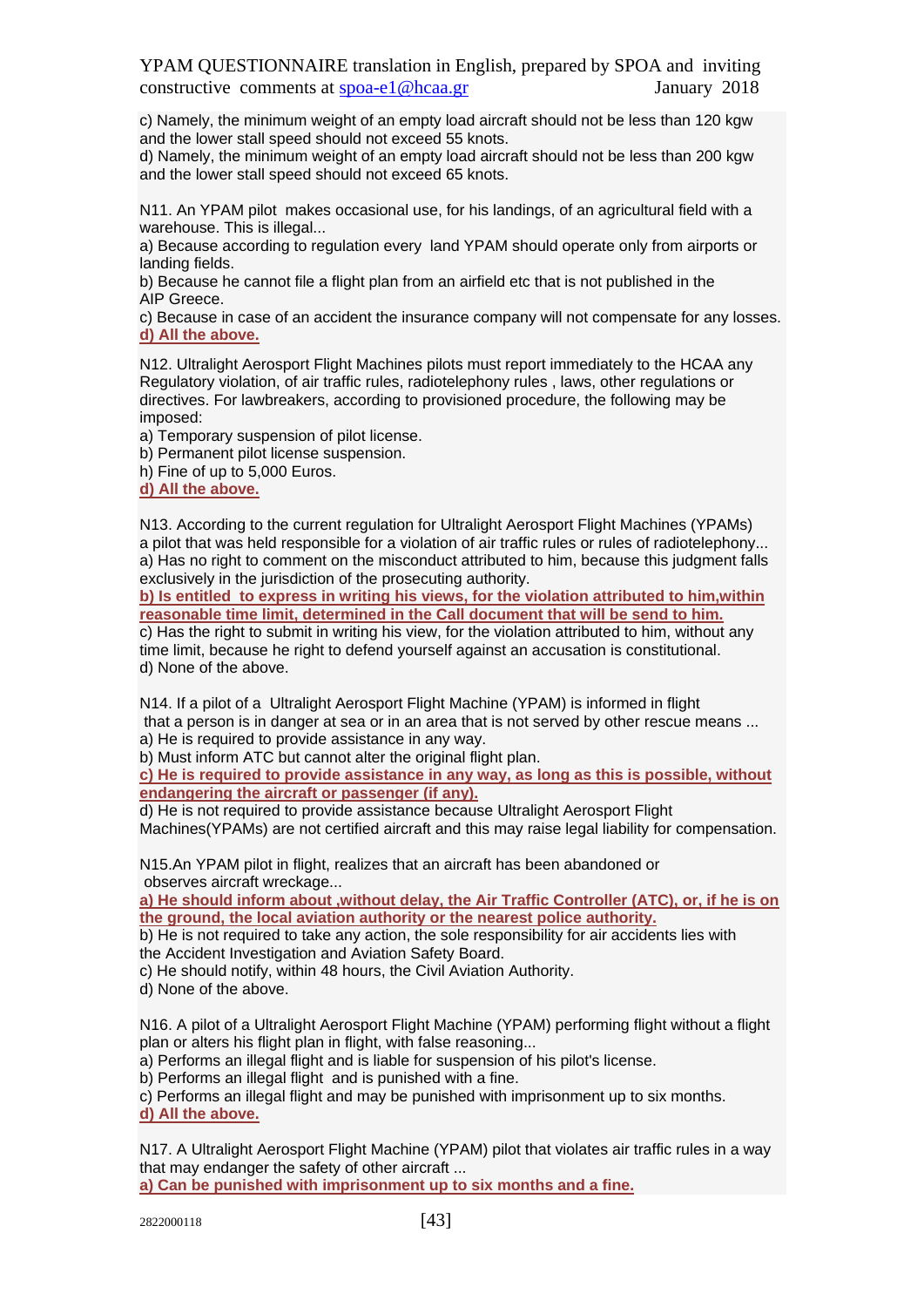b) Can be punished with a fine.

c) Cannot be penalized because Ultralight Aerosport Flight Machines (YPAM) are not certified aircraft and therefore not required to comply with air traffic rules.

d) Cannot be penalized because the violation of air traffic rules is not easy to prove according to legislation.

N18.In case someone performs a flight with a Ultralight Aerosport Flight Machine (YPAM) without a license or with a license that is not valid ...

a) Is punished with a fine.

b) Is not punished unless danger arises for aircraft safety.

**c) Is punished with imprisonment up to two years and a fine.**

d) Is punishable with imprisonment up to six months.

N19. In a ZZZZ landing field a licensed YPAM pilot allows a non-licensed (but much experienced ) person to fly with the aircraft for a short period over the field. Anyone who allows or accepts the handling of an aircraft by a person who is not licensed ... a) He is not penalized because the pilot is solely responsible even when he is watching

from the ground. b) He is not punished because the other pilot, although non-licensed, was very experienced.

**c) Shall be punished with imprisonment up to two years and a fine.**

d) He can be punished with imprisonment up to six months.

N20. A Ultralight Aerosport Flight Machine (YPAM) pilot forgot to renew his insurance contract that has expired but allows a licensed pilot to make a flight. Who is held legally responsible in this case?

a) Insurance cover is the exclusive obligation of the owner and anyone who violates the obligation for minimum insurance, as imposed by regulations, may be punished with a fine and imprisonment up to six months.

b) The flight insurance is the sole obligation of the pilot, because he must verify personally before the flight that the YPAM documents are okay and therefore any default may be punished with imprisonment up to six months and a fine.

**c) Flying with a valid insurance is the obligation of the owner and the pilot. Anyone who violates the obligation for minimum insurance, as imposed by the regulation, shall be punished with imprisonment up to six months and a fine.**

d) The legal responsibility lies with the insurance company.

N21. A licensed pilot with a properly registered and insured (YPAM) allows a friend that is a skilled paratrooper, to perform a jump without having obtained a special permit by the Civil Aviation Authority (CAA)…

**a) It is considered as an ''acrobatic flight or a show'' that, without a permit from the authority, is punishable with imprisonment up to six months or a fine. If the act was over residential areas, the imprisonment can be raised up to one year.**

b) It is considered as an ''acrobatic flight or a show'' that legally does not require a license and is not punished in any case.

c) Not considered as an ''acrobatic flight or a show'' but without legal authorization from the authority it is punished with imprisonment up to six months or a fine. If the act was over residential areas, imprisonment can be raised up to one year.

d)Is not considered as an ''acrobatic flight'' and a permit is not required legally and is not punished in any way. But over populated areas, as an exception, a special permission is required by law, and imprisonment for up to one year may be imposed.

N22. What is the time period required, by law, to inform the Accident Investigation and Aviation Safety Board after an accident (injury / death) occurs?

**a)The pilot, the owner or any other person aware of an accident or serious incident has to inform, without any delay.**

b) The pilot, the owner or any other person aware of an accident or serious incident has to inform within 24 hours, without neglecting his obligation.

c) The pilot, the owner or any other person aware of an accident or serious incident has to inform within 78 hours, without neglecting his obligation.

d) The legislation requires the Accident Investigation and Aviation Safety Board to be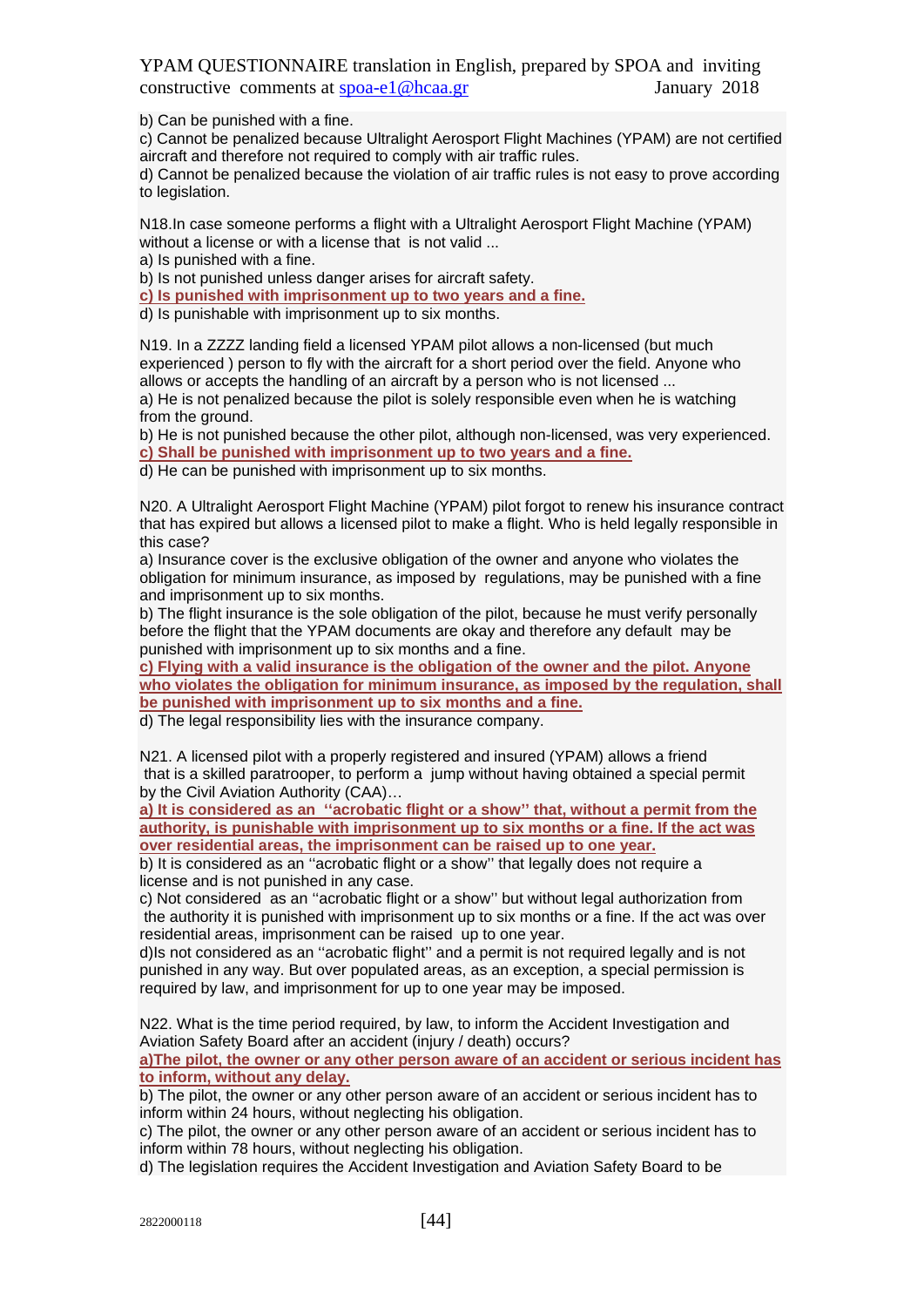informed, after an accident (injury / death) occurs, but does not foresee for any minimum time limit.

N23 An occurrence is characterized as an accident given that...

a) Injury of any person and / or death have been caused.

b)The Ultra Light Aero Sport Flight Machine (YPAM ) was completely destroyed, crashed at any inaccessible point or ditched and sank.

c) The Ultra Light Aero Sport Flight Machine (YPAM) has suffered damage, and any repair is considered to be unsafe for its future airworthiness.

**d) All the above.**

N24. The Air Accident Investigation and Aviation Safety Board (AAIASB) is by law ... a) An agency part of the Hellenic Civil Aviation Authority (HCAA).

b) An audit authority that refers to the Ministry of Public Order and Citizen Protection.

**c) An independent authority referring to the Minister who has the responsibility for public transport.**

d) An independent authority referring directly by the ICAO.

N25. An YPAM pilot while taxiing collides with a leading aircraft due to brake failure, resulting only aircraft damage. Is it considered an accident?

a) No, because an accident should occur in a period from take-off to the time of landing. Any occurrence during ground operations is not considered an accident.

**b) Yes, because from the start of taxiing until the complete stop of the aircraft any event that may occur is considered an incident/accident and is investigated by the Accident Investigation and Aviation Safety Board.**

c) No, since there is no injury or death it is not considered as an accident but it may be deemed appropriate to be investigated by the Accident Investigation and Aviation Safety Board.

d) Yes, because two aircraft have been involved and the fact that it happened on the ground is legally irrelevant. Had the (YPAM) collided with a car or a person while on the ground, it should have been not considered as an accident in any case.

N<sub>26</sub>.A Ultralight aircraft pilot gets involved in an accident at a landing field. Which independent authority has the right and obligation to take over the investigation of the accident?

a) The Civil Aviation Authority (CAA),whose mission is to organize, develop and control the system of the country's public air transport sector along with the flight safety sector. **b) The Air Accident Investigation and Aviation Safety Board (AAIASB) by investigating**

**the contributing factors leading to accidents so they can be avoided in the future.** c) The owner of the airport or landing field ZZZZ, regardless from being a physical or legal entity, in cooperation with local prosecutors.

d) All the above.

N27. What is the purpose of the investigation of an aircraft accident by members of the independent authority named Air Accident Investigation and Aviation Safety Board? a) Identifying and recording the conditions and causes that led to the accident and prosecuting the guilty ones if such evidence arise.

**b) Publishing of a report with safety recommendations with the scope to avoid reoccurrence of the same or similar accidents in the future.**

c) The scientific identification of the circumstances and causes that led to the accident so penalties are enforced by the CAA to the pilot, the owner or the mechanic. d) All the above.

N28.The movement of an aircraft or aircraft parts after an accident it is strictly prohibited except if.....

**a) It is necessary for the immediate rescue of persons in distress.**

b) The owner or his representative is present and approves.

c) It is demanded by the accredited representative of the insurance company and at the presence of a police officer.

d) This action is mandatory in order to avoid prosecution to the pilot at a later time.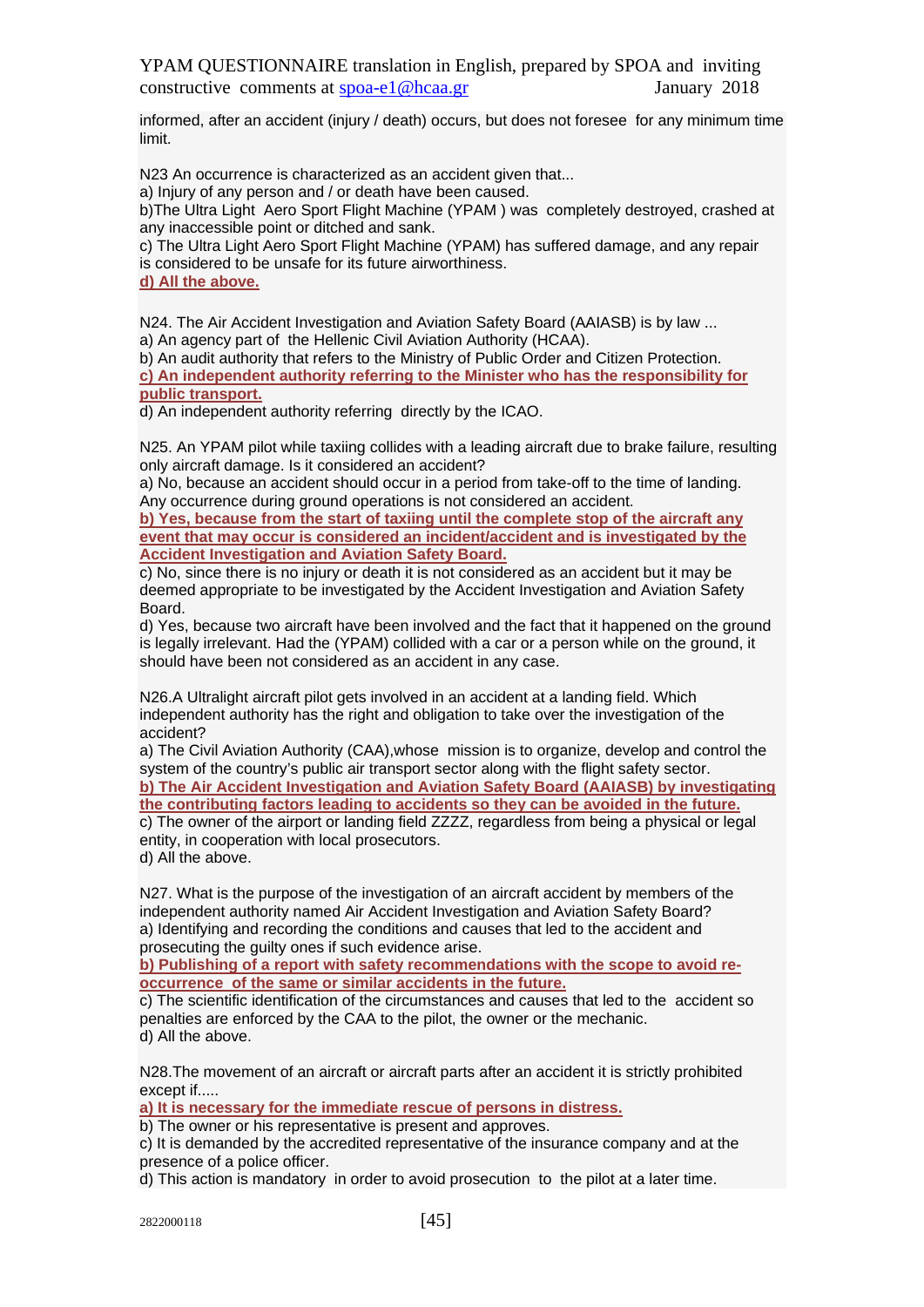N29.A Greek pilot performs a flight within ATHINAI FIR (Flight Information Region) with an Ultra Light aircraft with Czech registration (OK -....) and has an Ultralight pilot's license obtained in Italy. Which Air Traffic rules should he follow?

a) Czech because the registry is from that country.

b) Italian because all his flight training was in that country.

**c) Greek, because all flights in the ATHINAI FIR follow the national legislation.**

d) International uniform air traffic rules - there is no significant difference of rules from country to country, especially within the state members of the European Union.

N30. A pilot is planning a flight trip. What is the legally maximum operating altitude of an YPAM?

a) The highest altitude, it can legally fly, is 10,500 feet.

**b) The maximum altitude that it can legally fly is 12,500 feet or FL125 depending whether the flight is contacted above or below the safety altitude of an airway.**

c) The maximum altitude that it can legally fly is 13,500 feet or FL135 depending if the flight is contacted above or below the safety altitude of an airway.

d) The maximum altitude is determined by the landscape e.g mountains. No restrictions are applied by legislation.

N31.YPAM flights are conducted in accordance with current Regulation and…

a) On the basis of all the published rules of the air.

b) Based on the instructions of Air Traffic Controllers (ATC).

c) Based on any kind of aeronautical publications of the HCAA (AIP Greece, Notams,etc). **d) All the above.**

N32. According to traffic rules and the relevant regulation for Ultralight Aerosport Flight Machines (YPAMs),flights between 3,000 to 12,500 feet ...

a) Are carried out at any height (provided that a NOTAM with height restrictions has not being issued or the TMA does not require published VFR altitudes and routes).

**b) Are performed in altitudes in accordance to the semi-circular rule, i.e. tracks 0-179 degrees fly in odd thousands of feet + 500 ft, i.e. 3.500 ft, 5.500 ft, 7.500 ft etc. For tracks 180-359 degrees fly in even-thousands of feet + 500 ft, i.e. 4.500 ft, 6.500 ft, 8.500 ft etc.**

c) Only allowed with the permission of the Air Traffic Controller (ATC) and the heights that he will define.

d) None of the above.

N33. A pilot is planning a flight and will follow a Southerly course of 200 degrees. Along his route he will encounter an obstacle (mountain)of 6000 feet in height. At what altitudes can he fly, following the semicircular rule?

a) 7.500, 9.500, 11.500.

**b) 6,500, 8,500, 10,500, 12,500.**

c) At any altitude (as long as there is not a NOTAM with height restrictions or the TMA does not require published VFR altitudes and routes).

d) At the altitudes given to him by the Air Traffic Controller.

N34. An (YPAM) pilot planning a flight from 3,000 feet up to 12,500 feet with a North-East course of 050 degrees. What altitudes can he fly under the semicircular rule?

**a) 3.500, 5.500, 7.500, 9.500, 11.500.**

b) 6,500, 8,500, 10,500, 12,500.

c) 3,000, 5,000, 7,000, 9,000, 11,000.

d) 6,000, 8,000, 10,000, 12,000.

N35. An (YPAM) pilot is planning a low altitude, addictive flight, track 179 degrees, below 3,000 feet, over a non- highly-populated area, town, village or outdoor gathering. What is the minimum height that he can fly?

a) Based on the semi-circular rule, he can fly at 2,500 feet.

b) Since below 3,000 feet no semicircular rule applies, at any height he prefers .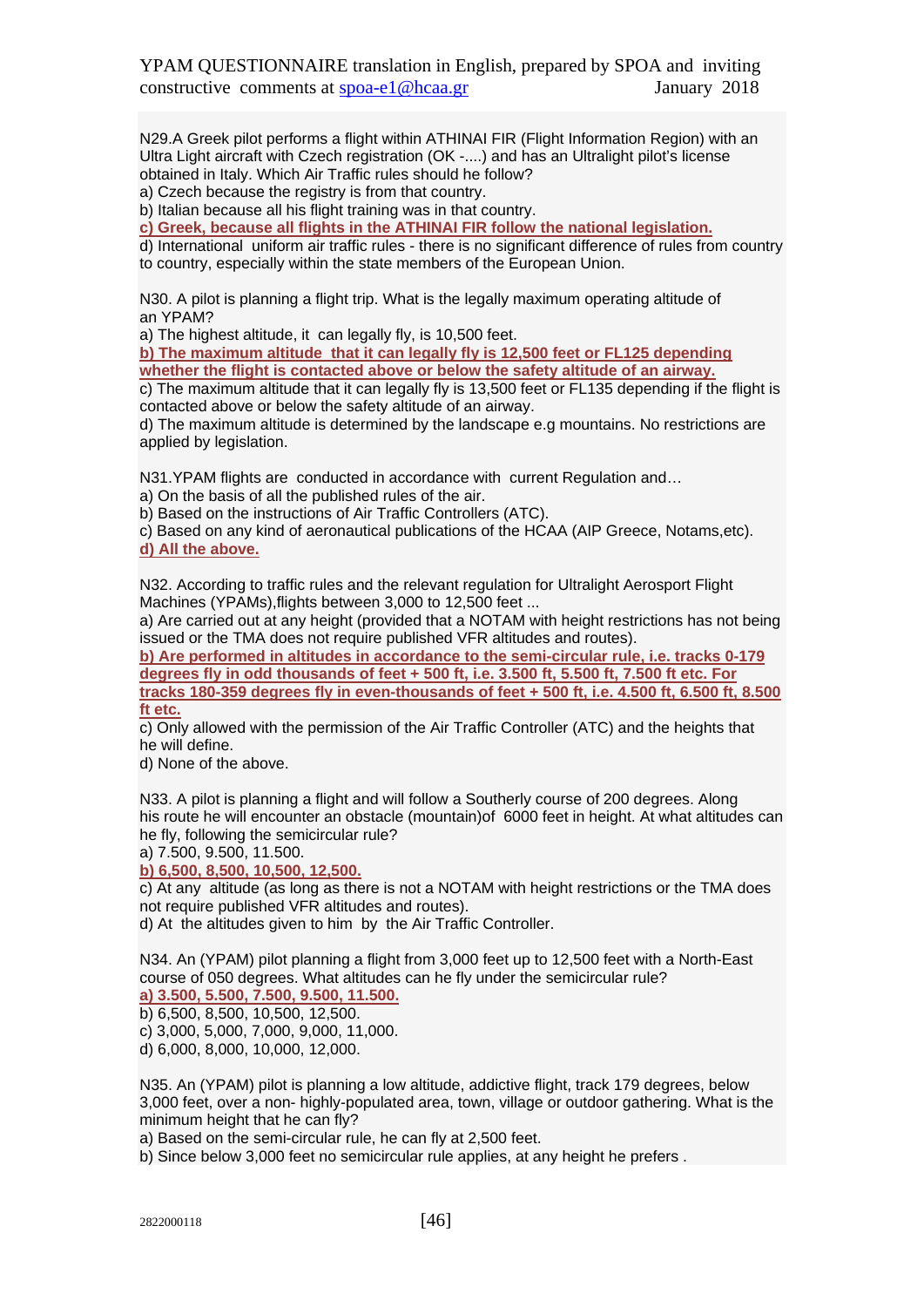**c) Any height but not less than 500 feet, which is the minimum in this instance.**

d) There is no minimum limit - the limit is set by the pilot and the aircraft capabilities.

N36.An YPAM pilot is planning a flight in a TMA (Terminal Maneuvering Area) with published VFR routes and altitudes. What altitudes can he fly?

a) He can fly under the semicircular rule following the published VFR routes. **b) Follows the published VFR altitudes and routes based on the QNH given by the Air** 

**Traffic Controller (ATC).**

c) Any altitude (as long as there is an issued NOTAM ,with height restrictions).

d) He follows published VFR altitudes and routes based on QFE i.e. the height over the ground surface.

N37. An YPAM pilot is planning a flight in a TMA (Terminal Maneuvering Area) without published VFR routes and altitudes. What altitudes he can and must fly at?

a) He can fly at any altitude (QNH basis) he wishes following the semicircular rule and with regular reports to the Air Traffic Controller (ATC).

b) He may be required, due to other traffic or present restrictions, to fly at a height that will be assigned to him by the Air Traffic Controller.

c) He can fly at a flight level (FL), if he is over the transition altitude of the TMA, placing at his altimeter a reference barometric pressure of 1013,2.

**d) All the above.**

N38. Two aircraft approaching a landing field at the same time. If there are no other reasons, which one has normally the priority based on the rules of the air?

**a) The one at the lower altitude.**

b) The one at the higher altitude.

c) The one that is heavier.

d) The one that is faster.

N39. An YPAM pilot observes, in-flight, an approaching aircraft in a head on collision course. What avoiding action must he take according to the rules of the air? a) Immediate change of course to the left.

**b) Immediate change of course to the right.**

c) Immediate change of height only.

d) Immediate radio emergency call to the other aircraft.

N40. An YPAM pilot is obliged according to regulations to terminate the flight ...

a) 30 minutes before Sunset.

b) At the time of Sunset.

**c) 30 minutes after Sunset.**

d) 60 minutes after Sunset.

N41. A pilot is approaching an airport and finds out that he has no communication due to radio failure. What light signal would he expect from the tower when entering the traffic circle? a) A steady green light.

**b) A series of white light flashes.**

c) A series of red light flashes.

d) A steady red light.

N42. In case an YPAM pilot is about to attempt an emergency landing, how should he start his emergency transmission?

a) SOS ... **b) MAY-DAY ... (three times)** c) PAN-PAN ... (three times) d) ALERT ...

N43. The international emergency frequency, in the VHF air bands, can be easily placed in all radios for emergencies and is ...

**a) 121.500 MHz** b) 127.800 MHz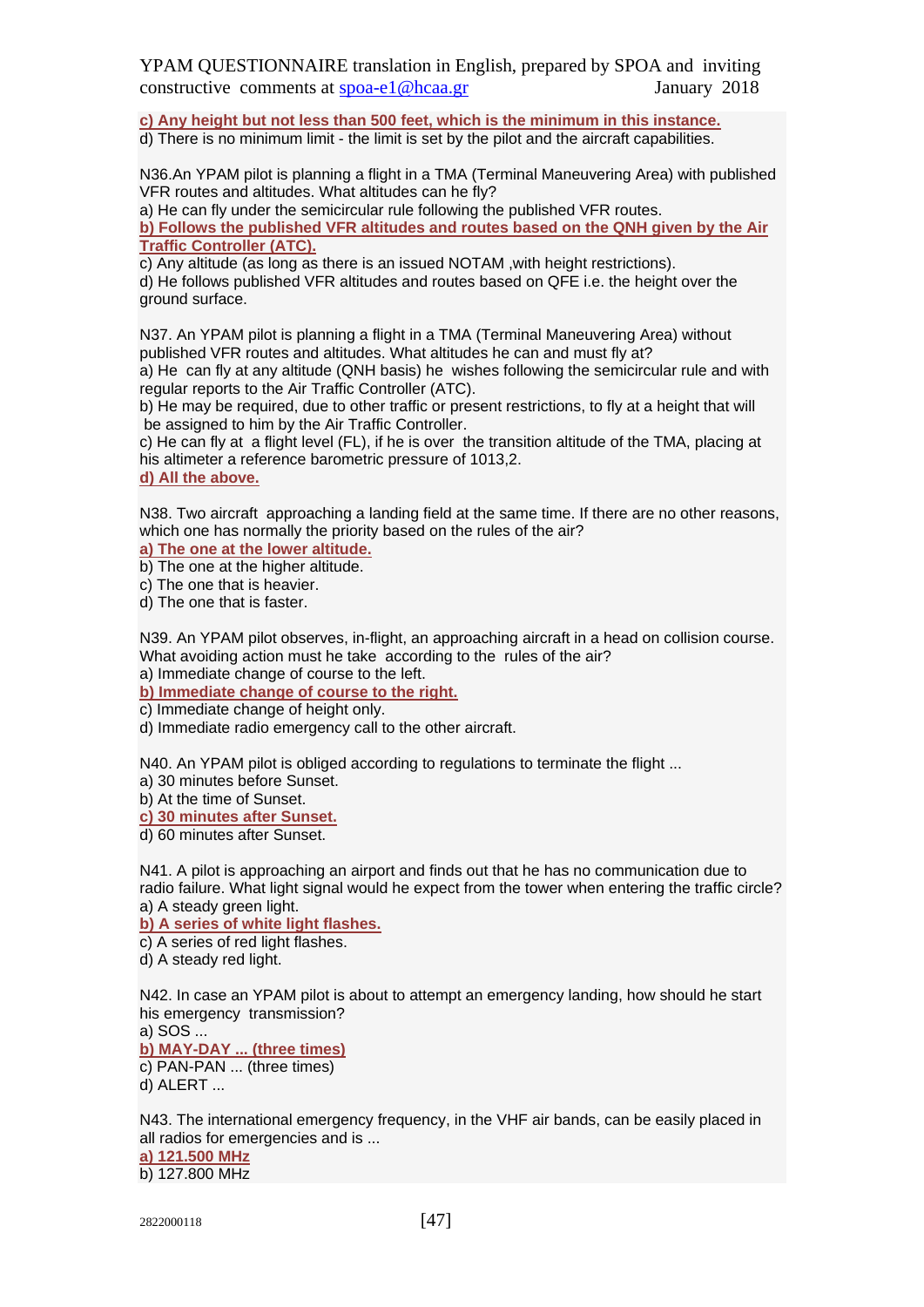c) 129.800 MHz

d) 156.800 MHz (known as channel 16)

N44.An YPAM pilot is approaching in flight, from behind, another slower aircraft. How can he avoid the possibility of collision according to the rules of the air. a) We will overtake from the left.

**b) He will overtake from the right.**

c) He will overtake from above or below.

d) He will make direct emergency radio call to the other aircraft.

N45.Night flights (30 minutes after sunset until 30 minutes before sunrise) with Ultralight Aerosport Flight Machines (YPAM) are not allowed according to regulation.

a) Are exceptionally allowed, if the pilot has an international Private Pilot License (PPL)

b) Are allowed exceptionally, if the aircraft is equipped with navigational lights.

c) Are allowed exceptionally, if the pilot has an international Private Pilot License(PPL) and the aircraft is equipped with navigational lights.

**d) There are no exceptions.**

N46. What is the minimum documentation that must be held and valid by a Ultralight Aerosport Flight Machine (YPAM ) before any flight?

a) Certificate of Airworthiness

b) Certificate of Registration

c) Insurance Contract

**d) All the above.**

N47.Is smoking allowed in flight with a Ultralight Aerosport Flight Machine (YPAM) ? a) Yes, if allowed by the owner of the YPAM.

**b) No, it is forbidden in all cases.**

c) Yes, provided the YPAM is open-type (Open Cockpit).

d) None of the above.

N48. When a Ultralight Aerosport Flight Machine (YPAM) has undergone a repair or modification that could affect its flight ability or alter its characteristics , then ... a) The owner, the pilot or the authorized pilot should fly with the YPAM alone before another person can fly with it.

**b) The certificate of airworthiness automatically ceases to apply and must be reissued.**

c) Provided the repair or conversion was undertaken by a licensed mechanic, there is no reason that the airworthiness certificate cannot be valid.

d) The manufacturer must be informed and consent in writing.

N49. Which Ultralight Aerosport Flight Machines (YPAMs) are not required, by the current regulation, to be equipped with a fire extinguisher?

**a) Seaplanes and amphibians.**

b) Gliders and motorgliders.

c) The motorized paragliders - known as paramotor.

d) All YPAMs, with no exceptions, are required to have a fire extinguisher.

N50. Based on current regulation, to fly, legally and safely above water surface, one Ultralight Aerosport Flight Machine (YPAM), you should ...

a) Be provided with floats so in case of emergency be able to make a safe ditching. b) Be equipped with a lifeboat which is deployed automatically (by a  $CO<sub>2</sub>$  bottle) when in contact with water.

**c) Be equipped with life jackets that every person on board must wear throughout the duration of flight over water.**

d) Have successfully attended a Survival at Sea Training School (SaSTS).

N51.Is it legal for a Ultralight Aerosport Flight Machine (YPAM) to fly without an Aircraft Radio Station permit, that is issued by HCAA ?

a) No, two way communication is important and explicitly required by regulations. **b) Yes, if flights are executed into airspace that two way communication is not**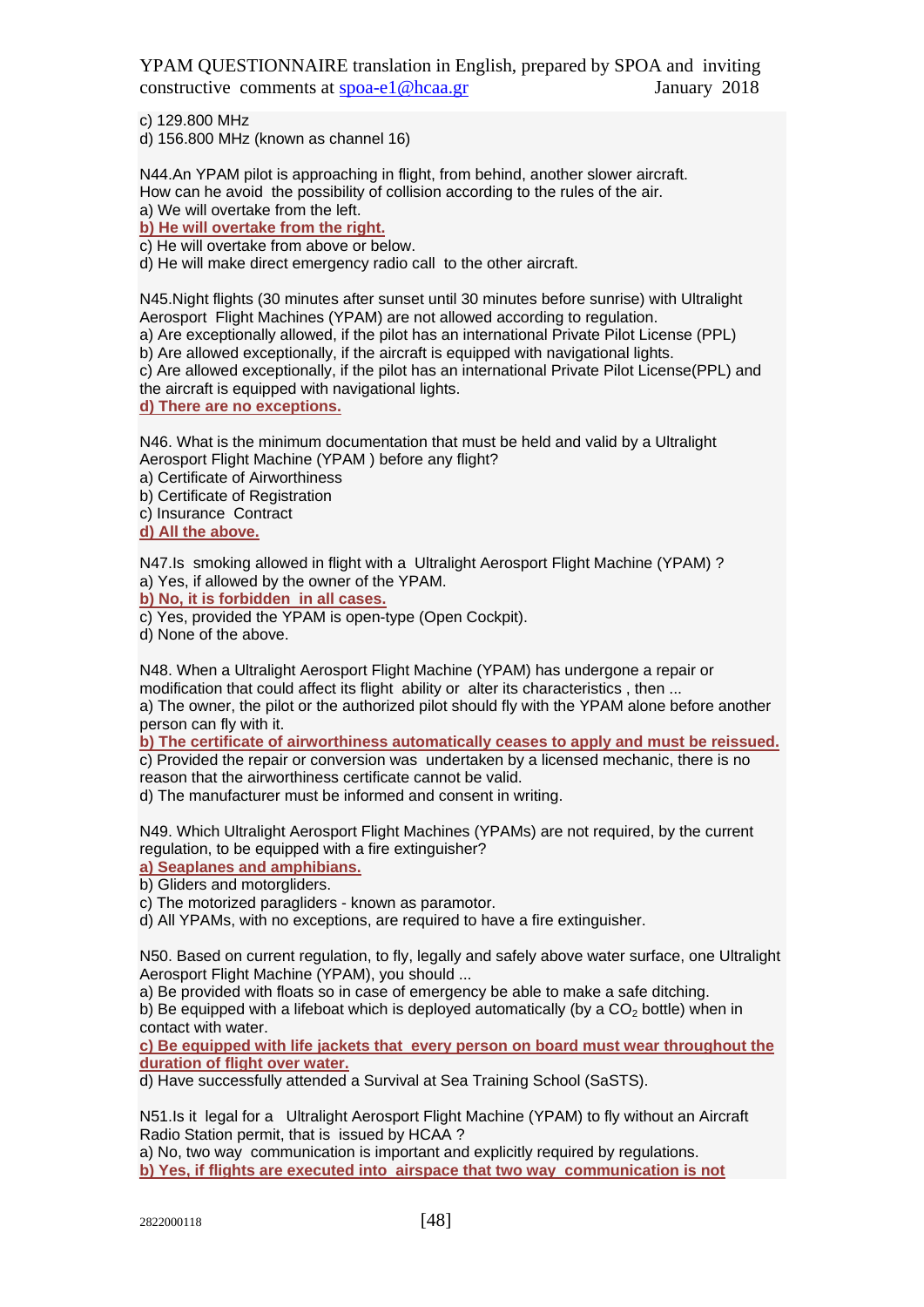**required.**

c) Yes, provided that the pilot carries a portable device that works in VHF air band frequencies

d) No, the aircraft radio station permit and the radio equipment are in the minimum required.

N52. An YPAM pilot is planning a trip abroad. Is it permissible for YPAMs to perform international flights?

a) No, according to YPAM regulation, can only be used for sport, recreation, education and training flights.

**b) Yes, if the YPAM departs from and lands to an international airport (with suitable infrastructure e.g. customs control).**

c) Yes, if the YPAM departs with an approved international flight plan from any commercial airport or recognized ZZZZ landing field.

d) Yes, if the YPAM departs with an approved international flight plan from any civil airport and goes to any civil foreign airport.

N53. What kind of health certificate is required for a Ultralight Aerosport Flight Machine (YPAM) pilot ?

**a) A category 2 health certificate issued by authorized medical doctors (aeromedical examiners) and / or by aero medical centres authorized by the HCAA .**

b) With a uniform health certificate recognized by the Ministry of Infrastructure and Transport (same as the one issued for obtaining a car driving license).

c) A category 1 health certificate issued from authorized, by HCAA,aeromedical examiners. d) YPAM pilots can only fly with a medical certificate issued from a neurologist – psychiatrist or pathologist of a public hospital.

N54.Which Annex of the ICAO manual (International Civil Aviation Organization), addresses the Air Traffic Rules?

a) Annex 1. **b) Annex 2.**

c) Annex 3.

d) Annex 4.

N55. Two aircraft in flight are at the same altitude and in converging tracks, which one is required to give priority to the other one:

a) The one having lower speed.

**b) The one that has the other on its right.**

c) The one that has the other on its left.

d) The one having higher speed.

N56.In case there are no fixed position reporting points or navigational aids, how long after take-off and in what time intervals must a Ultralight Aerosport Flight Machine (YPAM) pilot report his position, altitude and heading to the Air Traffic Controller ? a) 15 minutes after take off, and every half hour thereafter.

**b) 30 minutes after take-off, and every 1 hour thereafter.**

c) 45 minutes after take-off, and every half hour thereafter.

d) 60 minutes after take off, and every half hour thereafter.

N57. In a controlled airport an YPAM pilot is taxiing observing carefully the information signs at the taxiways and apron. He knows well that any sign with white letters on red background indicate ...

**a) A mandatory message - usually defines a point which we can not cross without explicit permission from the Air Traffic Controller.**

b) An optional message - usually defines a point which we can freely cross, without permission from the Air Traffic Controller.

c) An explanatory message - usually defines a point, where airport vehicles often pass and draws our attention.

d) A mandatory message - usually defines a point where usually strong lateral winds prevail and draws our attention.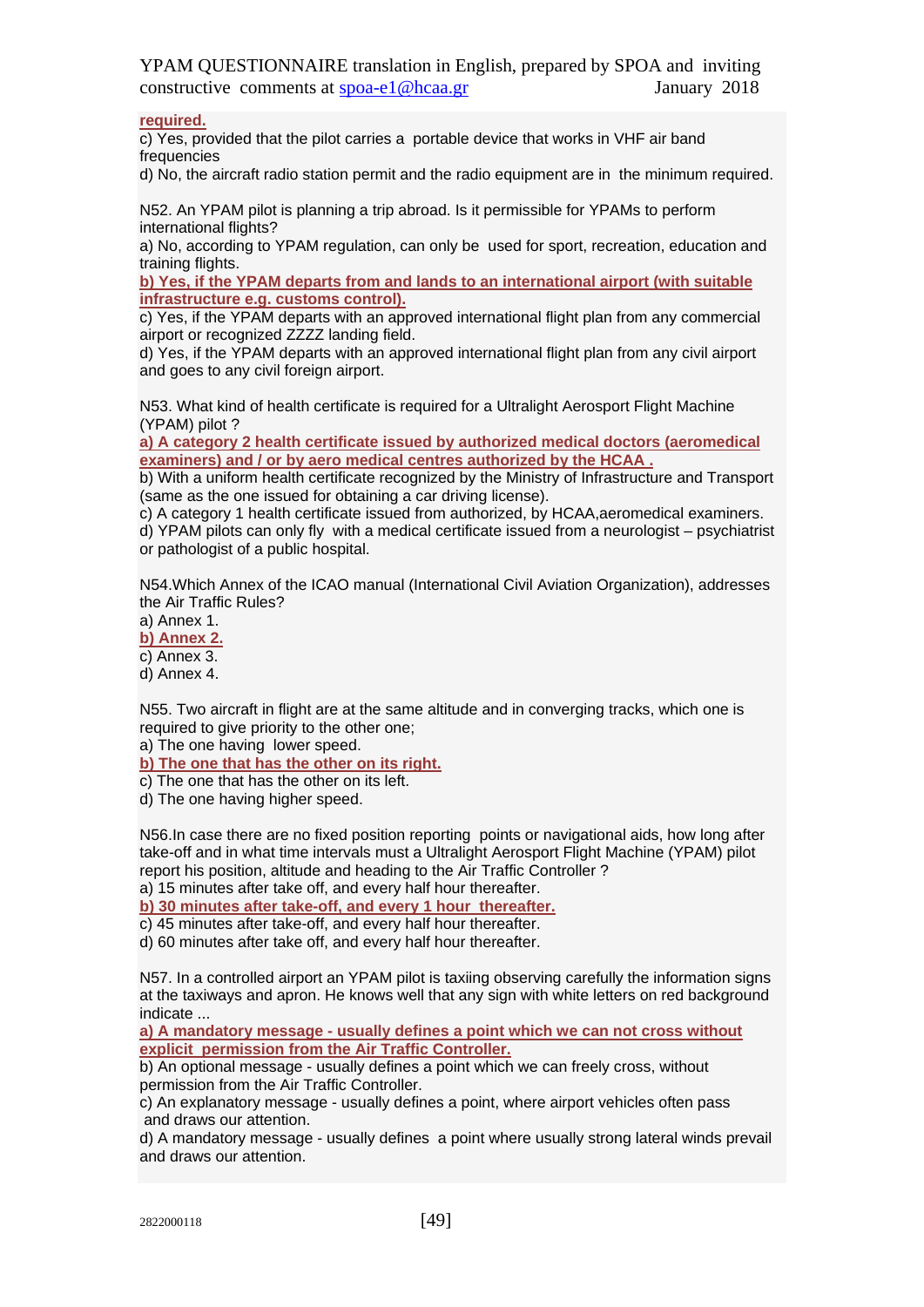N58. From a legal and aviation point of view: Flight time is …

a) The time from the moment an YPAM begins to move under its own means until the time it stops moving under its own means.

**b) The time from the moment an YPAM begins to move under its own means until the moment it touches the ground at landing.**

c) The time from the moment an YPAM takes off until the time it touches the ground at landing

d) The time from the moment an YPAM exited the aerodrome circle until the time that joins it again.

N59. The person or legal entity with an YPAM at his/its possession, is obliged among other things ...

a) To maintain an updated log with all the YPAM's flights (to be kept at the base of the YPAM and not within the aircraft).

b) To keep the insurance up to date and have the contract available at all times.

c) To have the registration and airworthiness certificates available.

### **d) All the above.**

N60. Every Ultralight Aerosport Flight Machine (YPAM) have to necessarily be equipped with safety belts for pilots and passengers and is the obligation of the pilot to confirm ...

a) That the belts function / lock properly.

b) That the passenger is properly fastened in his seat before takeoff.

c) That the passenger does not unfasten his/her safety belt, in flight.

**d) All the above.**

N61. A Ultralight Aerosport Flight Machine (YPAM) was involved in an incident / accident without injuries or death to occupants or other persons. The aircraft is sent to the manufacturer and is fully serviced. Can the owner / pilot, next , perform a flight with no further action?

a) Yes, provided the repair was carried out by the manufacturer and the YPAM was returned to its previous condition.

b) Yes, with the pilot's responsibility, provided that a full preflight check has been carried out. **c) No.The airworthiness certificate is automatically not valid, when an YPAM is involved in an accident.**

d) No, because the certificate of registration is automatically not valid if an YPAM is involved in an accident.

N62. Keeping responsible under the law the owner and the pilot, an YPAM is not allowed to fly without ...

a) Possessing a minimum insurance coverage accepted by the owner and the pilot.

b) Having a minimum insurance accepted by the administrator of the field or the airport.

**c) Possessing a minimum insurance coverage, as provisioned in Regulation 785/2004 of the European Parliament, and as it is amended.**

d) Having any minimum insurance.

N63. A Ultralight Aerosport Flight Machine (YPAM) airplane (three axis) pilot, wishes to widen his aviation horizons by flying legally a Trike weight shift (or displacement) YPAM. What additional training must he obtain, in a licensed school, and endorse in his license? a)The current legislation does not require any additional training or license extension process. YPAM licenses are uniform and it is at the discretion of each pilot, which YPAM he/she will fly.

**b) Must log 7 hours with a Flight instructor, fly 3 "Solo" hours and go through a practical flight test of 1 hour.**

c) He/She has to repeat, from the beginning, the flight training provided for the Ultralight Aerosport Flight Machines (weight shift) YPAM, because it is a completely different flying machine.

d) He should log 7 hours with a Flight instructor, fly three (3) "Solo" hours and go through a practical flight test of 1 hour. He should also take again the theory exam.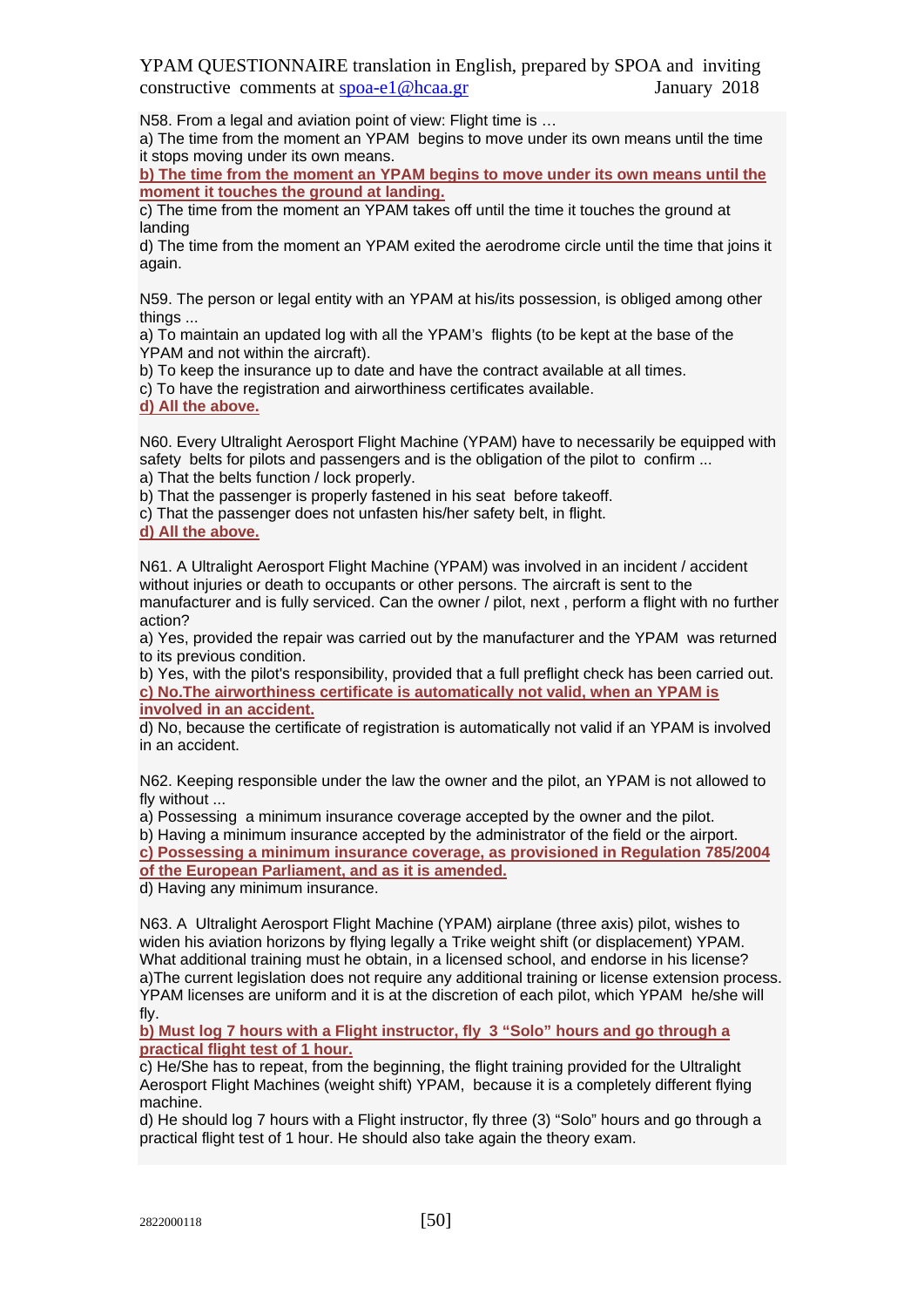N64. Unlike the Trajko weight shift YPAMs for which the Regulation requires practical training of at least 15 hours, for all other Ultralight Aerosport Flight Machines e.g three axis YPAMs the minimum practical training required at a licensed school is…..

a) Minimum practical training of 20 hours.

**b) Minimum practical training of 25 hours.**

c) Minimum practical training of 35 hours.

d) Minimum practical training of 45 hours.

N65.An YPAM pilot is planning a long flight trip (cross-country). He estimates 4 to 4  $\frac{1}{2}$  hours to reach his destination, with take off early in the morning, and for the return flight in the afternoon, he plans for at least five hours. Beyond the challenges for planning the flight (fuel, weather, navigation, etc.) according to the above scenario, does he face, additionally, any legal issue?

a) No, provided the YPAM holds all the required legal documents.

b) No, as long as the pilot's license and medical certificate are valid.

c) Yes, because flying from one end of the state to the other end requires a special permit, **d) Yes because YPAM pilots are not permitted to fly more than 8 hours within a single** 

**day.**

N66. An YPAM pilot licensed from a country outside the European Union wishes to submit his license to the Hellenic Civil Aviation Authority (HCAA) in order to verify it and issue a Greek license. What are the requirements provisioned in the regulation for that case?

**a) Licenses of aircraft pilots from outside the European Union are not recognized for obtaining a Hellenic YPAM license.**

b) Practical training of at least 25 hours at an authorized training school should take place.

c) Seven hours with a Flight instructor, three (3) hours "Solo" flight and a practical flight test of 1hour should take place.

d) Only the theory exam should be taken.

N67. Occupants of a Ultralight Aerosport Flight Machine (YPAM) intending to fly over water… **a) Are obliged to bear a life jacket.**

b) Are not required to carry a life jacket.

c) Are obliged to carry a personal emergency beacon with positioning locator.

d) Are obliged to bear a life jacket unless the aircraft is amphibious.

N68. An active pilot with an Airline Transport Pilot License (ATPL) visits a landing field ZZZZ and expresses the wish to the owner of a single seated YPAM plane (3axis) to perform a short flight around the field…

a) Possessing a superior pilot license , it is legitimate perform this flight.

**b) Pilots with licenses / certificates according to PART-FCL, even at the ATPL level, are not allowed to fly with a Ultralight Aerosport Flight Machine (YPAM). They need to hold a permit by completing three flight hours with an instructor and 1 hour examination with an YPAM Flight examiner.**

c) Pilots with licenses /permits issued by EASA or JAR, even at ATPL level, are not allowed to fly with Ultralight Aerosport Flight Machines (YPAMs). They need to issue a license /permit by attending at a licensed training school a practical training of at least 25 hours.

d) Pilots with licenses /permits issued by EASA or JAR, even at ATPL level, are not allowed to fly with Ultralight Aerosport Flight Machines (YPAMs). They must attend, from the beginning, the flight training provided ,for YPAM, at authorized schools.

N69. What is the " Destination Alternate Airport" in aviation terminology?

a) Exclusively the airport or field ZZZZ of departure.

b) Exclusively the destination airport or field ZZZZ.

**c) The aerodrome to which an aircraft can be directed, when the landing at the destination airport becomes impossible or not recommended.**

d) According to YPAM Regulation, there is no term "Destination Alternate Airport".

N70. Major airports are divided into "Controlled Airports» and "Non-Controlled airports" (those providing only Aerodrome flight information services=AFIS).Is it possible for a Ultralight Aerosport Flight Machine (YPAM) to land in a major controlled airport?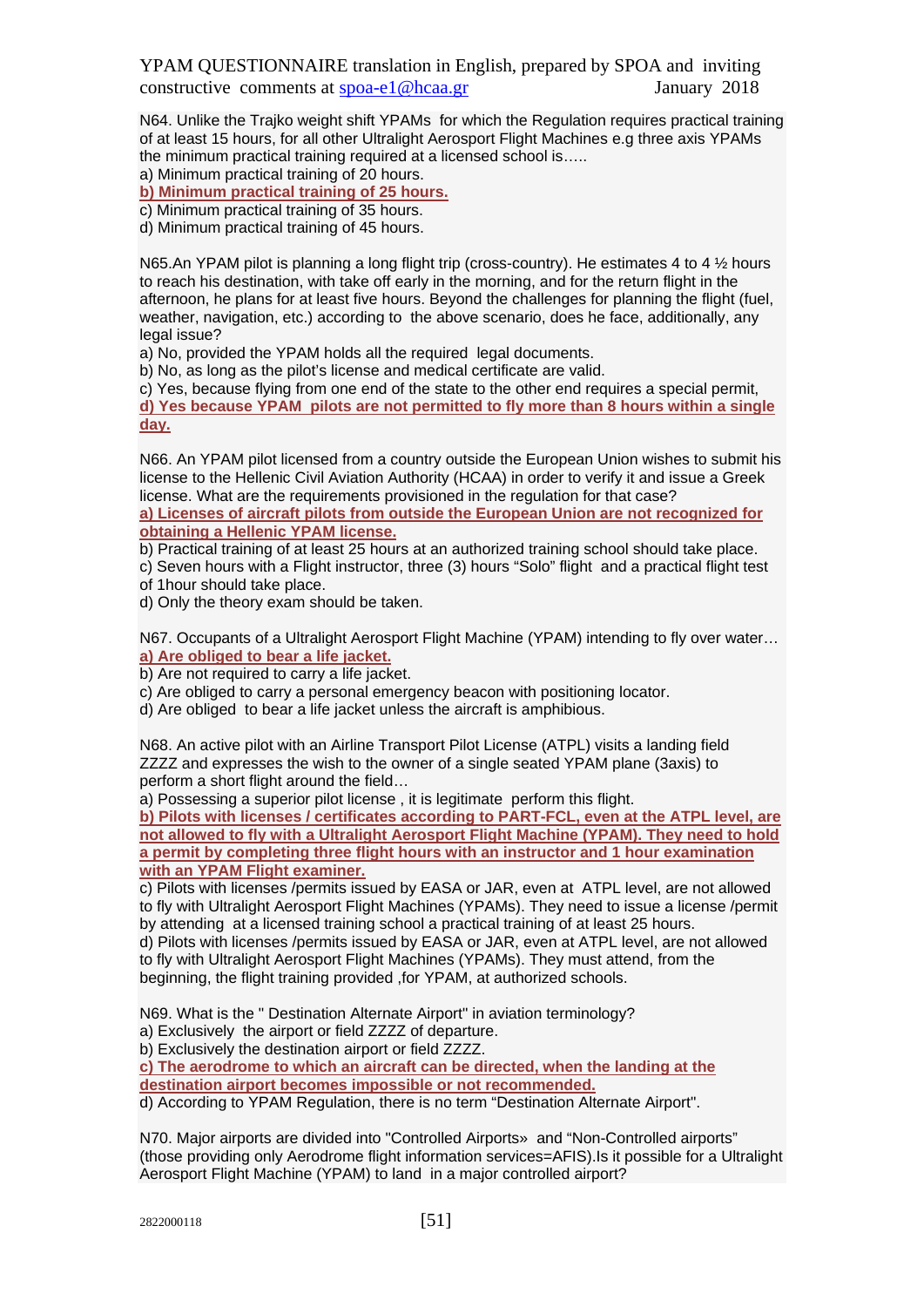a)No. In "Controlled Airports" air traffic control, provide services for the airport traffic and is mainly focused to International IFR flight.

**b) Yes, provided the Ultralight Aerosport Flight Machine (YPAM) is properly equipped for flying in controlled airspace ,serviced by radar, and the pilot is extremely careful with generated vortices.**

c) No. At a "Controlled Airport" the information needed by the YPAM pilot is not provided by the Air Traffic Controller.

d) Yes, only by prior permission from HCAA.

N71. A Ultralight Aerosport Flight Machine (YPAM) pilot has filed a plan to land in a major controlled airport and wishes to receive information about the landing or take-off as well as about prevailing weather conditions.

a) He has to tune in a VOLMET frequency of (127,800).

b) He has to tune in at AFIS frequency (different for each airport).

**c) He has to tune in at ATIS frequency (Automatic Terminal Information Service).**

d) He has to tune in the approach frequency and contact the Air Traffic Controller.

N72. ICAO has introduced a specific four-letter worldwide code system for all airports. According to this code system what does the 3rd and 4th letter represent? a) The wider region that the airport is located.

**b) The letters identify the county containing the airport, with rare exceptions.**

c) The first letter of the name of the State of the airport.

d) If the airport is International, Domestic, Private, Military etc.

N73. A Ultralight Aerosport Flight Machine (YΠAM) pilot intends to land at an airport that is designated in AIP GREECE as military. This is prohibited unless a written permission from the Hellenic Air Force is obtained. Exceptionally, the use of N.Anchialos, Araxos, Aktio, Kalamata, Lemnos, Skyros and Chania airports is permitted ....

a) On weekdays, weekends and holidays for all YPAMs.

b) On weekends and holidays for all YPAMs.

**c) On weekends and holidays, but only for YPAMs with Greek registration e.g SX- UXX.** d) On weekends and holidays, but only for YPAMs having received a oral permission from the military Air Traffic Controller.

N74. A Ultralight Aerosport Flight Machine (YPAM) pilot intends to fly outside the TMA. He must do the following during flight ...

a) Report the requested calculated times over geographical points so the FIC can be informed.

b) Report requested heights over geographical points so the FIC stays informed.

c) Avoid position reports at unknown report points and determine his position in relation to the published VFR points.

**d) All the above are true in order to avoid the unnecessary alerting of search and rescue mechanism.**

N75. Before entering an airport's controlled traffic circuit all aircraft must be informed about: **a) Runway in use, wind direction, speed (with any substantial changes) and barometric pressure (QNH).**

b) QNH, length of runway in use, wind direction and mean wind speed (if available).

c) QNH, runway in use, wind direction and boundaries of the maneuvering area.

d) QNH, runway in use, average surface wind speed value and airport elevation.

N76. A Ultralight Aerosport Flight Machine pilot gives way to other aircraft in the following order:

**a) Aircraft towing other aircraft, balloon, glider or airship.**

b) Balloon, aircraft towing other aircraft, airship or glider.

c) Aircraft towing other aircraft, glider, airship or balloon.

d) Aircraft towing other aircraft, airship, glider or balloon.

N77. The flight visibility for VFR flights within controlled airspace below 10,000 feet must be: a) 5000 meters.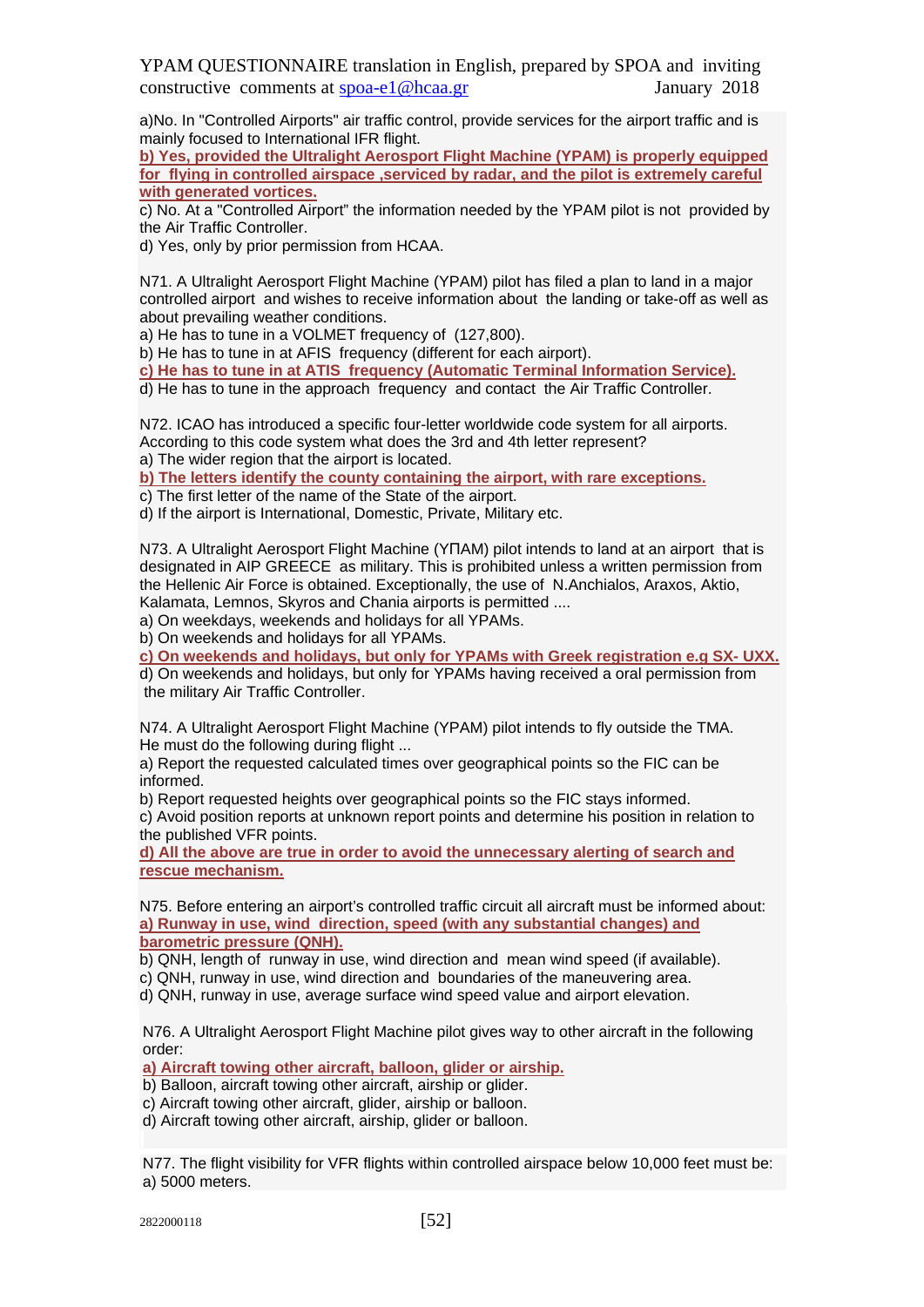**b) 5000 meters or more.**

c) 4000 meters. d) 15000 meters or more.

N78. Which Air Traffic Unit provides flight information and alerting services within an FIR;

a) Area Control Center (ACC).

b) NOTAM OFFICE

c) ACT.

**d) Flight Information Center (FIC).**

N79. What's the lowest height that a VFR flight may be performed, when it does not pass over densely populated areas of cities, towns, settlements or over outdoor gatherings of persons? **a) 500 feet.**

b) 3000 feet.

c) 3500 feet.

d) There is no minimum. At pilot's responsibility the flight can be conducted as low as desired.

N80. What's the lowest height at which a VFR flight may be performed when passing over densely populated areas of cities, towns, settlements or outdoor gatherings of persons? a) 500 feet above the highest obstacle in the area, located 2000 feet or 300 meters from the aircraft's position.

**b) 1000 feet above the highest obstacle in the area, located 2000 feet or 600 meters from the aircraft's position.**

c) 1500 feet above the highest obstacle in the area, located 2000 feet or 900 meters from the aircraft's position.

d) 2000 feet above the highest obstacle in the area, located 2000 feet or 1200 meters from the aircraft's position.

N81. A Ultralight Aerosport Flight Machine (YPAM) and a glider flying at almost the same altitude are approaching head on, with a risk of collision. What avoiding action must be taken? a) The glider has right of way. The YPAM must alter course to the right.

b) The YPAM has right of way so the glider should alter course to the right.

**c) Both should alter course to the right.**

d) Both must alter course to the left.

N82. The minimum flight altitude above sea level is ...

**a) 500 feet.**

b) 1000 feet.

c) 2000 feet.

d) There is no altitude limit since there are no obstacles over sea surface.

N83. We are approaching an airport and we have no radio communication. What signal should we expect from the Tower entering the traffic circuit?

a) Steady green.

**b) White flashes.**

c) Red flashes.

d) Orange color flashes

N84. Define as "True" or "False", the following sentences:

Sentence I: Occupants of a Ultralight Aerosport Flight Machine (YPAM) are not permitted to unfasten their safety belts in flight.

Sentence II:Occupants of a Ultralight Aerosport Flight Machine (YPAM) are not allowed to throw any objects overboard during flight.

a) Only I is True

b) Only II is True.

**c) Both are True.**

d) Both are False.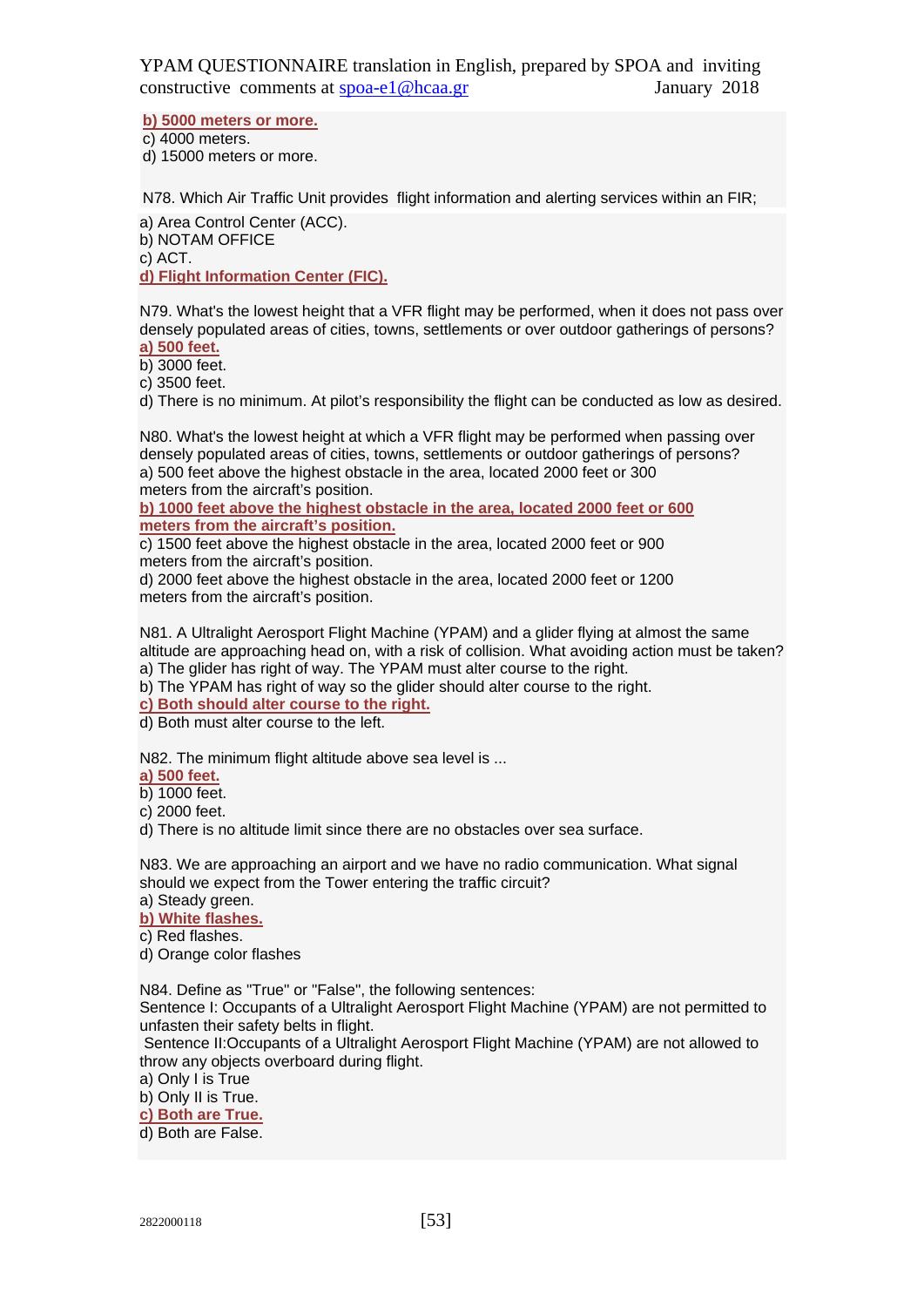N85.Define as "True" or "False", the following sentences:

Sentence I: Take off run available (TORA) is the length of that runway, declared available and suitable for the ground run and the takeoff of an airplane.

Sentence II: For declared airport distances: ASDA = TORA + Clearway.

**a) Only I is True.** b) Only II is True. c) Both are True.

d) Both are False.

N86. Define as "True" or "False", the following sentences: Sentence I: "A fracture of one's toe bone during flight, constitutes an accident". Sentence II: "Collision on the ground, without loss of control, which barely was averted, constitutes a serious incident".

a) Only I is true.

**b) Only II is true.** c) Both are true.

d) Both are false.

N87. Define as "True" or "False", the following sentences: Sentence I: "If a person on board an airplane gets injured during flight and dies after two months, this is designated as a fatal injury." Sentence II: "As a cause of an accident or incident is considered an action, an omission, an event or condition or a combination of the above, that caused it." a) Only I is true

**b) Only II is true.**

c) Both are true.

d) Both are false.

N88. Alternate aerodrome can be…

a) The departure aerodrome.

b) The destination aerodrome.

c) Any other aerodrome.

**d) (a) and (c) are correct.**

N89.Controlled Aerodrome is…

**a) An aerodrome at which, Air Traffic Control Services are provided.**

b) An aerodrome where AFIS is provided.

c) An aerodrome where Air Traffic Control Service or AFIS are provided.

d) None of the above.

N90. Steady green light from the Control Tower to a plane on ground means… **a) Clear for takeoff.**

b) Clear for taxiing.

c) Clear for taxiing and takeoff.

d) Return to apron.

N91. Before entering the traffic circuit of a controlled aerodrome, aircraft pilots must be informed about:

a) Runway in use and QNH.

b) The average surface wind speed and any significant changes of it.

c) Time and air temperature.

**d) (a) and (b) are true.**

N92. When two aircraft are in converging paths and at about the same altitude, which one is required to give way?

a) The slower one.

**b) The one that has the other on its right.**

c) The one that has the other on its left.

d) None of the above.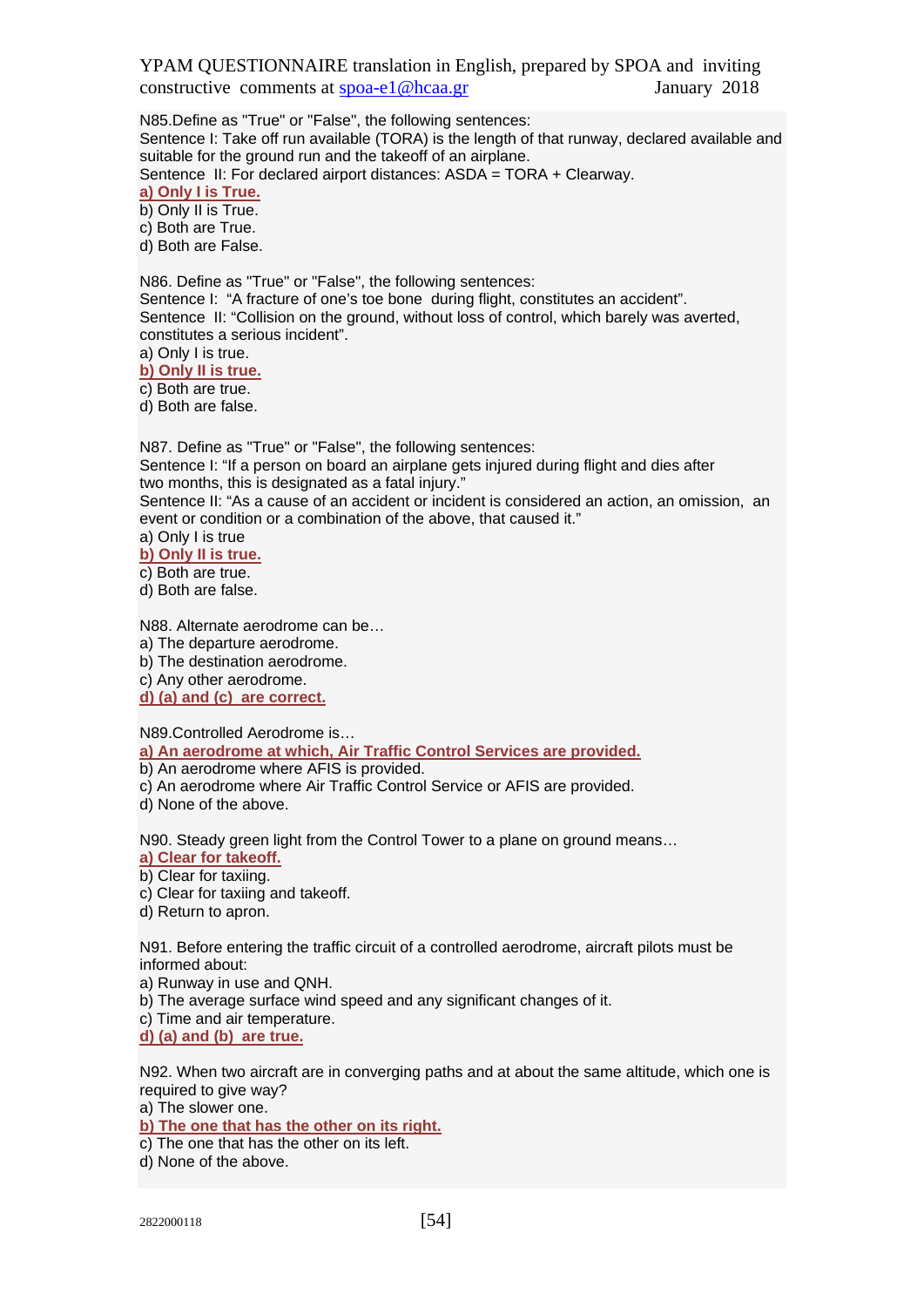N93. Heading is defined as:

**a) The direction to which the longitudinal axis of the aircraft is pointing, usually expressed in degrees from North.**

b) The area to which the aircraft is going.

- c) The area from which the aircraft is coming.
- d) None of the above.

N94.Threshold is defined as:

a) The extension of the airport runway.

b) The center of an airport runway.

c) The point where the glide path intersects the runway.

**d) The beginning of that portion of the runway that is used for landing.**

N95. Altitude, is defined as the vertical distance of a level, point or object measured from… a) A specified position.

b) The airport's reference point.

**c) Mean sea level.**

d) The aerodrome elevation.

N96. Control Zone is defined as…

a) A controlled airspace extending from the earth's surface up to 500 meters.

**b) A controlled airspace extending from the earth's surface to an upper specified limit**  c) Airspace from the earth's surface up to 1000 feet.

d) None of the above.

N97. Terminal area (TMA) is defined as…

a) A standard sized Control Area.

b) A designated area for every airport.

**c) Control area created at the junction of many airways and includes one or more airports.**

d) Control area created at the junction of many airways and includes one or more airports. Extends from the surface of the earth and up to 1000 feet.

N98. Airport Elevation is defined as…

a)The highest point of the maneuvering area.

b) The altitude of the airport apron.

**c) The altitude of the highest point of the landing area.**

d) The highest point of the movement area.

N99. Height is defined as…

**a) The vertical distance of a point or object measured from a specific location e.g. ground.**

b) The aerodrome Elevation.

c) The vertical distance of a point or object from mean sea level.

d) (a) and (b) are true.

N100. Aerodrome Traffic is defined as…

a) All traffic on the maneuvering area of an aerodrome and all aircraft flying in the vicinity . **b) All traffic on the maneuvering area of an aerodrome and all aircraft in the Airport Traffic Circuit.**

c) All aircraft taking off or landing or located in the aerodrome maneuvering area. d) All traffic in the Airport Movement Area.

N101. The PAN signal means that an aircraft…

a) Is about to perform an emergency landing.

**b) Is transmitting an urgent message concerning the safety of a ship, another aircraft or vehicle or a person onboard the aircraft or observed on the ground.**

c) Is in an adverse situation, but there is no need for immediate assistance.

d) It is about to change flight level.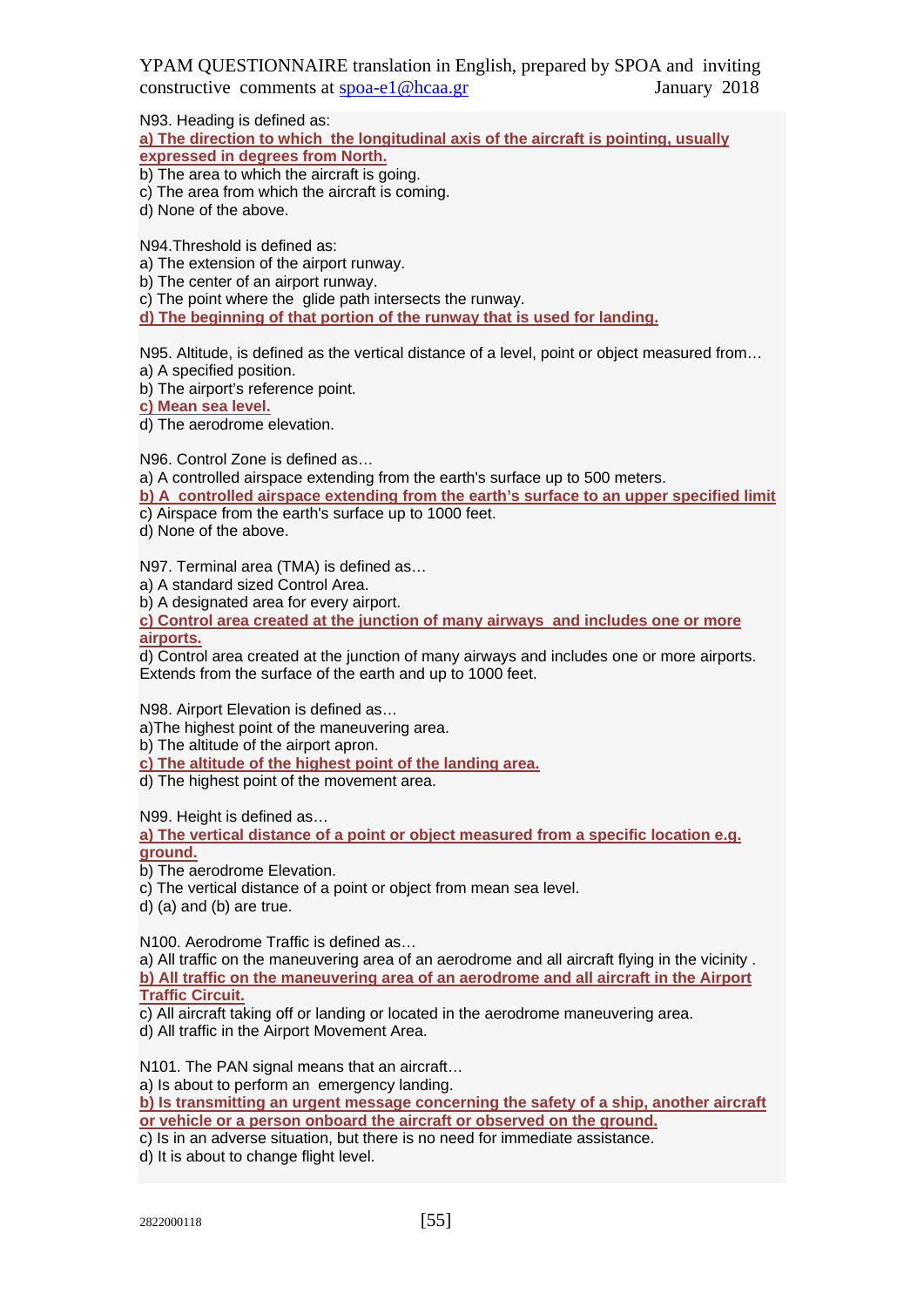N102. What is an Airport Control Tower.

a) The unit, responsible for providing flight and air traffic information in the aerodrome area. **b) The competent unit established to provide air traffic control in the aerodrome area.**

c) The competent Air Traffic Unit to provide flight information in the airport movement area. d) The competent Air Traffic Unit with flight information, providing services at the airport circuit traffic.

N103. Flight Visibility is defined as…

a) The visibility as reported by an observer from the Meteorological Service.

**b) The visibility, in flight, in front of the aircraft cockpit.**

c) The ability to see and recognize visible objects dependent on weather

conditions and expressed in meters.

d) The ability to see and recognize visible objects not illuminated during the day and illuminated during night, in meters.

N104. Among four aircraft, the first one in flight, the second moving on the ground, third one ready for take-off and the fourth one approaching for landing, which one has the priority? a) The one taking off.

b) The one moving on the ground.

c) The one in flight.

**d) The landing one.**

N105. Flights within a "Restricted Flight Area" are…

a) Permitted with the responsibility of the pilot.

b) Permitted under the term "to be performed under VMC conditions".

c) Only IFR flights are permitted.

**d) Permitted, provided that the applicable, relevant regulations (restrictions) are met.**

N106. Airships give way to…

**a) Gliders and balloons.**

b) Aircrafts towing another aircraft or object.

c) Balloons.

d) None of the above.

N107. Aircraft captains give way to…

a) Balloons and gliders.

b) Gliders and airships.

**c) Aircraft towing other aircraft, balloon, glider or airship.**

d) None of the above.

N108.Danger Area is called the airspace of predefined dimensions...

a) Over the territory or territorial waters of a State, within which the aircraft flight is permitted under special permission.

b) Over the territory or territorial waters of a State, within which the aircraft flight is prohibited.

**c) Inside which, conditions may exist , bringing about risks to aircraft, within specified time periods.**

d) Flying in such airspace, maybe dangerous for aircraft that are not controlled.

N109. May a flight be conducted into a restricted area?

a) After special permission from the Hellenic CAA or the Hellenic Air Force General Staff. **b) After permission from the State within the sovereignty of which the relevant area has been established.**

c) At Commander's responsibility.

d) In no circumstances.

N110. The cloud base/ceiling over an airport is, 1/8 at 1000 feet, 3/8 at 2500 feet,

5/8 at 4000 feet, 8/8 at 5500 feet. The cloud ceiling is at…

a) 1000 feet.

b) 2500 feet.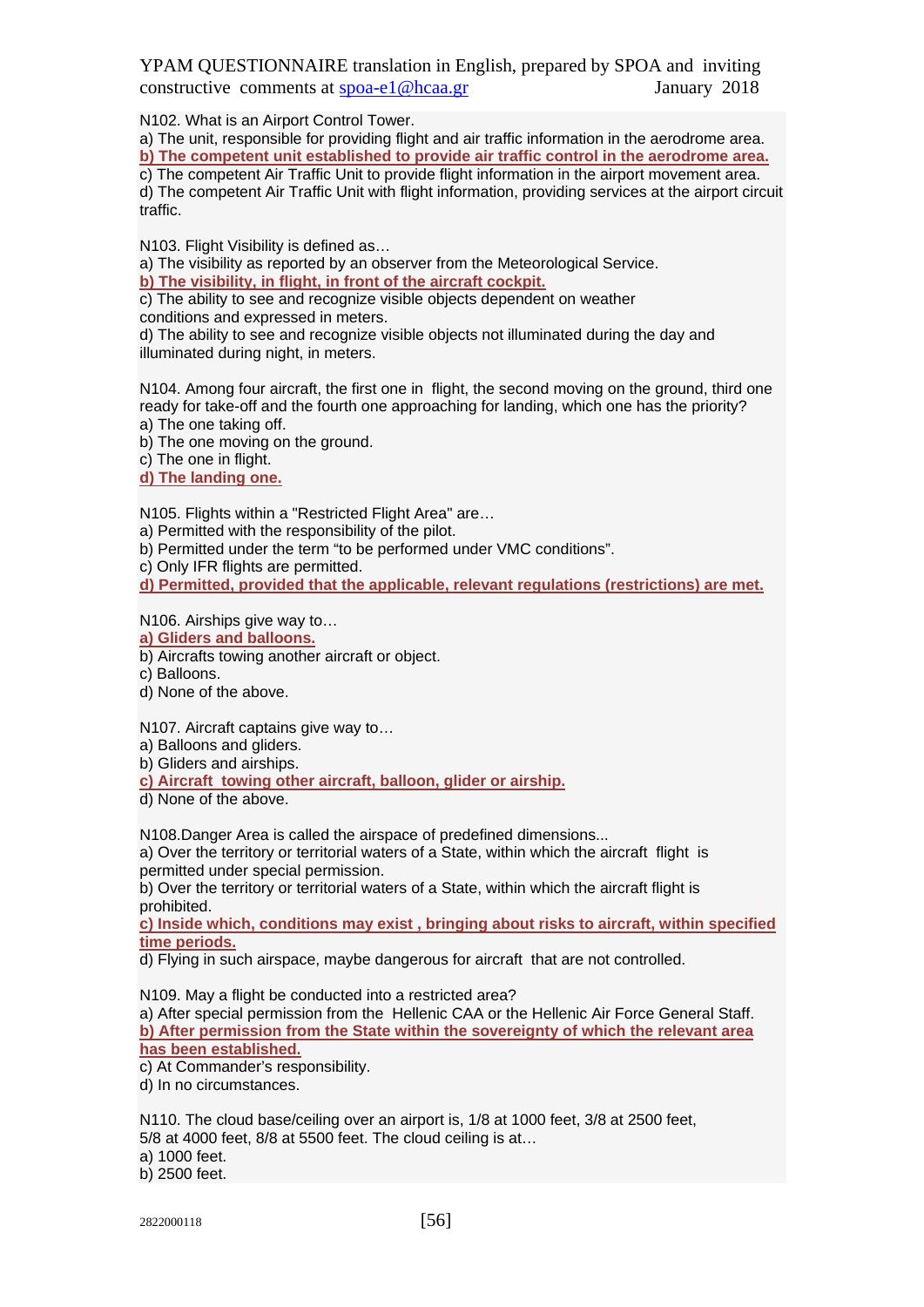**c) 4000 feet.**

d) 5500 feet.

N111. Landing / takeoff of a flight under VFR rules at an airport situated in controlled airspace, is permitted without special permission provided…

**a) The ground visibility is 5 km or more and the cloud ceiling is 1500 feet or more.**

b) The visibility is 8 km and the cloud ceiling is 1000 feet.

c) The flight visibility is more than 5 km and the cloud ceiling is more than 1500 feet.

d) None of the above.

N112. When QFE is set to an altimeter then the altitude indications will be…

**a) Height.**

b) Transition altitude.

c) Altitude.

d) Transition level.

N113. What does a red steady light from the Tower to an aircraft on the ground mean? **a) Stop.**

b) Return to where you started.

c) Start taxiing while remaining clear of the runway.

d) None of the above.

N114. Series of green flashes to aircraft in flight mean...

a) Clear to land.

b) Give way to another aircraft.

**c) Return for landing.**

d) None of the above.

N115. To obtain information about landing or takeoff and meteorological information in a controlled airport , tune in frequency of… a) VOLMET.

b) AFIS.

**c) ATIS.**

 $\overline{d}$ ) (a) and (b) are true.

N116. Series of red flashes from the Airport Control Tower, to an aircraft in flight, mean…

a) Give way to another aircraft.

b) Return for landing.

**c) Airport unsafe, do not land.**

d) None of the above.

N117. The descent by parachute is only allowed…

a) In case of force majeure.

b) Only in an area specified by the HCAA and with permission from the Control Tower. c) With permission from the HCAA.

**d) In case of force majeure or with permission from the HCAA.**

N118. "Controlled Aerodrome" is…

**a. An airport which provides air traffic control service within its traffic area.**

b. An airport which provides AFIS within its traffic area.

c. An airport which provides ATC services or AFIS within its traffic area.

d. None of the above.

N119. "Ceiling" is defined as…

a) The vertical distance of a horizontal plane, point or object, measured from a specified location.

**b) The height above the ground or water, of the base of the lower layer of clouds, below 20000 feet (6000meters) covering more than half the sky.**

c) The vertical distance of a horizontal plane, point or object measured from mean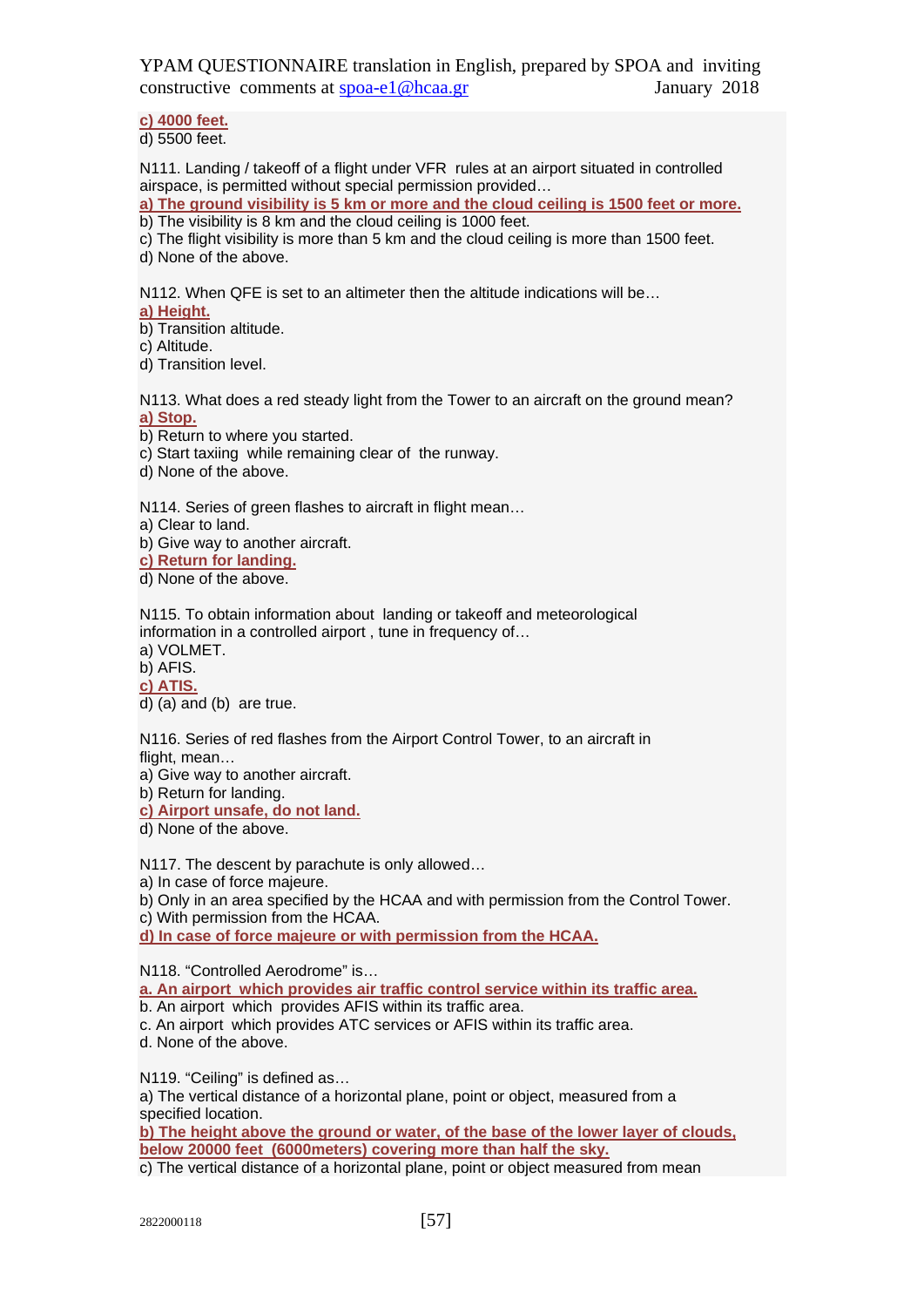sea level.

d) The height from the base to the top, of the lower layer of clouds below 20000feet (6000meters), covering more than half of the sky.

N120.Maneuvering area is defined as…

a) That part of an aerodrome used for aircraft landing and takeoff.

**b) That part of an airport used for takeoff, landing and taxiing of aircraft, excluding apron.**

c) That part of an aerodrome used for landing, takeoff, taxiing and parking of aircraft.

d) The part of an airport which is used for parking of aircraft.

N121. What do the initials VFR mean?

**a. Initials used for defining Visual Flight Rules .**

b. Initials used to determine weather conditions required for flying visually.

c. Initials used for defining Visual Flight Rules and weather conditions requirements d. None of the above.

N122. Flight Visibility is defined as…

a) The visibility as reported by an observer of the Meteorological Service.

**b) The visibility in front of the aircraft cockpit when in flight.**

c) The ability to see and recognize visible objects, dependent on weather conditions and expressed in meters.

d) The ability to see and recognize visible objects not illuminated during the day and illuminated during night, in meters.

N123.Define the category of an area with reference code "LGP 40".

a) Restricted area.

**b) Forbidden area.**

c) Dangerous area.

d) Area for acrobatic flights.

N124. Define the category of an area with reference code "LGD 65".

a) Local area for flights.

b) Forbidden area.

c) Restricted area.

**d) Dangerous area.**

N125. Air Traffic Control Unit is a generic term in a broad sense, what does it mean? a) Control Area, Approach Control Unit, the Airport Control Tower.

**b) Air Traffic Control Units, Flight Information Centre, Air traffic Reports Office.**

c) Air Traffic Control Service to controlled flights inside controlled airspace.

d) None of the above.

N126. Flights outside controlled airspace boundaries are…

a) Allowed after a special permit from Hellenic Air Force Command.

b) Allowed after special permission from the HCAA.

c) Permitted after communication with the competent ATC unit.

**d) All the above.**

N127. Pilots must maintain, in relation to other aircraft, a distance of at least…

a) 1500 meters.

b) 4 nautical miles.

**c) Minimum required to avoid any risk of collision.**

d) Such a distance as to have the other aircraft always in sight.

N128.It is mandatory for the pilot of an aircraft to be informed before flight with all the relevant information available. This applies to…

a) Only IFR flights.

b) Flight to another airport.

c) Any type of flight.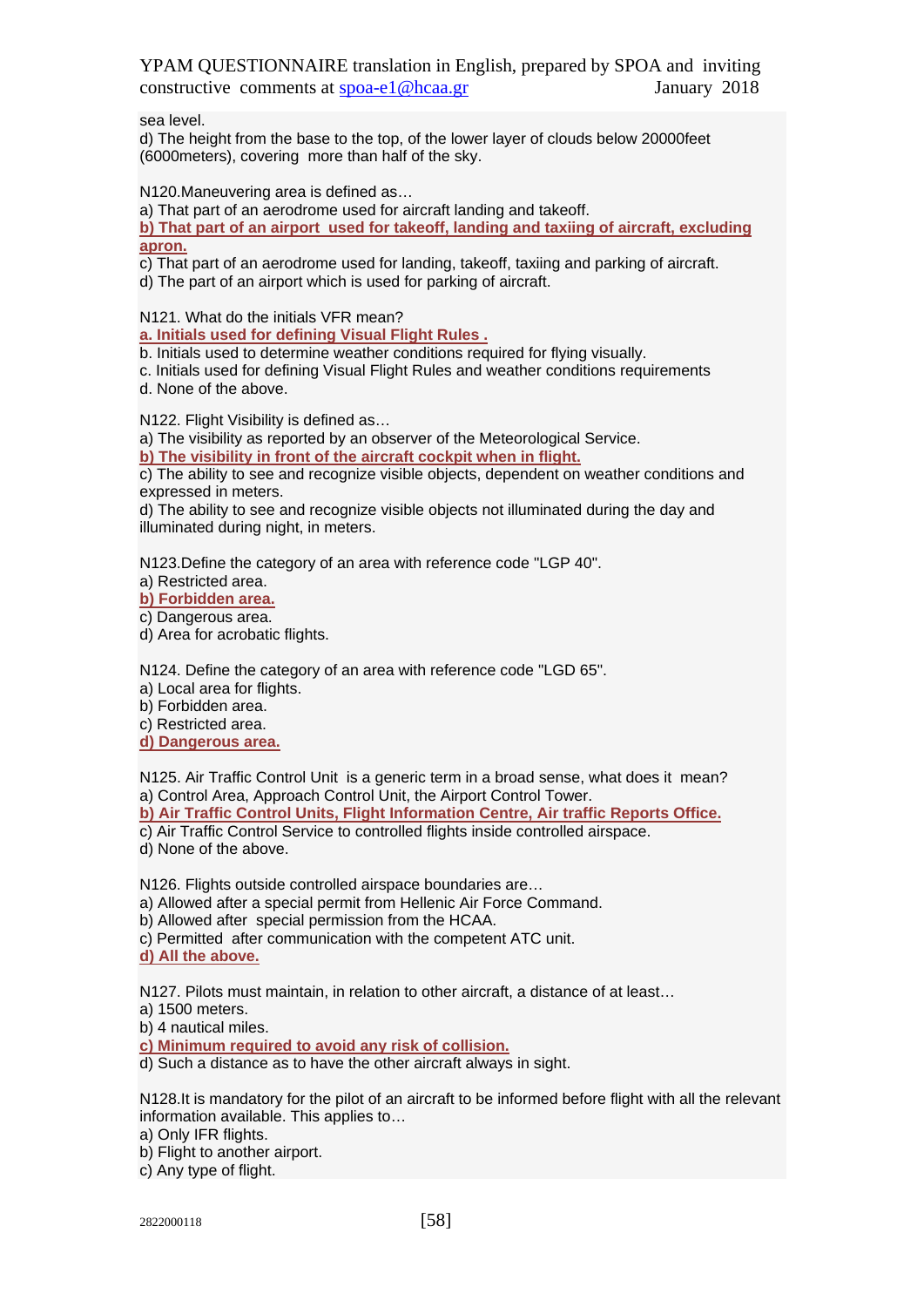**d) It is not required, if the flight is to be performed within the airport traffic circuit.**

N129.A VFR flight plan has been filed, it is valid for…

**a) 60 minutes after the expected taxiing starting time**(EOBT)**.**

- b) 30 minutes after the expected taxiing starting time(EOBT).
- c) 60 minutes after the estimated time of departure (ETD).

d) 90 minutes after the expected taxiing starting time(EOBT).

N130. How long before the estimated taxiing starting time (EOBT)should a flight plan be submitted to the competent Air Traffic Office?

a) 30 minutes for IFR flights.

b) 60 minutes for VFR flights.

**c) 60 minutes for VFR and IFR flights.**

d) 90 minutes for VFR and IFR flights.

N131.What is the maximum time difference between estimated and actual time over reporting points, in order said information to be reported to Air Traffic Service? a) 3 minutes.

b) Plus or minus 15 minutes or more.

**c) Plus or minus 3 minutes or more.**

d) 10 minutes.

N132. If, at the destination airport, there are no telecommunications means and no other way of communication with the competent ATC unit, closing of the flight plan by the pilot, will be transferred to the ATC Unit...

**a) By radio, if possible in practice, and shortly before landing of the aircraft.**

b) After take-off from the first landing airport.

c) Upon arrival of the aircraft at the first landing airport.

d) After verbal notice to the local authorities at the destination.

N133. Is he obliged to justify this request, when a pilot requests to receive special priority? a. No

b. Yes only in case of an IFR flight.

**c. Only if asked.**

d. Yes only in case of a VFR flight.

N134. A Special VFR flight can be performed at …

a. CTRs and Landing Areas.

b. CTRs and AWYs.

c. TMA and CTR.

**d. CTR.**

N135. If the minimum vertical distance from clouds of a VFR flight is 600 feet, then this flight is conducted…..

a. Outside controlled airspace below 10000 feet.

b. Outside controlled airspace above 3000 feet.

c. Within controlled airspace below 3000 feet.

**d. Outside controlled airspace at or below 3000 feet above sea level.**

N136. VFR aircraft in straight and level flight must comply with the semicircular rule ,taking into account…

a. Their track.

b. Their heading and altitude.

c. Their heading.

**d. Their track and altitude .**

N137. What is the definition of "Track".

a. The horizontal distance between two points on the ground.

**b. The line formed by the projections, of the successive positions of an aircraft in**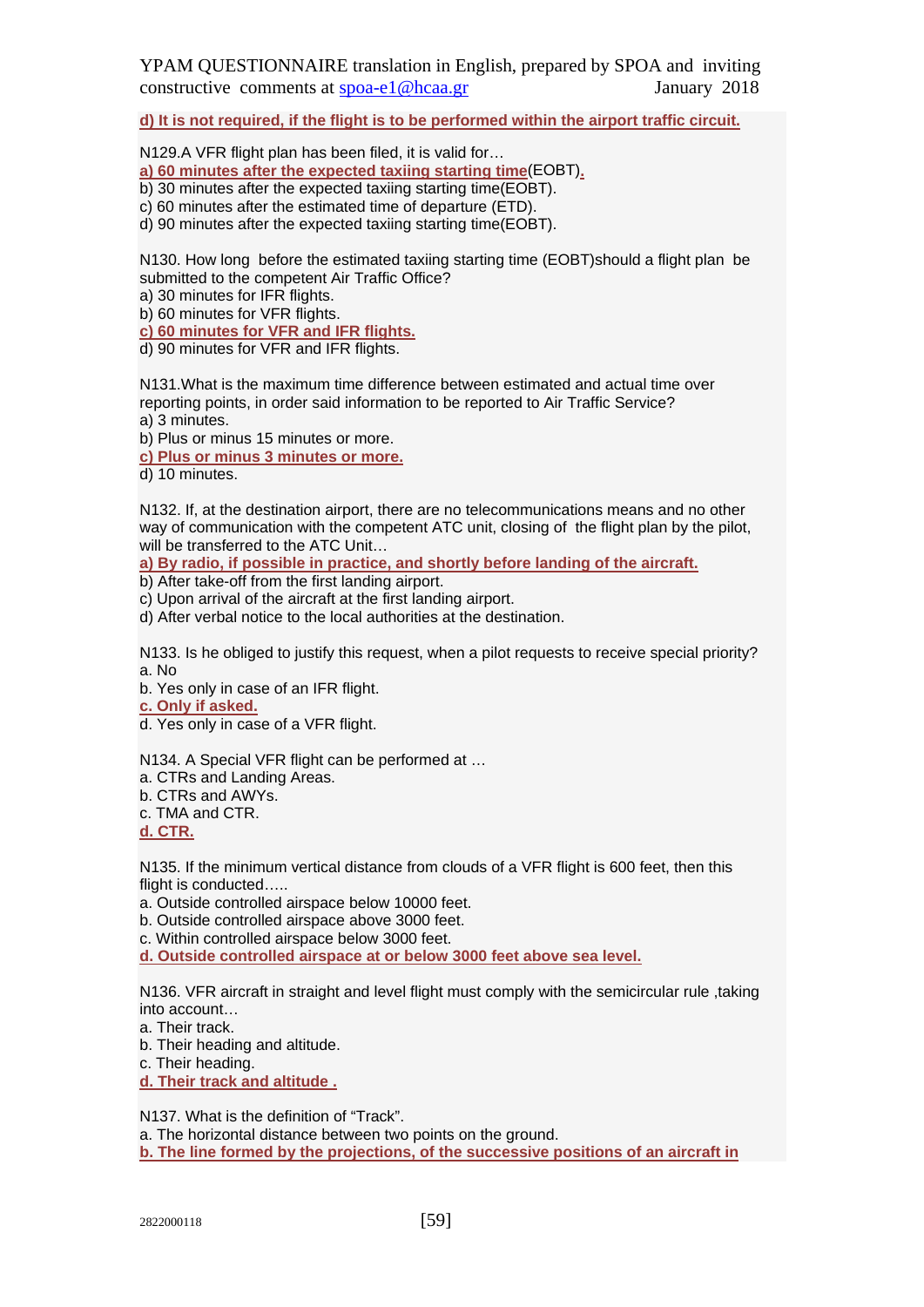### **flight, on the earth's surface.**

c. The direction of the longitudinal axis of the aircraft.

d. The area in which the aircraft is moving.

## **HUMAN PERFORMANCE AND LIMITATIONS**

I1. Αviation psychology bibliography makes extensive reference to the fact… a) Man is created to walk on earth and is protected with the instinctive fear for heights and fall.

b) The interaction of psychological factors determine whether one wishes to fly or continues to fly aircraft or, on the contrary, is overwhelmed with fear and avoids all flights. c) The interaction of psychological factors is what the aviation psychology calls

"BALANCE OF FLIGHT".

**d) All the above are true.**

I2. Air nausea, it is a condition that occurs while a body is exposed to factors related to the motion of the flight. It is not a particular disease; it is rather a set of symptoms. The YPAM pilots must…

a) Ask in advance those, who wish to fly as passengers, if they are sensitive to nausea in trains,cars, roller-coasters or (mainly) at sea.

b) Be aware that symptoms of air nausea and simple travel sickness are the epigastric distress (weight at the top of the stomach), pale face, cold sweats, vomiting,

increased body temperature, headache-dizziness, and depression-apathy.

c) Know that important explanation of air nausea is that is due to psychological reasons as well, such as insecurity, emotional instability, and the non flexible character. **d) All the above.**

I3. Regarding alcohol consumption we know that…

a) Consumption of alcohol can affect the pilot's judgment to that extent that it can significantly contribute (or be the sole cause) to situations that can lead to an accident.

b) Is a substance that, over certain concentration levels in the blood will cause sleepiness. Frequent use can cause chronic addiction.

c) Consumption of the same amount affects differently the same person depending on his physical- psychological condition and the amount of food he has consumed.

**d) All the above are true and responsible pilots do not fly at the presence of any direct or indirect symptom of alcohol.**

I4. Headache, after drinking, alcohol and other undesirable side effects (hangover) remain obvious to someone who has consumed alcohol even…

**a) After 48 to 72 hours.**

b) After 12 to 24 hours.

c) After 8 to 12 hours.

d) After 4 to 8 hours.

I5. The pilot who has consumed alcohol in a large amount even 24 hours before flying, will have the following undesirable side effects that are crucial for an aircraft pilot... a) Reduced reaction times and improvement of memory.

**b) Reduced reaction times and problems with his memory because the brain has a decreased ability to use oxygen. If he flies at higher altitudes with lower oxygen levels the symptoms are worse.**

c) He has reduced reaction times and memory problems because in the brain the partial pressure of oxygen has raised, whatever that implies.

d) He will have reduced reaction times without memory problems regardless of how low or high he is flying, hence the relative pressure of oxygen plays no role on that.

I6. The general rule regarding the consumption of alcohol and the flight, states that it is strictly forbidden for someone to occupy a pilot's seat even after drinking even a small amount of alcohol before…

**a) 08 hours - which is sufficient enough time, given that no other reasons are present.**

b) 12 hours – which is sufficient enough time, given that no other reasons are present.

c) 24 hours – which is sufficient enough time, given that no other reasons are present.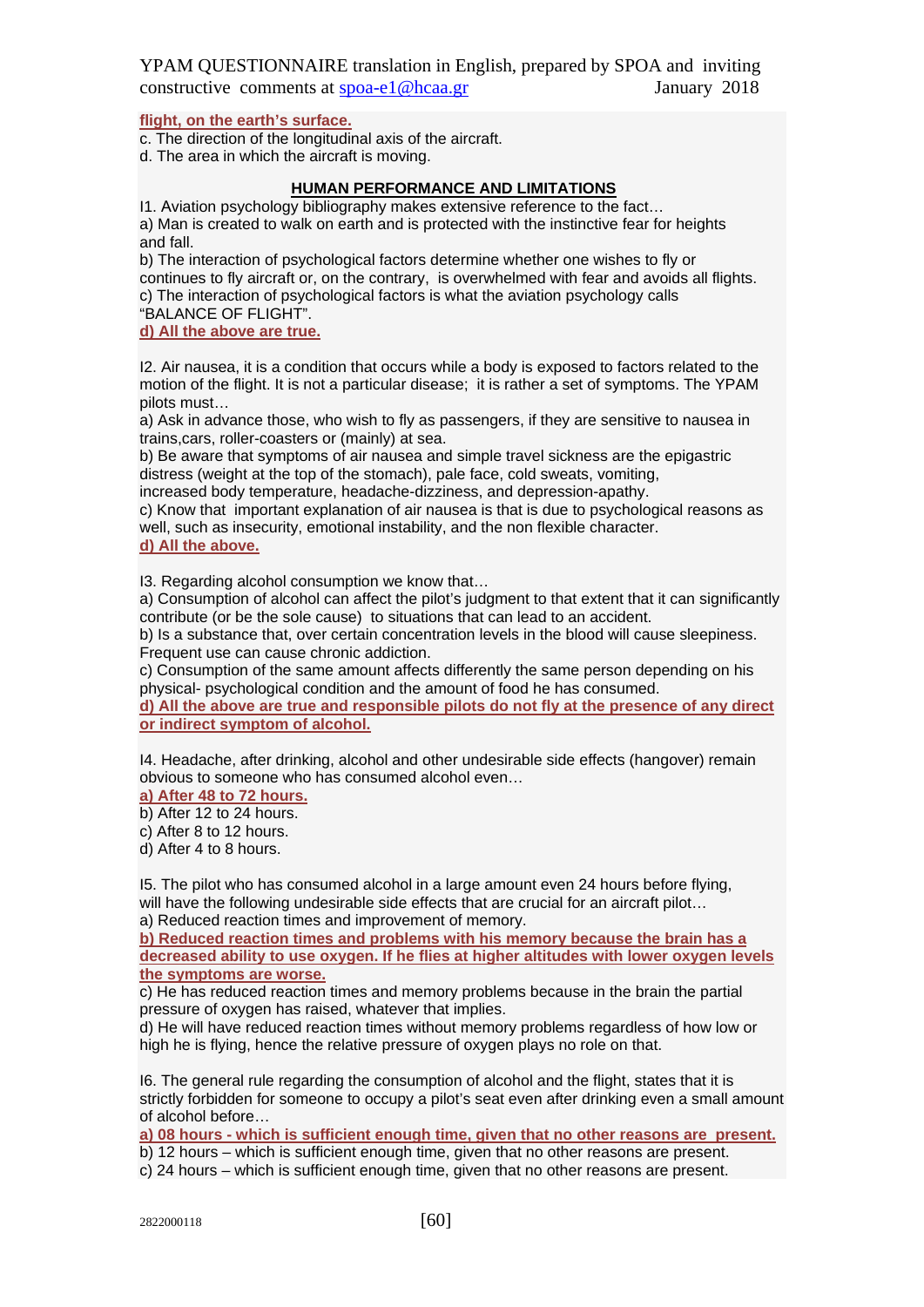d) 48 hours - which is sufficient enough time, given that no other reasons are present.

I7. If someone has consumed alcohol he can discard it and feel better after a…

a) A nice cold bath.

b) Consumption of food - especially bread.

c) Drinking a strong black coffee.

**d) The only thing that helps in eliminating alcohol from the body is the advent of time.**

I8. The ongoing side effects after drinking alcohol (hangover) can easily be identified by a pilot before the flight, so as to cancel the flight long before he will be exposed to the following symptoms…

a) Headache, skin irritation, diarrhoea, cold hands, blocked nose, fatigue, upset stomach and cold sweat.

b) Headache, dizziness, pain in hands and feet, blackouts, ear pain and problems in organizing his thinking.

**c) Headache, dizziness, dry mouth, blocked nose, fatigue, upset stomach, problems in organizing thinking and photosensitivity.**

d) The headache after drinking alcohol (hangover) is the only symptom. Usually, there are no other symptoms to help us identify the problem.

I9. A pilot has consumed relatively small quantity of alcohol (two glasses of wine) but is tired and under decongestant medication for blocked nose. What kind of restriction is applicable to him concerning his next flight ?

a) 8 hours are enough since there are no other serious reasons.

**b) 8 hours are not enough, since there are two other very good reasons. The type of drug that he has consumed and his reduced physical condition and fatigue cancel the restricting period of 8 hours. He must immediately inform his doctor, who will provide clear instructions for the treatment to follow and when he will be fit to fly again.**

c) He has to wait for 24 hours, until alcohol and decongestant drugs, he has taken for the blocked nose, are not present in his body.

d) None of the above.

I10. One effect of alcohol consumption is that it reduces the tolerance of the brain in hypoxia. Which of the following statements is true?

a) This negative effect does not change; it is irrelevant with respect to altitude.

b) This negative effect is reduced with increasing altitude.

**c) This negative effect increases with increasing altitude.**

d) This negative effect can be reduced by the consumption of coffee.

I11.The medical definition of hypoxia (hypoxia) is…

**a) The lack of sufficient supply of oxygen (O2) in the body and brain, for their metabolic needs.**

b) The excess of oxygen (O2) in the body and brain, causing metabolic problems.

c) The lack of carbon dioxide (CO2) in the body and brain.

d) The lack of sufficient carbon monoxide (CO) in the body and brain

I12. The medical definition of hypoxia is…

a) The flight at high altitude, causing disturbance of consciousness.

**b) The insufficient supply of oxygen (O2) in human body tissues for their metabolic needs.**

c) Insufficient air supply causing a disturbance of consciousness.

d) The need for immediate supply of carbon monoxide (CO) in order to avoid any disturbance of consciousness.

I13. The greatest danger from hypoxia for a pilot is…

a) Tachycardia and hyperventilation in an effort to compensate against hypoxia.

b) That the first symptoms of hypoxia can hardly be noticed until it is too late and maybe he is already unconscious.

c) The sudden loss of consciousness resulting in the inability to fly the aircraft and maybe the cause of an accident.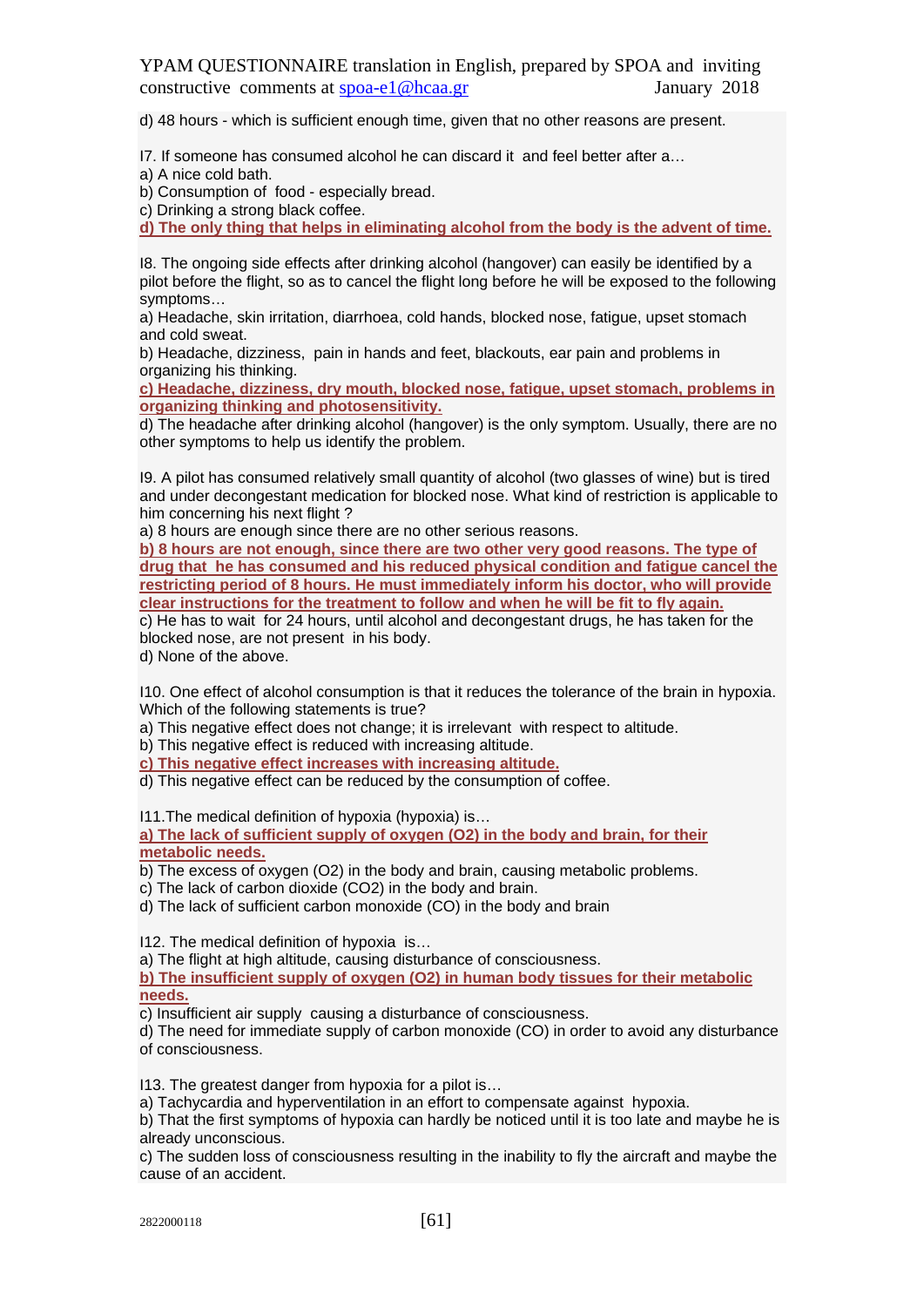**d) Consciousness disorder, resulting in weakness to properly command an aircraft and to prevent an accident.**

I14. On flights above 10,000 feet when breathing atmospheric air we are facing the danger of hypobaric hypoxia or hypoxia due to height. What are the symptoms of hypoxia as it evolves? a) Sleepiness, blue edges, whistling in the ears and blurred vision.

**b) Difficulty of concentration, disorders of mood and consciousness, sleepiness, blue lips, tingling at the skin and gradual unconsciousness.**

c) Palpitations, cold sweat on the face, chest pain, blurred vision, dizziness, weakness, wheezing in the ears, convulsions, drowsiness, unconsciousness, d) None of the above.

I15. On flights at altitudes above 10000 feet, when breathing atmospheric air we are facing the serious danger of hypobaric hypoxia or hypoxia due to height which can cause disturbance in consciousness resulting in inability to command an aircraft leading to an aircraft accident.

a) This does not apply if the YPAM is open-type (open cockpit) because there is no closed compartment and so it is practically impossible for the carbon monoxide (CO) to accumulate. b) This is not true because the majority of YPAM pilots fly with planes with closed pressurized cabins so carbon monoxide (CO) cannot accumulate at it is not possible for atmospheric pressure to drop.

c) This is not the case and we are not in danger because the maximum flight altitude of YPAMs is determined by law at 12,500 feet. At this max altitude we do not have symptoms of hypobaric hypoxia or hypoxia due to height.

**d) None of the above.**

I16. Regarding YPAMs the easiest, cheapest and most common way to prevent hypoxia is… a) Creating artificial pressure in the cabin of the aircraft so that the pilot is not exposed to low atmospheric pressure.

b) The provision of the aircraft with an oxygen system device (O2) supplied under pressure, with a face mask so as to prevent any drop of the pressure of oxygen (O2) in the breathing air.

**c) The planning and execution of the flight should not exceed 10,000 feet where the ambient air does not cause symptoms to pilots in good physical condition.** d) None of the above.

I17. A pilot breathing atmospheric air at 9000 feet is not in danger by hypobaric hypoxia or hypoxia due to height, which may cause disturbance of consciousness leading in inability to command the aircraft and possible accident.

**a) This is generally true but does not exclude the possibility for the initial symptoms of hypoxia to appear, such as decrease in peripheral vision, increased reaction time and decrease in memory. The flight at high altitudes requires attention.**

b) This is true although hypoxia alone cannot lead to disturbance of consciousness that can gradually lead to incapacitation and accident. Flying at altitudes above 12500 feet requires attention.

c) It is neither right nor wrong, since it depends on whether, at 9000 feet, the pilot is breathing pressurized air with the aid of a face mask or he is breathing normally. With the aid of the mask he is not in danger of hypobaric hypoxia or hypoxia due to height up to 30000 feet. d) This is generally wrong. For any flight from 8000 to 9000 feet, the counterbalance mechanisms are not sufficient and the pilot displays symptoms such as cyanosis, hyperventilation and tachycardia. These symptoms, alone, may well cause disturbance of consciousness resulting in incapacitation and cause of accident.

I18. An YPAM pilot feeling normal at 6500 feet, when climbed at 9500 feet, suddenly realizes a deterioration in the efficiency of performing his duties. Furthermore he notes a problem with his peripheral vision. What should he suspect that he has suffered from and what should his actions be?

a) Suspect carbon monoxide (CO) poisoning, immediately close all cockpit/cabin windows. Inform, by radio, ATC about his situation.

**b) Suspect hypoxia and immediately descend to 9500 feet or the lowest safe altitude.**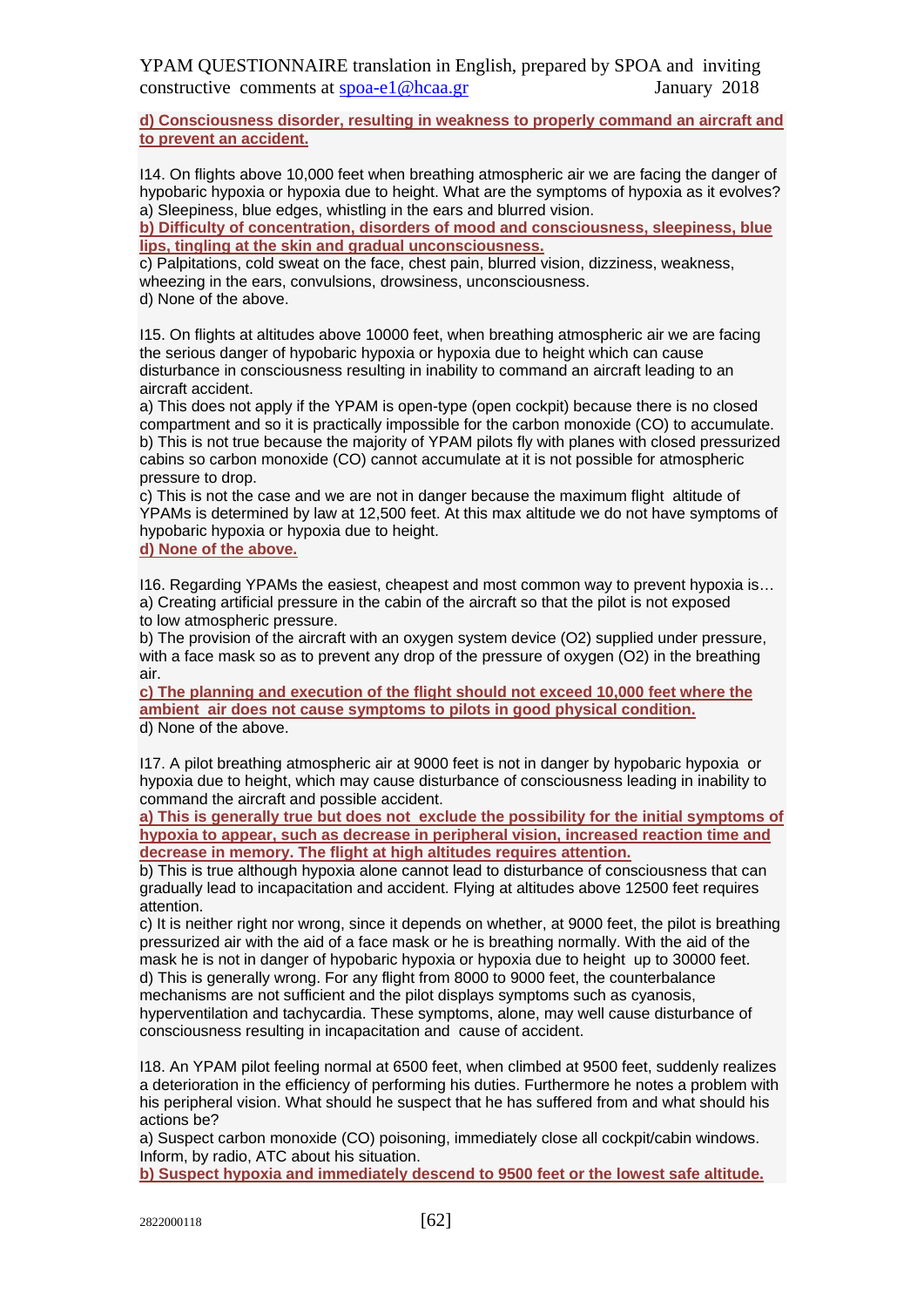**Monitor himself to confirm that he feels better and locate the nearest airport.**

c) Suspect carbon dioxide (CO2) poisoning, open all cabin windows and monitor himself to confirm that he feels better.

d) None of the above.

I19. An YPAM pilot with a mild cold, poor physical condition and being an untenable smoker, decides to make a long flight (cross-country) great part of which is flown close to 10000 feet…

a)This pilot is more in danger of hypoxia than another pilot who does not smoke and is in good physical condition and health.

b) It is easier for this pilot to suffer from hypothermia than another pilot who does not smoke and is in good physical condition and health. He is also in barotrauma danger.

c) It is easier for this pilot to present signs of nervousness and lack of concentration than another pilot, who does not smoke and is in good physical condition and health. **d) All the above.**

I20. An YPAM pilot and unrepentant smoker is in a difficult situation, in flight, demanding all of his skills. He decides to light a cigarette (although is prohibited by Regulations) believing that this will calm him down, clear his mind and will help him both mentally and physically. For his information…

a) Nicotine has a direct pharmacological effect and katecholasmines cause calmness and mental clarity with many positive effects for the flight.

b) Nicotine causes tachycardia and in turn, better oxygen supply in brain and tissues. Still it is not advisable to violate the YPAM regulation for fire safety reasons.

**c) The impression by some smokers that they are more calm when smoking, that smoking clears their minds and perform better more mentally and physically, is false and is due to counteracting against the symptoms of withdrawal syndrome.** d) None of the above.

I21.What can the consequences of the smoking habit be to the pilot's body, during flight? a) It is easier to suffer from hyperventilation.

**b) It is easier to suffer from hypoxia.**

c) It is easier to suffer from visual hallucinations.

d) All the above.

I22. What is the definition of hyperventilation?

a) Hyperventilation is a natural phenomenon caused by the lack of nitrogen in the blood and caused by emotional stress.

b) Hyperventilation is a quick and deep breath occurring in conditions of lack of carbon dioxide in the blood.

c) The hyperventilation is a quick and deep breath occurring in state of anxiety or panic as a result of lack of nitrogen in the blood.

**d) Hyperventilation is a quick and deep breath occurring in situations of stress or panic. Causes the pilot to feel that his breath is interrupted by the lack of oxygen in the blood.**

I23. How can a pilot suffer from hyperventilation?

**a) Due to stress caused by quick and deep breathing.**

b) Due to high altitude flying in combination with slow rhythmic breathing.

c) After diving with autonomous equipment (scuba).

d) Due to high altitude flying after diving with autonomous equipment (scuba).

I24.A pilot with anxiety or stress begins to breathe too quickly with deep breaths. He suffers the first symptoms of hyperventilation. That is…

## **a) Numbness, tingling of the lips and fingers.**

b) Loss of consciousness.

c) Feeling of euphoria and a false sense of safety.

d) Chest pain and to the left shoulder.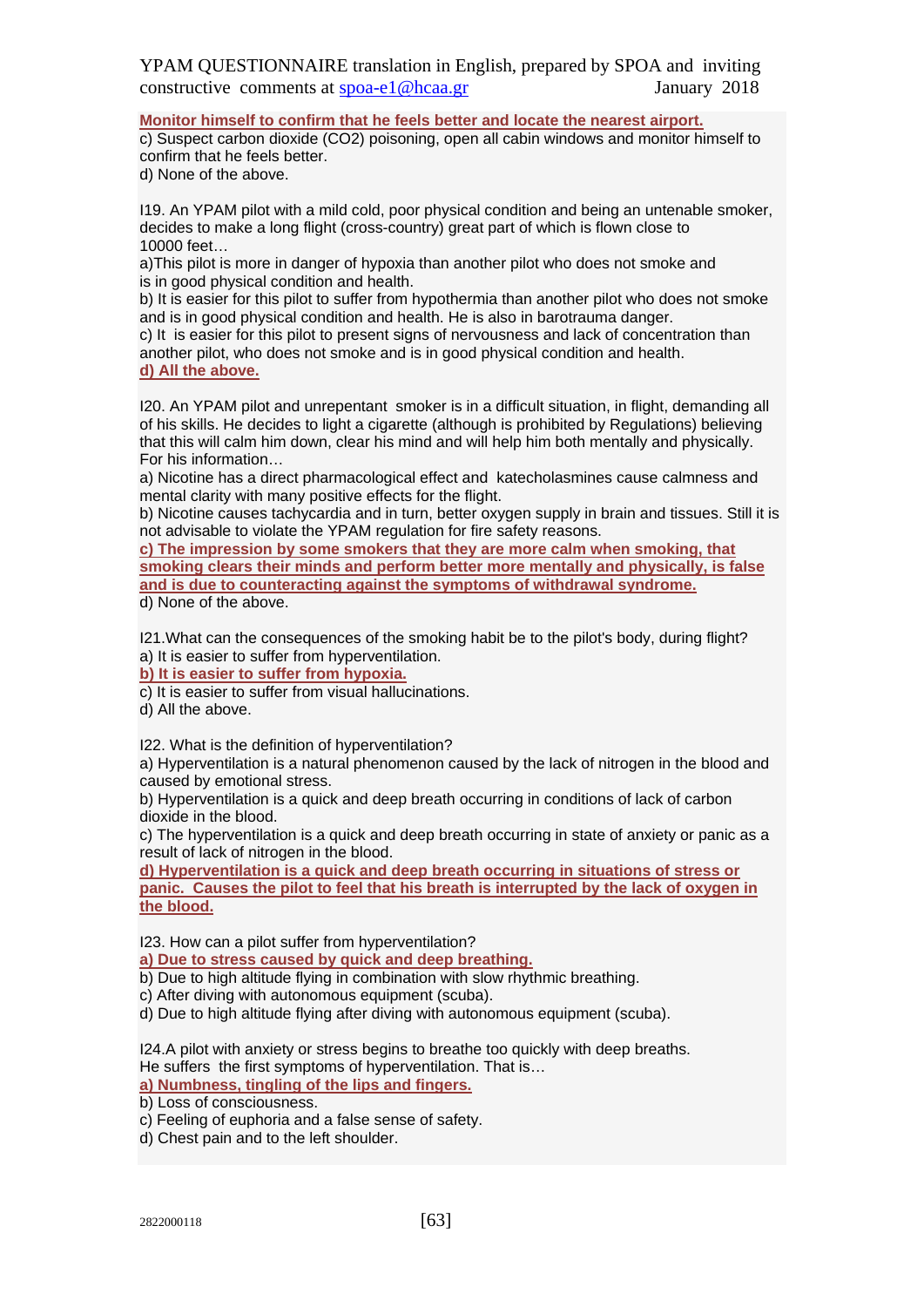I25.A pilot suffers from hyperventilation. That is, the quick and deep breathing occurring in a state of anxiety or panic. Initially he has symptoms, such as numbness, tingling of lips and fingers. What are the symptoms of hyperventilation if it carries on ?

a) Sleepiness, blue edges, whistling in the ears and blurred vision.

**b) Palpitations, sweat, chest pain, blurred vision, dizziness, weakness, whistling in the ears muscle spasms, drowsiness, unconsciousness.**

c) Difficulty in concentration, drowsiness, blue lips, tingling in the skin, and finally unconsciousness.

d) Headache, dizziness, dry mouth, stuffy nose, fatigue, upset stomach, problems at organizing thoughts and photosensitivity.

I26. What is the carbon monoxide (CO) ?

a) A very dangerous toxic white gas with an exhaust like smell. In English bibliography, is called "the silent killer".

b) A relatively harmless, colourless, odourless and tasteless gas that is lighter than air. **c) A poisonous colourless, odourless and tasteless gas that in English bibliography, is called "the silent killer".**

d) None of the above.

I27.What are the gradual symptoms of carbon monoxide poisoning to a pilot that has not understood the problem in due time?

**a) Headache, dizziness, memory and judgment difficulty, slower respiratory frequency, loss of muscle strength, muscle spasms, unconsciousness, coma, death.**

b) Numbness, tingling in the lips and fingers, headache and euphoria.

c) Sudden deterioration in the efficiency of performing flying duties, additionally, problems with his peripheral vision.

d) Unfortunately, there are no symptoms and that is why (in English bibliography) it is called "the silent killer".

I28. How can we, as pilots, avoid the possibility of carbon monoxide poisoning (CO)? a) Avoid the use, unless a great need, to activate the heating system of the cabin.

**b) We always take care for fresh ambient air entering the cabin, especially when using the heating system.**

c) We fly at low altitudes where ambient air is denser.

d) We prefer heating by chemical or electrical means as we do with clothes and resistors.

I29. The possibility of poisoning from carbon monoxide (CO) with an open type YPAM (open cockpit) is zero...

**a) This is true because there is no closed cabin and the pilot operates literally in open air.**

b) This is not true because there is always the risk of poisoning by carbon monoxide (CO). c) The above statement does not provide sufficient data and we cannot answer for it is not clear whether this open type (open cockpit) YPAM is equipped with a heating system. d) None of the above.

I30. What is the right procedure, if an YPAM pilot realizes that he suffers from the initial symptoms of poisoning from Carbon monoxide (CO)?

a) Initially increases the amount of oxygen (O2) in blood, tissues and brain by breathing slowly, deeply and rhythmically. He then increases the heating to avoid hypothermia. b) First turns off the heating in the cabin, because the danger of carbon monoxide (CO) is greater than hypothermia, and lands as soon as possible.

c) First turns off the heating in the cabin, then increases the supply of fresh air through ventilation and windows and finally lands as soon as possible.

**d) First, immediately increases the fresh air supply into the cabin by opening a window followed by opening the ventilation and lands as soon as possible.**

I31. Besides known procedures, are there any additional technical means that we as pilots can include to the aircraft's equipment, in order to avoid the possibility of poisoning from carbon monoxide?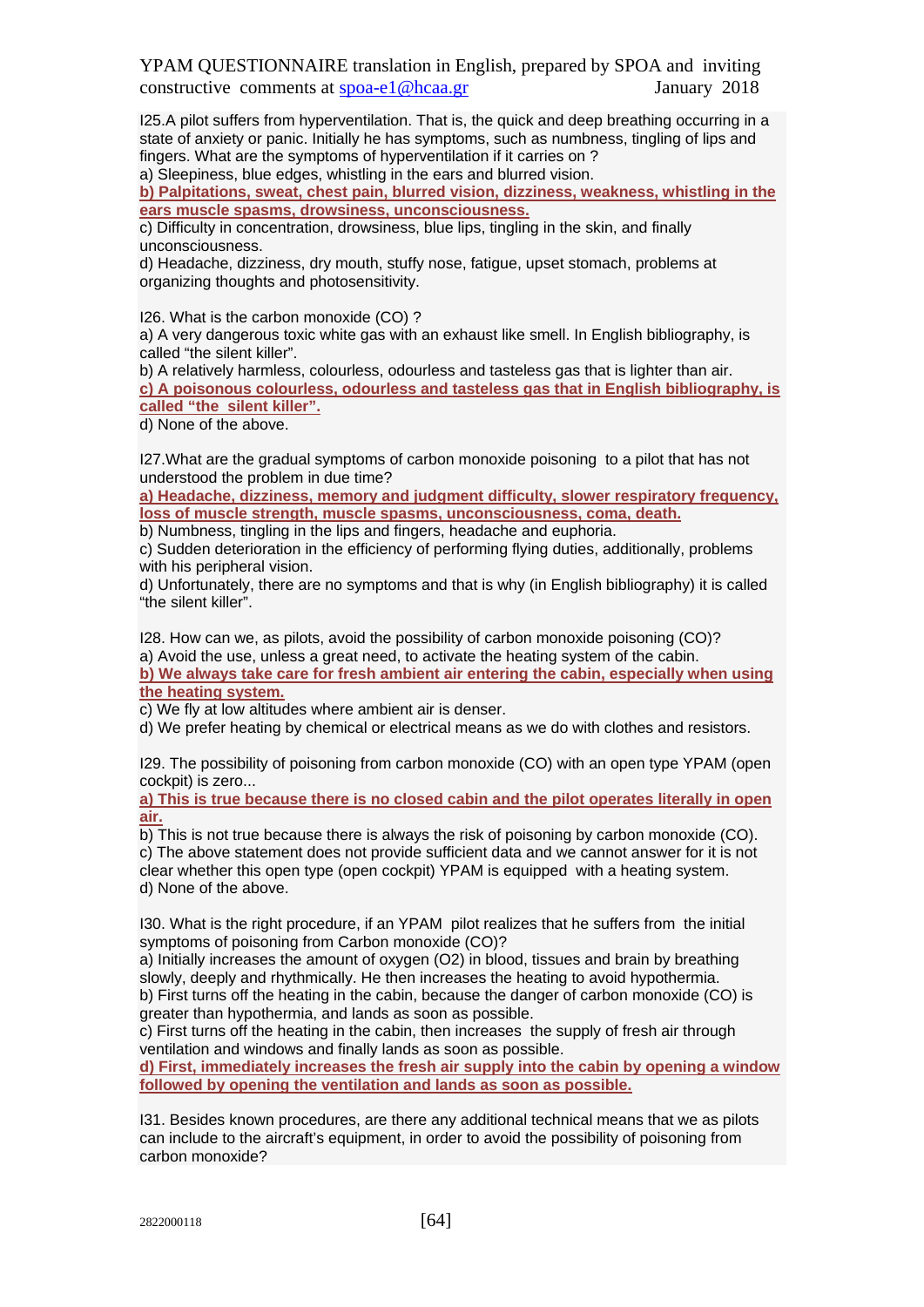a) Unfortunately for small aircraft, there are no technical means to detect the presence of carbon monoxide (CO) and that is why in English bibliography, this poisonous gas is referred as the "silent killer".

b) Unfortunately for small aircraft, there are no technical means to detect the presence of carbon monoxide (CO) and for this reason, all relevant procedures are taught in detail. **c) For small aircraft there are very affordable electronic and chemical means to successfully detect the presence of carbon monoxide (CO) in the cabin.**

d) Fortunately for small aircraft like YPAM there are detailed procedures which make the presence of devices that detect carbon monoxide (CO) in the cabin meaningless and that's why are not necessary.

I32. Every year, many general aviation accidents take place around the world. For many of them the cause, in accident reports, is identified as poisoning from carbon monoxide (CO). **a) The above statement is true and that is why pilots are taught how to avoid, detect and, when it happens, to fight against carbon monoxide poisoning (CO).**

b) The above statement is true and for this reason it is mandatory for all general aviation aircraft, including YPAMs, to be equipped with the technical means of detection. c) The above statement is false. Practically these incidents have been eliminated.

d) The above statement is false. We have incidents but are very limited.

I33. How come, and from what reason, the decompression illness affects pilots or passengers(Divers Disease)?

**a) After diving, with breathing apparatus (scuba), if we then fly within 12 to 24 hours, small nitrogen bubbles are released into the blood, then coalesce to form larger bubbles, and then they are carried by the bloodstream into the tissues, causing symptoms similar to the divers disease.**

b) After intensive free or scuba diving with or without breathing apparatus (scuba), if we fly before 12 to24 hours have elapsed, small nitrogen bubbles in blood and tissues coalesce creating larger bubbles that cause the onset of symptomatology related to disease divers. c) The symptoms of the divers disease is caused if we fly altitudes above 8000 feet after diving with breathing apparatus (scuba) and before 12-24 hours have elapsed, due to the lack of sufficient amount of nitrogen in the blood and tissues.

d) The decompression disease (so-called "disease of divers') is caused, if after diving with breathing apparatus (scuba), we fly before 8 to 10 hours have elapsed. It is caused when small bubbles of nitrogen in the blood and tissues coalesce and create larger bubbles resulting in the onset of related symptoms of diving disease.

I34. YPAM pilots know well and always ask their passengers before the flight if… **a) They have performed diving with breathing apparatus (scuba) in the last 12 to 24 hours.**

b) They have executed free diving with mask and snorkel in the last 12 to 24 hours.

c) They have performed diving with breathing apparatus (scuba) in the last 10 hours.

d) They have executed free diving with mask and snorkel in the last 10 hours.

I35. A passenger informs us that during the past 48 hours he has dived four consecutive times with autonomous breathing apparatus (scuba). What is the safest time to fly after the dives?

a) 8 hours. b) 12 hours. c) 22 hours. **d) 24 hours.**

I36. An YPAM pilot has forgotten to ask(although obliged to) his passenger, if he had performed a dive with autonomous breathing apparatus (scuba) in the previous hours. However, the passenger had performed an autonomous dive just four hours ago. What are the symptoms from decompression illness (the so-called "divers disease) this passenger might display?

a) Shaking, inability to concentrate, hypothermia and finally unconsciousness.

b) Palpitations, sweating face and finally unconsciousness.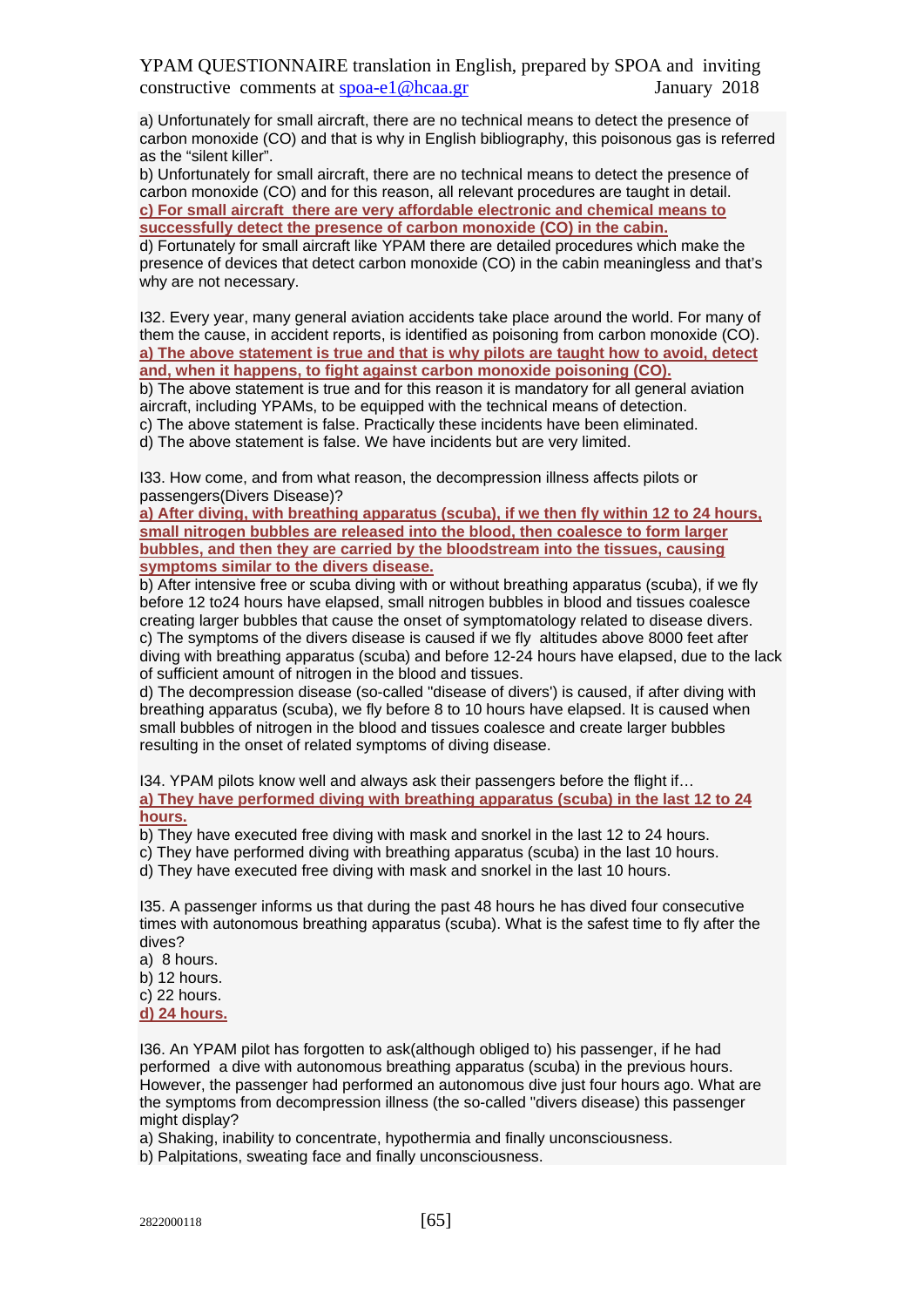**c) Itching, feet and arm pains, headache, muscle pain, strong pain and disabled shoulders, elbows and joints, dizziness, vomiting, and eventually unconsciousness.** d) Sudden deterioration in the effectiveness of speech in general and reduction in peripheral vision.

I37. An YPAM pilot has forgotten to ask(although obliged to) his passenger, if he had a dive with autonomous breathing apparatus (scuba) in the previous hours. What must he do if he realizes, at high altitude, that the passenger begins to show symptoms of decompression illness (the so-called "divers disease") and having a confirmation from him that he had indeed dived before the flight?

**a) While quickly descending he must inform medical services for the preparation of a decompression chamber. Moreover he must maintain the lower acceptable altitude above ground (where the atmospheric pressure is greater) towards the nearest airport.**

b) Ascends higher, where the atmospheric pressure is lower and maintain this altitude as long as permitted by fuel or until the passenger feels better.

c) Request, by radio, for an ambulance and for preparation of the decompression chamber, maintaining the same altitude to the nearest airport.

d) None of the above.

I38. Generally, the importance of vision during flight becomes evident, since even in case of a well-equipped modern aircraft with plenty of devices, the information provided to the pilot through vision, is…

a) At least 50%.

**b) Exceeds 75%.**

c) Exceeds 65%.

d) None of the above.

I39. As pilots or navigators, during flight, what technique do we use to check for other aircraft and the airspace around and in front of us, through vision?

a) We watch for, constantly and intensively in all directions, without focusing at one point. **b) Divide the sky into sectors and focus at each one for few seconds before we turn our sight, with small eye movements, to the next sector.**

c) We stare at a fixed point directly in front of us and we expect to identify other aircraft with our peripheral vision.

d) None of the above.

I40. As pilots we protect our eyes and increase our visual ability always wearing quality sunglasses with good specifications, which…

a) Protect us from UV A & B.

b) Protect us from the blur caused by strong light (e.g that of reflections).

c) Have a permeability in the visible spectrum (500-780nm) so as to avoid disrupting colour perception.

**d) All the above.**

I41. As pilots we know that the labyrinthine illusion (Coriolis Illusion) ...

a) Usually occurs when and after the aircraft is in a prolonged roll.

b) When the horizontal semicircle tube of the pilot's labyrinth is adapted to rotation and does not detect it any more.

c) When the pilot execute a head movement to a different axis, then will perceive a false sense of fall (or even a somersault of the body to the front or to the back)depending on the direction of the original rotation.

**d) All the above are true.**

I42. As pilots, to avoid, after execution of a turn, the possibility of labyrinthine illusion (Coriolis Illusion), making us mistakenly believe that we are accelerating or even that the aircraft is turning to another direction…

**a) We make long and slow movements that do not require a large movement of the head, especially taking care if something has dropped on the floor.**

b) Make quick, short moves requiring some movement of the head. We take precaution if something drops on the floor to get it with a quick move.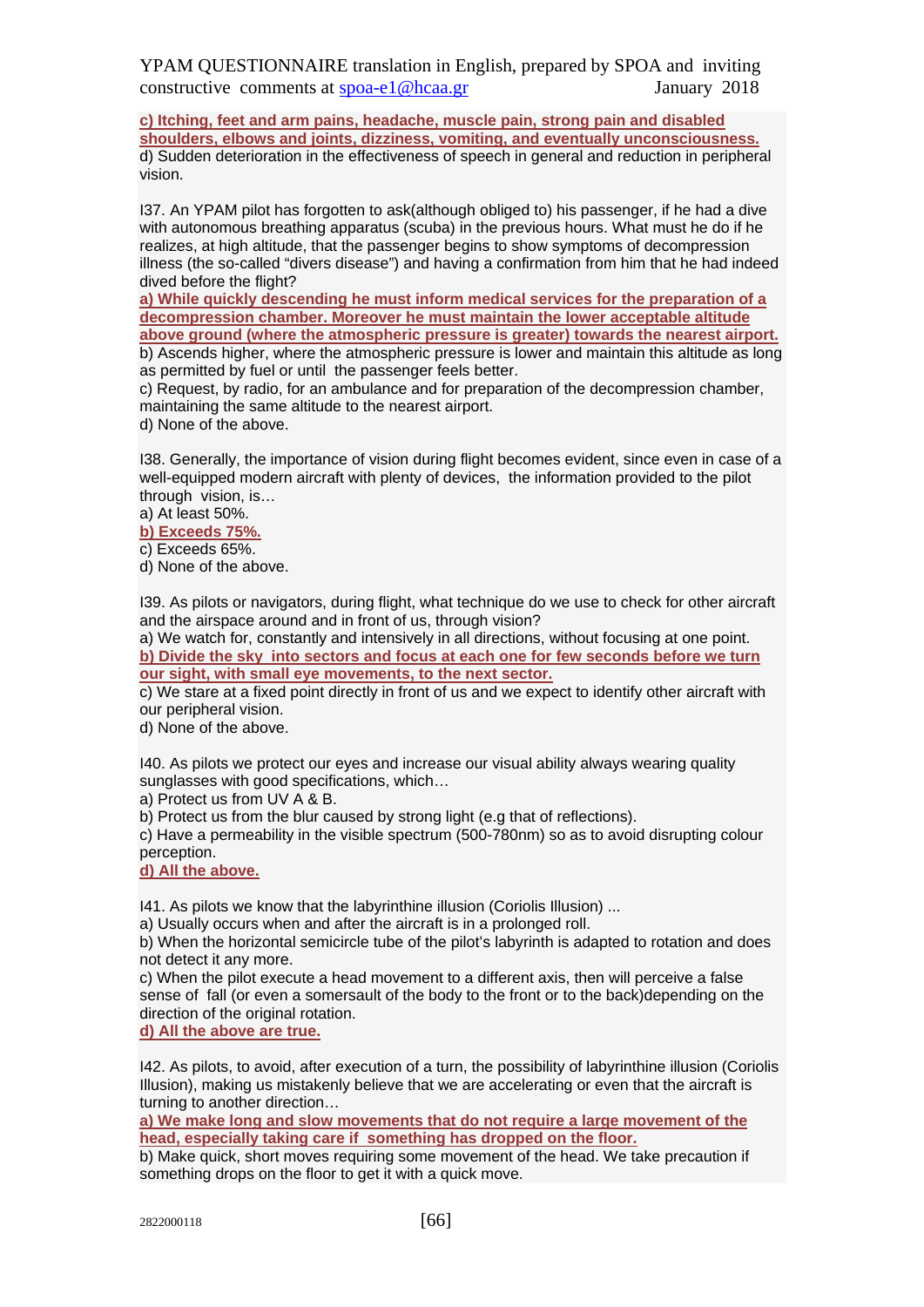c) Make those moves that require great movement of the head so as the middle ear does not have time to fill with fluid.

d) None of the above.

I43. Is it possible for an YPAM pilot to have the illusion that he is turning or accelerating while flying straight and level at constant speed?

a) No, never, only the opposite can occur as a consequence of a strong change of pressure in the middle ear, called vertigo from pressure change (Alternobaric Vertigo).

**b) Yes, it happens immediately when, after a prolonged constant rate turn, has returned to straight and level flight. The phenomenon is called labyrinthine illusion (Coriolis Illusion).**

c) Yes it often happens as a symptom-illusion in case of poisoning from carbon monoxide (CO). For this reason, open type (open cockpit) YPAM pilots are never threatened by this illusion.

d) No, never. As pilots we know that the labyrinthine illusion (Coriolis Illusion) is a sense of rotation, when in fact there is no rotation and it is not the false sense that we turn or accelerate while, in reality, we fly straight and level.

I44. YPAM pilots know about Vertigo, that ...

a) It is a false sense of rotation.

b) When it occurs as a consequence of strong change of pressure in the middle ear, is called dizziness, caused by a change of pressure (Alternobaric Vertigo).

c) It is dizziness from change of pressure (Alternobaric Vertigo) and can occur after a simple sneeze.

**d) All the above**.

I45. The approach and landing are those phases of flight where visual illusions play a very important role. A pilot is familiar to approach a horizontal runway. What illusion is created when approaching an airport with a landing runway with uphill slope? **a) The perspective of depth of the runway, perceived by the pilot is considerably smaller and that can give the pilot the misconception(illusion) that he is very high at the approach.**

b) The perspective of depth of the runway, perceived by the pilot is considerably larger and that can give the pilot the misconception(illusion) that he is very low at the approach. c) the perception of the runway length cannot be wrong when the runway is not horizontal simply because this pilot is familiar with approaching an horizontal runway. d) None of the above.

I46. The approach and landing are those phases of flight where visual illusions play a very important role. A pilot is familiar to approach a horizontal runway. What illusion is created when approaching an airport landing runway with a downhill slope? **a). The perspective of depth of the runway, perceived by the pilot is considerably larger and believes that the YPAM is higher than normal.**

b). The perspective of depth of the runway, perceived by the pilot is considerably smaller and believes that the YPAM is lower than normal.

c) The perspective of depth of the runway, perceived by the pilot is such, giving the wrong impression that the runway is longer than in reality.

d) None of the above.

I47. What is the minimum period of time after which a pilot can fly after donating blood? a) 8 hours.

**b) 24 hours.**

c) 12 hours.

d) None of the above.

I48. YPAM pilots, planning a prolonged flight at high altitude or in winter conditions, have to take into consideration hypothermia. To avoid it, they

a) Test, if available, before the flight and maintain as required the heating system.

b) Use appropriate clothing with effective insulation against the cold.

c) At open type YPAM's (open cockpit) use specially "breathing" fabrics, which allow the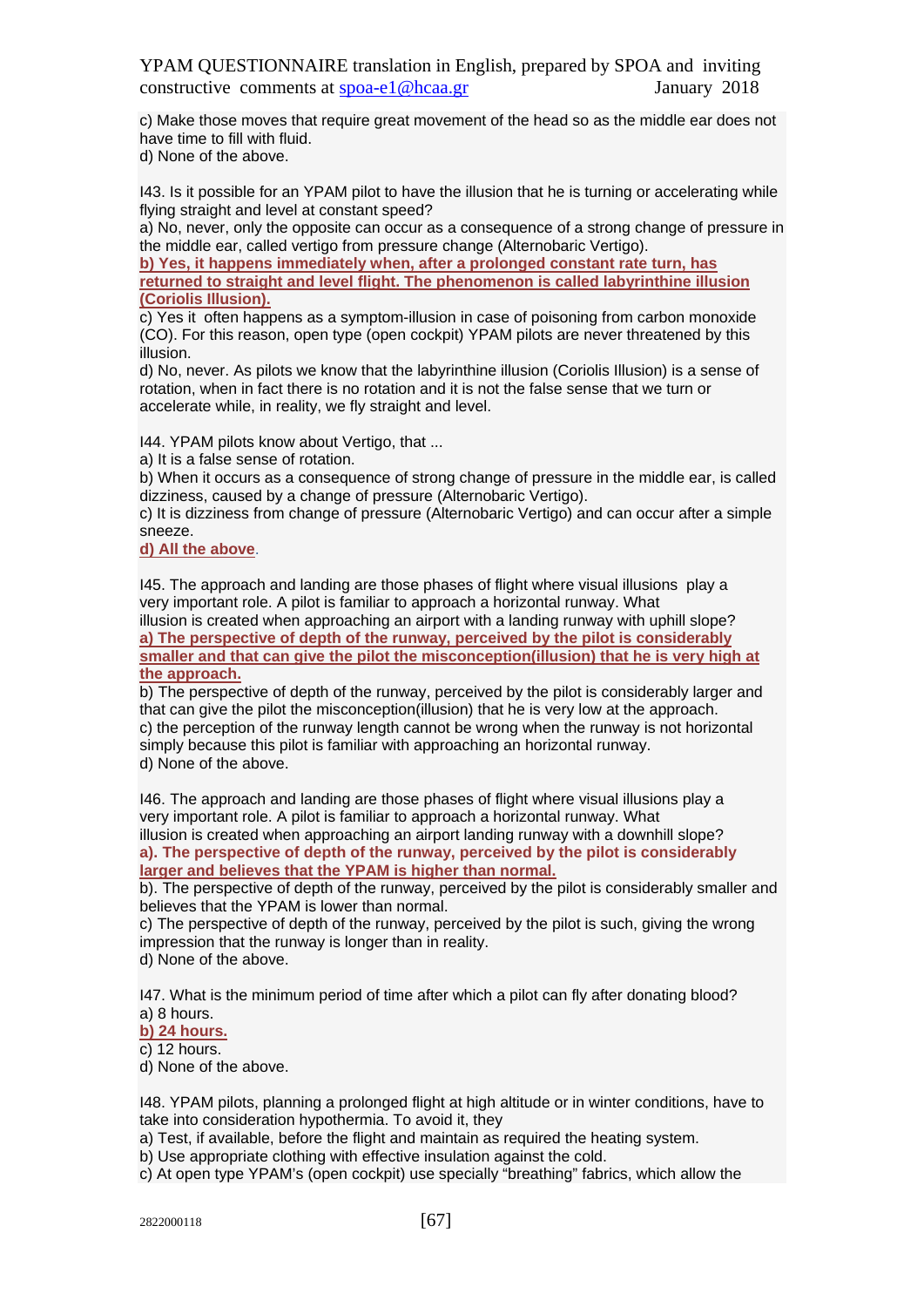transfer of water vapour but are waterproof with good insulation. **d) All the above are true.**

I49. Is the risk of hypothermia, for YPAM pilots, a serious issue or not?

a) It is not a serious problem because in our country the mild weather conditions make it a rare phenomenon for general aviation flights.

b) It is a serious issue only when we fly over sea in winter, in case of ditching the prolonged stay in the water reduces the temperature of the body and can cause frostbite, putting in danger the lives of the occupants.

c) It is not a serious problem because all YPAMs, even the open type ones (open cockpit), have a capable heating system, making flights safe.

**d) It is a serious issue and is caused by the prolonged stay in a not well heated cabin and / or when we fly with open type YPAM (open cockpit) with wrong clothing at low temperatures.**

I50. For YPAM pilots the most important issue regarding their health is…

a) Take care to renew, at least one month (30 days) earlier his medical certificate in order not to be found at a K1 seat with an expired medical certificate.

**b) To maintain meaningful and honest cooperation with his aeromedical examiner. Report to him in detail everything related to medication, changes in visual or hearing ability and any trauma, injury or surgery.**

c) To be aware of methods for detection of psychotropic drugs by the competent laboratories and must not make use of them before blood tests.

d) To maintain a friendly and if possible personal relation with the aeromedical examiner.

I51. A pilot who has consumed alcohol and feels relatively well on the ground...

a) It is reasonable to have no problem in the air since he was well on the ground.

b) Since there are no other reasons such as drug consumption and lack of sleep, the pilot will maintain the same skills he had on ground, during the flight.

**c) The side effects of alcohol consumption are multiplied with increasing altitude.**

d) The side effects from alcohol consumption are affected by fatigue, lack of sleep and flight in difficult weather conditions. The altitude of the flight does not change a thing.

I52. Two pilots have the same weight and have consumed the same amount of alcohol. After 24 hours they use their own aircrafts for a local flight. Is it possible for one to have undesirable side effects and the other none?

**a) Yes, because depending on one's weight, metabolism, general physical condition of the individual, how tired he is, even his psychological condition, the effects of alcohol consumption can differ significally from person to person.**

b) Yes, because alcohol consumption even after 24 hours affects the middle ear and the eye muscles with side effects that vary in importance from person to person.

c) Yes, provided they have the same weight and the same general physical condition.

d) No, because the side effects may not be apparent to a pilot that has consumed alcohol after 24 hours, irrespectively of the general physical condition of the individual, or even his psychological state.

I53. You are approaching a runway that is shorter in length than the ones you are accustomed to. What is the illusion created?

a) That it is closer than in reality.

b) No illusion created.

**c) That it is farther away than in reality.**

d) There is no rule.

I54. What is the approximate chemical composition of the air we breathe…

a) 100% oxygen.

b) 21% nitrogen, 78% oxygen, 1% other gases.

**c) 21% oxygen, 78% nitrogen, 1% other gases.**

d) 11% nitrogen, 78% oxygen, 11% other gases

I55. What is the carbon monoxide?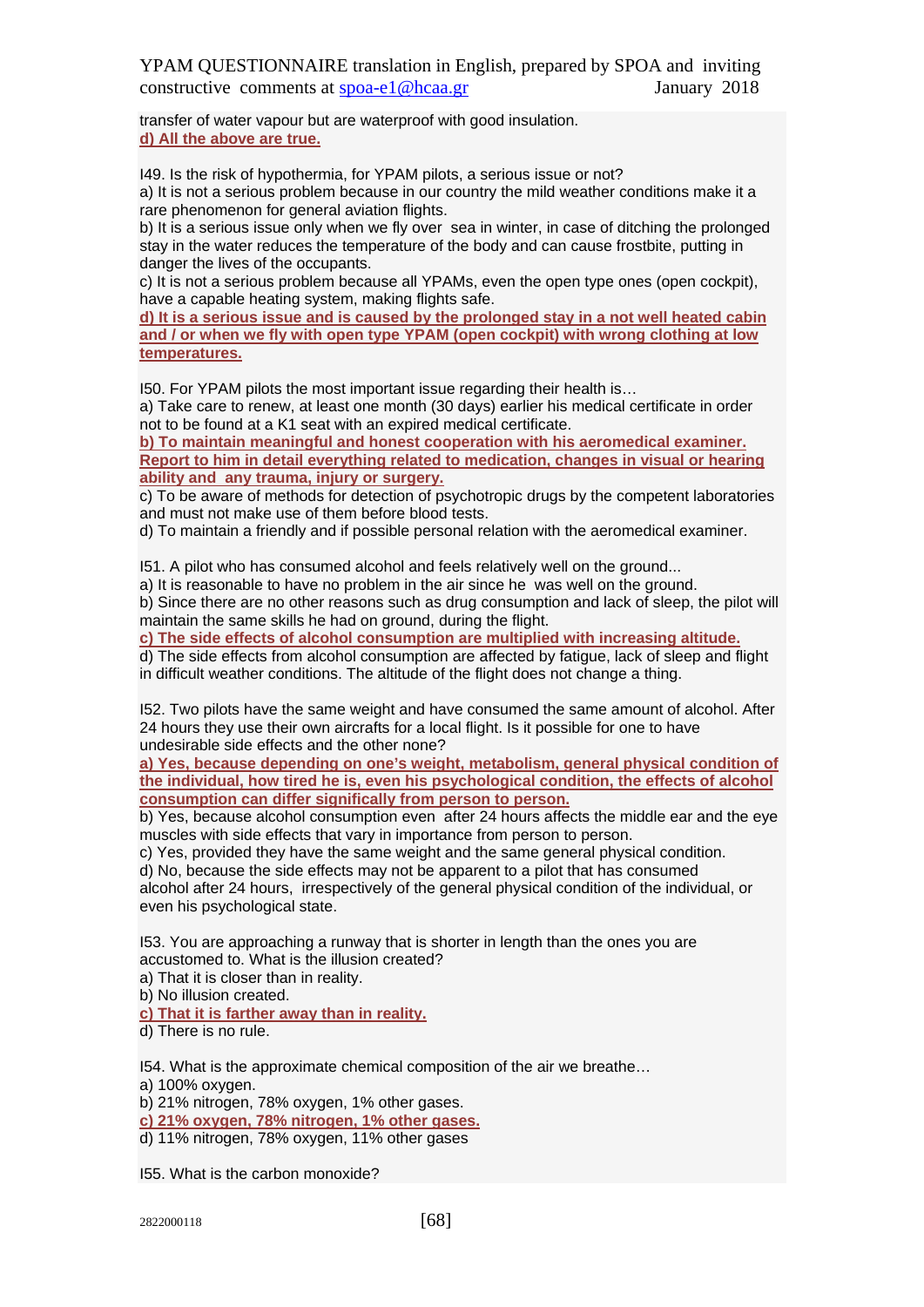a) A poisonous white gas with an exhaust like odour.

b) A harmless colourless, odourless and tasteless gas.

**c) A poisonous, colourless, odourless and tasteless gas.**

d) A necessary gas for the smooth operation of breathing.

I56. When we see an aircraft, straight ahead, appearing not to have any relative motion and, as time passes, it is getting larger and larger, then…

a) Is getting away from us.

**b) We are in a collision course.**

c) The other aircraft is moving perpendicular to our path.

d) The other aircraft is moving perpendicular to our path and is moving away.

I57. When we fly with reference to a cloud with an inclined top or base, what impression can be created to us?

**a) Sense of a false horizon.**

b) Loss of orientation.

c) Blinding due to light reflection from the cloud.

d) Sense that we execute a turn

I58. What illusion is created, during landing, when the runway has an uphill slope?

a) That we are higher.

b) That we are lower.

c) That the runway is shorter.

**d) That we are higher and / or that the runway is shorter.**

I59. What kind of wrong reactions can we have, during landing, when the runway has an uphill inclination?

a) Believing that we are lower, we climb higher and do a low approach.

b) Believing that we are lower, we climb higher and do a high approach.

**c) Believing that we are higher, we descend lower and do a low approach.**

d) Believing that the runway is shorter, we descend lower and make a shallow approach.

I60. What illusion is created, during landing, when the runway has a downhill slope?

a) That we are higher.

b) That the runway is shorter.

c) That we are in a climbing turn.

**d) That we are lower and / or that the runway is longer.**

I61. What illusion is created during landing when the runway is wider?

**a) That we are lower.**

b) That we are higher.

c) That the runway is shorter.

d) Does not create an illusion, because the runway is flat.

I62. What illusion is created, during landing, when the runway is narrower? a) That we are lower.

**b) That we are higher.**

c) Does not create an illusion given that the runway is flat.

d) That the runway is shorter.

I63. What is the illusion created when the runway is wider?

**a) thinking that we are lower we flare from a higher height.**

b) that the runway is longer.

c) thinking that we are higher we are late to flare.

d) thinking that we are higher our flare takes place much higher.

I64. What is the result of the illusion created when the runway is narrower? a) Thinking that we are lower we flare from a higher altitude.

**b) Thinking that we are higher we are late to flare.**

c) Thinking that we are lower we are late to flare.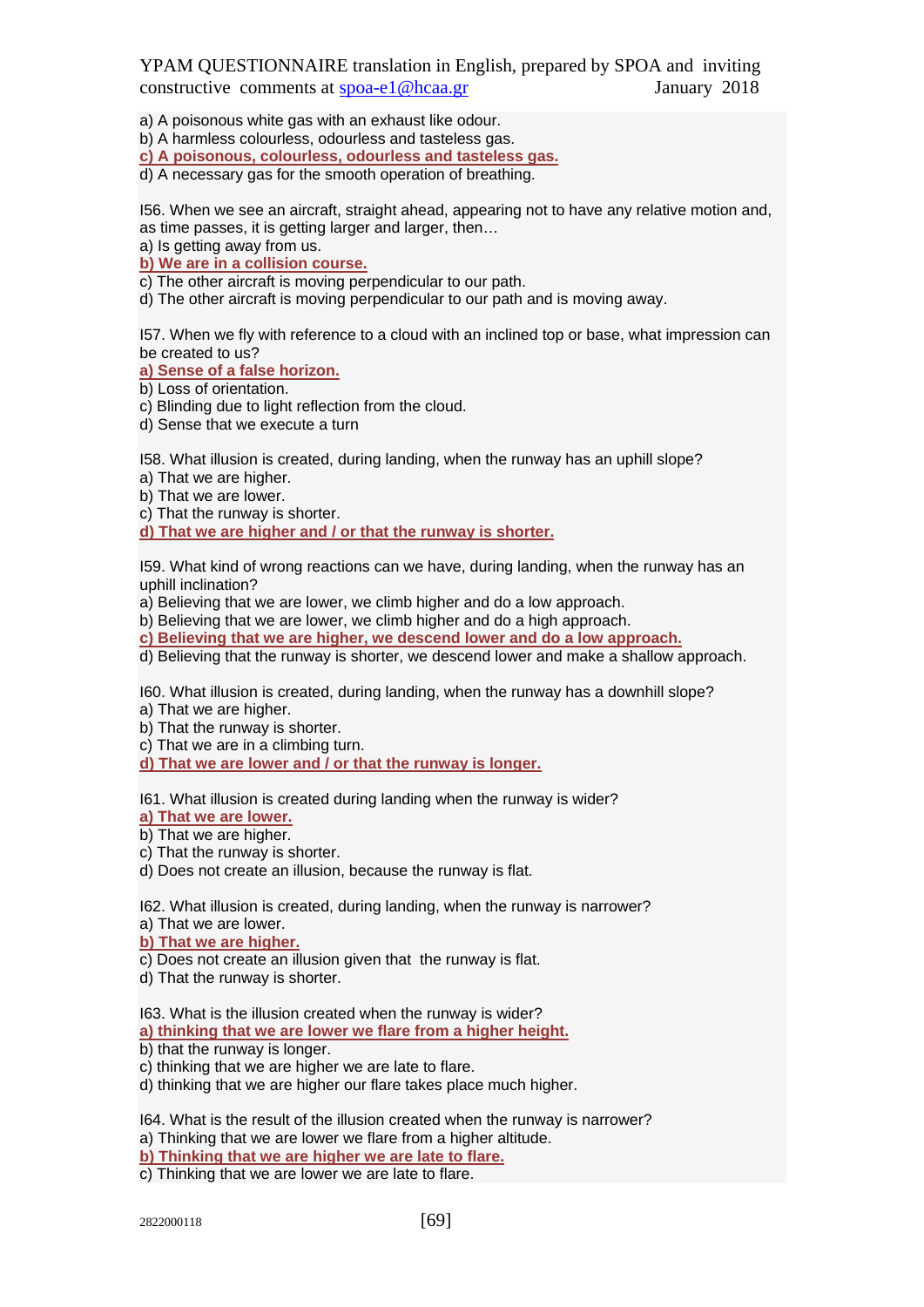d) That the runway is shorter.

I65. What is the result of illusion that is created when we land in mist or haze?

a) That the runway is longer.

**b) The runway seems farther away and the landing might be heavy because of delayed flare.**

c) The runway is not well seen and we might become disoriented.

d) The runway seems farther away and that may lead to a stall, starting the flare from too high.

I66. What are the symptoms of dizziness (vertigo) and how can it be caused? **a) The sense of rotation although it is not happening. It can be caused by illness, accelerations or sudden changes in pressure.**

b) The sense of rotation can be caused by fatigue.

c) The dizziness and loss of consciousness can be caused by illness, accelerations or sudden changes in pressure.

d) The sense of rotation when in fact is not happening. It can be caused by air nausea.

I67. What illusion can be created during level off after a prolonged steady turn?

a) The body feels that it begins to descend.

b) The body feels that it continues to rise.

c) A spinning sensation.

**d) There is no illusion created.**

I68. What illusion may be created during a constant rate turn?

a) The body does not feel any acceleration and there is no illusion.

b) The body feels more than 1g acceleration and also feels that is descending.

c) The body feels an acceleration of less than 1g and feels like descending.

**d) The body feels more than 1g acceleration and also feels like ascending.**

I69. What causes air nausea?

a) Only by the accelerations caused by turbulence or by tight turns and manoeuvres during which the body exceed loads of 1g.

b) Only by psychological factors such as fear of flying.

**c) By both accelerations and psychological factors.**

d) Only by pathological reasons.

I70. During the management of an emergency situation critical for safety and under huge workload, the priorities of the pilot, must be…

a) Navigation, communications, control of the aircraft.

b) Communications, navigation, control of the aircraft.

**c) Control of the aircraft, navigation and communications.**

d) Find and execute the list of actions recommended by the manufacturer

71. At what phase of the flight does the pilot have the larger workload to manage? a) Taxi.

b) Take off.

**c) Approach and landing.**

d) During cruise.

I72. Pilots should scan the instrument panel, in order to avoid labyrinthine hallucinations (Coriolis Illusion)…

a) With slow and long moves.

b) With frequent moves in a different direction each time.

c) With quick short moves.

**d) With minimal head motion.**

I73. The flight over surfaces with no particular landscape or distinct features or reference points e.g. water surfaces or surfaces covered by snow, causes the illusion of… **a) A higher altitude than the actual, and results in a lower than the desired approach.**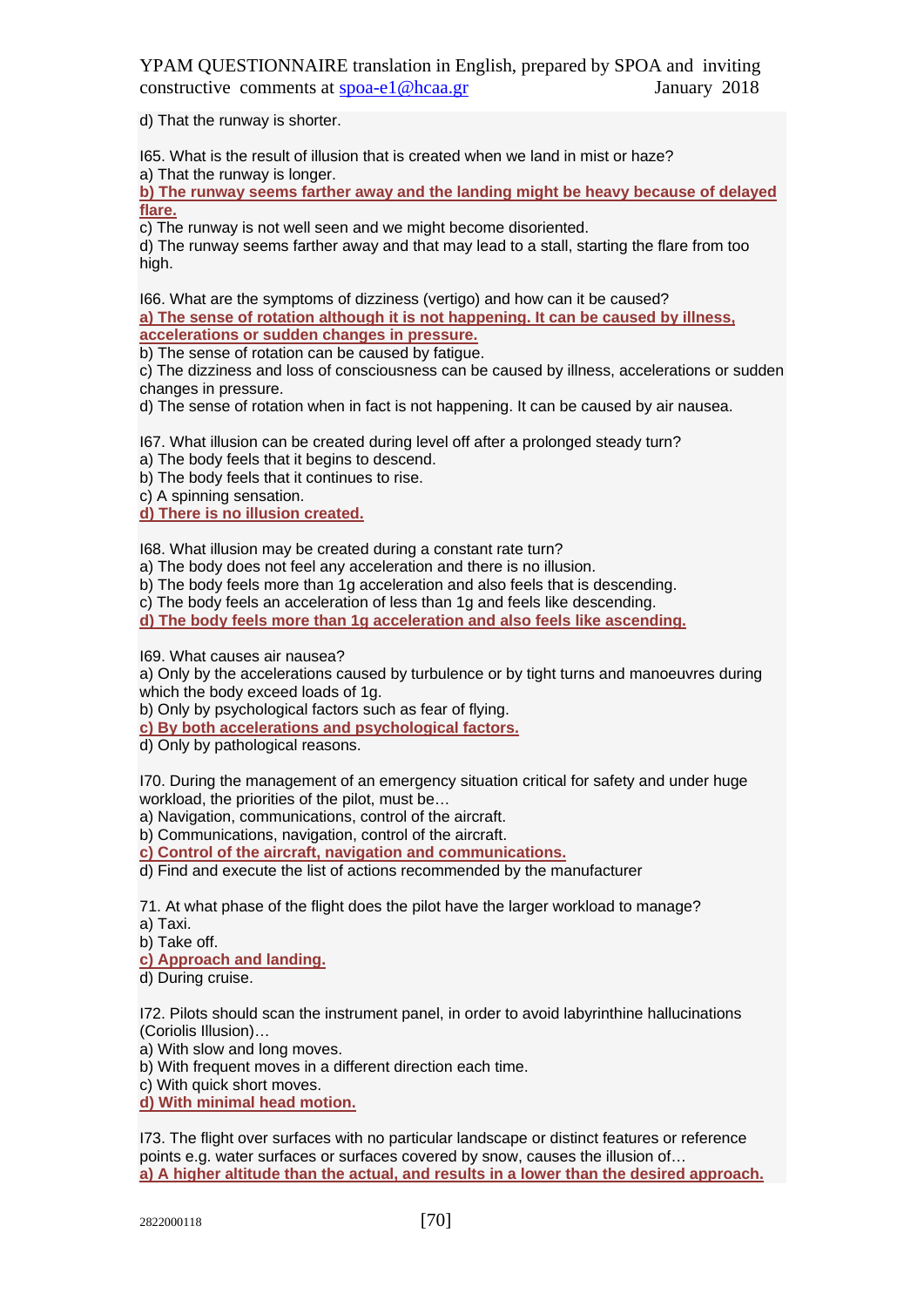b) A lower than actual altitude, leading to an approach higher than the desired.

c) Deceleration, leading to an approach faster than the desired one.

d) Acceleration, and leads to an approach slower than the desired.

I74., What consequences can the habit of smoking have to the pilot's body during flight? a) Leads to hyperventilation.

**b) Reduces the tolerance to hypoxia.**

c) Increases the possibility of visual hallucinations.

d) Increases the possibility of labyrinthine illusinations.

I75. A pilot is carrying out prolonged coordinated constant rate turns. What is the illusion created?

**a) That is not turning.**

b) That is turning in an opposite direction.

c) That he is climbing.

d) That he is in a descent.

I76. The minimum time required to elapse between the dive (without decompression stops), and the flight is...

a) 12 hours for flights close to or exceeding 18,000 feet above sea level.

b) 2 hours for flights close to or exceeding 4000 feet above sea level.

c) 2 hours for flights close to or exceeding 8000 feet above sea level.

**d) 12 hours for flights close to or exceeding 14,000 feet above sea level.**

I77. The minimum time required to elapse between blood donation and a flight is…

a) 8 hours for flights close to or exceeding 8000 feet from sea level.

**b) 6 hours for flights close to or exceeding 8000 feet from sea level.**

c) 12 hours for flights close to or exceeding 8000 feet from sea level.

d) 12 hours for flights close to or exceeding 14,000 feet from sea level.

#### **ENGINES**

K1. An owner of an ultra-light (YPAM ), not operating for training purpose , has the right to carry out maintenance work without an authorized mechanic . Those who exercise this privilege in a responsible way ….

a) hold and follow precisely all the instructions included in the updated pilots', manufacturers' and service manuals .

b) replace engine parts, when required, with original or equivalent in quality spare parts. c) they know what is the maintenance work they are not allowed to do and when to request for a manufacturer's or for an authorized mechanic's support.

**d) All the above answers are true .**

K2. Most of the ultra-light (YPAM ) engine manufacturers , make available the operator's manual , the service manual, the heavy maintenance manual and the repair manual. The plain pilot's responsibility is to hold and know in detail.

**a) The operator's manual .**

b) The operator's manual and service manual .

c) The operator's manual, the service manual , the heavy maintenance manual and the repair manual.

d) None of the above is true .

K3. A variety of engines may be installed on ultra lights (YPAM) , since they are not certified aircraft. Recently, the favourable engines are aviation engines, which can be distinguished easily by their following basic properties:

**a)They have a very good weight to power ratio (light weight with high power output) and a dual ignition system .**

b)They are made of stainless steel to prevent corrosion and they are equipped always with a fuel injection system .

c)They are equipped with carburettor to enable them to fly at high altitudes and carburettor heat system to prevent icing .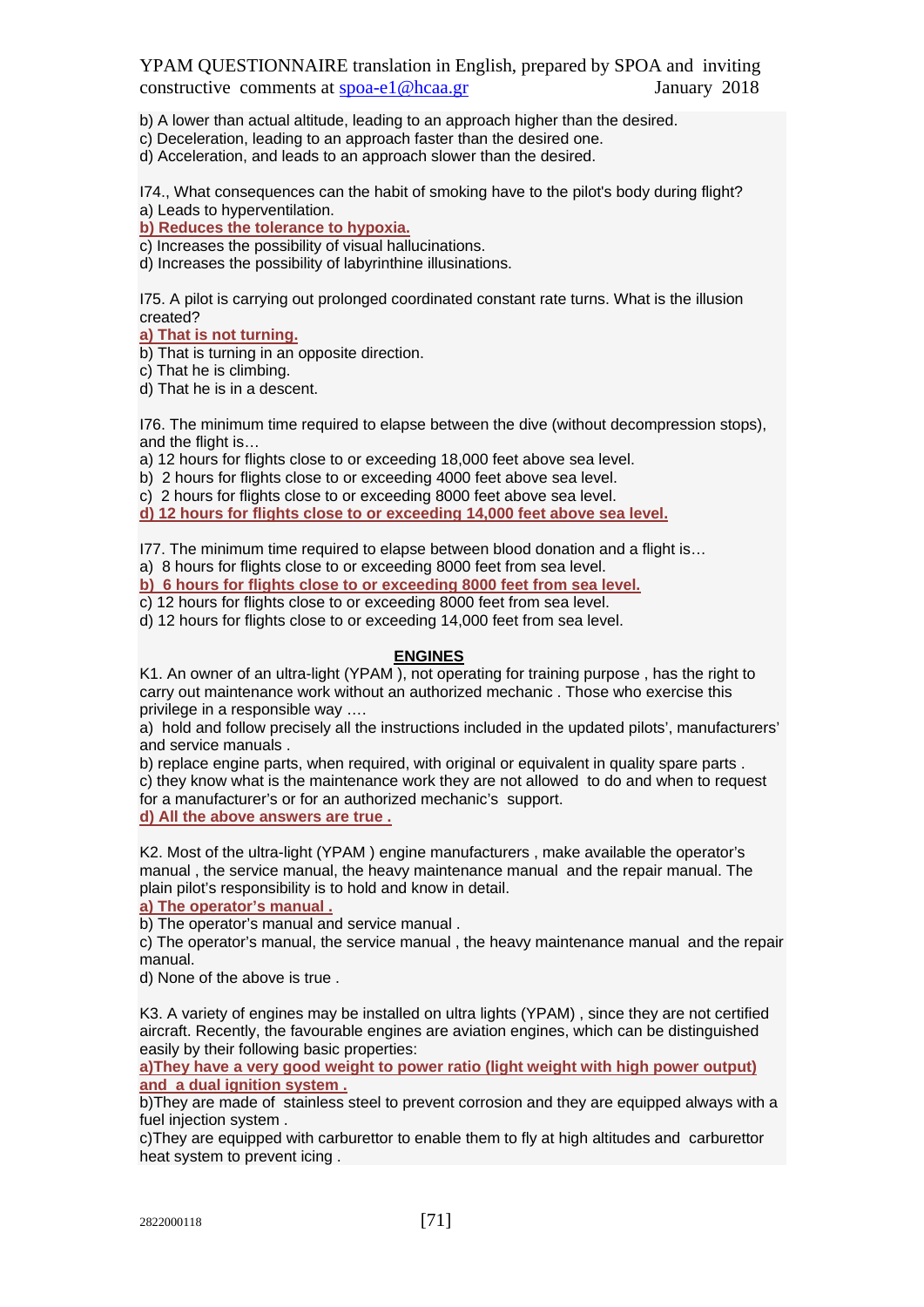d)These engines have been tested successfully on ground vehicles and then modified for aviation use .

K4.On a single Pilot YPAM and on those with very light weight the two stroke operating engines are preferable because ….

a)They cost less, than the cheapest four stroke engine .

b)They have a very good weight to power ratio (light weight combined with high power output).

c)The maintenance and general operation of the two stroke engine is simpler than that of the four-stroke engine.

**d)All the above are true .**

K5.Ultralight (YPAM) pilots know that the four stroke engine has at least two cylinder valves…..

a)For safety reason if one of these becomes inoperative .

**b)One inlet valve and one exhaust valve .**

c)One valve is synchronized with the crankshaft and one valve is synchronized with the reduction gear .

d)The four stroke engine has no valves . There are holes on the body of the cylinder known as ports , covered and uncovered during the up and down piston movement.

K6.In a four stroke engine, the valve mechanical timing with the crankshaft is done in order. a)To prevent burning and expansion of the fuel-air mixture.

b) To prevent the fuel- air mixture to enter the combustion chamber .

**c)The valves to open and close at the proper time .**

d) The valves to open and close due to differential pressure .

K7.The owner of an ultra-light (not operating under the auspices of a training school) has the right to carry out maintenance work without using an authorized mechanic. Those who responsibly exercise this privilege:

**a)keep in store or order specific expendable spare parts (eg a specific silicone) with the specifications required by the manufacturer's service manual .**

b)They use expendable spare parts, having properties as much as possible similar to the ones described in the service manual.

c)They follow the service manual instructions , only for some parts they can find and no for those they cannot find .

d)None of the above answers are true .

K8.An incomparable advantage of a four stroke engine compared with the two-stroke ultra light (YPAM) engine is :

a)The four stroke engine has a better weight to power ratio compared with the two-stroke engine .

b)The four stroke engine is more economical than the two stroke engine . c)Maintenance in four stroke engine is more cheaper than in two stroke engine. **d)Fuel consumption is better in four stroke engine than in two stroke engine .**

K9 A four stroke water cooled engine installed with a fuel injection system instead of a carburetor system , has the following important features .

a)Higher fuel consumption and higher power output as well.

b)Lower fuel consumption and lower power output as well.

**c)Constant power output at any altitude and lower fuel consumption .**

d)Higher fuel consumption but constant power output at any altitude .

K10.A water cooled engine is installed on an YPAM . The recommended maintenance for the water cooler and the engine cooling system is:

a)To inspect the water cooler pipes, with caution, every 100 operating hrs.

b)To replace the water cooler pipes with new pipes , every 2000 operating hrs or after 24 months of normal operation .

c)To drain and refill the anti-freeze e.g. every 50 operating hrs .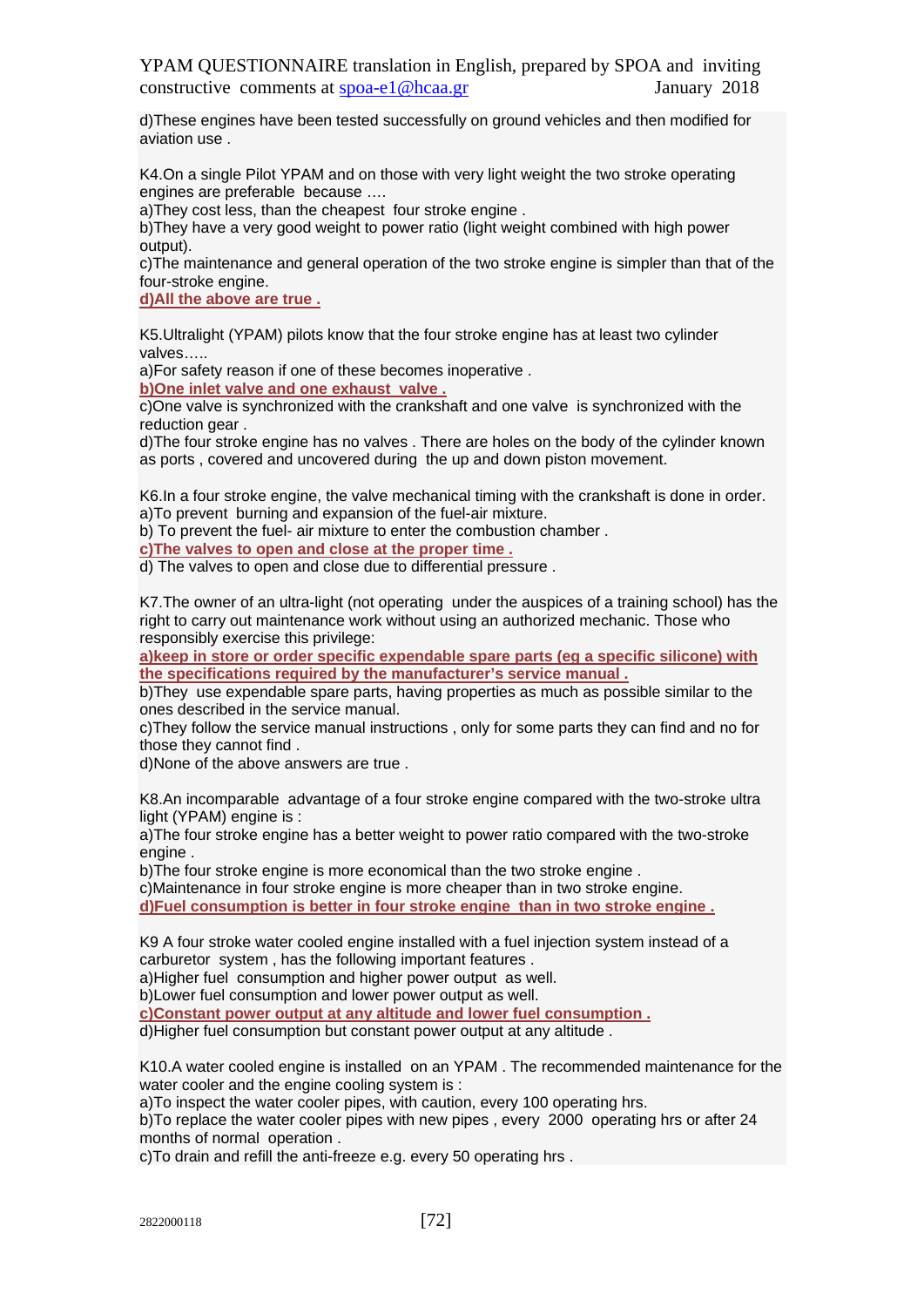**d)All maintenance actions to be carried out in accordance with the maintenance manuals . Different requirements apply for each engine.**

K11. The fuel pump must be replaced whenever required by the service manual or whenever there is even a small probability that a malfunction might occur . It is a part of major importance for the engine and its malfunction will most likely occur: a) During Taxi .

**b) During Take-off.** 

c) During Landing.

d) During Engine start .

K12.Fuel Pump is a major part of the engine which …….

**a) Must be replaced when it is required and has a relatively low cost .**

b) Must be replaced, when it fails, and has a relatively low cost .

c) Must not be replaced and has a relatively high cost .

d) Must be replaced when it is required, although it costs too much .

K13.Fuel Pump is major part of the engine and some manufacturers ……..

a) Recommend to replace it with a new one every 25 operating hrs .

**b)Install a second engine driven pump or a second electrically operated pump for safety reasons .**

c) Recommend to disassemble the pump and in case it is engine driven pump you may replace the internal gaskets , every (1)one year of operation; if the pump is electrically operated , to be checked by a multimeter .

d)Install, instead of an engine driven-pulse pump, an electrical pump.

K14. In all YPAM engines there is a wide use if safety wire locking technique . With the safety wire technique we achieve ........

a)To reduce vibration to that level, so the bolts will not leave their position, due to oscillation. b)Even distribution of thermal loads, so bolts will not overheat unevenly in relation to other bolts.

**c)That a bolt will remain in position, by binding the bolt with another bolt or a fixed point at the engine.**

d)That the engine service has been carried out by an authorized mechanic or by someone with aviation training.

K15. An airfield visitor observes a safety wire lock applied on an engine and asks the pilot what is the basic principle of this technique . The pilot explains that :

a)This safety lock results in securing the bolt with a special wire to prevent it from rotation and becoming unscrewed .

**b)Locking is carried out in such a way that the tendency of the bolt to rotate is balanced by the tension of the special kind of wire.**

c)The lock is carried out in a way to be easily discernible, if the bolt has become partly loose or unscrewed .

d)None of the above answers are true .

K16.About the safety wire technique on an engine, the type of wire (material and thickness) to be used depends on :

a)The type of bolt .

b) The engine area where the bolt is located .

c)The manufacturer and is referred on the engine service manual .

**d)All the above answers are true .**

K17.Unlike with conventional engines, aviation engines have a time limit, either years or operating hours need a major overhaul . The time from one to the next overhaul is called… **a)Time Between Overhauls (TBO)and the longer this time the lower is the cost per flying hour**.

b)Time Between Overhauls (TBO) and the shorter this time the lower is the cost per flying hour.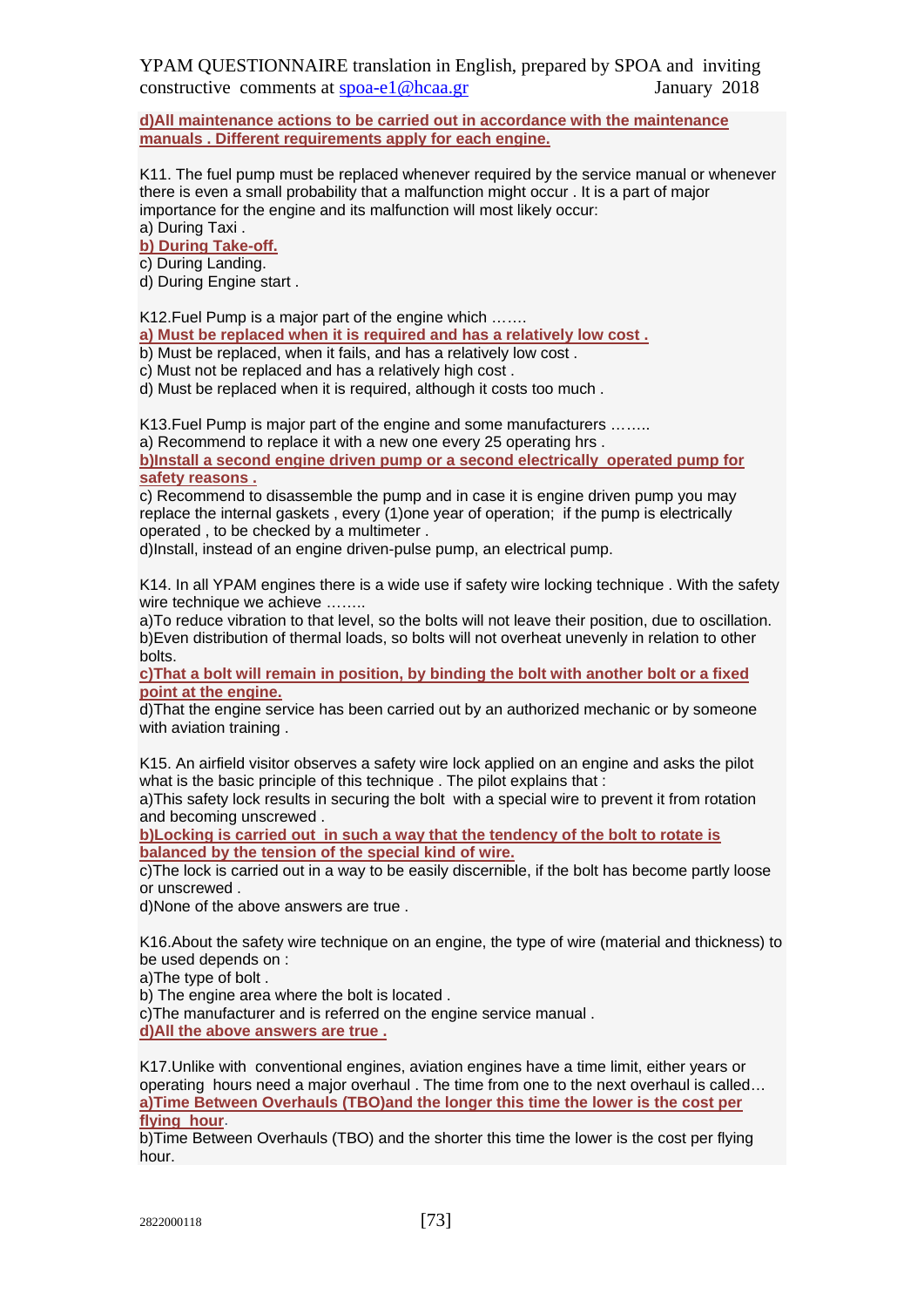c)Time Between Overhaul (TBO) and the longer this time the higher is the cost per flying hour.

d) Time Between Overhaul (TBO) and the cost of flying hour does not change .

K18. During flight a pilot notices an excessively high engine temperature indication . He knows that , this can cause………….

a)Damage to heating pipes and cylinder cooling fins deformation .

**b)Loss of power, excessive oil consumption , and possible permanent internal engine damage .**

c)Damage only the ignition system.

d)None of the above answers is true. High temperatures do not affect the engine operation .

K19.One reason for a double ignition system installation on an aircraft engine is : **a)To improve engine performance** .

b)For even temperature distribution .

c)For balanced cylinder Head Pressure .

d)For noise reduction .

K20. What are the most favourable conditions for carburetor icing? a)Any temperature below the freezing point and a relative humidity less than 50%. b)Temperature 0 °C to 10 °C and low humidity. **c) Temperature -10 ˚C to 20 ˚C and high humidity .** d)Low temperature .

K21. One possible source of problems against the smooth engine operation is…………. a)Fuel remaining in the fuel tank for six months or more. b)Fuel containing water.

c)Engine parts are supplied with wrong kind of fluids. **d)All the above answers are true .**

K22.In a very cold winter flight when using carburetor heating system :

a)More air comes into the carburetor as a result .

b)Engine power output will be reduced.

**c)No carburetor icing will take place .**

d)Engine power output will be improved.

Κ23.During a cross country flight , the pilot had to refuel with lower than provisioned octane rating fuel . When it is used lower octane rating fuel than provisioned , it can cause a)Not the same fuel air mixture in every cylinder .

b)Lower Cylinder head temperatures .

**c)Detonation.**

d)Fire .

K24. An ultra-light pilot after Take-Off and during climb suspects engine detonations . What will be his first corrective action.

a)He must make immediately the mixture "leaner".

**b)He must slightly lower the nose of the aircraft to increase the speed .**

c)He must activate the carburetor heating system .

d)He must reduce the airspeed and keep engine r.p.m. constant .

K25.During an engine run up test on the ground, two YPAM pilots , observe an uncontrollable burning of the fuel/air mixture before the actual spark plug ignition .This engine phenomenon is called:

a)Ignition .

**b)Pre-ignition.**

c)Super explosion.

d)Engine feedback

K26.During a cross country flight the pilot cannot find the proper octane rating fuel recommended by the manufacturer to refuel . When he provisioned octane rating fuel for an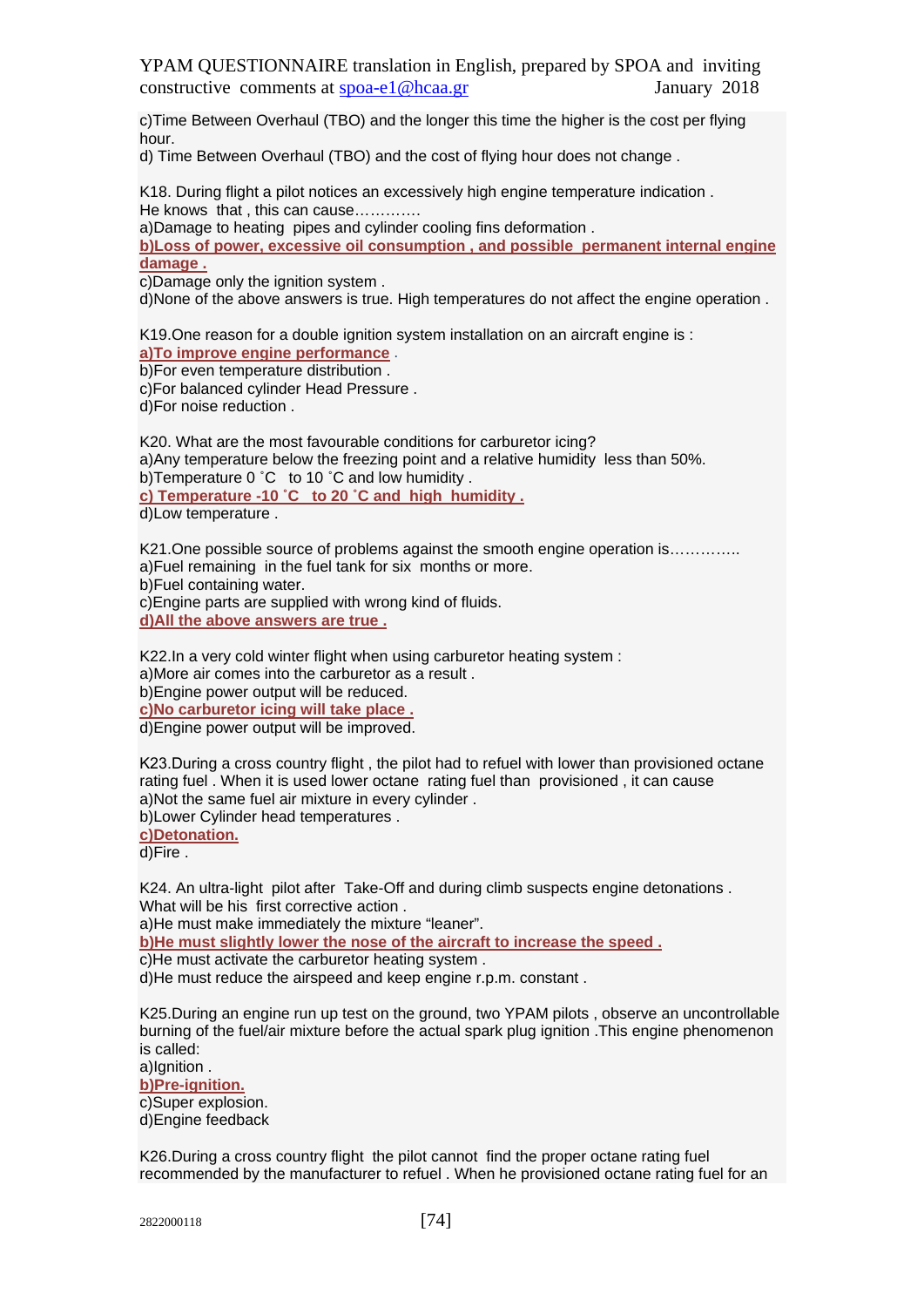aircraft is not available , what is the best alternate option ? **a) Wait until the proper octane rating fuel is available . We use only the type of fuel mentioned in the engine user manual.**

b)To use the next lower octane rating gasoline . There is a slight difference and this will not affect engine operation.

c)Wait until lead free automobile gasoline is available with lower octane gasoline rating. d)To use any automobile fuel, provided that it is from approved gas station.

K27. It's a common practice in aviation to refill the fuel tanks after the last flight of the day. This is considered a good procedure because :

a)Pushes any water contained , on top of the tanks away from the engine fuel supply lines. b)Prevents fuel expansion, making smaller the tank free space(gaseous state).

**c)Limits the possibility to get water in the fuel by condensation, by minimizing the fuel vapour phase in the free space within the tank.**

d)Prepares the airplane for the next day flights.

K28. Experienced pilots always monitor engine instruments and know the normal operation parameters. An abnormally high engine oil temperature indication may be caused by : **a)Too low oil level.**

b)Operating with a high viscosity engine oil.

c)Operating with very rich fuel - air mixture.

d)Operating with a low viscosity engine oil.

K29.During a summer flight an ultra light Pilot observes during climb that the engine overheats. What will be his best action to cool down the engine . **a)To reduce the rate of climb and increase the airspeed.**

b)To reduce climb speed and increase engine r.p.m.

c)To increase climb speed and increase engine r.p.m.

d)To reduce engine r.p.m.

K30. It is an extremely dangerous procedure to hand- start an engine and must be avoided. If it is necessary to turn the propeller by hand it is very important the pilot to: a)Shout "contact" before touching the propeller.

**b)Be in the cabin and have the control.** c)Be in the cabin and give instructions.

d)Requesting assistance from trained mechanic.

K31. In the four stroke piston engine the four- stroke operating cycles are : **a)Intake, compression, combustion, exhaust**.

b)Combustion, intake , compression, exhaust.

c)Compression, intake, combustion, exhaust.

d)Exhaust, intake, compression, combustion.

K32. The cylinder head temperature gauge is known as (CHT) (Cylinder Head Temperature) and measures the temperature from:

a)No 1 cylinder .

b)The turbine .

**c)The hottest cylinder.**

d)The exhaust gases.

K33. During an engine start on a cold winter day the pilot observes that the oil pressure is slightly higher than expected . His best reaction will be:

a)To shut down the engine and check for possible oil leaks .

b)To shut down and restart the engine with caution .

c)To shut down the engine and change the engine oil .

**d)He has nothing to do. It is normal on a cold day, engine oil pressure to be slightly increased, provided that its temperature gradually increases , resulting in gradual decrease of its pressure.**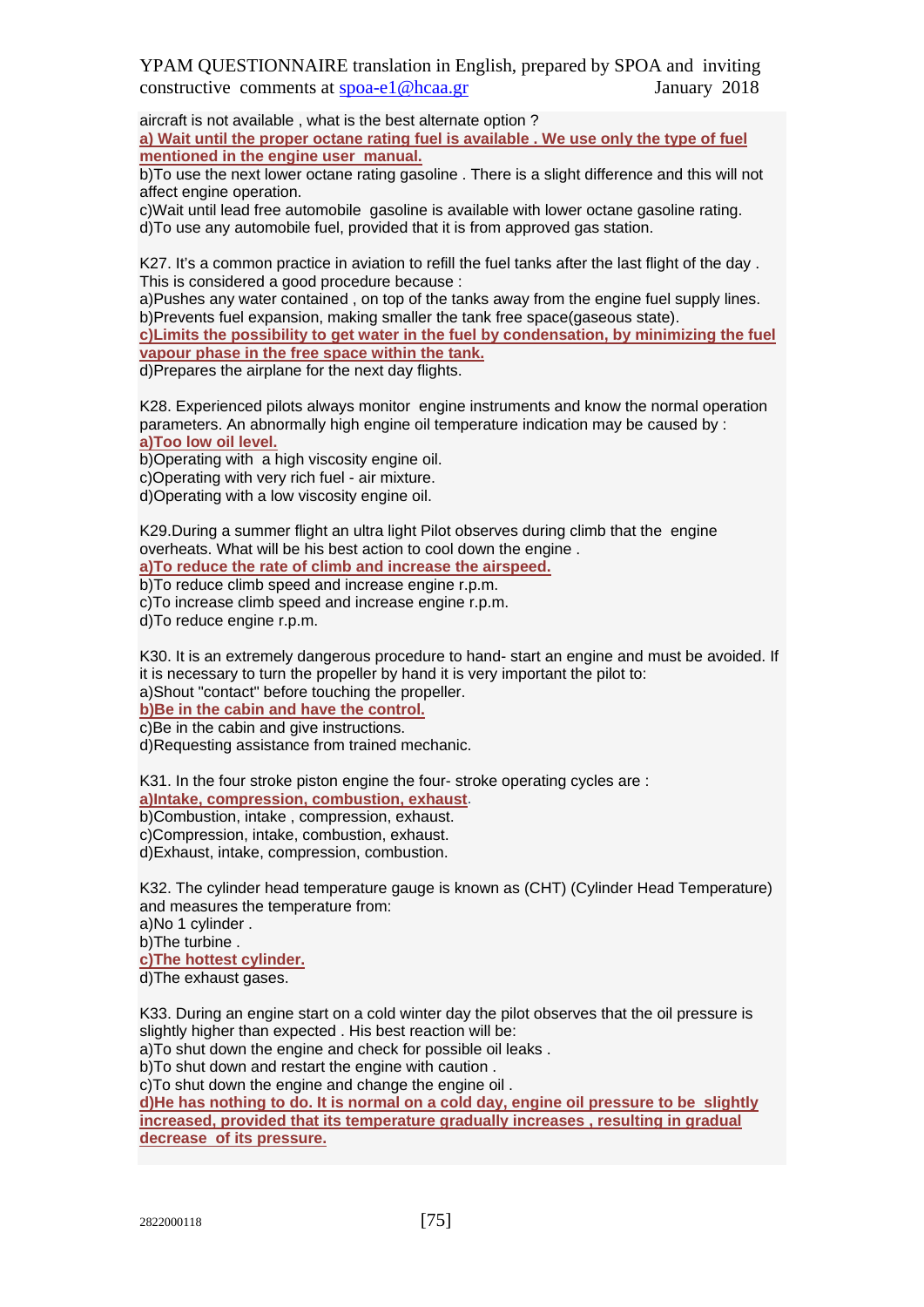K34.During an YPAM flight with a fixed-pitch propeller the first indication of carburetor icing is: a)A decrease in the exhaust manifold pressure. b)A fast decrease of the cylinder Head Temperature . c)An increase of Cylinder Head Temperature . **d)A decrease in engine r.p.m.**

K35. What engine component converts the reciprocating motion to rotation: a)The camshaft . b)The connecting rod . **c)The crank shaft.**

d)The pistons .

K36. When aircraft engineers refer to "fuel air mixture" they refer to........... **a)The mass of the mixture in the cylinders .** b)The volume of the mixture in the cylinders.

c)A small amount of mixture in the carburetor .

d)The volume of the mixture in the intake manifold .

K37 . The Cylinder Head Temperature gauge (CHT) measures …………… **a)The engine exhaust gas temperature .** b)The hottest cylinder.

c)The pair of two front opposite cylinders .

d)The mean temperature of all the cylinders .

K38. During engine start an YPAM pilot observes high oil pressure . What does this mean? a)It is normal, provided pressure decreases as r.p.m. increase to maximum . **b)It is normal , but we must not increase engine r.p.m. until the oil pressure drops to the normal operating range.**

c)The oil filter may be clogged and the engine must be shut down immediately. d)It is due to improper engine oil . The engine must be shut down and restarted after the oil change .

K39.The Cylinder Ηead Temperature gauge (CHT) measures the hottest cylinder temperature by using…………………

a) An electronic temperature sensor.

b)A thermocouple within the coldest cylinder.

c) A thermocouple within the hottest cylinder.

**d) A thermocouple in each cylinder – head.**

K40.Each YPAM pilot knows that, when the difference between (OAT) outside air temperature and dew point is less than 4 °C, carburetor ice may form on ....... a)Movable modular parts .

**b)The choke, when reduced power is used .**

c)The air intake .

d)The fuel nozzle .

K41. During an engine periodic inspection the mechanic discovers "dirty" spark plugs. This means there is…………

**a)Carbon deposit and it usually occurs during a low power descend or in IDLE operation** .

b)Lead deposit and it usually occurs during a moderate power descend or in idle operation . c)Residual combustion deposit and it usually occurs during high engine r.p.m. d)Residual combustion deposit and it usually occurs in an overheated engine operating with lean mixture .

K42. During flight an YPAM pilot suspects that he is flying through carburetor icing conditions. Given that there is such a system available in the particular YPAM he decides to operate it. Except icing what other consequences are brought about by using Carb-Heat without being in icing conditions (CHT= Cylinder Head Temperature)? a)CHT, RPM and power output are uncontrollable.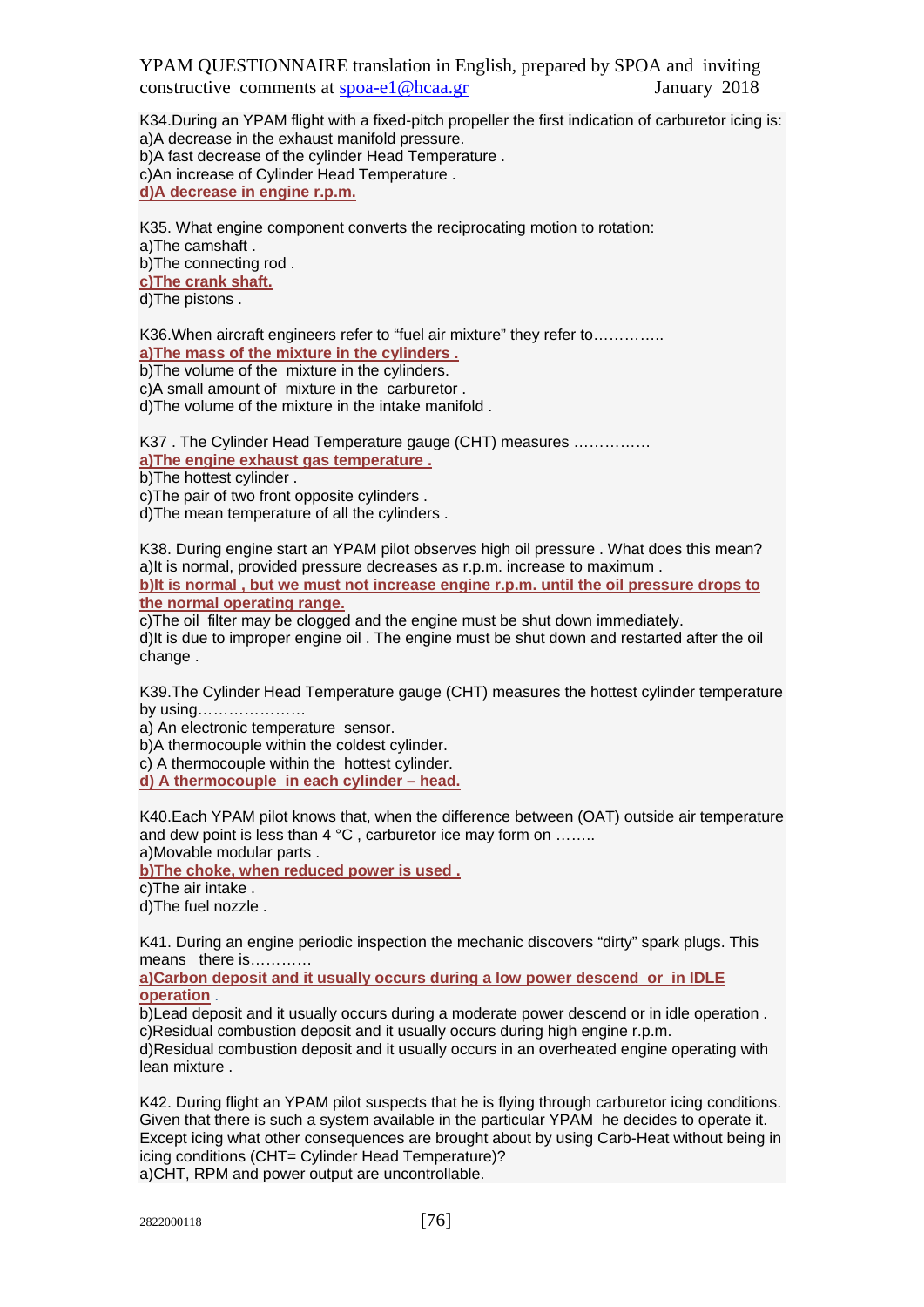b)Decreases CHT, RPM and power output . c)Increases CHT,RPM but decreases power output **d)Increases CHT , but decreases RPM and the engine power**.

K43. Drag in case of wind milling propeller compared to that produced by a non-operating engine propeller is:

a)Lower .

**b)Greater** .

c)Lower of greater depending on the propeller blade tips stall. d)The same ; there is no difference .

K44. Some YPAMs are equipped by a backup fuel acceleration electrical pump(booster pump).This acceleration booster electrical pump is usually mounted in….. **a)In the lowest position of the fuel tank .**

b)Upstream of the engine driven mechanical pump.

c)Downstream of the fuel tank fuel feed lines .

d)Under the fuel tank selector which is located between the two pilot seats .

K45.Which of the following prevents the oil pressure to reach unacceptably high values and cause some serious damage to the engine .

**a)The pressure relief valve .**

b)the ball valve.

c)The by-pass valve .

d)The non – return valve .

K46.Excessive high Engine temperatures…………….. a)Will cause damage to the heating pipes and cylinder cooling fins deformation . **b)Will cause loss of power , excessive oil consumption , and possibly an internal permanent engine damage** . c)Will not affect engine at all. d)Will cause damage only to the ignition system.

K47. Operating the carburetor heat ……

a)Causes more air entering the carburetor .

**b)Will enrich the fuel air mixture** .

c)Has no effect on the fuel-air mixture . d)Will improve engine power .

K48. If the appropriate octane rating fuel is not available what type of fuel you can use as a substitute .

**a)The next higher octane rating gasoline** .

b)The next lower octane rating gasoline .

c)Unleaded automobile gasoline with lower octane rating.

d)Any automobile gasoline .

K49. Airplane piston engines internal cooling depend on . a)A suitably operating thermostat . b)The air flow passing through the exhaust manifold .

**c)The circulation of lubricating oils .**

d)The air cooler .

K50. Which procedure contributes to engine cooling in case of engine's overheating……… **a)Enriching the mixture** .

b)Increasing engine r.p.m.

c)Decreasing the airspeed .

d)Decreasing engine r.p.m.

K51.What will be pilot's first action immediately after starting the engine . **a)Adjust engine r.p.m. and check engine instruments for the proper indications**.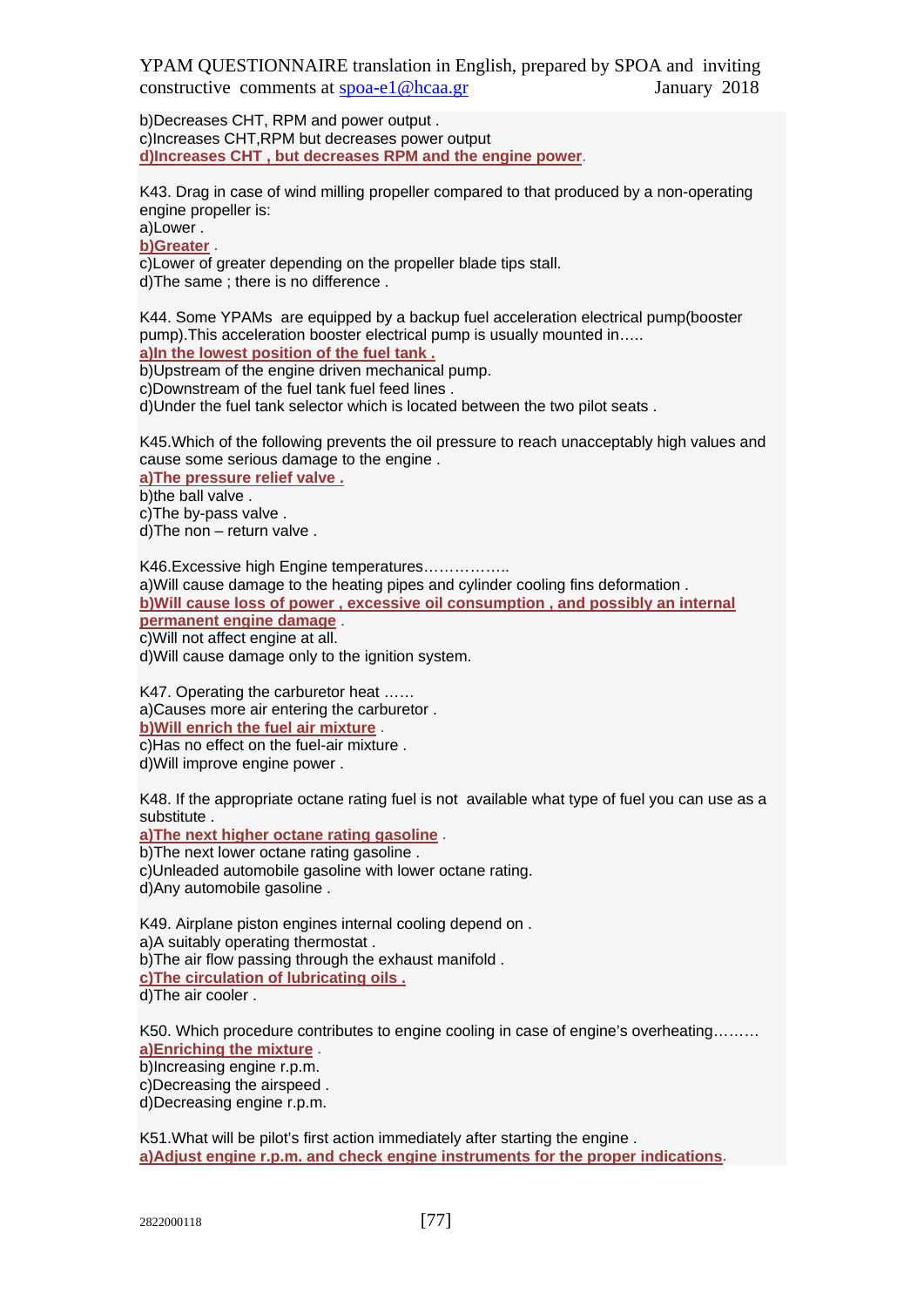b)Select, momentarily, magneto or ignition switch to OFF position in order to check grounding. c)To check the brakes and the parking brake.

d)To check fuel tank quantity indications.

K52.If the oil pressure is slightly higher during start on a cold day : a)Shut down the engine, there is possibly on oil leak . b)Shut down the engine immediately and restart with caution . c)Engine oil must be changed . **d)This is normal, provided that oils temperature gradually increases** .

K53.Octane rating is the measure of ….. a)Fuel vaporization tendency . b) The fuel ability to ignite. **c)The fuel ability to resist detonation**. d)Fuel's resistance to random detonation.

K54.The instrument, measuring the "EGT" exhaust gas temperature, measures . **a)Temperature of exhaust gases**.

b)Temperature of the hottest cylinder.

c) Temperature of the coldest cylinder.

d)The mean temperature of all cylinders.

K55. Each cylinder valve, during a full cycle of a four-stroke piston engine, opens and closes **a)One time** .

b)Two times .

c)Three times .

d)Four times .

K56.What is the function of the mixture control (idle cut-off) switch, on a piston engine .

a)Controls the fuel inlet of the idle-jet, during idle operation.

b)Changes fuel flow of the main jet .

c)Shuts down the engine, during taxing, in idle, when cylinder head temperature increases fast, to keep spark plugs clear.

**d)Cuts off the fuel supply to the carburetor.**

K57.The detonation of the fuel mixture in a piston engine is associated .

a)With use of fuel of higher octane grade than that certified .

b)With use of rich mixture and low Cylinder Heads Temperature .

**c)With excessive build up on the plugs during long operation with a high rich mixture** . d)With use of lean mixture and high Cylinder Heads Temperature.

K58.During pre-ignition, the smooth operation of a four stroke engine is disturbed by: a)Uncontrolled explosions of the mixture .

**b)A carbon hot spot in the combustion chamber causing premature ignition of the mixture** .

c)A slow burn of a rich mixture inside the hot cylinder .

d)An explosion of any mixture that takes place inside the hot cylinder .

K59.Cylinder head temperature in a piston engine is measured using :

a)Thermo-couple mounted on No1 cylinder .

b)A resistor wherever there is available voltage supply .

c)A resistor in the exhaust manifold .

**d)Thermocouple mounted on the hottest cylinder** .

K60.How altitude increase affects the fuel – air mixture supplied to the engine . a)Mixture becomes leaner.

**b) Mixture becomes richer**.

c) Mixture does not change significantly.

d)Flight altitude has no effect on the mixture.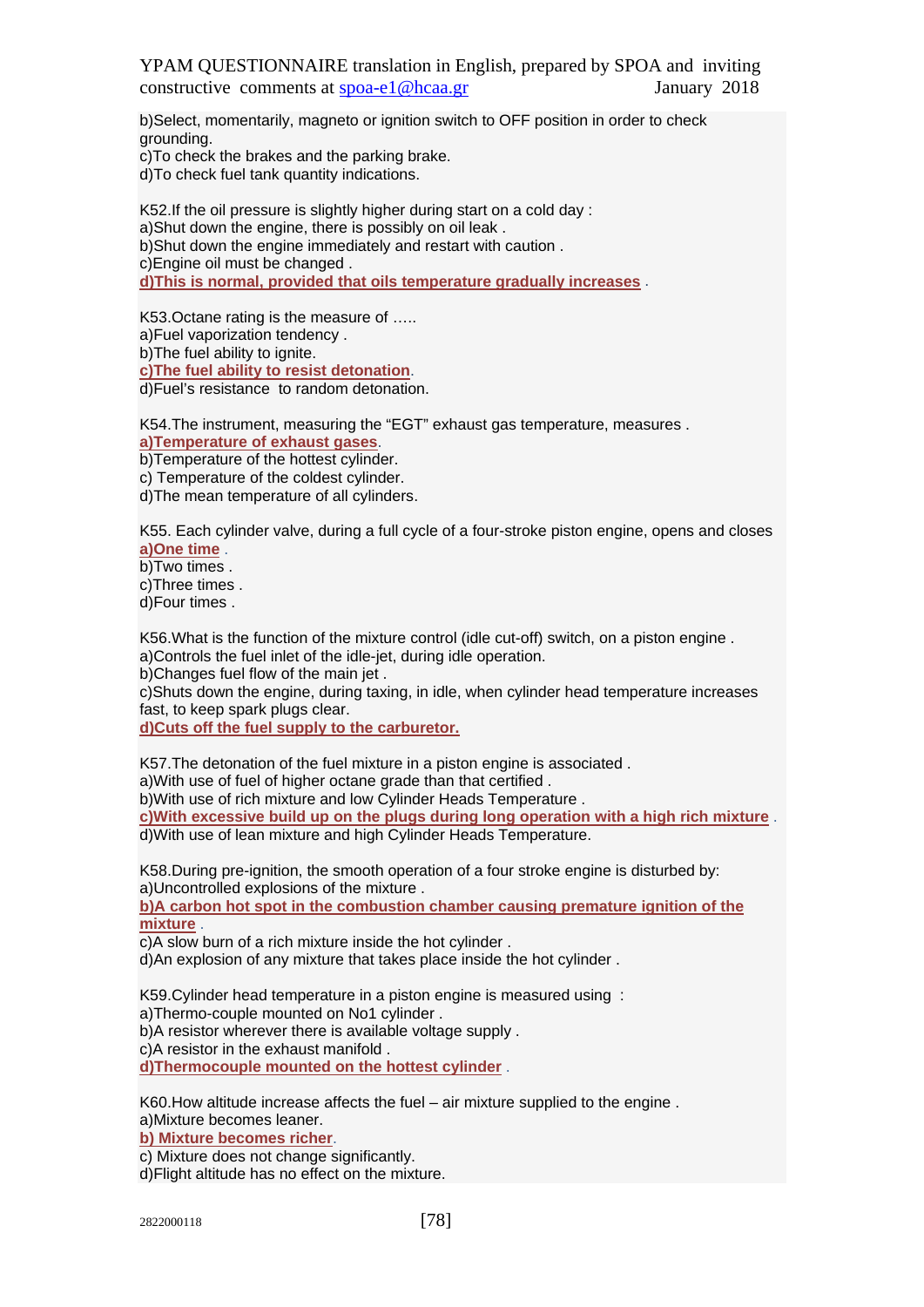K61.An aircraft is flying straight and level at 8000 feet. After starting to descend, how does the lower altitudes affect the mixture .

**a)Mixture becomes leaner** .

b)Mixture becomes richer .

c)Mixture is unaffected.

d)Depends on the airspeed of flight .

K62.After landing, the engine continues to run after the ignition switch is turned off. What is the possible cause and the recommended corrective action?

**a)Overheated Engine-Corrective action: cool down the engine in low r.p.m.(2000).** 

b)Overheated Engine -Corrective action: cool down the engine in high r.p.m(5000)

c)Very Low Engine Temperature –warm up the engine at high r.p.m. (5000)

d)The fuel – air mixture is lean – activate the mixture control (choke)

K63. After starting and warming up, the engine is roughly running at idle, and at the same time there is too much exhaust gas. What is the most probable cause ? a)The spark plug temperature is too low.

b)The fuel air mixture is too lean.

c)The spark plug temperature is too high.

**d)The starting carburetor choke, has remained activated** .

K64.After starting the engine, the engine oil level is increasing .

a)Engine oil needs to be changed .

b) Engine oil temperature is too high .

**c) Engine oil temperature is too low** .

d) Engine oil has been just changed .

K65. If the aircraft engine is permitted to use MOGAS (automobile gasoline), in which case can we use AVGAS?

**a)If there is no other fuel available or when a "vapor lock" occurs** .

b)Always .

c)When the engine is close to the scheduled overhaul .

d)When the engine is brand new or comes from a major overhaul .

K66.The two stroke engine oil type:

a)Has the same specifications with the oil of the four stroke engines .

b)Is changed after a certain operating hours .

**c)Is consumed in a mixture with the fuel, in certain proportion, or is injected into the engine**.

d)Has the same specification with the oil used in the propeller pitch governor .

K67. In an ultra-light four stroke engine, if the oil pressure does not begin to rise within 15 seconds after an engine start in summer or 30 seconds in winter, then the pilot must…. a)Wait another 60 seconds .

b)Increase engine r.p.m. to 100%.

**c)Shut down the engine immediately** .

d)Increase engine r.p.m. to 50%.

K68.You should expect carburetor icing: **a)During descend and approach** .

b)During taxi and take off.

c)During cruising at the maximum speed.

d)During a steep descent .

K69. An internal combustion engine cylinder , operating at an altitude of 18000 feet contains……….compared to the same cylinder , completely filled with air and operating at sea level.

a)More nitrogen .

b)Twice the amount of oxygen.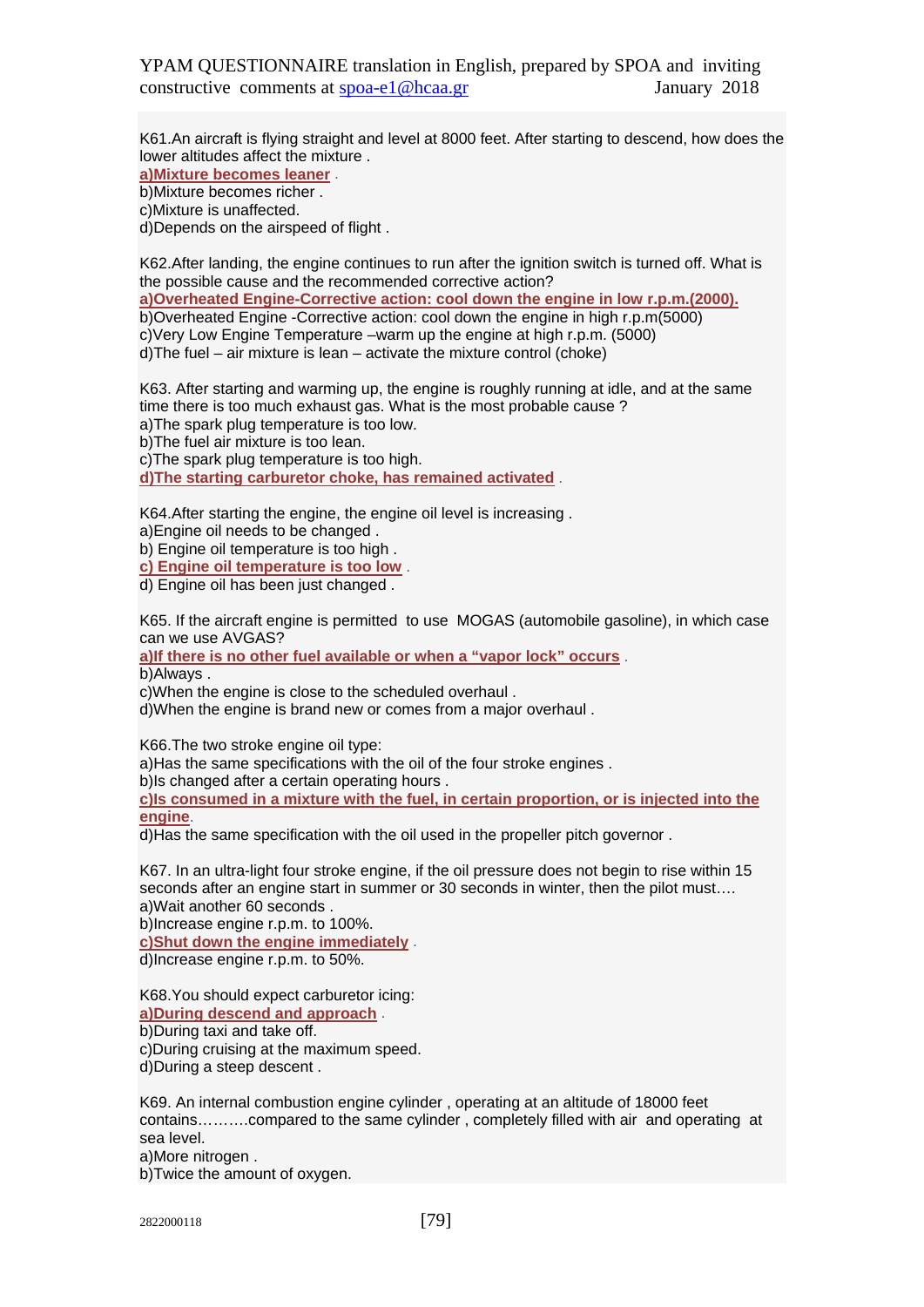c)The same oxygen . **d)Half the oxygen**.

K70. Concerning ignition system with magneto :

**a)Is a self – contained , engine – driven unit, which supplies electrical current to the plugs and is completely independent of the electrical system of the aircraft** .

b)It is always connected to the battery, and produces high power output only on high engine r.p.m.

c)Comprises two magnetos, one fires the spark plugs in odd cylinders the other fires the spark plugs on even cylinders .

d)The operation of the magnetos is controlled by an ON-OFF MASTER Switch .

K71. In an airplane with a fixed-pitch propeller, the first instrument indication of carburetor icing is:

a)An increase in engine r.p.m.

**b)A decrease in manifold pressure .**

c)An Increase of cylinder head temperature .

d)An Increase in exhaust gas temperature .

K72. An engine continues to run after the ignition switch is turned to off position . What is the pilot's best course of action ?

a) Keep trying to reset the ignition switch .

b)To move the throttle to the idle position .

c)To move the throttle to the take off position .

**d)To move the mixture control , to the idle cut – off position** .

## **RADIOTELEPHONY-PHRASEOLOGY**

F1. Every pilot knows that in radio communication has to follow a standard phraseology. A passenger asks an YPAM pilot why does this happen. What the pilot's answer should be? a) In this way, the Air Traffic Controller can understand if he is in communication with a licensed pilot or an outsider to aviation, transmitting over the radio.

b) In this way, those who listen to the frequency as well as the passengers in the aircraft, do not understand what happens and do not panic in an emergency.

**c) In this way, the risk of misunderstanding and confusion is reduced and more information is exchanged in less time**.

d) None of the above.

F2. A pilot of an YPAM (SX-UAB) approaching the airport, reports his position to the Air Traffic Controller. He then receives the message: "SX-UAB, traffic at two o'clock, distance 10 miles, north course, 2700 feet climbing". Why did he receive this message?

**a) The Air Traffic Controller made a standard traffic update for SX-UAB**.

b) The Air Traffic Controller obviously informs all other aircraft about the position and course of SX-UAB.

c) The Air Traffic Controller gave wrong information, the pilot of SX-UAB should seek clarification.

d) None of the above.

F3. In controlled airspace with Radar service, it is mandatory for pilots to activate their aircraft Transponder. In the Greek FIR the following codes 7000, 7600 and 7700 indicate respectively …

a) VFR flight, radio communication failure, Hijack.

b) Radio-failure, Emergency, VFR flight.

c) Radio-failure, VFR-flight, Emergency.

**d) VFR flight, Radio-failure, Emergency**.

F4. In radio-telephony, standard phraseology,100.300 is pronounced…

a) ONE HUNDRED POINT THREE

b) ONE DOUBLE OOU POINT THREE

c) ONE ZERO ZERO DECIMAL THREE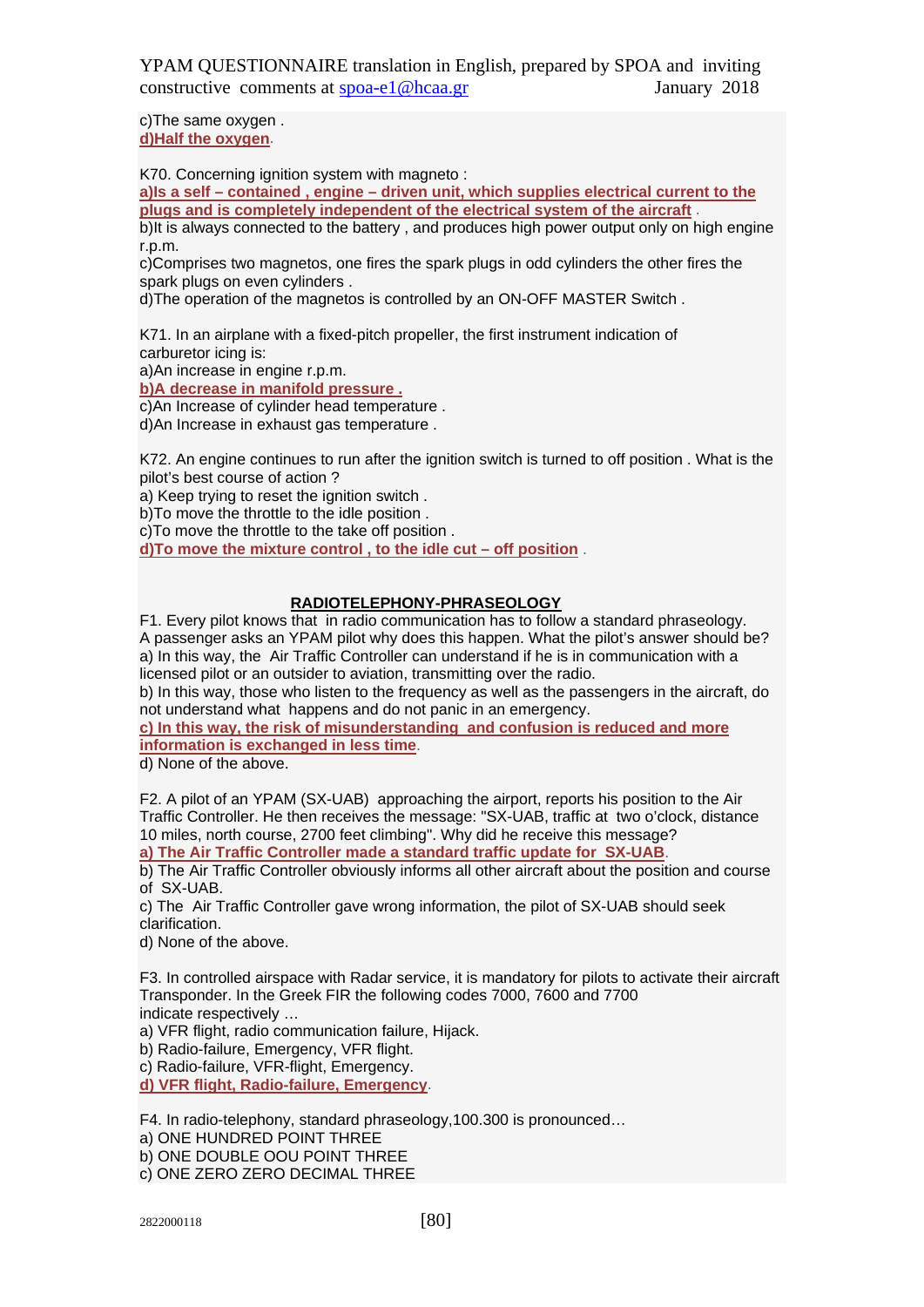**d) WUN ZE-RO ZE-RO DAY-SEE-MAL TREE**.

F5. What is the true phraseology, from Airport Control Tower to an aircraft, to confirm whether is ready for takeoff?

a) ARE YOU READY FOR TAKE-OFF. **b) ARE YOU READY FOR DEPARTURE**. c) ARE YOU READY FOR LINE UP. d) All the above.

F6. An aircraft is in final for landing, while a second one is in downwind. What is the right phraseology to be used ,by the Airport Control Tower, to the aircraft in downwind so to slightly delay its own approach to allow extra time for the leading aircraft in final?

**a) EXTEND DOWNWIND**.

b) EXTEND LONG APPROACH TO DONWIND.

c) EXTEND BASE.

d) None of the above.

F7. An YPAM pilot receive, from the Airport Control Tower, the following directive: "hold short of runway". What the read back of the pilot should be over the radio? a) ROGER.

b) WILCO.

**c) HOLDING SHORT**.

d) ROGER WE WILL DO

F8. An YPAM pilot intents to cross the runway in use, what wording should he use when in communication with the Airport Control Tower? a) REQUEST TO PASS RUNWAY [number].

b) REQUEST CROSS AIRWAY [number]. c) REQUEST CLEARANCE TO CROSS AIRWAY [number]. **d) REQUEST CROSS RUNWAY [number].**

F9.Airport Control Tower clears for take-off SX-BDI. What is the correct response from the aircraft pilot to the take-off clearance?

(A) SX-BDI ROGER.

(B) CLEARED FOR TAKE-OFF.

(C) ROGER CLEARED FOR TAKE-OFF.

**(D) CLEARED FOR TAKE-OFF SX-BDI**.

F10. What phraseology will an aircraft pilot use, when he observes another traffic, for which information was previously given by the Control Tower? a) TRAFFIC IN CONTACT. b) ROGER TRAFFIC IN CONTACT.

c) CONTACT REPORTED TRAFFIC.

**d) TRAFFIC IN SIGHT**.

F11. If a pilot is in an emergency, which signal should be transmitted over the radio? a) EMERGENCY DESCENT.

**b) MAYDAY-MAYDAY-MAYDAY**.

c) PAN-PAN-PAN.

d) REQUEST EMERGENCY DESCENT

F12.An aircraft pilot is requesting airport information for departure. Which standard phraseology should be used?

a) REQUEST TAKE-OFF INFORMATION.

**b) REQUEST DEPARTURE INFORMATION**.

c) REQUEST AERODROME INFORMATION.

d) REQUEST AERODROME WEATHER INFORMATION.

F13.An aircraft pilot asks for taxiing instructions. Which standardized phraseology should he used?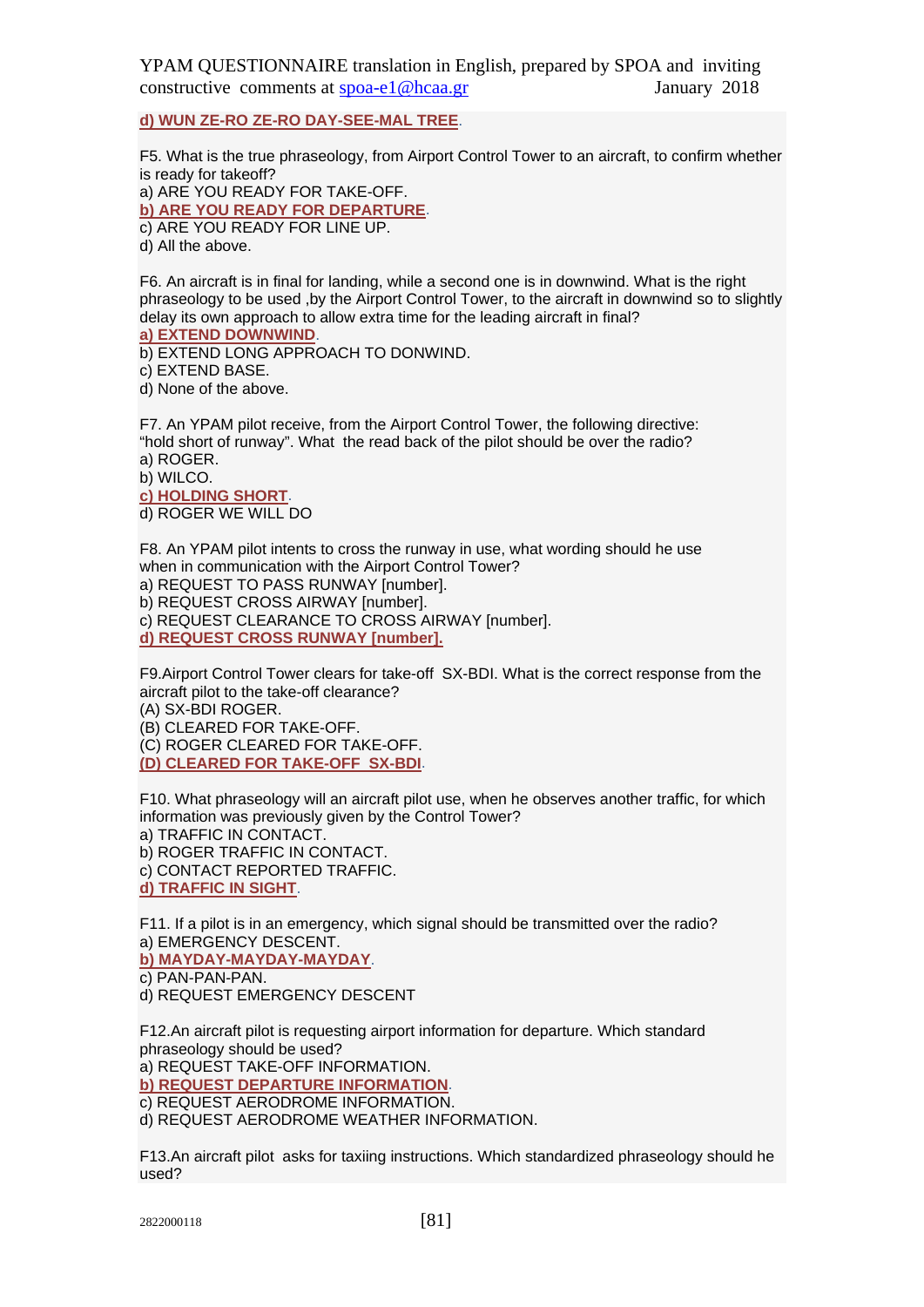### **a) AT SOUTH APRON REQUEST TAXI**.

b) REQUEST CLEARANCE TO TAXI. c) REQUEST TAXI FOR TAKE-OFF. d) REQUEST TAXI TO HOLDING POINT.

F14. When requested by the Control Tower to report "runway clear", the correct standard phraseology is:

a) RUNWAY IS CLEARED. b) CLEARED RUNWAY.

**c) RUNWAY VACATED**.

d) VACATED THE RUNWAY.

F15. In radio-telephony which of the following wordings is correct in order, the Airport Control Tower, to know when the aircraft pilot is ready for take-off ?

**a) REPORT WHEN READY FOR DEPARTURE**. b) REPORT WHEN READY FOR TAKE-OFF.

c) ARE YOU READY FOR TAKE OFF

d) All the above.

F16. Which of the following statements is the correct phraseology to request from the Airport Control Tower the correct time?

a) WHAT TIME IS IT?

b) TIME CHECK. **c) REQUEST TIME CHECK**. d) CHECKTIME.

F17. The standard radiotelephony phraseology provisioned by ICAO, applies to all cases for which it is specified. When the standard phraseology does not serve the purpose of a radio communication...

a) Τhe closest relative standard phraseology is used.

b) They are done no reports - communications beyond the standard.

c) Other than radio communication must be used e.g. via mobile phone.

**d) Plain language is used**.

F18. In radiotelephony, and in order to save time, the Air Traffic Controller can use abbreviated Call Signs. An YPAM with registration SX-UAB the correct abbreviated call sign is…

a) UAB

b) X-UAB

**c) S-AB**

d) AB

F19. In radio-telephony, the authorization for taxiing to the runway in use will be given using standard phraseology as follows:

**a) TAXI VIA .... TO HOLDING POINT ....... RUNWAY ...**

b) CLEARED TO RUNWAY .... VIA ....

c) RUNWAY ..... TAXI VIA .....

d) TAXI VIA .... TO RUNWAY…..

F20. The standard names for the Services of : Area Control Center, Approach Control, Airport Control Tower and Ground Movements Control respectively are… a) CONTROL, ARRIVAL, AERODROME DISPATCH and APRON. **b) CONTROL, APPROACH, TOWER and GROUND**. c) CONTROL, INFORMATION, ARRIVAL and HOMER.

d) CONTROL, RADAR, APPROACH and INFORMATI0N.

21.An YPAM pilot during flight, receives the following message from the radar controller: "TRAFFIC AT TREE "O'CLOCK". Meaning that… a)There is traffic on the left.

**b)There is traffic on the right.**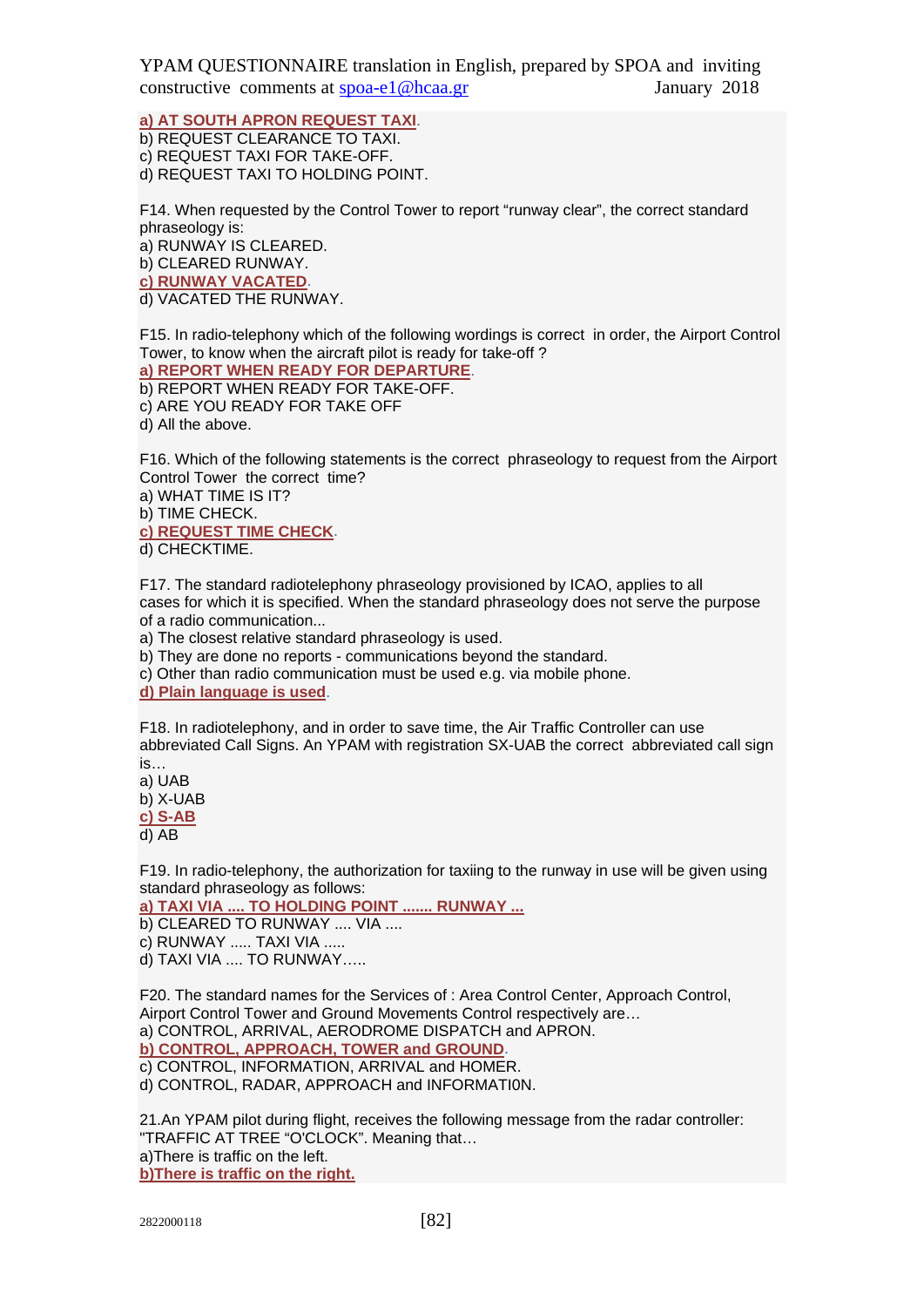c)The radar controller maintains separation of three miles between aircraft. d)There is traffic three miles ahead.

F22. An YPAM pilot is approaching for landing at a controlled airport in use. Approaching (inbound) he makes a call on the radio, but gets no answer. He performs all procedural actions, but still receives no answer. What should he do? a) Make three (3) repeated calls to attract the attention of the Air Traffic Controller.

**b) Follow the RADIO COMMUNICATION FAILURE procedure**.

c) Failing to receive a response he must divert to the alternative airport. d) He should wait for twenty (20) seconds and then make a second call. If needed after twenty (20) seconds, he should transmit for a third time, and so on.

F23. In radiotelephony, when can the phrase "Take-off" be used by a pilot?

a) Never, it is only used by the Tower Controller (Airport Control Tower).

b) To advise the Tower that he is ready for departure.

c) Only when the aircraft has already entered and is taxiing on the runway in use. **d) Only to confirm that the clearance to take-off was received and only if it was at first place broadcasted by the Tower Controller.**

F24. An YPAM pilot wants to inform the Airport Control Tower that he prepares for take-off, the correct phrase is ...

a) READY FOR TAKE-OFF. **b) READY FOR DEPARTURE**. c) READY FOR LINE-UP. d) READY TO GO.

F25.An YPAM pilot preparing to make an addiction flight decides to abort the take-off after he has already started the takeoff run, because he heard a suspicious noise coming from the engine. What is the proper phrase to inform Airport Control Tower that he is aborting take-off? a) ABANDON TAKE-OFF.

**b) STOPPING**. c) ABORT TAKE-OFF.

d) CANCEL TAKE-OFF.

F26.A sudden strong cross wind during approach does not allow an YPAM pilot to land. How come he should inform the Airport Control Tower that he is proceeding with a missed approach procedure?

#### **a) GOING AROUND**

b) RETRYING APPROACH c) ENTER AGAIN IN THE CIRCUIT d) PITCHING UP

F27. An YPAM pilot is approaching to a major airport. Immediately after landing he is called by the Airport Control Tower to «Vacate left». What does this mean?

a) Give way to the aircraft that is on your left.

b) Vacate immediately the runway or keep left because another aircraft is landing.

c) Stop on the left side of the runway and wait for instructions.

**d) Turn left at the first available taxiway to vacate the runway**.

F28. In radio-telephony, if the signal is interrupted or the noise is so loud, that we understand nothing, the proper response is…

**a) You are UNREADABLE**.

b) You are READABLE NOW AND THEN.

c) You are READABLE WITH DIFFICULTY.

d) You are READABLE.

F29.During a flight, it is not possible to achieve contact with an aeronautical station on the designated frequency. What should the YPAM pilot do?

a) Attempt to make contact on another frequency appropriate for the particular route.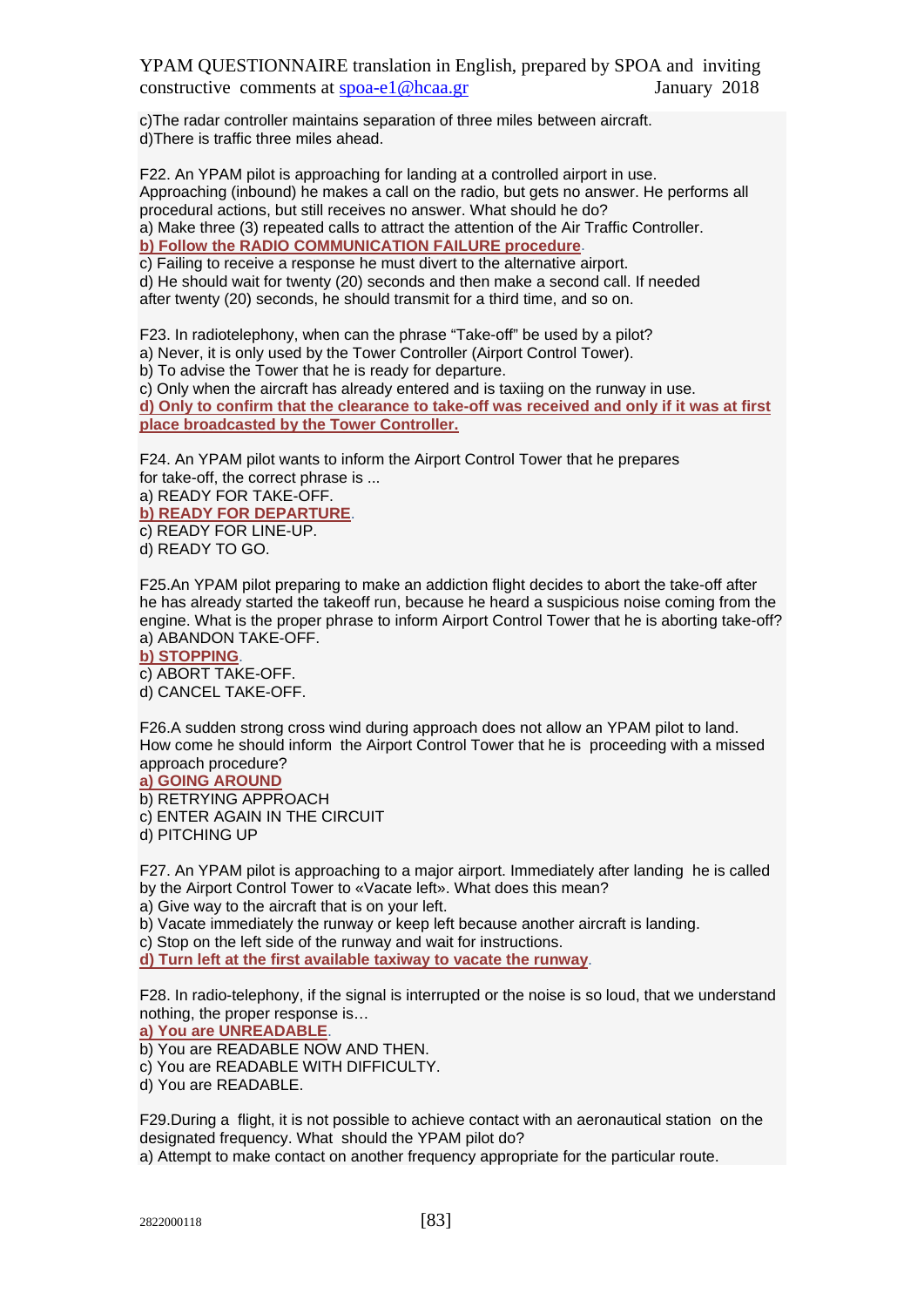b) Attempt to establish communication with another aeronautical station, on the ground or aircraft, on a frequency suitable for the particular route.

c) If his efforts are not successful, he should transmit his message twice on the frequency or frequencies, putting in front of his message the phrase "TRANSMITTING BLIND". **d) All the above are true**.

F30. An YPAM pilot gets a command to remain clear of the runway in use. What is the correct wording for the pilot to display that he understands and will comply?

a) Roger.

# **b) Holding short.**

c) Will stop before.

d) Wilco(WILL COMPLY).

F31. In what language should air and ground radiotelephony communications be contacted? a) In Greece and inside the Greek FIR, exclusively in Greek.

b) In Greece and inside the Greek FIR, given that we are in the European Union, exclusively in English.

**c) Carried out in the language normally used by the ground station or else in English.** d) Are conducted in the language that the pilot speaks and understands better.

F32. As an YPAM approaches an airport, radiotelephony communications are conducted in Greek. Then, another aircraft approaching reports in English and the station replies in English because that pilot does not speak Greek. Does something change, from this time, regarding all other communications?

a) No, since air/ground communications where initially carried out in Greek. Everyone involved, except the pilot who does not understand Greek, can report in Greek.

b) No, since the ground station speaks both Greek and English, there is no need to change something, regarding all communications.

c) Yes, basic courtesy requires that when someone in the group does not speak Greek all others should speak English so that he feels welcomed.

**d) Yes, flight safety requires that when a pilot does not speak Greek everyone involved should speak English so the other pilot can have a full picture or even be able to contribute in flight safety**.

F33. In radiotelephony what does the phrase "squawk 1234" mean?

a) Make a quick reading of DF (direction finder)

b) Make a trial broadcast on the frequency 123.4 MHz

c) Remain on frequency 123.4 MHz

**d) Select the transponder code 1234**.

F34. In the unlikely case that we need to emit the distress signal "MAYDAY", according to standard phraseology this should be done...

**a) At the frequency in use - where we had recent communication, since this is the most immediate action (not requiring time) .If this has no effect, then this should be done at the frequency 121,5 MHz**.

b) On the emergency frequency 121,5 MHz, which is the emergency frequency and closely monitored by ground stations and some aeronautical stations.

c) At any other international emergency frequency.

d) At any frequency, at the pilot's discretion.

F35.In radiotelephony the emergency message must at least contain the following information:

a) Call-sign of aircraft, route and destination airport.

**b) Ground station call-sign, aircraft call-sign, nature of the risk, pilot intentions, current position (level and course).**

c) Aircraft call-sign, departure airport, position and flight level.

d) Aircraft call-sign, current position and what kind of assistance the pilot requires.

F36. In radiotelephony when an aircraft "READS BACK", that means…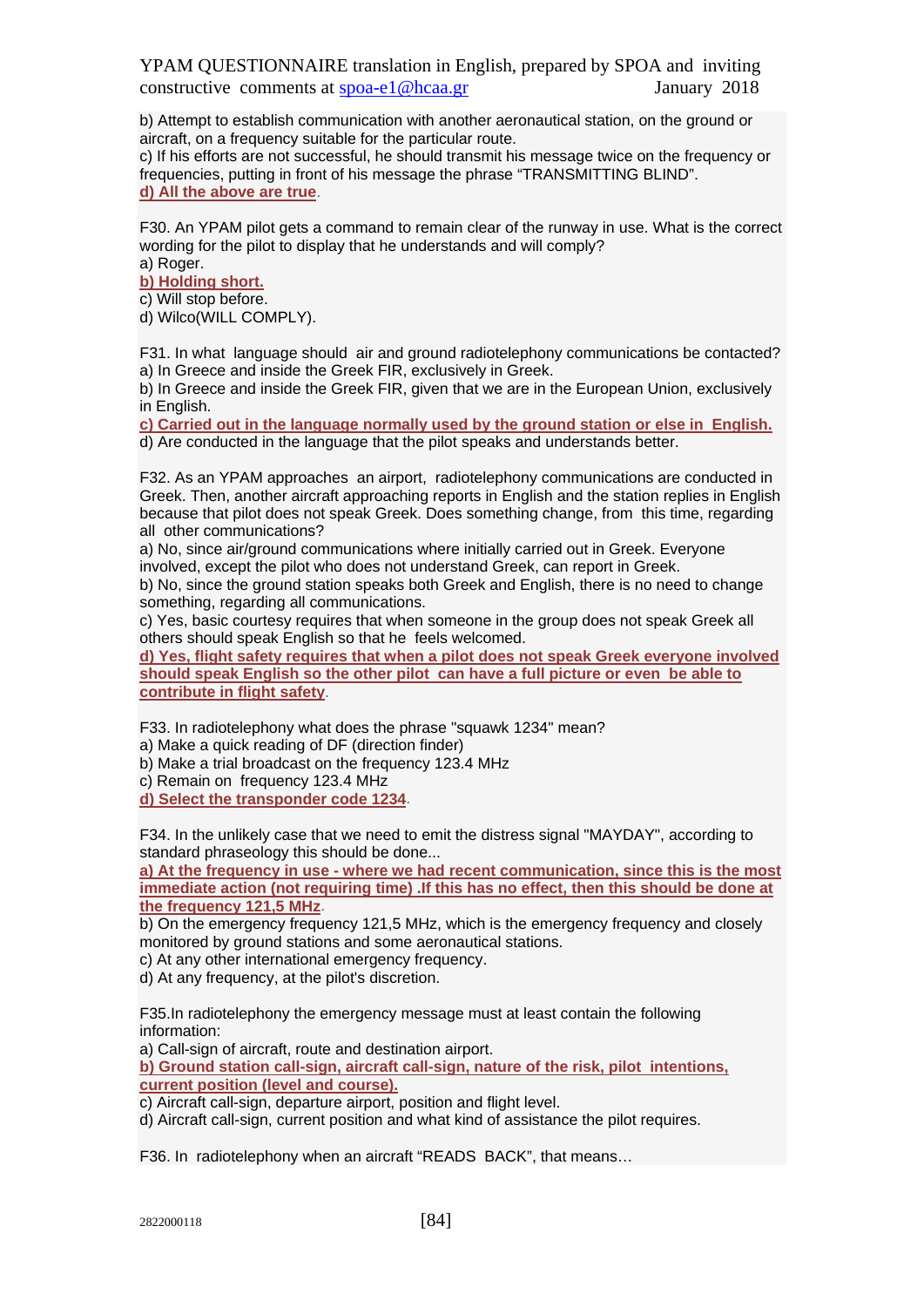a) Transmission of a station to another in cases of failure of two-way communication, but when it is believed that the called station is able to receive the broadcast. b) A method in which telecommunication between two stations, at a given time, is made one way – also known as Single Direction Telecommunication (SIMPLEX). c) Any transmission, emission or reception of signs, signals, text, images, sounds or information of any nature, by wire or optical means or other electromagnetic systems. **d) Α process by which the person, who receives the message, retransmits back the critical parts to ascertain that he received it correctly(part of, or complete message).**

F37. In radiotelephony for spelling of names, words, abbreviations and words whose pronunciation can cause doubts, use ...

a) The line drawing alphabet.

b) The English alphabet.

**c) The radiotelephony alphabet.**

d) The Latin alphabet

F38. What is the correct way of transmitting the number 3500 when referring to altitude, cloud base (cloud height), visibility and RVR (runway visual range);

a) Three five zeero zeero.

b) Three five hundred.

**c) Three thousand five hundred.**

d) Three five double 0.

F39.An YPAM pilot wishes to be informed by another station if the latter has received and understood his previous message. The standard wording for "inform me if you have received and understood the message" is…

a) AFFIRM. **b) ACKNOWLEDGE**. c) BREAK. d) BREAK-BREAK.

F40. What is the true way in radiotelephony to report altitude 3500 ft ?

a) Three five zero zero.

b) Three five hundred.

**c) Three thousand five hundred.**

d) Three five double 0.

F41. In radiotelephony what does the phrase "Hold Position" mean ?

a) Remain near the control tower.

b) Remain close to the holding point.

**c) Remain at our position until further notice**.

d) Stop and give priority to aircraft.

F42. In radiotelephony what is the true wording for a frequency change?

**a) SX-ABC contact Athinai tower 122.75 MHz.**

b) SX-ABC change to tower frequency 122.75 MHz.

c) SX-ABC transfer to tower 122.75 MHz.

d) SX-ABC switch frequency to Athinai tower 122.75 MHz.

F43. When an aircraft makes a "BLIND TRANSMISSION", that means…

**a) Transmission of a station at a frequency, in case that two way communication cannot be established, but it is expected that the called station may be able to receive the transmission**.

b) A method in which telecommunication between two stations , at a given time, is made only one way - known as Single Direction Telecommunication (SIMPLEX).

c) Every transmission, emission or reception of signs, signals, text, images, sounds or information of any nature by wire, optical means or other electromagnetic systems.

d) The process by which the person who receives the message, retransmits it to determine whether he copied it right (Part of it or the entire message).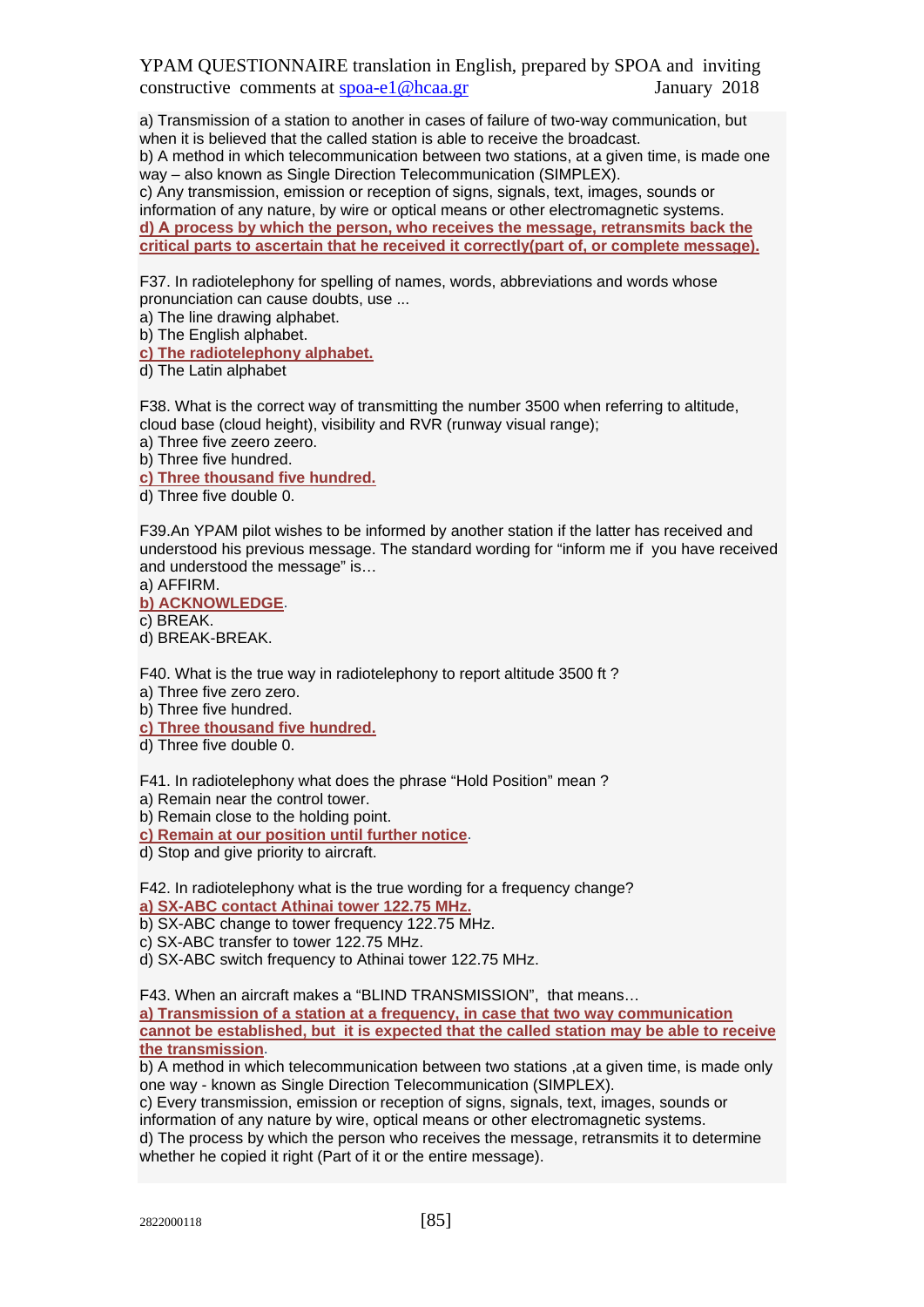F44. What does the acronym F.I.R. mean ?

**a) Flight Information Region**.

b) Flight Information Service.

c) Flight Information Unit.

d) Flight Information Radio.

F45. Which statement is it used by a pilot ,according to standard phraseology, when he receives a command that he cannot perform?

a) Negative instruction.

**b) Unable to comply.**

c) Impossible to make it.

d) Disregard.

F46. During take-off or final stage of approach or final stage of landing, no broadcasting is performed by the Control Tower to the aircraft unless…

**a) It concerns information about wind direction and speed on the runway**.

b) The controller asks the commander if someone is onboard the aircraft.

c) The controller wants to know the number of occupants.

d) None of the above.

47. In radiotelephony, according to the standard phraseology the correct way to report 100.3 is…

a) ONE HUNDRED POINT THREE

b) ONE DOUBLE OOU POINT THREE

c) ONE ZERO ZERO DECIMAL THREE

**d) WUN ZE-RO ZE-RO DAY-SEE-MAL TREE**.

F48. All aircraft must directly contact the Aeronautical Station relevant to the area they fly in. But if this is not possible ...

a) Must READBACK.

**b) Must make a BLIND TRANSMISSION**.

c) Must change frequency and contact MAMBO or JOKER according to his geographical position.

d) Must be used as intermediate station, any available and appropriate means for the relay transmission of their message (RELAY).

F49.In case of a trial broadcast on frequency 119.700, which of the following examples is Correct, according to standard phraseology?

a) ATHINAI RADIO SX-UAC READABILITY CHECK ON 119.700.

**b) ATHINAI RADIO SX-UAC RADIO CHECK 119.700**.

c) ATHINAI RADIO SX-UAC REQUEST READABILITY CHECK ON 119.700.

d) ATHINAI RADIO SX-UAC HOW DO YOU READ ME ON 119.700.

F50.The hours, mentioned in the flight plan, that we submit to the competent authority, are usually in…

a) Local Greek time.

b) The local time of regions that may be traversed.

**c) Coordinated Universal Time (UTC).**

d) There is no rule, depending on the TMA we operate within.

F51. In radiotelephony according to the standard phraseology the correct way to report frequency 122.850 is…

a) ONE TWO TWO DECIMAL EIGHT.

**b) WUN TOO TOO DAYSEEMAL AIT FIFE ZERO**.

c) ONE TWO TWO POINT EIGHT FIVE ZERO.

d) ONE TWO TWO POINT EIGHT FIVE

F52. The YPAM SX-UFO, in flight, starts an emergency landing procedure, transmitting emergency message: "MAYDAY- MAYDAY-MAYDAY" at the frequency in use. The acknowledgment of the message is as follows…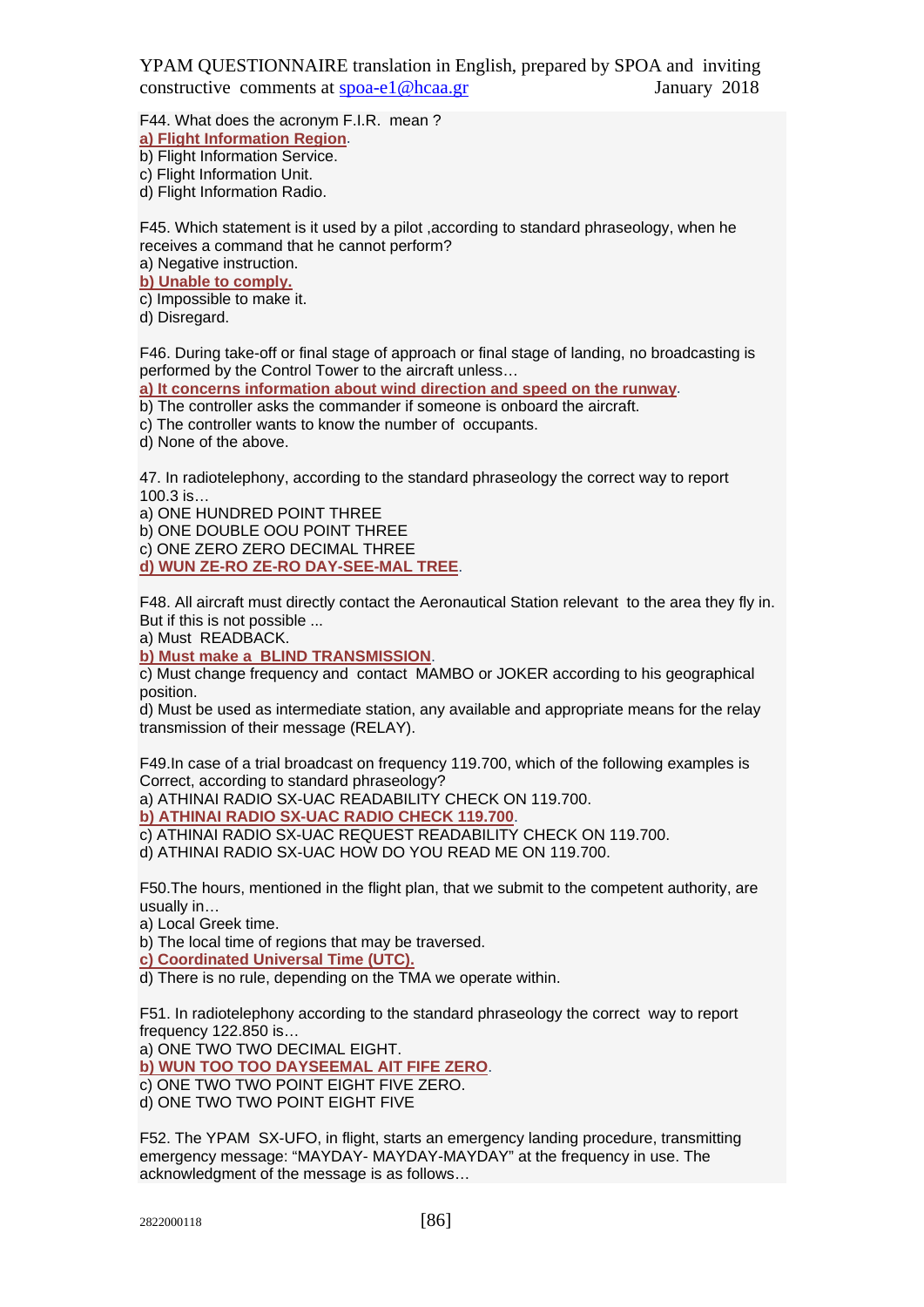## **a) SX- UFO ALMYROS TOWER ROGER MAYDAY**.

b) SX- UFO ALMYROS TOWER / ACKNOWLEDGE RECEIPT.

c) SX- UFO ALMYROS TOWER COPIED MAYDAY.

d) SX- UFO ALMYROS TOWER YOUR MAYDAY RECEIVED.

F53.In radiotelephony the phrase "Orbit Right (Right 360)" means…

a) Turn right to avoid traffic.

b) Make a clockwise 3600 deg turn.

**c) Continue to make clockwise circles until notified.**

d) Clockwise circles in use.

F54. In radiotelephony the phrase STANDBY means…

a) The position STANDBY at the SSR transmitter (Transponder) has been selected.

**b) Wait and I will call you.**

c) Keep your current position - ORBIT if necessary.

d) Continue on your present course and keep listening all the time.

F55.One of the most common mistakes in radiotelephony is to answer with a simple "ROGER" instead of a complete READBACK. "ROGER" is only used for very simple communication exchange of small importance not involving procedures or matters affecting flight safety. The word "ROGER" means:

a) That's right.

b) Go Ahead (your message).

c) Your message was received and understood.

**d) I have received all your last transmission.**

F56. Which of the following gives permission but under certain conditions ? **a) G-BOJR, after European Jersey 146 taxi to holding point D runway 26.**

b) Redwing-42, take off at will.

c) G-ZZ, report on final, two preceding.

d) Fastair 345, line up and wait.

F57.The acronym A.T.I.S. means…

a) Air Traffic Information Service.

b) Aerodrome Traffic Information Service.

c) Aircraft Technical Information Service.

**d) Automatic Terminal Information Service**.

F58. In case of radio-failure, the SSR transmitter (transponder) must be set to read

a) 7700

b) 7500

**c) 7600**

d) 7000

59. We transmit an urgency message with the following words…

**a) Pan Pan, Pan Pan, Pan Pan.**

b) Mayday, Mayday, Mayday.

c) Pan, Pan, Pan.

d) Emergency.

F60.The time is 04:15 pm. What is the true way of transmitting this figure, without any possibility of confusion?

a) A quarter past four pm.

**b) One six one five.**

c) Sixteen Fifteen.

d) Four fifteen afternoon

F61. How should a pilot inform Control Tower that he is ready for takeoff?

**a) Ready for departure**.

b) Ready for takeoff.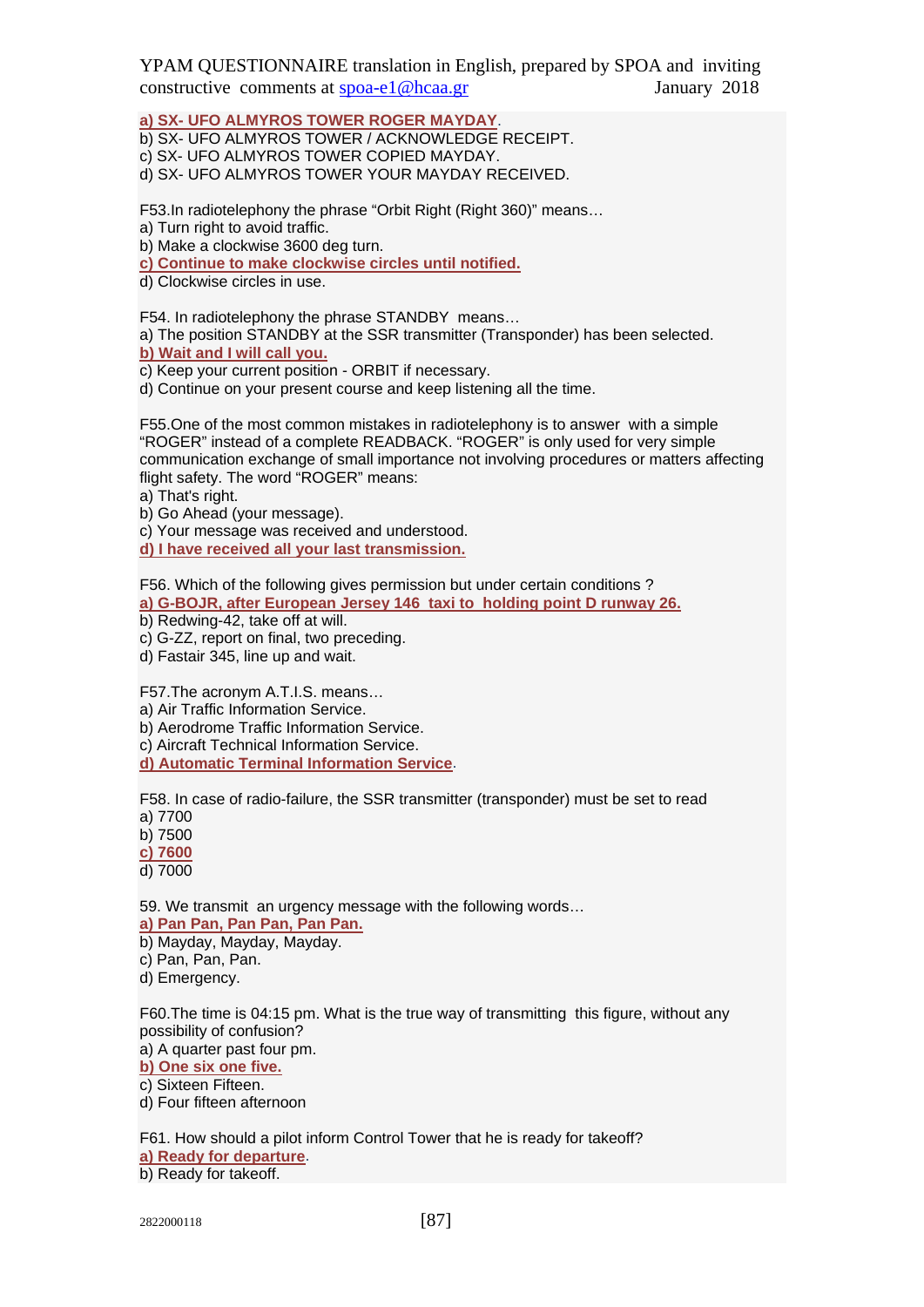c) Ready for line up. d) Ready to go.

F62. Which of the following frequencies is the international Emergency frequency? a) 6500 kHz. b) 122.500 MHz.

**c) 121.500 MHz**.

d) 121.050 MHz.

F63.An YPAM pilot receives from Tower CAVOK conditions. That means…

**a) No cloud below 5000 feet or under the minimum sector altitude, whichever is higher. No trace of cumulonimbus (CB), storms or precipitation. Visibility 10 Km or more, no shallow fog or low level snowfall.**

b) The runway is dry.

c) No destination alternate is available.

d) No departure airport alternate is available.

F64.The phrase "BREAK" is used…

a) It is not an aviation standardized phraseology used to indicate someone's understanding the diplomatic importance of a request.

**b) To demonstrate to a recipient the interval between parts of a message or messages**.

c) To mark that hijackers are on board the aircraft and assistance is required after landing.

d) To indicate the entrance to a military combat zone under military radar control.

F65.How is the number 330 transmitted according to standard phraseology?

a) TREE TREE AND ZEERO. b) THREE HUNDRED THIRTY. **c) TREE TREE ZERO.**

d) TREE TREE OOU.

66. How will you request for a repetition of a message given to you by an Aeronautical Station e.g. Control Tower?

a) REPEAT YOUR MESSAGE.

**b) SAY AGAIN.**

c) SAY AGAIN TEXT.

d) REQUEST FULL RERETITION.

F67. According to the readability scale for communications what does "READING YOU 3" mean?

a) You are unreadable.

b) Readable.

**c) Readable but with difficulty.**

d) Readable sometimes.

F68.The pilot who is well familiar with the radiotelephony procedures and wants to make a routine communication ....

a) Knows that the responsibility for making contact, directly lies with the radio station that has to transmit a message.

b) Before each transmission, he has to listen carefully to make sure that he does not interrupt transmissions in progress by other stations.

c) If he listens to a transmission in progress, he has to wait until finished, or at least wait for the first pause, before he transmits, provided he has something more urgent to communicate. **d) All the above.**

F69. Just the report of your call-sign (e.g. SX-UAT) after a message has been received from a ground station means…

a) My Call sign is: .......

**b) Message received.**

c) Repeat your message.

d) None of the above.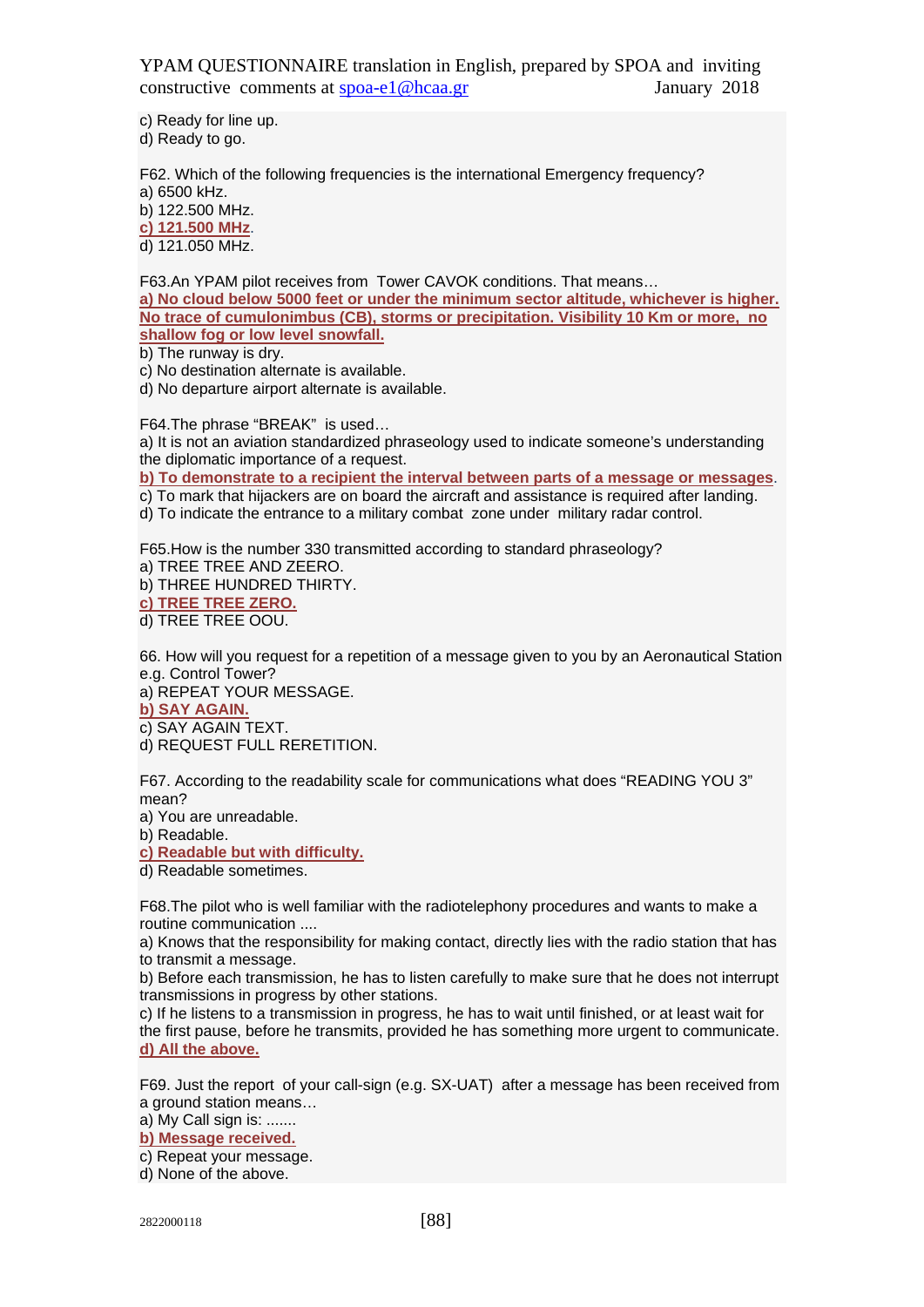70.Is it possible for an YPAM pilot, while a frequency is used for an emergency situation, to use this frequency for any not so important communication?

**a) In no case.**

b) Yes, after permission from the Radio Station Director.

c) It depends.

d) None of the above

F71. YPAMs equipped with radio have VHF equipment capable of transmitting and receiving air frequencies (AIRBAND) from 118.000 to 136.975 MHz with AM modulation. The quality of VHF communications in VFR flights is mainly affected by ...

a) The ionosphere.

b) Electrical discharges, often occurring in thunderstorms.

c) The increased number of solar storms.

**d) The flight level of the aircraft, in relation to obstacles height and distance from station to station.**

F72. In an YPAM equipped with transponder, the pilot sets code 7600 indicating that…

a) Is proceeding to an alternate aerodrome.

b) Is requesting an immediate level change.

c) It is necessary to make an emergency landing.

**d) Has a communication failure.**

73. The termination of transmissions during distress situations is given as follows: a) TO ALL STATIONS ATHINAI RADIO DISTRESS ENDED AT ...

**b) ALL STATIONS ATHINAI RADIO DISTRESS TRAFFIC ENDED**.

c) ALL STATIONS ATHINAI RADIO END OF SILENCE PERIOD.

d) ALL STATIONS ATHINAI RADIO BACK TO NORMAL OPERATION

F74.What is the Location Indicator?

a) Coded group of 10 letters.

b) Location name of an aeronautical station only.

**c) Coded group of four letters, which specifies the location of a fixed aeronautical station, e.g. LGAV for El. Venizelos airport.**

d) None of the above.

75. The responsibility for establishing communication is of

**a) The station that has a message for transmission**.

b) The manager of the communications station.

c) The station addressing a general broadcast (Broadcast Transmission).

d) The station transmitting a message with blind broadcast (Blind Transmission)

F76. The pilot of YPAM SX-UAB is positive that someone called him but unsure about the caller's call-sign. What should he do?

**a) Say "Station calling SX-UAB repeat your Call-Sign".**

b) Say "Station calling repeat your Call-Sign".

c) If we listen that someone is calling us but we are not positive about the caller's call-sign, we do not respond until they call us again just to be sure.

d) None of the above is part of the standard phraseology.

F77. According to procedures applicable on frequency changes, which of the following examples is correct?

a) SX-UAP ATHINAI RADIO COMMUNICATE ATHINAI TOWER ON 118.100. **b) SX-UAP ATHINAI RADIO CONTACT ATHINAI TOWER 118.100.**

c) SX-UAP ATHINAI RADIO CONTINUE CONTACT ON ATHINAI TOWER 118.100. d) SX-UAP ATHINAI RADIO CONTACT TO ATHINAI TOWER ON 118.100

F78.Which station is permitted to impose silence on the frequencies, when there is an emergency situation in progress?

a) The aircraft in danger only.